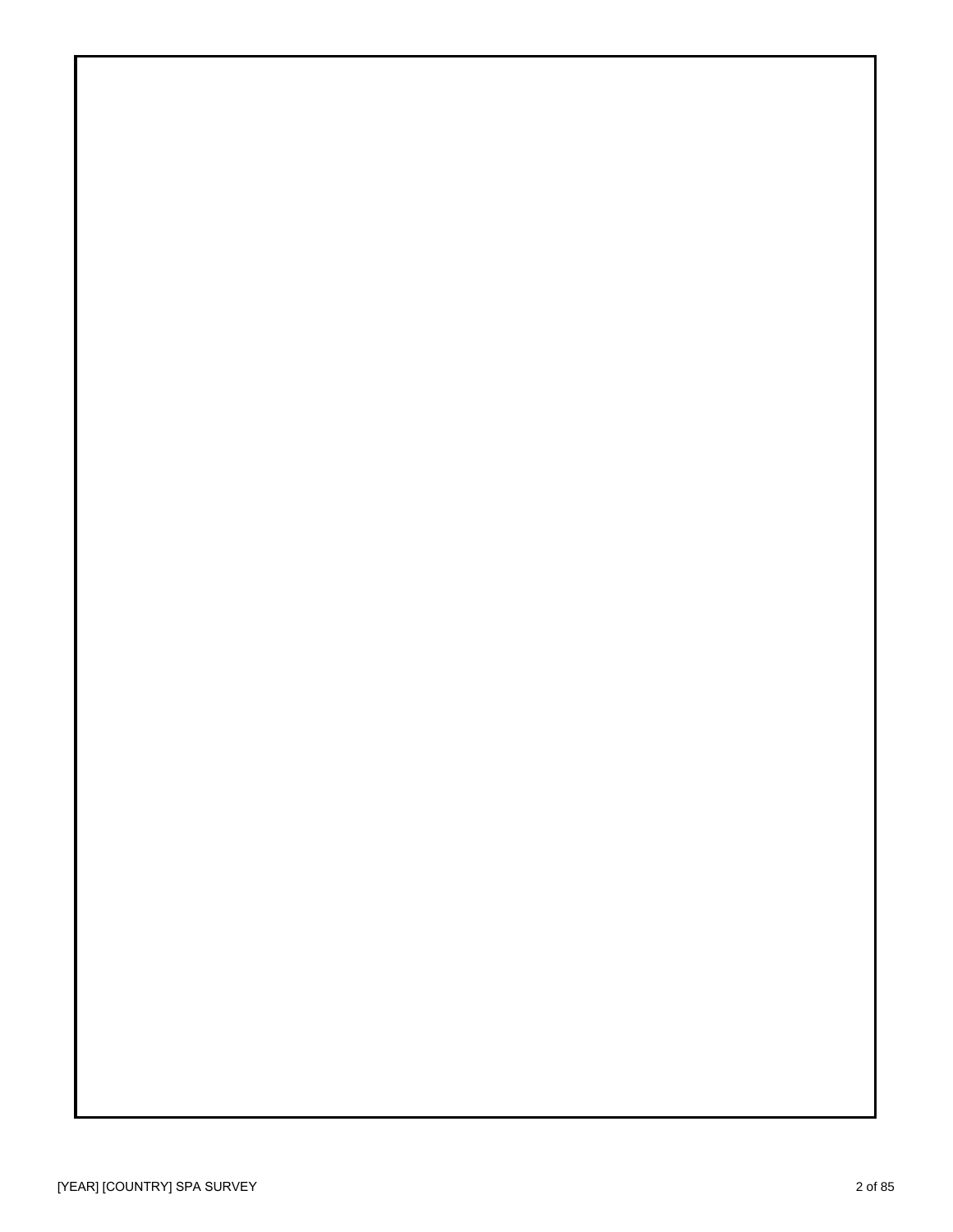#### FACILITY IDENTIFICATION

| 001                          | <b>NAME OF FACILITY</b>                                                                                                                                                                                                                                                                                                                             |                                                                              |                                                                                                                 |   |                                                                                        |
|------------------------------|-----------------------------------------------------------------------------------------------------------------------------------------------------------------------------------------------------------------------------------------------------------------------------------------------------------------------------------------------------|------------------------------------------------------------------------------|-----------------------------------------------------------------------------------------------------------------|---|----------------------------------------------------------------------------------------|
| 002                          |                                                                                                                                                                                                                                                                                                                                                     | <b>LOCATION OF FACILITY (TOWN/CITY/VILLAGE)</b>                              |                                                                                                                 |   |                                                                                        |
| 003                          | <b>REGION</b>                                                                                                                                                                                                                                                                                                                                       |                                                                              |                                                                                                                 |   |                                                                                        |
| 004                          | <b>DISTRICT</b>                                                                                                                                                                                                                                                                                                                                     |                                                                              |                                                                                                                 | . |                                                                                        |
| 005                          | <b>FACILITY NUMBER</b>                                                                                                                                                                                                                                                                                                                              |                                                                              | distribution of the contract of the contract of the contract of the contract of the contract of the contract of |   |                                                                                        |
| 006<br>007<br>008            | <b>FACILITY TYPE 1</b><br><b>FACILITY TYPE 2</b><br><b>FACILITY TYPE 3</b><br><b>FACILITY TYPE 4</b><br><b>FACILITY TYPE 5</b><br><b>FACILITY TYPE 6</b><br><b>FACILITY TYPE 7</b><br><b>FACILITY TYPE 8</b><br><b>FACILITY TYPE 9</b><br><b>GOVERNMENT/PUBLIC</b><br><b>PRIVATE-FOR-PROFIT</b><br><b>MISSION/FAITH-BASED</b><br><b>URBAN/RURAL</b> | TYPE OF FACILITY (COUNTRY SPECIFIC)<br><b>MANAGING AUTHORITY (OWNERSHIP)</b> |                                                                                                                 |   | 01<br>02<br>03<br>04<br>05<br>.<br>06<br>07<br>08<br>09<br>1<br>$\mathbf{2}$<br>3<br>4 |
|                              | <b>URBAN</b><br><b>RURAL</b>                                                                                                                                                                                                                                                                                                                        |                                                                              |                                                                                                                 |   | 1<br>$\mathbf{2}$                                                                      |
|                              |                                                                                                                                                                                                                                                                                                                                                     |                                                                              |                                                                                                                 |   |                                                                                        |
| 009                          | <b>INPATIENT ONLY</b><br><b>YES</b><br><b>NO</b>                                                                                                                                                                                                                                                                                                    |                                                                              |                                                                                                                 |   | 1<br>$\mathbf{2}$                                                                      |
|                              |                                                                                                                                                                                                                                                                                                                                                     |                                                                              | <b>INTERVIEWER VISITS</b>                                                                                       |   |                                                                                        |
|                              |                                                                                                                                                                                                                                                                                                                                                     | 1                                                                            | $\mathbf 2$                                                                                                     | 3 | <b>FINAL VISIT</b>                                                                     |
| <b>DATE</b><br><b>RESULT</b> | <b>INTERVIEWER NAME</b>                                                                                                                                                                                                                                                                                                                             |                                                                              |                                                                                                                 |   | DAY<br><b>MONTH</b><br><b>YEAR</b><br>INT. NUMBER<br><b>RESULT</b>                     |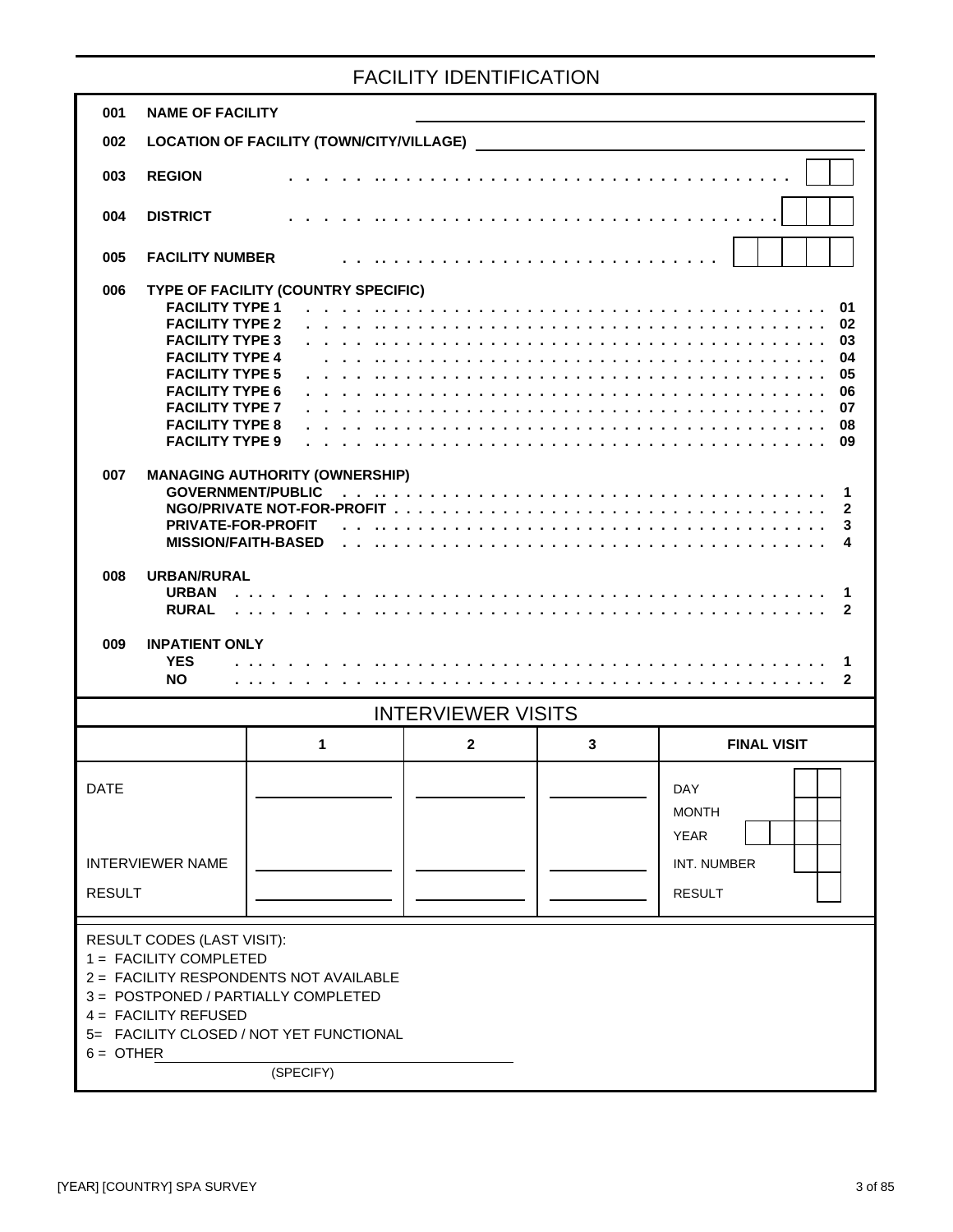#### TOTAL NUMBER OF PROVIDER INTERVIEWS AND OBSERVATIONS

|                                         | <b>TOTAL#</b>                  |
|-----------------------------------------|--------------------------------|
|                                         | <b>CLIENT</b><br><b>VISITS</b> |
|                                         |                                |
|                                         |                                |
| TOTAL NUMBER OF SICK CHILD OBSERVATIONS |                                |
|                                         |                                |

#### FACILITY GEOGRAPHIC COORDINATES

SET DEFAULT SETTINGS FOR GPS UNIT

- SET COORDINATE SYSTEM TO LATITUDE / LONGITUDE
- SET COORDINATE FORMAT TO DECIMAL DEGREE
- SET DATUM TO WGS84

STAND IN A LOCATION AT THE ENTRANCE OF THE FACILITY WITH PLAIN VIEW OF THE SKY

- 1 TURN GPS MACHINE ON AND WAIT UNTIL SATELITE PAGE CHANGES TO "POSITION"
- 2 WAIT 5 MINUTES
- 3 PRESS "MARK"
- 4 HIGHLIGHT "WAYPOINT NUMBER" AND PRESS "ENTER"
- 5 ENTER X-DIGIT FACILITY CODE / FACILITY NUMBER
- 6 HIGHLIGHT "SAVE" AND PRESS "ENTER"
- 7 PAGE TO MAIN MENU, HIGHLIGHT "WAYPOINT LIST" AND PRESS "ENTER"
- 8 HIGHLIGHT YOUR WAYPOINT
- 9 COPY INFORMATION FROM WAYPOINT LIST PAGE
- 10 WRITE ELEVATION [ALTITUDE]

BE SURE TO COPY THE WAYPOINT NAME FROM THE WAYPOINT LIST PAGE TO VERIFY THAT YOU ARE ENTERING THE CORRECT WAYPOINT INFORMATION ON THE DATA FORM

| 010 | WAYPOINT NAME (FACILITY NUMBER) | <b>WAYPOINT NAME</b>                      |
|-----|---------------------------------|-------------------------------------------|
| 011 | <b>ELEVATION</b>                | ELEVATION                                 |
| 012 | LATITUDE                        | $N/S$<br>а                                |
|     |                                 | DEGREES/DECIM<br>b<br>$\blacksquare$      |
| 013 | <b>LONGITUDE</b>                | $E/W$<br>a                                |
|     |                                 | DEGREES/DECIM<br>b<br>С<br>$\blacksquare$ |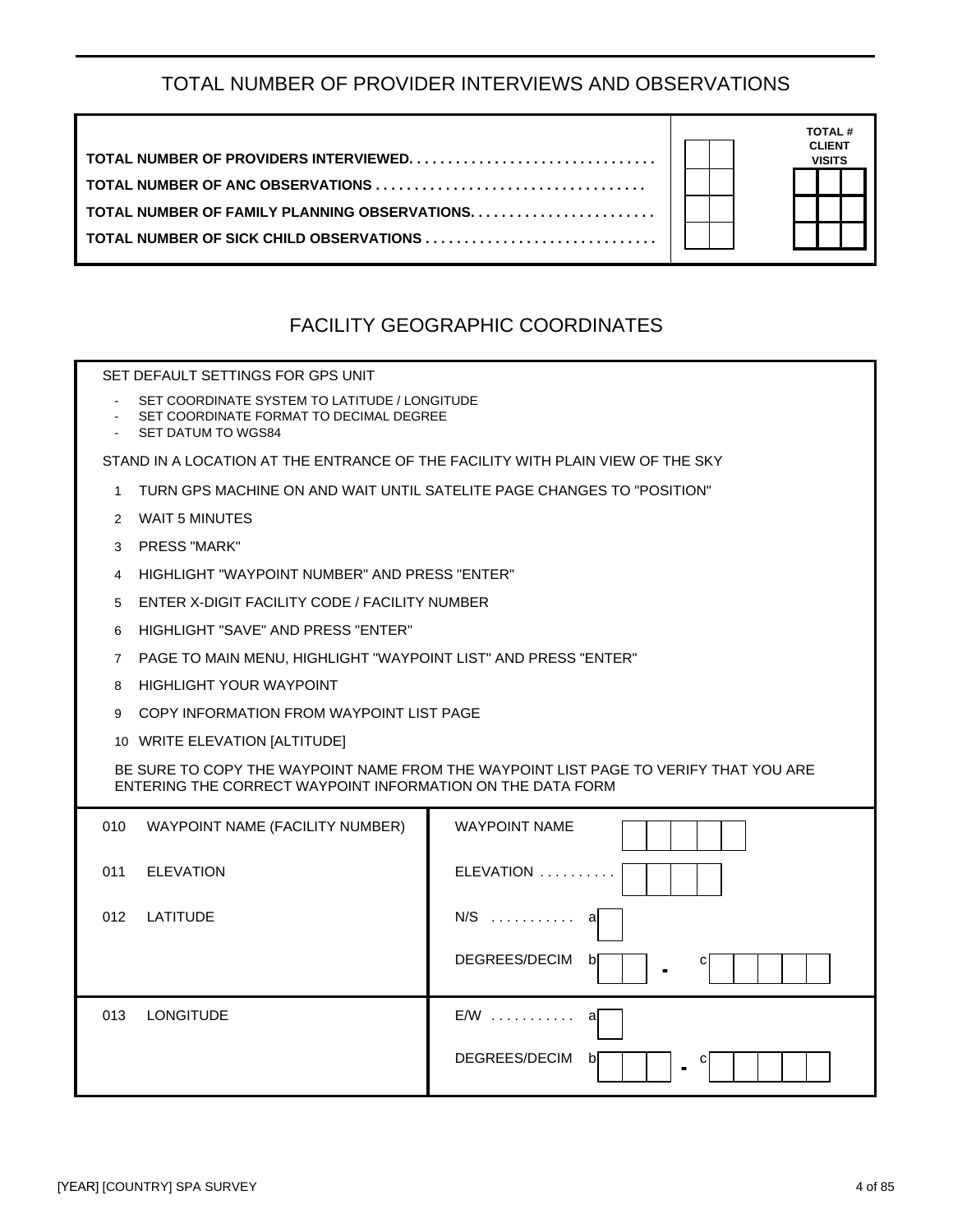| <b>CONSENT</b>                                                                                                                                                                                                                                                                                                                                                                                  |                                                         |
|-------------------------------------------------------------------------------------------------------------------------------------------------------------------------------------------------------------------------------------------------------------------------------------------------------------------------------------------------------------------------------------------------|---------------------------------------------------------|
| FIND THE MANAGER, THE PERSON IN-CHARGE OF THE FACILITY, OR THE MOST SENIOR HEALTH WORKER RESPONSIBLE FOR CLIENT<br>SERVICES WHO IS PRESENT AT THE FACILITY. READ THE FOLLOWING GREETING:                                                                                                                                                                                                        |                                                         |
| Good day! My name is _________________________. We are here on behalf of the [IMPLEMENTING AGENCY]<br>conducting a survey of health facilities to assist the government in knowing more<br>about health services in [COUNTRY]                                                                                                                                                                   |                                                         |
| Now I will read a statement explaining the study.                                                                                                                                                                                                                                                                                                                                               |                                                         |
| Your facility was selected to participate in this study. We will be asking you questions about various health services. Information collected about<br>your facility during this study may be used by the [IMPLEMENTING AGENCY], organizations supporting services in your facility, and researchers,<br>for planning service improvement or for conducting further studies of health services. |                                                         |
| Neither your name nor the names of any other health workers who participate in this study will be included in the dataset or in any report; however, there<br>is a small chance that any of these respondents may be identified later. Still, we are asking for your help in order to collect this information.                                                                                 |                                                         |
| You may refuse to answer any question or choose to stop the interview at any time. However, we hope you will answer the questions, which will benefit the<br>services you provide and the nation.                                                                                                                                                                                               |                                                         |
| If there are questions for which someone else is the most appropriate person to provide the information, we would appreciate if you introduce us to that<br>person to help us collect that information.                                                                                                                                                                                         |                                                         |
| At this point, do you have any questions about the study? Do I have your agreement to proceed?                                                                                                                                                                                                                                                                                                  |                                                         |
|                                                                                                                                                                                                                                                                                                                                                                                                 | $\mathbf{2}$<br>2<br>O                                  |
| INTERVIEWER'S SIGNATURE INDICATING CONSENT OBTAINED                                                                                                                                                                                                                                                                                                                                             | <b>MONTH</b><br>DAY<br><b>YEAR</b>                      |
|                                                                                                                                                                                                                                                                                                                                                                                                 |                                                         |
| 100<br>May I begin the interview?                                                                                                                                                                                                                                                                                                                                                               | <b>YES</b><br>NO.<br>2<br>$\overline{\phantom{a}}$ stop |
| <b>INTERVIEW START TIME</b><br>101                                                                                                                                                                                                                                                                                                                                                              | <b>HOURS</b><br><b>MINUTES</b>                          |

EXPLAIN TO THE RESPONDENT AT THE START OF THIS INTERVIEW THAT THERE ARE QUESTIONS ON MANAGEMENT MEETINGS AND QUALITY ASSURANCE ACTIVITIES THAT REQUIRE LOOKING AT RECORDS OF THOSE MEETINGS AND ACTIVITIES. IT WILL THEREFORE BE HELPFUL IF RECORDS PERTAINING TO MANAGEMENT MEETINGS AND QUALITY ASSURANCE ACTIVITIES ARE GATHERED, IF THEY ARE NOT READILY AVAILABLE AT THE LOCATION WHERE YOU ARE CONDUCTING THE INTERVIEW.

EXPLAIN ALSO THAT THERE IS A SUBSECTION ON HEALTH STATISTICS (NUMBER OF OUTPATIENT VISITS AND INPATIENT DISCHARGES) FOR THE IMMEDIATE PAST ONE COMPLETE MONTH. IT WILL BE HELPFUL TO ALSO START GATHERING SUCH INFORMATION IF INFORMATION IS NOT READILY AVAILABLE WHERE THE INTERVIEW IS BEING CONDUCTED.

#### NOTE!!!!

THANK THE RESPONDENT AT THE END OF EACH SECTION OR SUBSECTION BEFORE PROCEDING TO THE NEXT DATA COLLECTION POINT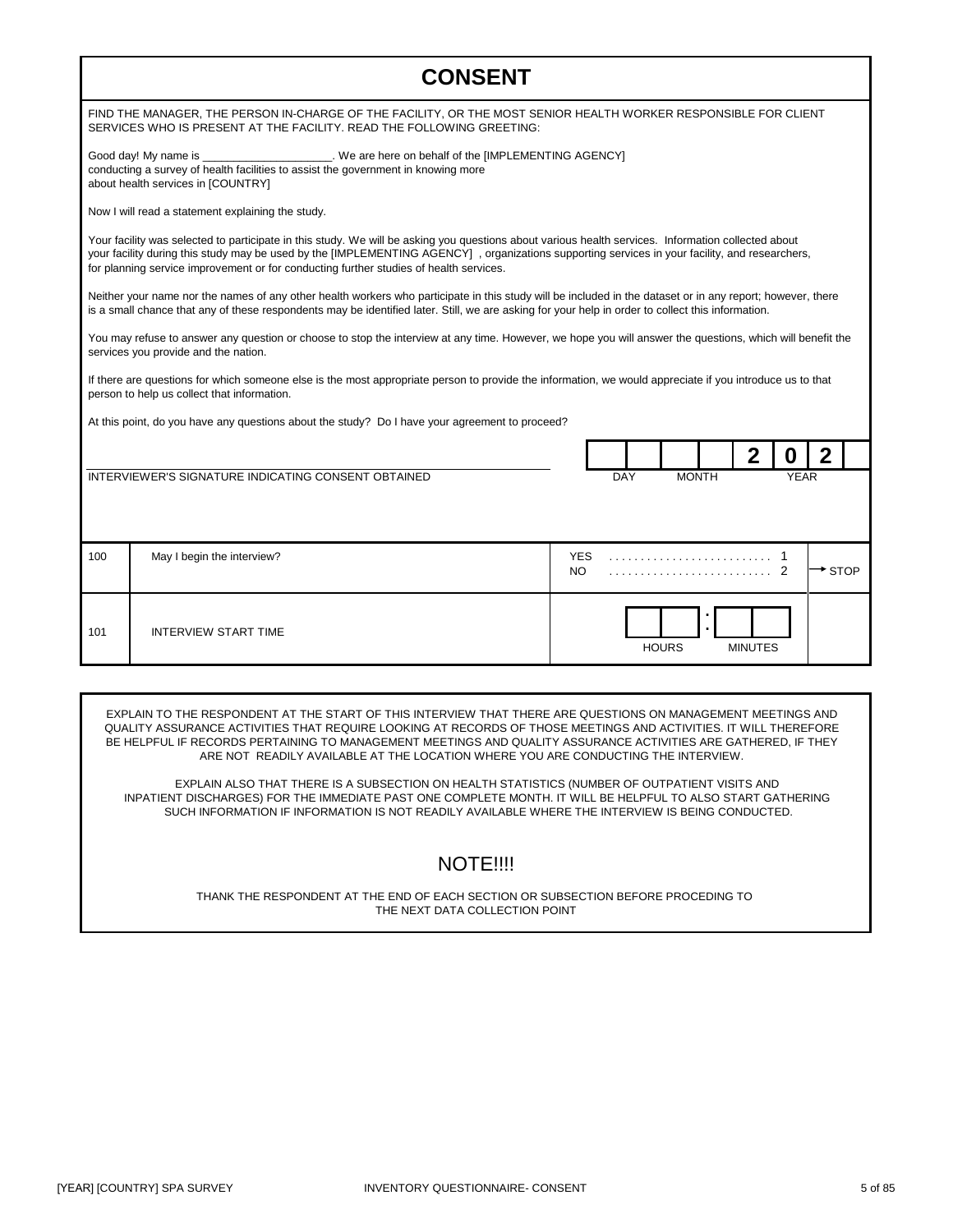## **MODULE 1: GENERAL INFORMATION AND SERVICE AVAILABILITY**

#### **SECTION 1: GENERAL SERVICE AVAILABILITY AND INPATIENT SERVICES**

#### SERVICE AVAILABILITY

| 102 | Does this facility offer any of the following client services? In other words, is there<br>any location in this facility where clients can receive any of the following services: | <b>YES</b>   | NO.            | <b>DONE</b> |
|-----|-----------------------------------------------------------------------------------------------------------------------------------------------------------------------------------|--------------|----------------|-------------|
| 01  | Child vaccination services, either at the facility or as outreach.                                                                                                                | 1            | $\overline{2}$ |             |
| 02  | Growth monitoring services, either at the facility or as outreach                                                                                                                 | 1            | $\overline{2}$ |             |
| 03  | Curative care services for children under age 5, either at the facility<br>or as outreach                                                                                         | 1            | 2              |             |
| 04  | Any family planning services-- including modern methods, fertility awareness<br>methods (natural family planning), male or female surgical sterilization                          | $\mathbf{1}$ | $\overline{2}$ |             |
| 05  | Antenatal care (ANC) services                                                                                                                                                     | 1            | $\overline{2}$ |             |
| 06  | Services for the prevention of mother-to-child transmission of HIV, either with ANC<br>or delivery services                                                                       | $\mathbf{1}$ | $\overline{2}$ |             |
| 07  | Normal delivery                                                                                                                                                                   | $\mathbf{1}$ | $\overline{2}$ |             |
| 08  | Diagnosis or treatment of malaria                                                                                                                                                 | 1            | $\overline{2}$ |             |
| 09  | Diagnosis or treatment of STIs, excluding HIV                                                                                                                                     | 1            | 2              |             |
| 10  | Diagnosis, treatment prescription or treatment follow-up for TB                                                                                                                   | 1            | $\overline{2}$ |             |
| 11  | HIV testing and counseling services                                                                                                                                               | 1            | $\overline{2}$ |             |
| 12  | HIV/AIDS antiretroviral prescription or antiretroviral treatment follow-up services                                                                                               | 1            | $\overline{2}$ |             |
| 13  | HIV/AIDS care and support services, including treatment of opportunistic<br>infections and provision of palliative care                                                           | 1            | $\overline{2}$ |             |
| 14  | Diagnosis or management of non-communicable diseases, specifically diabetes<br>cardiovascular diseases, and chronic respiratory conditions in adults.                             | 1            | $\overline{2}$ |             |
| 15  | Minor surgical services, such as incision and drainage of abscesses and<br>suturing of lacerations that do not require the use of a theatre?                                      | $\mathbf{1}$ | $\overline{2}$ |             |
| 16  | Cesarean delivery (Cesarean section)                                                                                                                                              | 1            | $\overline{2}$ |             |
| 17  | Laboratory diagnostic services, including any rapid diagnostic testing.                                                                                                           | 1            | $\overline{2}$ |             |
| 18  | Blood typing services                                                                                                                                                             | 1            | $\overline{2}$ |             |
| 19  | <b>Blood transfusion services</b>                                                                                                                                                 | 1            | $\overline{2}$ |             |

#### INPATIENT SERVICES

| 110 | Does this facility routinely provide in-patient care?                                                                                                                | 112                                                                                                 |
|-----|----------------------------------------------------------------------------------------------------------------------------------------------------------------------|-----------------------------------------------------------------------------------------------------|
| 111 | Does this facility have beds for overnight observation?                                                                                                              | 200                                                                                                 |
| 112 | Excluding any delivery and/or maternity beds, how many (overnight)<br>or <i>(in-patient)</i> beds in total does this facility have, both for adults and<br>children? | # OF OVERNIGHT/<br>INPATIENT BEDS<br>DON'T KNOW $\ldots \ldots \ldots \ldots \ldots \ldots$<br>.998 |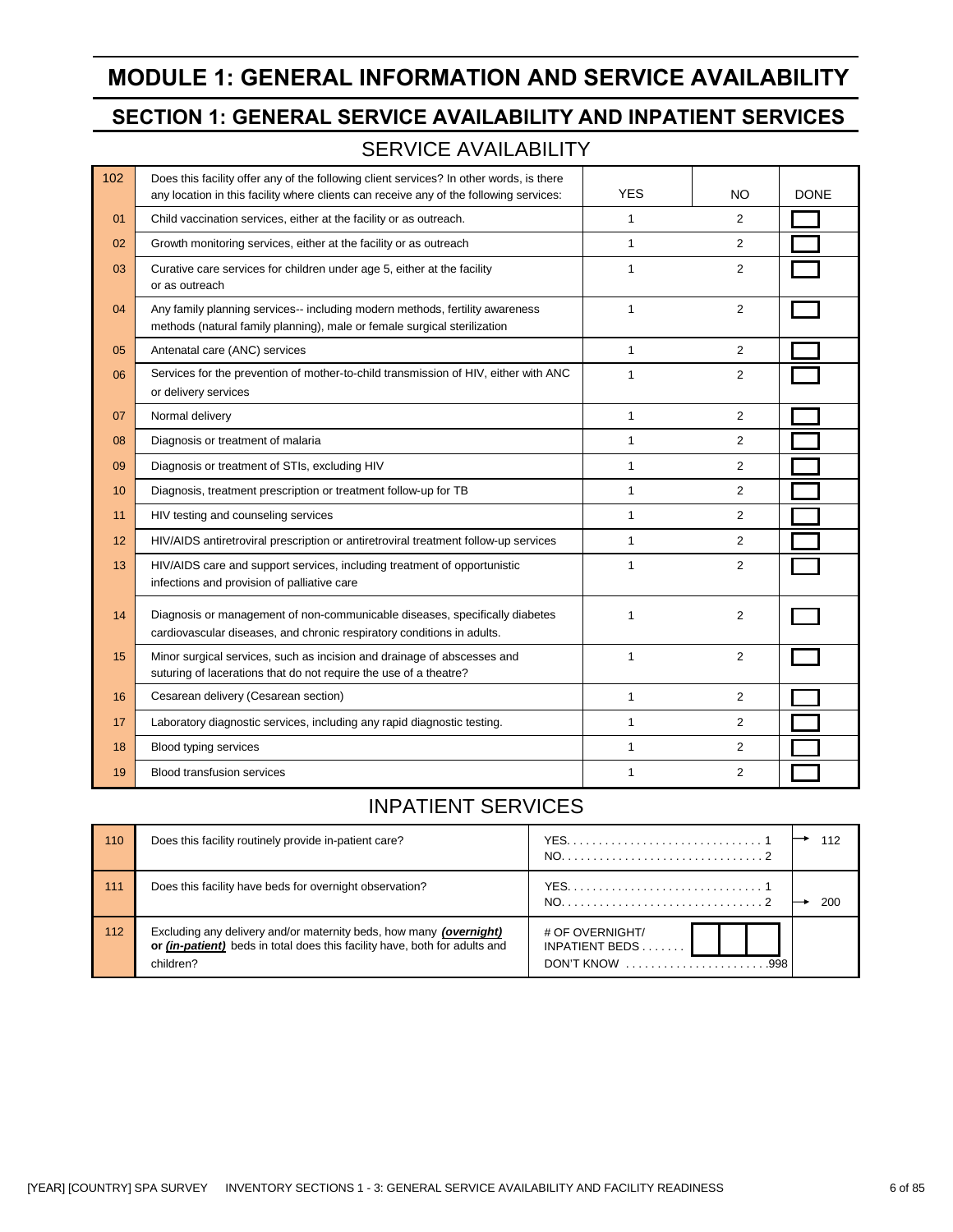## **SECTION 2: GENERAL FILTER QUESTIONS**

#### PROCESSING OF INSTRUMENTS

| 200 | I have a few questions about how surgical instruments, such as<br>speculums, forceps, and other metal equipment are processed<br>for re-use in this facility.<br>Are instruments that are used in the facility processed (i.e., sterilized or<br>high-level disinfected) for re-use? |                                      | 210 |
|-----|--------------------------------------------------------------------------------------------------------------------------------------------------------------------------------------------------------------------------------------------------------------------------------------|--------------------------------------|-----|
| 201 | Is the final processing done in this facility, outside this facility, or both?                                                                                                                                                                                                       | BOTH IN THIS FACILITY AND OUTSIDE  2 |     |

#### STORAGE OF MEDICINES

| 210 | Does this facility store any medicines (including ARVs), vaccines<br>or contraceptive commodities?                                                                                | FACILITIES STOCKS NO MEDICINES 2                                                                                                                                     | 300 |
|-----|-----------------------------------------------------------------------------------------------------------------------------------------------------------------------------------|----------------------------------------------------------------------------------------------------------------------------------------------------------------------|-----|
|     | PROBE                                                                                                                                                                             |                                                                                                                                                                      |     |
| 211 | <b>CHECK Q102.04</b><br><b>FAMILY PLANNING</b><br><b>SERVICES AVAILABLE</b>                                                                                                       | NO FAMILY PLANNING<br><b>SERVICES</b>                                                                                                                                | 213 |
| 212 | Are contraceptive commodities generally stored in the family planning<br>service area, or are they stored in a common area with other<br>medicines?                               | STORED IN FP SERVICE AREA<br>STORED WITH OTHER MEDICINES<br>FP COMMODITIES NOT STOCKED 3                                                                             |     |
| 213 | <b>CHECK Q102.10</b><br><b>TUBERCULOSIS</b><br><b>SERVICES AVAILABLE</b>                                                                                                          | NO TUBERCULOSIS<br><b>SERVICES</b>                                                                                                                                   | 215 |
| 214 | Are medicines for the treatment of TB generally stored<br>in the TB service area or are they stored in a common area<br>with other medicines?                                     | STORED IN TB SERVICE AREA<br>STORED WITH OTHER MEDICINES 2<br>TB MEDICINES NOT STOCKED 3                                                                             |     |
| 215 | ARV TREATMENT OR PMTCT<br><b>CHECK Q102.06</b><br><b>SERVICES AVAILABLE</b><br><b>AND Q102.12</b>                                                                                 | NEITHER ARV TREATMENT<br>NOR PMTCT SERVICES AVAILABLE                                                                                                                | 300 |
| 216 | Are antiretroviral (ARV) medicines generally stored in the ARV<br>treatment service area, in the PMTCT service area, or are they stored<br>in a common area with other medicines? | STORED IN ART SERVICE AREA 1<br>STORED WITH OTHER MEDICINES<br>ARV MEDICINES NOT STOCKED 3<br>STORED IN PMTCT SERVICE AREA<br>STORED IN ART AND PMTCT SERVICE AREA 5 |     |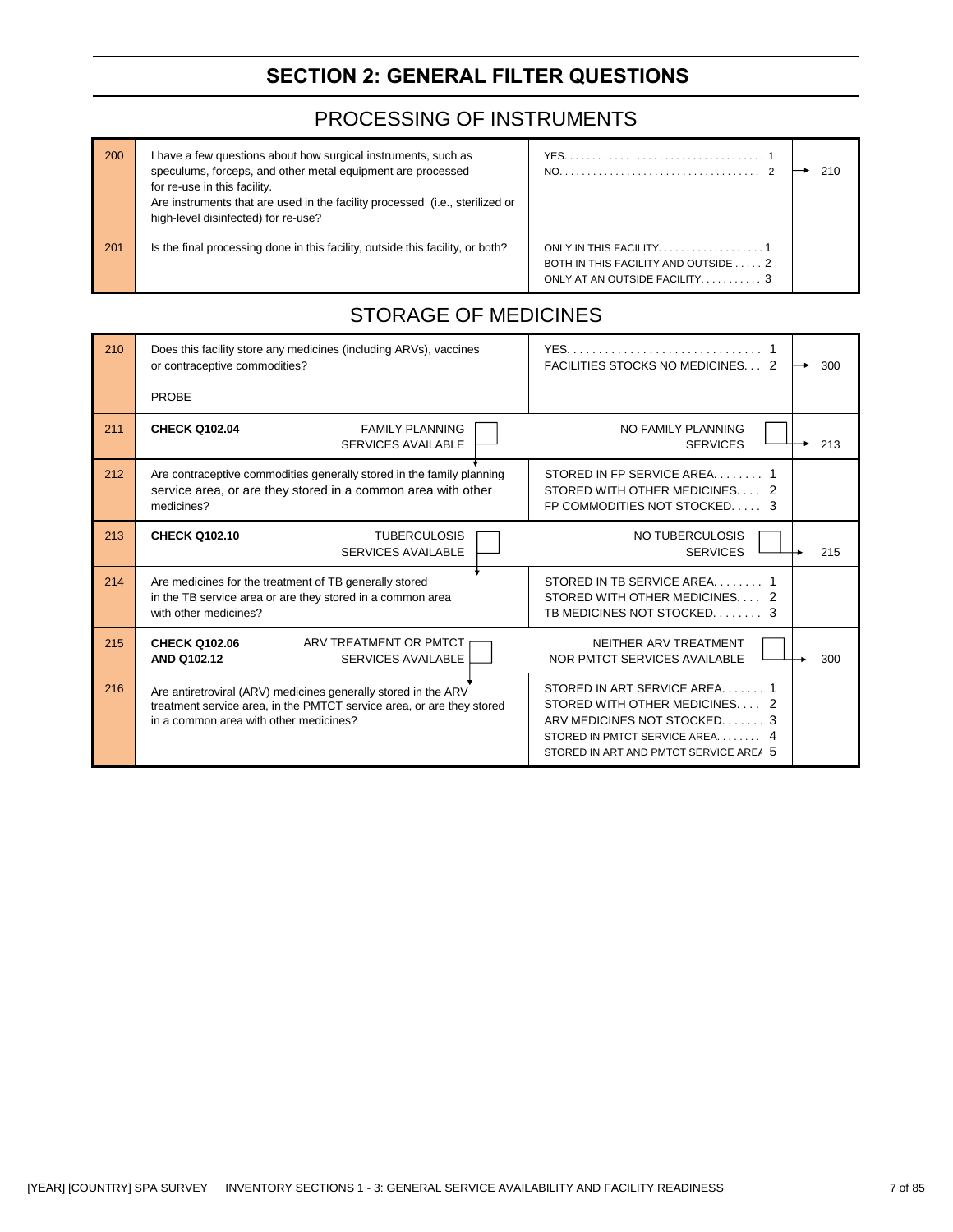### **MODULE 2: GENERAL SERVICE READINESS**

#### **SECTION 3: 24-HOUR STAFF COVERAGE - INFRASTRUCTURE EXTERNAL SUPERVISION - USER FEES - SOURCES OF REVENUE**

#### 24-HOUR STAFF COVERAGE

| 300 | Is there a health care worker present at the facility at all times,<br>or officially on call for the facility at all times (24 hours a day)<br>for emergencies? Specifically, I am referring to medical<br>specialists, medical officers, assistant medical officers, clinical<br>officers, assistant clinical officers, registered nurses and | YES, 24-HR STAFF1                     | 310 |
|-----|------------------------------------------------------------------------------------------------------------------------------------------------------------------------------------------------------------------------------------------------------------------------------------------------------------------------------------------------|---------------------------------------|-----|
| 301 | Is there a duty schedule or call list for 24-hour staff coverage?                                                                                                                                                                                                                                                                              | YES<br>DUTY SCHEDULE NOT MAINTAINED 2 | 310 |
| 302 | May I see the duty schedule or call list for 24-hour staff coverage?                                                                                                                                                                                                                                                                           | SCHEDULE REPORTED NOT SEEN 2          |     |

#### **COMMUNICATION**

| 310 | Does this facility have a <b>land line telephone</b> that is<br>available to call outside at all times client services are offered?<br>CLARIFY THAT IF FACILITY OFFERS 24-HOUR EMERGENCY | YES1               | 313 |
|-----|------------------------------------------------------------------------------------------------------------------------------------------------------------------------------------------|--------------------|-----|
|     | SERVICES, THEN THIS REFERS TO 24-HOUR AVAILABILITY.                                                                                                                                      |                    |     |
| 311 | May I see the land line telephone?                                                                                                                                                       | REPORTED NOT SEEN2 |     |
| 312 | Is it functioning?<br><b>ACCEPT REPORTED RESPONSE</b>                                                                                                                                    |                    |     |
| 313 | Does this facility have a cellular telephone or a private<br>cellular phone that is supported by the facility?                                                                           |                    | 316 |
| 314 | May I see either the facility-owned cellular phone or the private<br>cellular phone that is supported by the facility?                                                                   | REPORTED NOT SEEN2 |     |
| 315 | Is it functioning?<br>ACCEPT REPORTED RESPONSE                                                                                                                                           |                    |     |
| 316 | Does this facility have a <b>short-wave radio</b> for radio calls?                                                                                                                       |                    | 319 |
| 317 | May I see the short-wave radio?                                                                                                                                                          | REPORTED NOT SEEN2 |     |
| 318 | Is it functioning?<br><b>ACCEPT REPORTED RESPONSE</b>                                                                                                                                    |                    |     |
| 319 | Does this facility have <b>a computer?</b>                                                                                                                                               |                    | 322 |
| 320 | May I see the computer?                                                                                                                                                                  | REPORTED NOT SEEN2 |     |
| 321 | Is it functioning?<br><b>ACCEPT REPORTED RESPONSE</b>                                                                                                                                    |                    |     |
| 322 | Is there access to email or internet via computer and/or mobile phone<br>within the facility?<br>ACCEPT REPORTED RESPONSE.                                                               |                    | 330 |
| 323 | Is the email or internet routinely available for at least 2 hours on<br>days that client services are offered?<br>ACCEPT REPORTED RESPONSE.                                              |                    |     |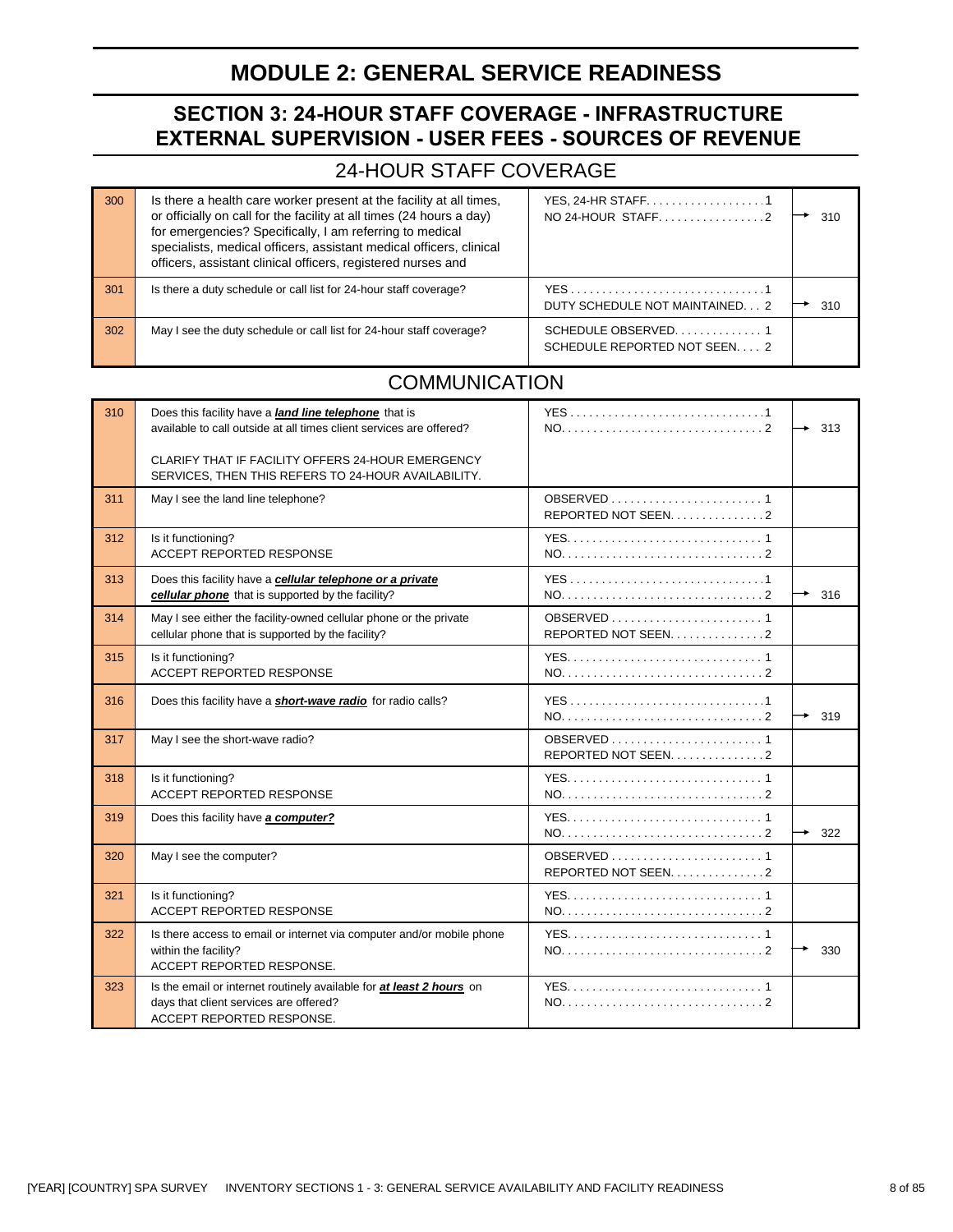#### SOURCE OF WATER

| 330 | What is the most commonly used source of water for the facility<br>at this time?<br>OBSERVE THAT WATER IS AVAILABLE FROM SOURCE OR IN<br>THE FACILITY ON THE DAY OF THE VISIT. E.G., CHECK THAT<br>THE PIPE IS FUNCTIONING. | PIPED INTO FACILITY01<br>PIPED ONTO FACILITY GROUNDS 02<br>TUBEWELL/BOREHOLE  04<br>PROTECTED DUG WELL 05<br>UNPROTECTED DUG WELI 06<br>UNPROTECTED SPRING<br>08<br>09<br>10<br>CART W/SMALL TANK/DRL 11<br><b>SURFACE WATER</b><br>(RIVER/DAM/LAKE/POND). 13<br>OTHER (SPECIFY) <u>Contains and the set of the set of the set of the set of the set of the set of the set of the set of the set of the set of the set of the set of the set of the set of the set of the set of the set of the s</u><br>96<br>DON'T KNOW  98<br>NO WATER SOURCE  00 | $\rightarrow$ 332<br>332<br>332<br>340 |
|-----|-----------------------------------------------------------------------------------------------------------------------------------------------------------------------------------------------------------------------------|------------------------------------------------------------------------------------------------------------------------------------------------------------------------------------------------------------------------------------------------------------------------------------------------------------------------------------------------------------------------------------------------------------------------------------------------------------------------------------------------------------------------------------------------------|----------------------------------------|
| 331 | Is water outlet from this source available onsite, within 500 meters<br>of the facility, or beyond 500M of facility?<br><b>REPORTED RESPONSE IS ACCEPTABLE</b>                                                              | BEYOND 500M OF FACILITY3                                                                                                                                                                                                                                                                                                                                                                                                                                                                                                                             |                                        |
| 332 | Is there routinely a time of year when the facility has a severe shortage<br>or lack of water?                                                                                                                              |                                                                                                                                                                                                                                                                                                                                                                                                                                                                                                                                                      |                                        |

#### POWER SUPPLY

| 340 | Is this facility connected to the national electricity grid?                                                                                                                                                       |                                                                                                                  | 342 |
|-----|--------------------------------------------------------------------------------------------------------------------------------------------------------------------------------------------------------------------|------------------------------------------------------------------------------------------------------------------|-----|
| 341 | During the past 7 days, was electricity (excluding any<br>back-up generator) available during the times when the<br>facility was open for services, or was it ever interrupted<br>for more than 2 hours at a time? | ALWAYS AVAILABLE. 1<br>SOMETIMES INTERRUPTED 2                                                                   |     |
|     | CONSIDER ELECTRICITY TO BE ALWAYS AVAILABLE<br>IF INTERUPTED FOR LESS THAN 2 HOURS AT A TIME.                                                                                                                      |                                                                                                                  |     |
| 342 | Does this facility have other sources of electricity,<br>such as a generator or solar system?                                                                                                                      | NO OTHER SOURCE2                                                                                                 | 350 |
| 343 | What other sources of electricity does this facility have?<br>PROBE FOR ANSWERS AND CIRCLE ALL THAT APPLY                                                                                                          | FUEL-OPERATED GENERATOR A<br>BATTERY-OPERATED GENERATOR B<br>SOLAR SYSTEM. $\dots \dots \dots \dots \dots \dots$ |     |
| 344 | CHECK Q343<br><b>GENERATOR USED</b><br>(EITHER "A" OR "B" CIRCLED)                                                                                                                                                 | <b>GENERATOR NOT USED</b><br>(NEITHER "A" NOR "B" CIRCLED)                                                       | 350 |
| 345 | Is the generator functional?                                                                                                                                                                                       |                                                                                                                  |     |
|     | ACCEPT REPORTED RESPONSE FROM<br>KNOWLEDGEABLE RESPONDENT.                                                                                                                                                         |                                                                                                                  | 350 |
| 346 | Is fuel (or a charged battery) available today for<br>the generator?                                                                                                                                               | DON'T KNOW 8                                                                                                     |     |
|     | ACCEPT REPORTED RESPONSE FROM<br>KNOWLEDGEABLE RESPONDENT.                                                                                                                                                         |                                                                                                                  |     |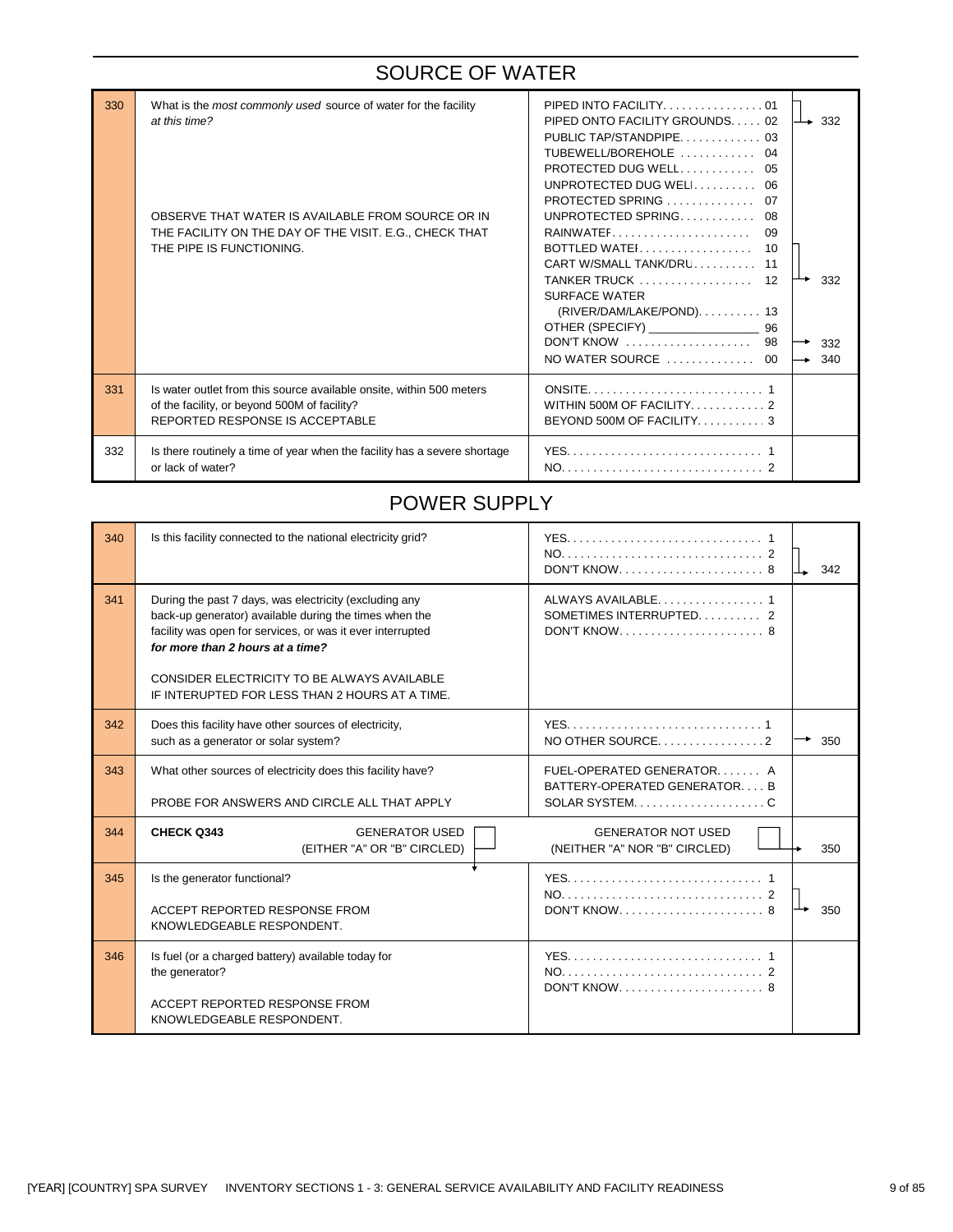### EXTERNAL SUPERVISION

| 350 | Does this facility receive any external supervision, e.g., from the<br>district, regional, zonal or national office?                                              |                                                        | 360                         |
|-----|-------------------------------------------------------------------------------------------------------------------------------------------------------------------|--------------------------------------------------------|-----------------------------|
| 351 | When was the last time a supervisor from outside this facility<br>came here on a supervisory visit? Was it within the past 6 months<br>or more than 6 months ago? | WITHIN THE PAST 6 MONTHS 1<br>MORE THAN 6 MONTHS AGO 2 | 360                         |
| 352 | The last time during the past 6 months that a supervisor<br>from outside the facility visited, did he or she do any of the following:                             | YES.<br>NO.                                            | <b>DON'T</b><br><b>KNOW</b> |
| 01  | Use a checklist to assess the quality of available health services data?                                                                                          | 2                                                      | 8                           |
| 02  | Discuss performance of the facility based on available health<br>services data?                                                                                   | $\mathcal{P}$                                          | 8                           |
| 03  | Help the facility make any decisions based on available health<br>services data?                                                                                  | 2                                                      | 8                           |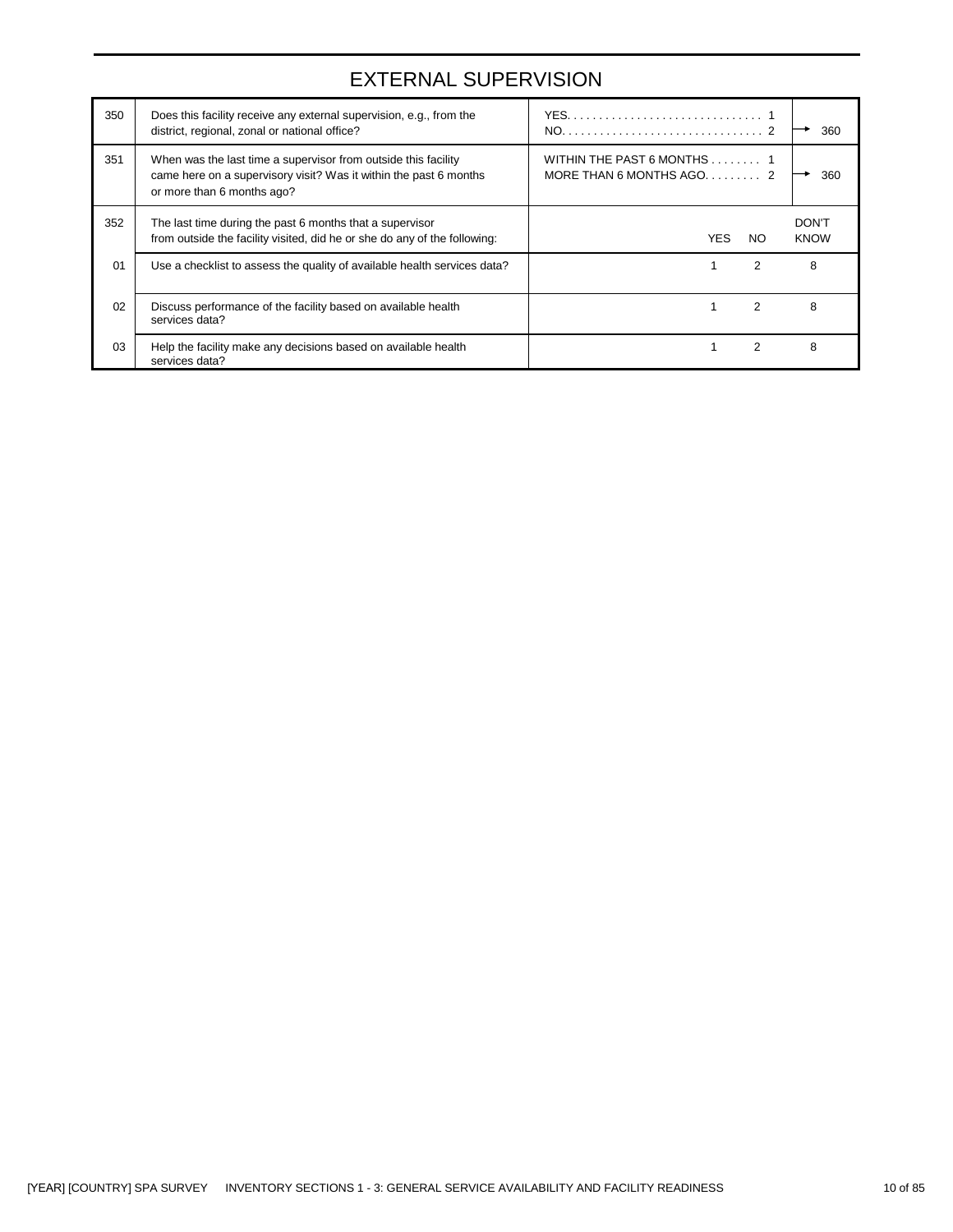#### USER FEES

| 360 | Does this facility have any routine user-fees or charges for client<br>services, including charges for health cards/health passports and for<br>client registration?                                         |                                                                                                                                                                                                              | ٠ | 370 |
|-----|--------------------------------------------------------------------------------------------------------------------------------------------------------------------------------------------------------------|--------------------------------------------------------------------------------------------------------------------------------------------------------------------------------------------------------------|---|-----|
| 361 | Does the facility charge a fixed fee that covers all services that<br>a client receives, or are there separate fees for different components<br>of the services provided by the facility?<br>PROBE.          | FIXED FEE COVERING ALL SERVICES  1<br>NO, CHARGE FEE FOR SEPARATE ITEMS. 2                                                                                                                                   |   | 363 |
| 362 | Does this facility have a fee for the following items:                                                                                                                                                       |                                                                                                                                                                                                              |   |     |
|     | READ OUT EACH RESPONSE CATEGORY AND CIRCLE<br><b>APPROPRIATELY</b>                                                                                                                                           | <b>YES</b><br><b>NO</b>                                                                                                                                                                                      |   |     |
| 01  |                                                                                                                                                                                                              | $\mathbf{1}$<br>2                                                                                                                                                                                            |   |     |
| 02  |                                                                                                                                                                                                              | $\mathbf{1}$<br>$\overline{2}$                                                                                                                                                                               |   |     |
| 03  |                                                                                                                                                                                                              | $\mathbf{1}$<br>$\overline{2}$                                                                                                                                                                               |   |     |
| 04  | MEDICINES (OTHER THAN ARVs) $\dots\dots\dots\dots\dots\dots\dots\dots\dots\dots\dots$                                                                                                                        | $\mathbf{1}$<br>$\overline{2}$                                                                                                                                                                               |   |     |
| 05  |                                                                                                                                                                                                              | $\mathbf{1}$<br>2                                                                                                                                                                                            |   |     |
| 06  | CONTRACEPTIVE COMMODITIES.                                                                                                                                                                                   | $\mathbf{1}$<br>$\overline{2}$                                                                                                                                                                               |   |     |
| 07  |                                                                                                                                                                                                              | $\mathbf{1}$<br>2                                                                                                                                                                                            |   |     |
| 08  |                                                                                                                                                                                                              | $\mathbf{1}$<br>$\overline{2}$                                                                                                                                                                               |   |     |
| 09  |                                                                                                                                                                                                              | $\mathbf{1}$<br>2                                                                                                                                                                                            |   |     |
| 10  |                                                                                                                                                                                                              | $\mathbf{1}$<br>$\overline{2}$                                                                                                                                                                               |   |     |
| 11  | MALARIA RAPID DIAGNOSTIC TEST                                                                                                                                                                                | $\mathbf{1}$<br>$\overline{2}$                                                                                                                                                                               |   |     |
| 12  | MALARIA MICROSCOPY                                                                                                                                                                                           | $\mathbf{1}$<br>$\overline{2}$                                                                                                                                                                               |   |     |
| 13  | OTHER LABORATORY TESTS                                                                                                                                                                                       | $\mathbf{1}$<br>$\overline{2}$                                                                                                                                                                               |   |     |
| 14  |                                                                                                                                                                                                              | $\mathbf{1}$<br>2                                                                                                                                                                                            |   |     |
| 15  |                                                                                                                                                                                                              | $\mathbf{1}$<br>2                                                                                                                                                                                            |   |     |
| 16  |                                                                                                                                                                                                              | $\mathbf{1}$<br>2                                                                                                                                                                                            |   |     |
| 363 | Are the official fees posted or displayed so that the client can<br>easily see them?                                                                                                                         | NO POSTED FEES. 2                                                                                                                                                                                            |   | 365 |
| 364 | May I see the posted fees?                                                                                                                                                                                   | OBSERVED, ALL FEES POSTED 1<br>OBSERVED, SOME BUT NOT ALL FEES. 2                                                                                                                                            |   |     |
|     | REVIEW THE POSTED FEES AGAINST THE LIST OF ITEMS IN Q632<br>TO DETERMINE IF ALL FEES ARE POSTED                                                                                                              |                                                                                                                                                                                                              |   |     |
| 365 | What is the procedure if a client is unable to pay for any of the fees<br>associated with health care provided in this facility?<br>CIRCLE ALL THAT APPLY. PROBE TO ARRIVE AT APPROPRIATE<br><b>RESPONSE</b> | FEE EXEMPTED/DISCOUNTED.<br>NO PAYMENT EXPECTED A<br>FEE EXEMPTED/DISCOUNTED,<br>PAYMENT EXPECTED LATER B<br>SERVICE NOT PROVIDED, ASKED<br>TO COME BACK WHEN ABLE TO PAY. C<br>ACCEPT PAYMENT IN-KINDD<br>X |   |     |

#### SOURCES OF REVENUE

| 370 | Now, I would like to ask about the sources of revenue or        |                                        |  |
|-----|-----------------------------------------------------------------|----------------------------------------|--|
|     | funding for this facility. Tell me if the facility received any | OTHER PUBLIC MINISTRIES B              |  |
|     | revenue or funding from any of the listed resources             | MEDICAL SCHEMES (INSURANCE)C           |  |
|     | during the 20XX - 20XX financial year.                          | SOCIAL SECURITY FUND. $\ldots$ , ,   D |  |
|     | If someone else is more appropriate to provide financial        | REIMBURSEMENT BY EMPLOYER E            |  |
|     | information, please feel free to invite that person or refer    | GOVT. CONTRIBUTION TO PRIVATE F        |  |
|     | me to that person.                                              | DONOR AGENCIES/NGOSG                   |  |
|     |                                                                 |                                        |  |
|     | CIRCLE ALL THAT APPLY. PROBE FOR EACH.                          | COMMUNITY PROGRAMS                     |  |
|     |                                                                 | $\text{NONE}$                          |  |
|     |                                                                 | OTHER (SPECIFY) X                      |  |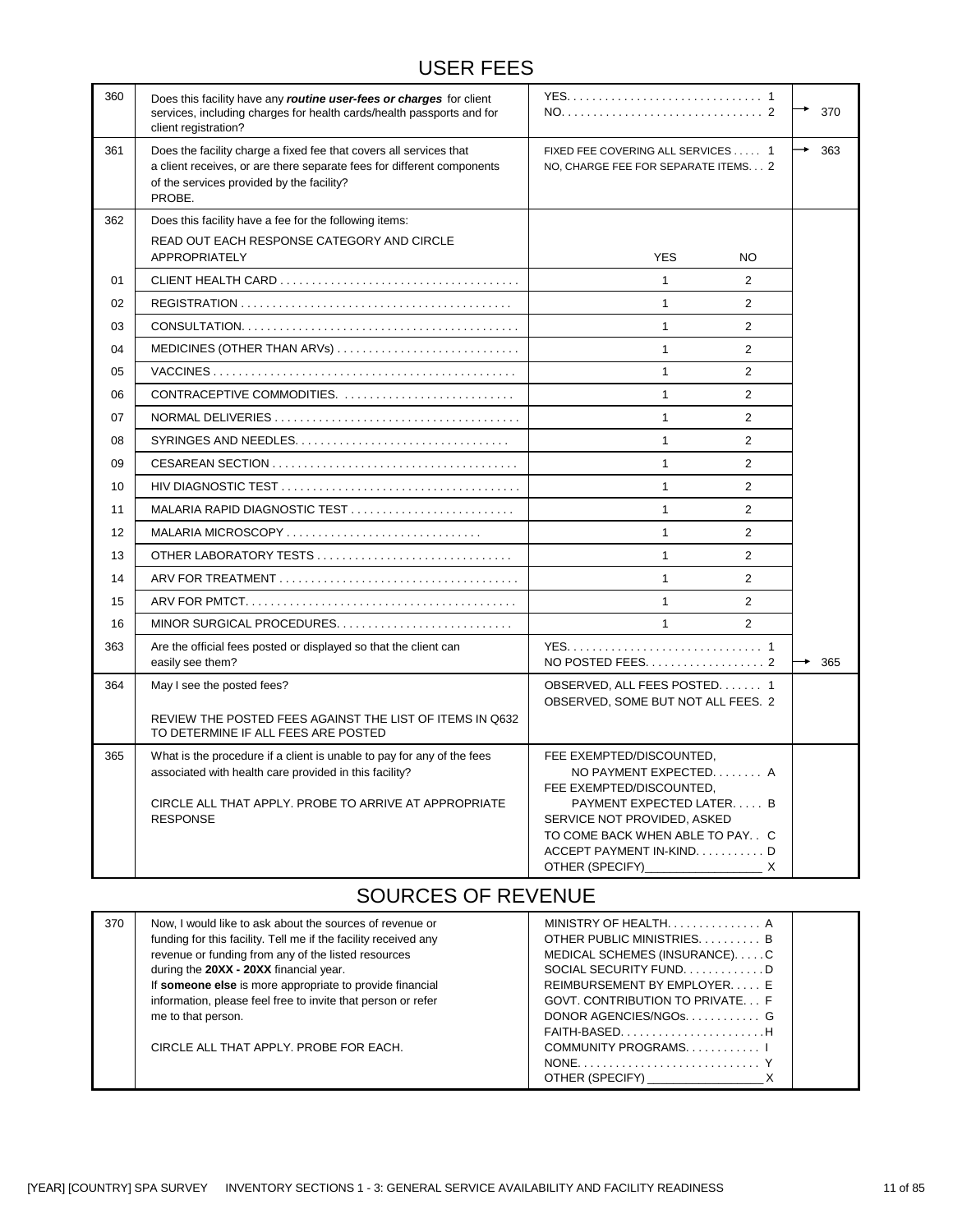### **SECTION 4: STAFFING - MANAGEMENT - CLIENT OPINION QUALITY ASSURANCE - TRANSPORT - HMIS AND HEALTH STATISTICS**

## **STAFFING**

| 400 | Please tell me how many staff in each of the following occupational categories are currently assigned to, employed by, or<br>seconded to this facility, whether full time or part-time. I am interested in the highest occupational category (such as nurse or doctor)<br>regardless of the person's actual assignments or duties. For doctors, I would like to know how many are part-time in this facility. |                                              |                  |
|-----|---------------------------------------------------------------------------------------------------------------------------------------------------------------------------------------------------------------------------------------------------------------------------------------------------------------------------------------------------------------------------------------------------------------|----------------------------------------------|------------------|
|     |                                                                                                                                                                                                                                                                                                                                                                                                               | (a)                                          | (b)              |
|     | <b>OCCUPATIONAL CATEGORIES (COUNTRY SPECIFIC)</b>                                                                                                                                                                                                                                                                                                                                                             | ASSIGNED,<br>EMPLOYED,<br><b>OR SECONDED</b> | <b>PART TIME</b> |
| 01  | GENERALIST [NON-SPECIALIST] MEDICAL DOCTORS                                                                                                                                                                                                                                                                                                                                                                   |                                              |                  |
| 02  | SPECIALISTS MEDICAL DOCTORS<br>[INCLUDING ANESTHESIOLOGISTS & PATHOLOGISTS]                                                                                                                                                                                                                                                                                                                                   |                                              |                  |
| 03  | ASSISTANT MEDICAL OFFICER                                                                                                                                                                                                                                                                                                                                                                                     |                                              |                  |
| 04  | <b>CLINICAL OFFICER</b>                                                                                                                                                                                                                                                                                                                                                                                       |                                              |                  |
| 05  | ASSISTANT CLINICAL OFFICER                                                                                                                                                                                                                                                                                                                                                                                    |                                              |                  |
| 06  | ANESTHETIST                                                                                                                                                                                                                                                                                                                                                                                                   |                                              |                  |
| 07  | REGISTERED NURSE (INCLUDING NURSING OFFICERS AND MIDWIVES)                                                                                                                                                                                                                                                                                                                                                    |                                              |                  |
| 08  | ENROLLED NURSE (INCLUDING TRAINED NURSES AND PUBLIC HEALTH<br>NURSE)                                                                                                                                                                                                                                                                                                                                          |                                              |                  |
| 09  | NURSE ASSSISTANT/ATTENDANT                                                                                                                                                                                                                                                                                                                                                                                    |                                              |                  |
| 10  | <b>PHARMACIST</b>                                                                                                                                                                                                                                                                                                                                                                                             |                                              |                  |
| 11  | PHARMACEUTICAL TECHNICIAN                                                                                                                                                                                                                                                                                                                                                                                     |                                              |                  |
| 12  | PHARMACEUTICAL ASSISTANT                                                                                                                                                                                                                                                                                                                                                                                      |                                              |                  |
| 13  | <b>LABORATORY SCIENTIST</b>                                                                                                                                                                                                                                                                                                                                                                                   |                                              |                  |
| 14  | LABORATORY TECHNOLOGIST                                                                                                                                                                                                                                                                                                                                                                                       |                                              |                  |
| 15  | LABORATORY TECHNICIAN                                                                                                                                                                                                                                                                                                                                                                                         |                                              |                  |
| 16  | <b>LABORATORY ASSISTANT</b>                                                                                                                                                                                                                                                                                                                                                                                   |                                              |                  |
| 17  | SUM THE NUMBER OF STAFF REPORTED. VERIFY AND CORRECT THE<br><b>TOTALS</b>                                                                                                                                                                                                                                                                                                                                     |                                              |                  |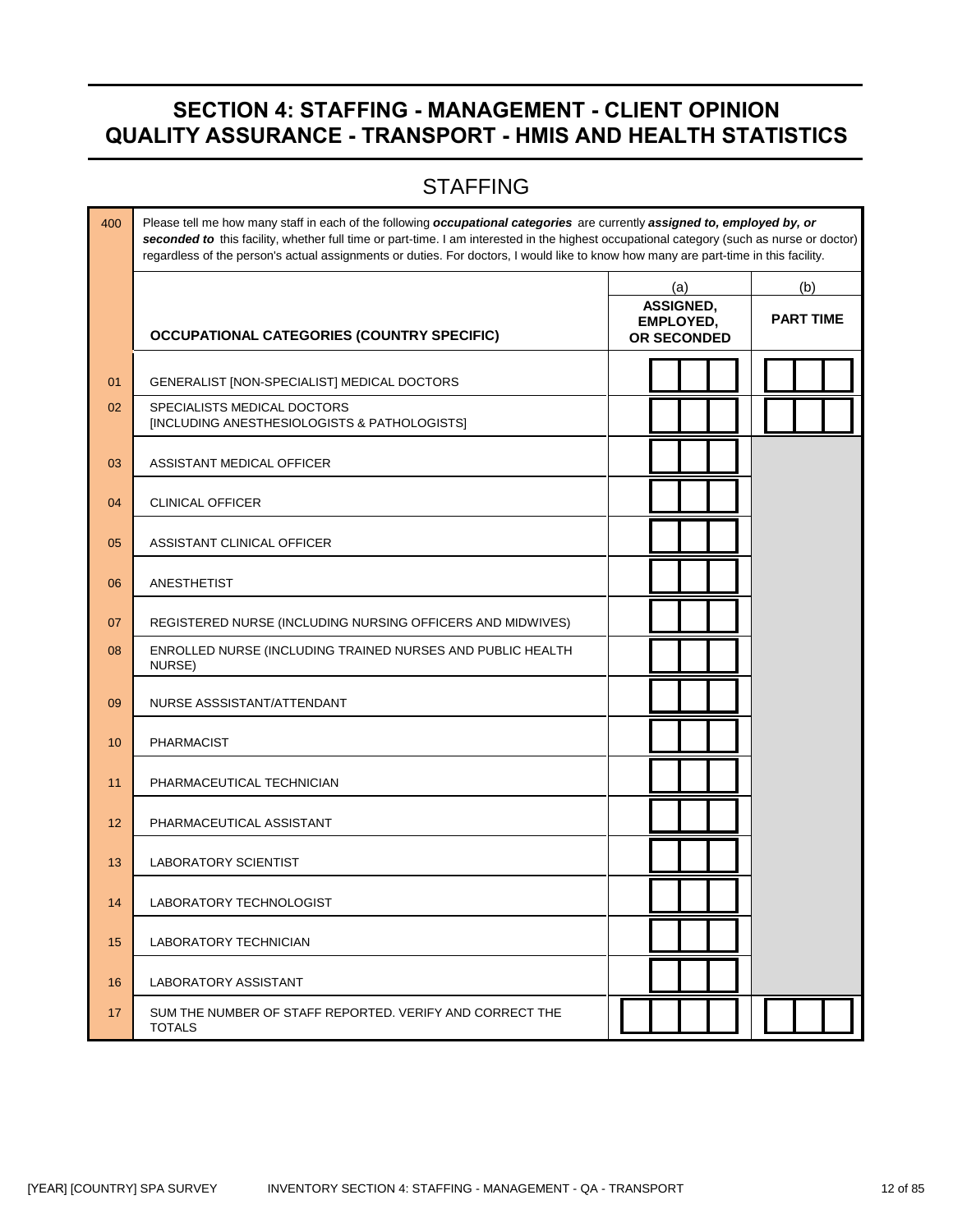## MANAGEMENT MEETINGS

NOTIFY THE RESPONDENT THAT THIS SUBSECTION REQUIRES LOOKING AT RECORDS OF MEETINGS. IT WILL THEREFORE BE HELPFUL IF SUCH RECORDS ARE GATHERED BEFORE PROCEEDING WITH THE INTERVEIW.

| 410 | Does this facility have routine facility management meetings?                                                                                                                 |                                                                                                                                                                                                                                       | $+417$            |
|-----|-------------------------------------------------------------------------------------------------------------------------------------------------------------------------------|---------------------------------------------------------------------------------------------------------------------------------------------------------------------------------------------------------------------------------------|-------------------|
| 411 | How frequently do these facility management meetings take<br>place?                                                                                                           | MONTHLY OR MORE FREQUENTLY 1<br>ONCE EVERY 4-6 MONTHS. 3<br>LESS FREQ. THAN EVERY 6 MONTHS. 4                                                                                                                                         | Њ 417             |
| 412 | Does the facility maintain official records of facility management<br>meetings?                                                                                               | NO, RECORDS NOT MAINTAINED 2                                                                                                                                                                                                          | $\rightarrow$ 417 |
| 413 | May I see the records or minutes from the most recent meeting<br>that took place within the last 6 months?                                                                    | REPORTED, NOT SEEN. 2                                                                                                                                                                                                                 | $\rightarrow$ 417 |
| 414 | REVIEW THE RECORDS OR MINUTES OF THE MOST<br>RECENT MEETING NO OLDER THAN 6 MONTHS AND<br>CIRCLE THE LETTER FOR ANY OF THE LISTED TOPICS<br>THAT ARE MENTIONED IN THE REPORT. | TIMELINESS OF RHIS REPORTINGC<br>QUALITY OF SERVICES. D<br>DISEASE DATA. $\ldots$ , $\ldots$ , $\ldots$ , $\ldots$ , $\ldots$ , $\vdots$<br>EMPLOYMENT CONDITIONS (E.G.,<br>SALARIES, DUTY SCHEDULES). G<br>FINANCES OR BUDGET H<br>X | $\rightarrow$ 417 |
| 415 | Did the facility make any decisions based on what was discussed<br>at the last meeting and covered in this report?                                                            | $DON'T$ KNOW. $\ldots$ , $\ldots$ , $\ldots$ , $\ldots$ , $\ldots$ , $\ldots$ , 8                                                                                                                                                     | $\perp$ 417       |
| 416 | Has the facility taken any follow-up action regarding the decisions<br>made during the last meeting?                                                                          |                                                                                                                                                                                                                                       |                   |
| 417 | Are there any routine meetings about facility activities<br>or management issues that include both facility staff<br>and community / community committee members?             | $DON'T$ KNOW. $\ldots$ , $\ldots$ , $\ldots$ , $\ldots$ , $\ldots$ , $\ldots$ , 8                                                                                                                                                     | $\perp$ 430       |
| 418 | How frequently are routine meetings held with both<br>facility staff and community / community committee members?                                                             | MONTHLY OR LESS FREQUENTLY1<br>EVERY 2-3 MONTHS. $\ldots$ , 2<br>EVERY 4-6 MONTHS. $\ldots$ , 3<br>LESS FREQ. THAN EVERY 6 MONTHS. 4<br>$DONT$ KNOW. $\ldots$ , $\ldots$ , $\ldots$ , $\ldots$ , $\ldots$ , $\ldots$                  | $+430$            |
| 419 | Is an official record of the meetings with both facility staff<br>and community members maintained?                                                                           | NO, RECORDS NOT MAINTAINED 2                                                                                                                                                                                                          | $\rightarrow$ 430 |
| 420 | May I see the records or minutes from the most recent meeting<br>that took place within the last 6 months?                                                                    | REPORTED, NOT SEEN. 2                                                                                                                                                                                                                 |                   |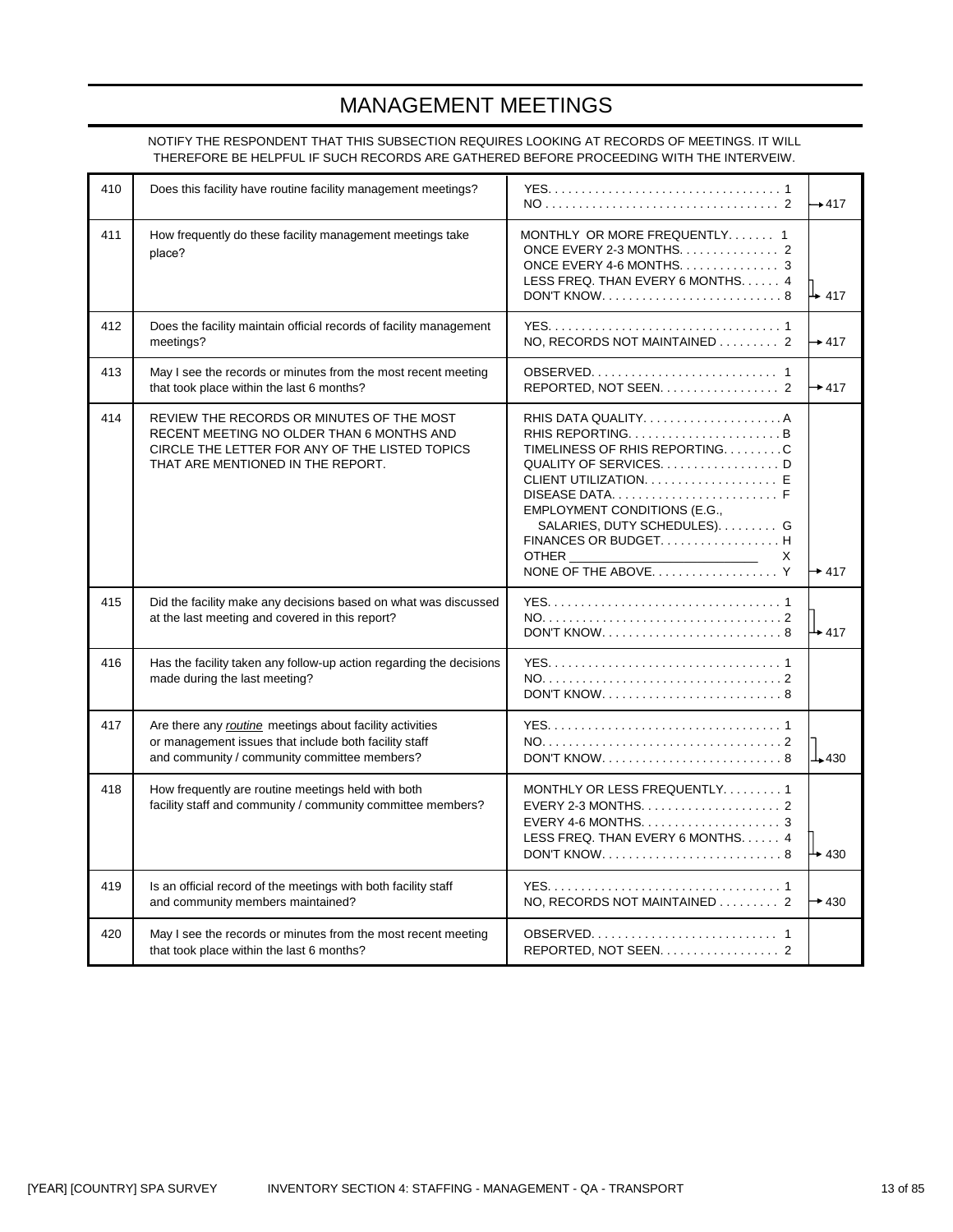# CLIENT OPINION AND FEEDBACK

| 430 | Does this facility have any system for determining clients' opinions<br>about the health facility or its services?                                                  |                                                                                                                                                                                                                                                                                                                                                                           | $\rightarrow$ 440 |
|-----|---------------------------------------------------------------------------------------------------------------------------------------------------------------------|---------------------------------------------------------------------------------------------------------------------------------------------------------------------------------------------------------------------------------------------------------------------------------------------------------------------------------------------------------------------------|-------------------|
| 431 | Please tell me all the methods that this facility uses to<br>elicit client opinion<br>CIRCLE ALL METHODS MENTIONED AND PROBE: ANY MORE?                             | CLIENT SURVEY FORM B<br>CLIENT INTERVIEW FORMC<br><b>OFFICIAL MEETIING</b><br>WITH COMMUNITY LEADERS. D<br>INFORMAL DISCUSSION WITH<br>CLIENTS OR THE COMMUNITYE<br>$EMAIL, \ldots, \ldots, \ldots, \ldots, \ldots, \ldots, \ldots, \ldots, F$<br>FACILITY'S WEBSITE<br>LETTERS FROM CLIENTS/COMMUNITY H<br>DON'T KNOW. $\dots \dots \dots \dots \dots \dots \dots \dots$ | $\rightarrow$ 440 |
| 432 | Is there a procedure for reviewing or reporting on clients' opinion?<br>IF YES, ASK TO SEE A REPORT OR FORM ON WHICH DATA<br>ARE COMPILED OR DISCUSSION IS REPORTED | DON'T KNOW. $\dots \dots \dots \dots \dots \dots \dots \dots$ . 8                                                                                                                                                                                                                                                                                                         | $\perp$ 440       |
| 433 | May I see a report on the review of client opinion, or any<br>document on such a review?                                                                            | REPORTS NEVER COMPILED 3                                                                                                                                                                                                                                                                                                                                                  |                   |

### QUALITY ASSURANCE

NOTIFY THE RESPONDENT THAT THIS SUBSECTION REQUIRES LOOKING AT RECORDS OF QUALITY ASSURANCE ACTIVITIES. IT WILL THEREFORE BE HELPFUL IF SUCH RECORDS ARE GATHERED BEFORE PROCEEDING WITH THE INTERVEIW.

| 440 | Does this facility routinely carry out quality assurance activities?<br>An example may be facility-wide review of mortality, or periodic<br>audit of registers.                                       |                              | $\rightarrow$ 450 |
|-----|-------------------------------------------------------------------------------------------------------------------------------------------------------------------------------------------------------|------------------------------|-------------------|
| 441 | Is there an official record of any quality assurance<br>activities carried out during the past year?                                                                                                  | NO, RECORDS NOT MAINTAINED 2 | $\rightarrow$ 450 |
| 442 | May I see a record of any quality assurance activity?<br>A REPORT OR MINUTES OF A QA MEETING, A SUPERVISORY<br>CHECKLIST, A MORTALITY REVIEW, AN AUDIT OF RECORDS<br>OR REGISTERS ARE ALL ACCEPTABLE. | REPORTED NOT SEEN2           |                   |

## TRANSPORT FOR EMERGENCIES

| 450 | Does this facility have a <b>functional ambulance</b> or other vehicle<br>for emergency transportation for clients that is stationed at this facility<br>and that operates from this facility? |                      | →452 |
|-----|------------------------------------------------------------------------------------------------------------------------------------------------------------------------------------------------|----------------------|------|
| 451 | May I see the ambulance (or other vehicle)?                                                                                                                                                    | REPORTED NOT SEEN. 2 |      |
| 452 | Does this facility have access to an ambulance or other vehicle<br>for emergency transportation for clients that is stationed at another<br>facility or that operates from another facility?   |                      |      |
| 453 | Is fuel available today?<br>ACCEPT REPORTED RESPONSE FROM KNOWLEDGEABLE<br>RESPONDENT.                                                                                                         | DON'T KNOW8          |      |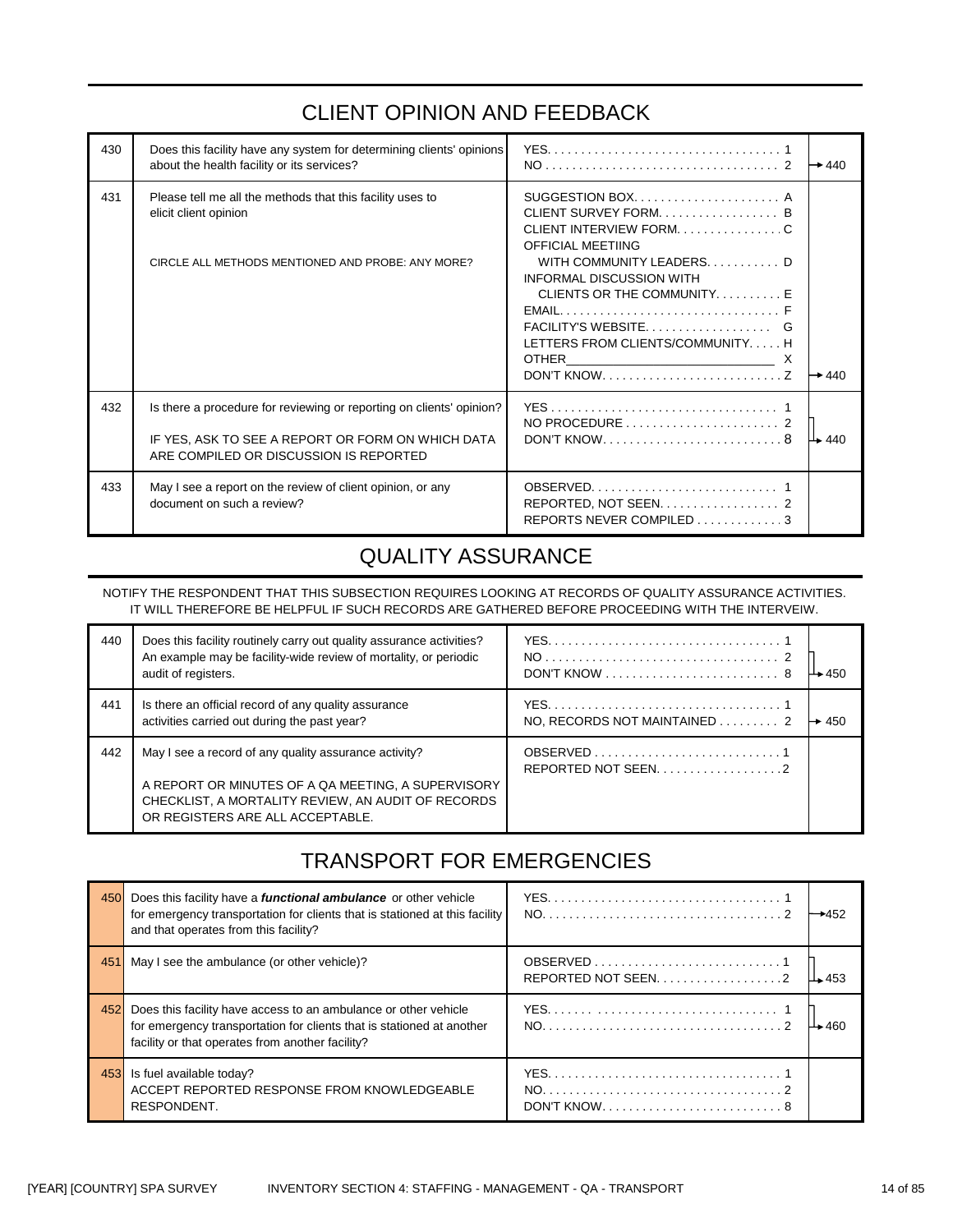#### **HMIS**

| 460 | Does this facility have a system in place to regularly collect<br>health services data?                                                  |                                                                                                                          |                   |
|-----|------------------------------------------------------------------------------------------------------------------------------------------|--------------------------------------------------------------------------------------------------------------------------|-------------------|
| 461 | Does this facility regularly compile any reports<br>containing health services information?                                              |                                                                                                                          | $\rightarrow$ 464 |
| 462 | How frequently are these reports compiled?                                                                                               | MONTHLY OR MORE OFTEN 1<br>EVERY 4-6 MONTHS. $\dots\dots\dots\dots\dots\dots\dots$ 3<br>LESS OFTEN THAN EVERY 6 MONTHS 4 |                   |
| 463 | May I see a copy of the most recent report?                                                                                              | REPORTED, NOT SEEN. 2                                                                                                    |                   |
| 464 | Does this facility have a designated person, such as a<br>data manager, who is responsible for health services<br>data in this facility? |                                                                                                                          | $\rightarrow$ 470 |
| 465 | Who is responsible for health services data in this facility?<br>PROBE TO DETERMINE WHO THIS PERSON IS                                   | DATA MANAGER/HMIS PERSON 1<br>OTHER SERVICE PROVIDER3                                                                    |                   |

#### FIND THE PERSON RESPONSIBLE FOR HEALTH INFORMATION SYSTEMS. INTRODUCE YOURSELF, EXPLAIN THE PURPOSE OF THE ASSESSMENT BEFORE PROCEEDING WITH QUESTIONS IN THIS SUBSECTION

# HEALTH STATISTICS

NOTIFY THE RESPONDENT THAT THIS SUBSECTION REQUIRES THAT SOME STATISTICS ARE GATHERED, IF SUCH INFORMATION IS NOT READILY AVAILABLE AT THE LOCATION WHERE THE INTERVIEW IS BEING CONDUCTED.

| 470 | <b>CHECK Q110</b><br><b>INPATIENT CARE</b><br>SERVICES AVAILABLE                                                                              | NO INPATIENT<br><b>CARE SERVICES</b><br>472 |
|-----|-----------------------------------------------------------------------------------------------------------------------------------------------|---------------------------------------------|
| 471 | How many live discharges were made in the last<br>completed calendar month [MONTH], for all conditions,<br>both for adults and children?      | # OF DISCHARGES<br>DON'T KNOW9998           |
| 472 | How many outpatient client visits were made to this<br>facility in the last completed calendar month [MONTH] for<br>both adults and children? | # OF CLIENT VISITS<br>DON'T KNOW<br>9998    |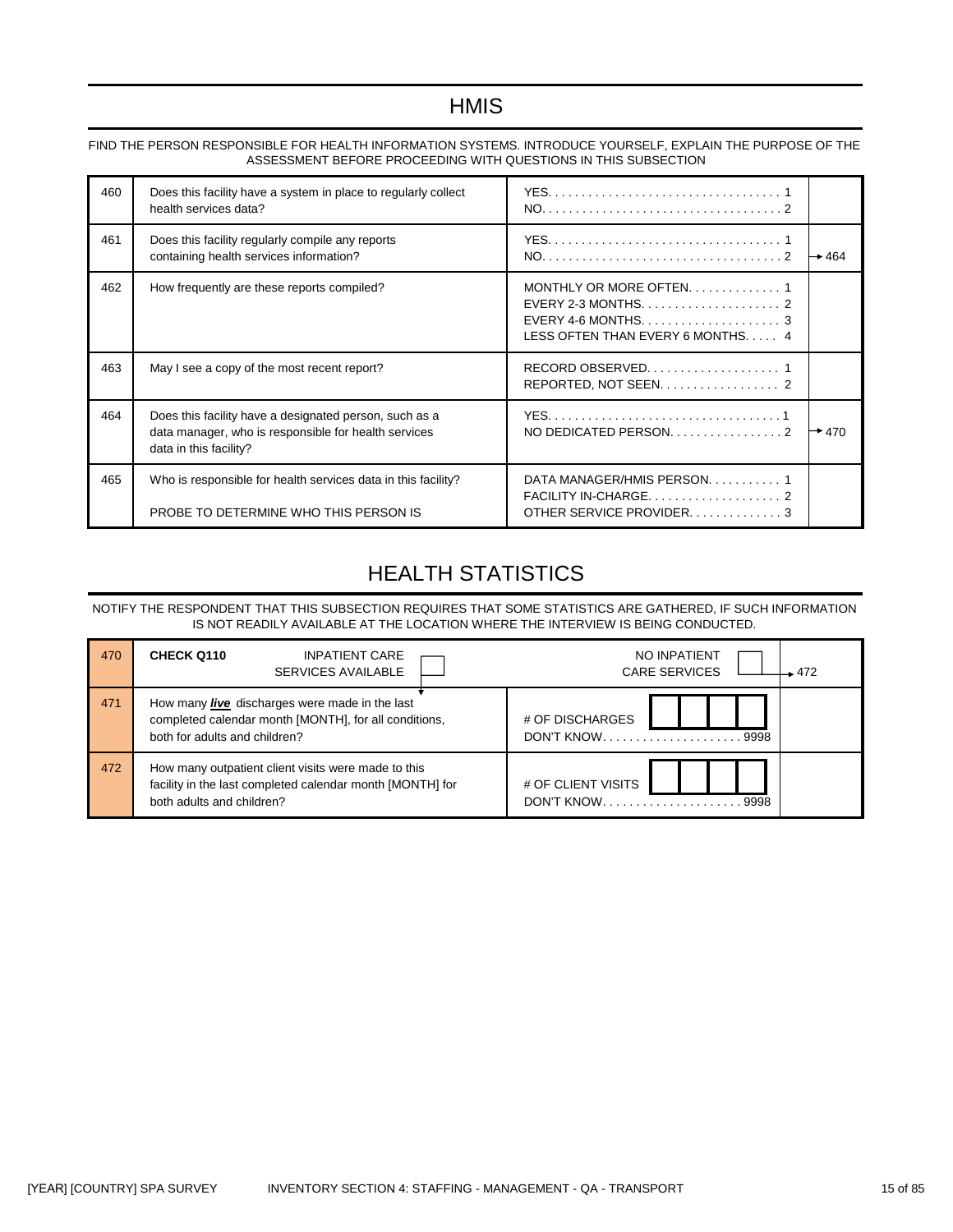#### **SECTION 5: PROCESSING OF INSTRUMENTS FOR REUSE**

|        |                                                                                                   | KNOWLEDGEABLE ABOUT PROCESSING OF SURGICAL INSTRUMENTS IN THE FACILITY. INTRODUCE YOURSELF, EXPLAIN THE PURPOSE OF THE SURVEY AND PROCEED.                                                                                                             |                                                                                  |                              |                                                  |                                                |                |                |                                                                                                     |
|--------|---------------------------------------------------------------------------------------------------|--------------------------------------------------------------------------------------------------------------------------------------------------------------------------------------------------------------------------------------------------------|----------------------------------------------------------------------------------|------------------------------|--------------------------------------------------|------------------------------------------------|----------------|----------------|-----------------------------------------------------------------------------------------------------|
| 500    |                                                                                                   | <b>CHECK Q501: ARE ANY EQUIPMENT PROCESSED IN THE FACILITY?</b>                                                                                                                                                                                        |                                                                                  |                              | NO (CODE 3 CIRCLED)                              |                                                |                |                |                                                                                                     |
|        |                                                                                                   |                                                                                                                                                                                                                                                        | <b>YES</b><br>(CODES 1 or 2 CIRCLED)                                             |                              | GO TO NEXT SECTION OR SERVICE SITE               |                                                |                |                |                                                                                                     |
| 501    |                                                                                                   | ASK IF EACH OF THE INDICATED ITEMS BELOW IS USED BY THE FACILITY AND AVAILABLE. IF AVAILABLE, ASK TO SEE IT. ASK IF IT IS FUNCTIONING OR NOT<br>FOR EXAMPLE: "Do you use [METHOD] in facility?" IF YES, ASK: "May I see it?" THEN "Is it functioning?" |                                                                                  |                              |                                                  |                                                |                |                |                                                                                                     |
|        |                                                                                                   |                                                                                                                                                                                                                                                        |                                                                                  |                              | (A) USE AND AVAILABILITY                         |                                                |                |                | (B) FUNCTIONING                                                                                     |
|        | <b>ITEM</b>                                                                                       |                                                                                                                                                                                                                                                        |                                                                                  | OBSERVED                     | REPORTED NOT SEEN                                | <b>NOT USED</b>                                | <b>YES</b>     | <b>NO</b>      | <b>DON'T KNOW</b>                                                                                   |
| 01     |                                                                                                   | ELECTRIC AUTOCLAVE (PRESSURE & WET HEAT)                                                                                                                                                                                                               |                                                                                  | $1 \rightarrow b$            | $2 \rightarrow b$                                | 3 <sub>7</sub><br>$2 +$                        | $\overline{1}$ | $\overline{2}$ | 8                                                                                                   |
| 02     |                                                                                                   | NON-ELECTRIC AUTOCLAVE (PRESSURE & WET HEAT)                                                                                                                                                                                                           |                                                                                  | $1 \rightarrow b$            | $2 \rightarrow b$                                | 3 <sub>7</sub><br>$3 +$                        | $\mathbf{1}$   | 2              | 8                                                                                                   |
| 03     | ELECTRIC DRY HEAT STERILIZER                                                                      |                                                                                                                                                                                                                                                        |                                                                                  | $1 \rightarrow b$            | $2 \rightarrow b$                                | 3 <sub>7</sub><br>له 4                         | $\mathbf{1}$   | $\overline{2}$ | 8                                                                                                   |
| 04     |                                                                                                   | ELECTRIC BOILER OR STEAMER (NO PRESSURE)                                                                                                                                                                                                               |                                                                                  | $1 \rightarrow b$            | $2 \rightarrow b$                                | $3 -$<br>له 5                                  | $\mathbf{1}$   | $\overline{2}$ | 8                                                                                                   |
| 05     |                                                                                                   | NON-ELECTRIC POT WITH COVER FOR BOILING/STEAM                                                                                                                                                                                                          |                                                                                  | $\mathbf{1}$                 | $\overline{2}$                                   | 3                                              |                |                |                                                                                                     |
| 06     |                                                                                                   | HEAT SOURCE FOR NON-ELECTRIC EQUIPMENT (STOVE OR COOKER)                                                                                                                                                                                               |                                                                                  | $1 \rightarrow b$            | $2 \rightarrow b$                                | $\frac{3}{7}$                                  | $\mathbf{1}$   | $\overline{2}$ | 8                                                                                                   |
| 07     |                                                                                                   | AUTOMATIC TIMER (MAY BE ON EQUIPMENT)                                                                                                                                                                                                                  |                                                                                  | $1 \rightarrow b$            | $2 \rightarrow b$                                | 3 <sub>7</sub><br>له ۾                         | $\mathbf{1}$   | $\overline{2}$ | 8                                                                                                   |
| 08     |                                                                                                   | TST INDICATOR STRIPS/OTHER ITEM THAT INDICATES PROCESS IS COMPLETE                                                                                                                                                                                     |                                                                                  | $\mathbf{1}$                 | $\overline{2}$                                   | 3                                              |                |                |                                                                                                     |
| 09     | ANY CHEMICALS FOR CHEMICAL HLD                                                                    |                                                                                                                                                                                                                                                        |                                                                                  | $\mathbf{1}$                 | $\overline{2}$                                   | 3                                              |                |                |                                                                                                     |
| 502    |                                                                                                   | CHECK Q501. FOR EACH OF THE FOLLOWING METHODS OF STERILIZATION/HIGH LEVEL DISINFECTION THAT IS USED IN THE FACILITY, ASK YOUR<br>RESPONDENT AND INDICATE THE PROCESSING DETAILS, INCLUDING PROCESSING TIME, RECOMMENDED PRESSURE, ETC.                 |                                                                                  |                              |                                                  |                                                |                |                |                                                                                                     |
|        |                                                                                                   | (1)<br><b>AUTOCLAVE</b><br>(steam with pressure)                                                                                                                                                                                                       | (2)<br>DRY HEAT STERILIZATION                                                    |                              | (3)<br><b>BOILING (HLD)</b>                      | (4)<br>STEAM HIGH LEVEL<br>DISINFECTION (HLD)  |                |                | (5)<br>CHEMICAL HIGH LEVEL<br><b>DISINFECTION (HLD)</b>                                             |
| А      | Method                                                                                            | USED  1<br>NOT USED $\ldots$ 2 $\rightarrow$ 2                                                                                                                                                                                                         | USED  1<br>NOT USED<br>$\therefore$ 2 $\longrightarrow$ 3                        |                              | USED    1<br>NOT USED $\ldots$ $2 \rightarrow 4$ | USED  1<br>NOT USED $\ldots$ 2 $\rightarrow$ 5 |                |                | $USED$ 1<br>NOT USED2 →503                                                                          |
| в<br>C | Temperature<br>(centigrade)<br>Pressure                                                           | TEMPERATURE<br><b>AUTOMATIC</b><br>666<br>$\sim 100$<br>DON'T KNOW  998<br>PRESS-<br>URE                                                                                                                                                               | TEMPERATURE<br><b>AUTOMATIC</b><br>$\cdots$<br><b>DON'T KNOW</b><br>$\sim 1.1$ . | 666<br>998                   |                                                  |                                                |                |                |                                                                                                     |
| D      | Units of pressure                                                                                 | <b>AUTOMATIC</b><br>666<br><b>DON'T KNOW</b><br>$998 + 1E$<br>UNITS OF PRESSURE:<br>KG/SQ CM<br>. . 1<br>ATM PRESSURE 2<br>KILOPASCAL  3<br>MILLIMETER HG 4<br>DON'T KNOW 8                                                                            |                                                                                  |                              |                                                  |                                                |                |                |                                                                                                     |
| Е      | What is the duration<br>in minutes when<br>instrument is not<br>wrapped in cloth<br>for [METHOD]? | <b>MINUTES</b><br><b>AUTOMATIC</b><br>$\ldots 666$<br>NOT USED 995<br>DON'T KNOW  998                                                                                                                                                                  | <b>MINUTES</b><br>AUTOMATIC<br>DON'T KNOW                                        | <b>MINUTES</b><br>666<br>998 | DON'T KNOW<br>998                                | <b>MINUTES</b><br>DON'T KNOW                   | 998            |                | <b>MINUTES</b><br>DON'T KNOW998                                                                     |
| F      | What is the duration<br>in minutes when<br>instrument is<br>wrapped in cloth<br>for autoclave?    | MINUTES WRAPPED<br>AUTOMATIC  666<br>NOT USED.<br>995<br>DON'T KNOW  998                                                                                                                                                                               |                                                                                  |                              |                                                  |                                                |                |                |                                                                                                     |
| G      | Chemical<br>disinfectant<br>used                                                                  |                                                                                                                                                                                                                                                        |                                                                                  |                              |                                                  |                                                |                |                | ALCOHOL. 01<br>BETADINE 02<br>CHLORINE03<br>FORMALDEHYDE. . 05<br>GLUTERALDEHYDE 06<br>DON'T KNOW98 |
| 503    |                                                                                                   | Does this facility have any guidelines on final<br>processing or sterilization of surgical instruments?                                                                                                                                                |                                                                                  |                              |                                                  |                                                |                |                | $\rightarrow$ NEXT SECTION                                                                          |
| 504    |                                                                                                   | May I see the guidelines on processing or sterilization of instruments?<br>HAND-WRITTEN GUIDELINES POSTED ON WALLS IN AREA WHERE<br>EQUIPMENT IS PROCESSED OR STERILIZED IS ACCEPTABLE                                                                 |                                                                                  |                              |                                                  |                                                |                |                |                                                                                                     |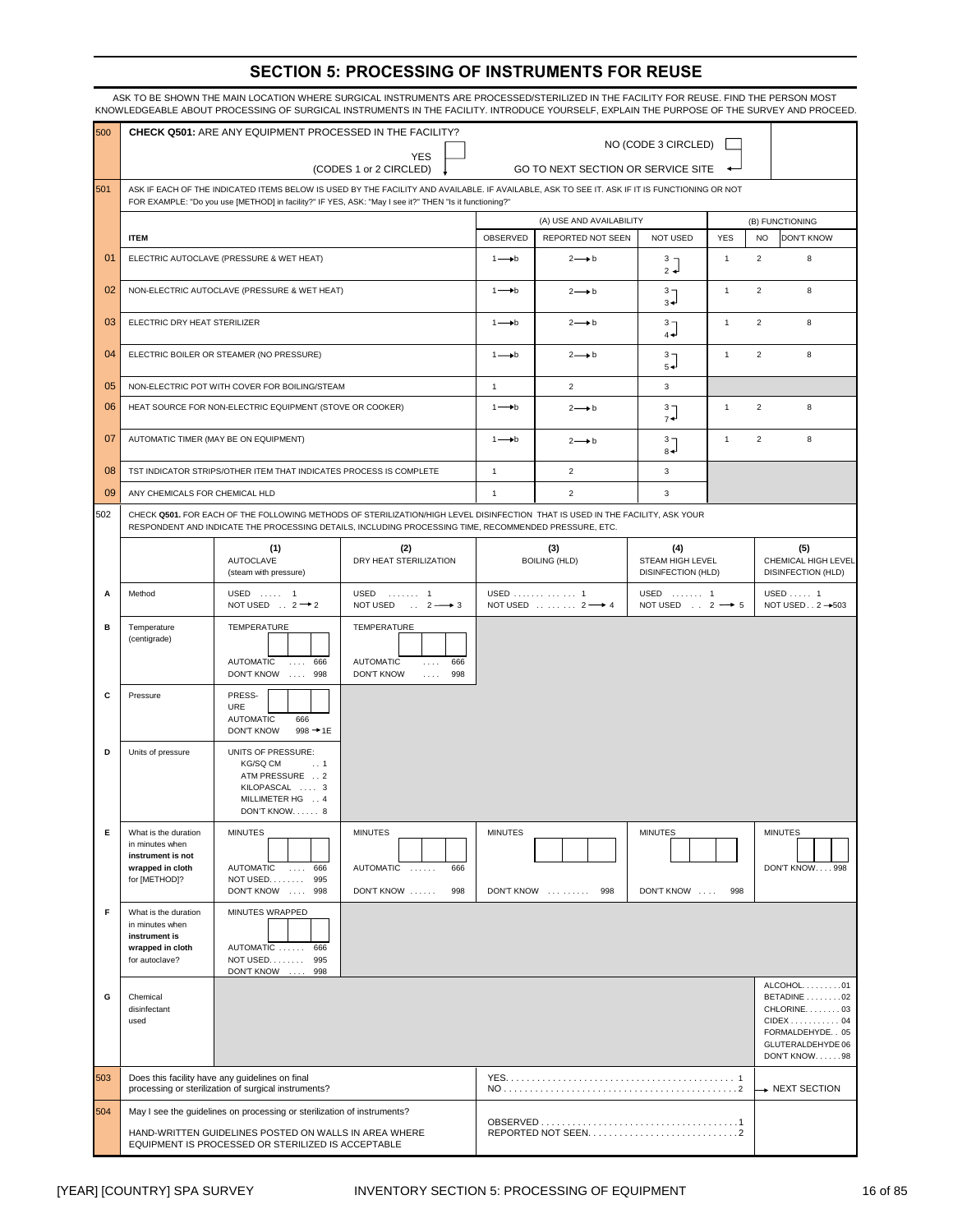## **SECTION 6: HEALTH CARE WASTE MANAGEMENT AND CLIENT LATRINE**

#### FIND THE PERSON RESPONSIBLE FOR WASTE MANAGEMENT ACTIVITIES IN THE FACILITY. INTRODUCE YOURSELF AND EXPLAIN THE PURPOSE OF THE ASSESSMENT BEFORE PROCEEDING WITH THE QUESTIONS

| 600 | Now I would like to ask you a few questions about<br>waste management practices for sharps waste,<br>such as needles or blades.<br>How does this facility finally dispose of<br>sharps waste (e.g., filled sharps boxes)?<br>PROBE TO ARRIVE AT CORRECT RESPONSE<br><b>NOTE!</b><br>IF ANY OF THE RESPONSES 02 - 09 TAKE PLACE<br>OUTSIDE THE FACILITY, THEN THE CORRECT<br>RESPONSE TO CIRCLE WILL BE IN THE<br>CATEGORY OF "REMOVE OFFSITE" | <b>BURN IN INCINERATOR:</b><br>2 CHAMBER INDUSTRIAL (800-1000+°C). 02<br><b>OPEN BURNING</b><br>FLAT GROUND-NO PROTECTION. 04<br><b>DUMP WITHOUT BURNING</b><br>FLAT GROUND-NO PROTECTION. 06<br>COVERED PIT OR PIT LATRINE07<br>PROTECTED GROUND OR PIT09<br><b>REMOVE OFFSITE</b><br>STORED IN COVERED CONTAINER. 10<br>STORED IN OTHER PROTECTED<br>(SPECIFY) |        |
|-----|-----------------------------------------------------------------------------------------------------------------------------------------------------------------------------------------------------------------------------------------------------------------------------------------------------------------------------------------------------------------------------------------------------------------------------------------------|------------------------------------------------------------------------------------------------------------------------------------------------------------------------------------------------------------------------------------------------------------------------------------------------------------------------------------------------------------------|--------|
|     |                                                                                                                                                                                                                                                                                                                                                                                                                                               | NEVER HAVE SHARPS WASTE 95                                                                                                                                                                                                                                                                                                                                       |        |
| 601 | Now I would like to ask you a few questions<br>about waste management practices for medical<br>waste other than sharps, such as used bandages<br>How does this facility finally dispose of<br>medical waste other than sharps boxes?<br>PROBE TO ARRIVE AT CORRECT RESPONSE                                                                                                                                                                   | SAME AS FOR SHARP ITEMS.<br>01<br><b>BURN IN INCINERATOR:</b><br>2-CHAMBER INDUSTRIAL (800-1000+°C)<br>02<br>1-CHAMBER DRUM/BRICK<br>03<br><b>OPEN BURNING</b><br>FLAT GROUND-NO PROTECTION.<br>04<br>PIT OR PROTECTED GROUND.<br>05<br><b>DUMP WITHOUT BURNING</b><br>FLAT GROUND-NO PROTECTION.<br>06                                                          |        |
|     | <b>NOTE!</b><br>IF ANY OF THE RESPONSES 02 - 09 TAKE PLACE                                                                                                                                                                                                                                                                                                                                                                                    | COVERED PIT OR PIT LATRINE<br>07<br>OPEN PIT-NO PROTECTION.<br>08<br>PROTECTED GROUND OR PIT<br>09<br><b>REMOVE OFFSITE</b>                                                                                                                                                                                                                                      |        |
|     | OUTSIDE THE FACILITY, THEN THE CORRECT<br>RESPONSE TO CIRCLE WILL BE IN THE<br>CATEGORY OF "REMOVE OFFSITE"                                                                                                                                                                                                                                                                                                                                   | STORED IN COVERED CONTAINER<br>10<br>STORED IN OTHER PROTECTED<br>$ENVIRONMENT. \ldots \ldots \ldots \ldots \ldots \ldots$<br>11<br>STORED UNPROTECTED.<br>12<br><b>OTHER CONSTRUCTER</b><br>96<br>(SPECIFY)<br>NEVER HAVE OTHER MEDICAL WASTE<br>95                                                                                                             |        |
| 602 | <b>CHECK Q600</b><br>FACILITY-BASED WASTE DISPOSAL                                                                                                                                                                                                                                                                                                                                                                                            | NEITHER FACILITY-BASED WASTE DISPOSAL                                                                                                                                                                                                                                                                                                                            |        |
|     | OR WASTE REMOVED OFFSITE [<br>(ANY CODE OTHER THAN "95" CIRCLED)                                                                                                                                                                                                                                                                                                                                                                              | NOR REMOVAL OFFSITE<br>(CODE "95" CIRCLED)                                                                                                                                                                                                                                                                                                                       | $+604$ |
| 603 | ASK TO SEE THE PLACE USED BY THIS FACILITY<br>FOR DISPOSAL OF SHARPS WASTE AND INDICATE<br>THE CONDITION OBSERVED. IF SHARPS WASTE IS<br>DISPOSED OFF-SITE, OBSERVE THE SITE WHERE IT<br>IS STORED PRIOR TO COLLECTION FOR OFF-SITE<br>DISPOSAL. IF SITE NOT INSPTECTED, CIRCLE '8'.                                                                                                                                                          | WASTE VISIBLE, BUT PROTECTED AREA. 2<br>WASTE VISIBLE, <b>NOT</b> PROTECTED. 3<br>WASTE SITE NOT INSPECTED. $\ldots \ldots \ldots \ldots \ldots$                                                                                                                                                                                                                 |        |
| 604 | <b>CHECK Q601</b><br>FACILITY BASED WASTE DISPOSAL<br>OR WASTE REMOVED OFFSITE<br>(ANY CODE "02" TO "96" CIRCLED)                                                                                                                                                                                                                                                                                                                             | NEITHER FACILITY-BASED WASTE DISPOSAL<br>NOR REMOVAL OFFSITE<br>(CODE "01" OR "95" CIRCLED)                                                                                                                                                                                                                                                                      | → 606  |
| 605 | ASK TO SEE THE PLACE USED BY THIS FACILITY<br>FOR DISPOSAL OF MEDICAL WASTE AND INDICATE<br>THE CONDITION OBSERVED. IF MEDICAL WASTE IS<br>DISPOSED OFF-SITE, OBSERVE THE SITE WHERE IT<br>IS STORED PRIOR TO COLLECTION FOR OFF-SITE<br>DISPOSAL. IF SITE NOT INSPTECTED, CIRCLE '8'.                                                                                                                                                        | WASTE VISIBLE, BUT PROTECTED AREA. 2<br>WASTE VISIBLE, <b>NOT</b> PROTECTED. 3<br>WASTE SITE NOT INSPECTED8                                                                                                                                                                                                                                                      |        |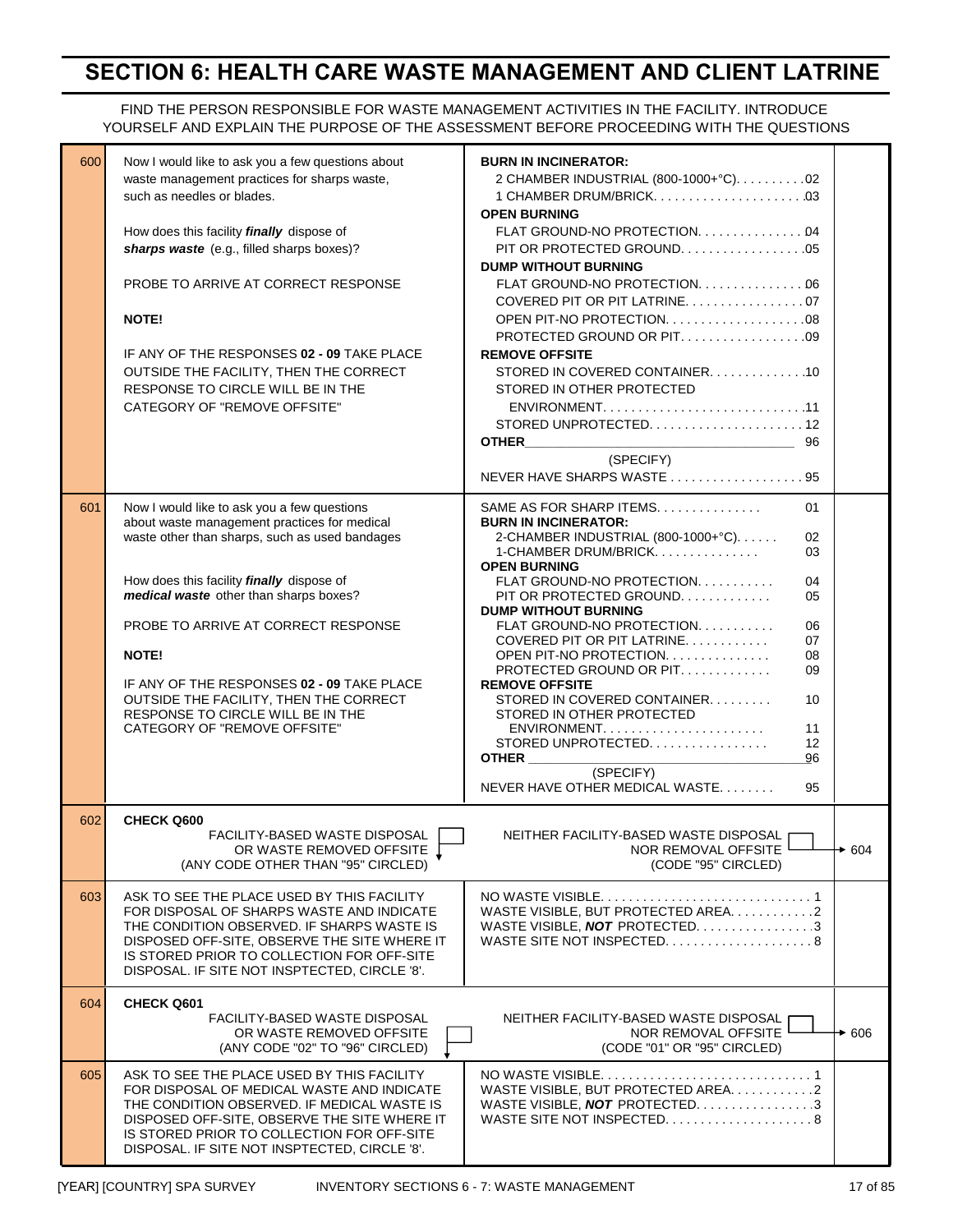| 606 | CHECK Q600 AND Q601<br><b>INCINERATOR USED</b><br>(EITHER "2" OR "3" CIRCLED)                                                                                        | <b>INCINERATOR NOT USED</b><br>(NEITHER "2" NOR "3" CIRCLED) | 610   |
|-----|----------------------------------------------------------------------------------------------------------------------------------------------------------------------|--------------------------------------------------------------|-------|
| 607 | ASK TO BE SHOWN THE INCINERATOR                                                                                                                                      | INCINERATOR OBSERVED<br>INCINERATOR REPORTED NOT SEEN<br>2   |       |
| 608 | Is the incinerator functional today?                                                                                                                                 | <b>YES</b>                                                   |       |
|     | ACCEPT REPORTED RESPONSE FROM<br>KNOWLEDGEABLE RESPONDENT.                                                                                                           |                                                              | Щ 610 |
| 609 | Is fuel available today for the incinerator?                                                                                                                         |                                                              |       |
|     | ACCEPT REPORTED RESPONSE                                                                                                                                             |                                                              |       |
| 610 | Do you have any guidelines on health care waste<br>management available in this service area? This may be<br>part of the infection prevention quideline or protocol. |                                                              | 1—620 |
| 611 | May I see the guidelines on health care waste<br>management?                                                                                                         |                                                              |       |

# CLIENT LATRINE

| 620 | Is there a toilet (latrine) in <b>functioning condition</b><br>that is available for general outpatient client use?<br>IF YES, ASK TO SEE THE CLIENT TOILET AND<br>INDICATE THE TYPE. THIS MUST BE TOILET<br><b>FACILITIES FOR THE MAIN OUTPATIENT SERVICE</b><br>ARFA. | <b>FLUSH OR POUR FLUSH TOILET</b><br>FLUSH TO SEPTIC TANK $\ldots \ldots \ldots \ldots \ldots \ldots \ldots$<br>FLUSH, DON'T KNOW WHERE15<br><b>PIT LATRINE</b><br>VENTILATED IMPROVED PIT LATRINE21<br>- 22<br>PIT LATRINE WITH SLAB |  |
|-----|-------------------------------------------------------------------------------------------------------------------------------------------------------------------------------------------------------------------------------------------------------------------------|---------------------------------------------------------------------------------------------------------------------------------------------------------------------------------------------------------------------------------------|--|
|     |                                                                                                                                                                                                                                                                         | PIT LATRINE WITHOUT SLAB / OPEN PIT23<br>HANGING TOILET / HANGING LATRINE51<br>NO FUNCTIONING FACILITY / BUSH / FIELD. 61                                                                                                             |  |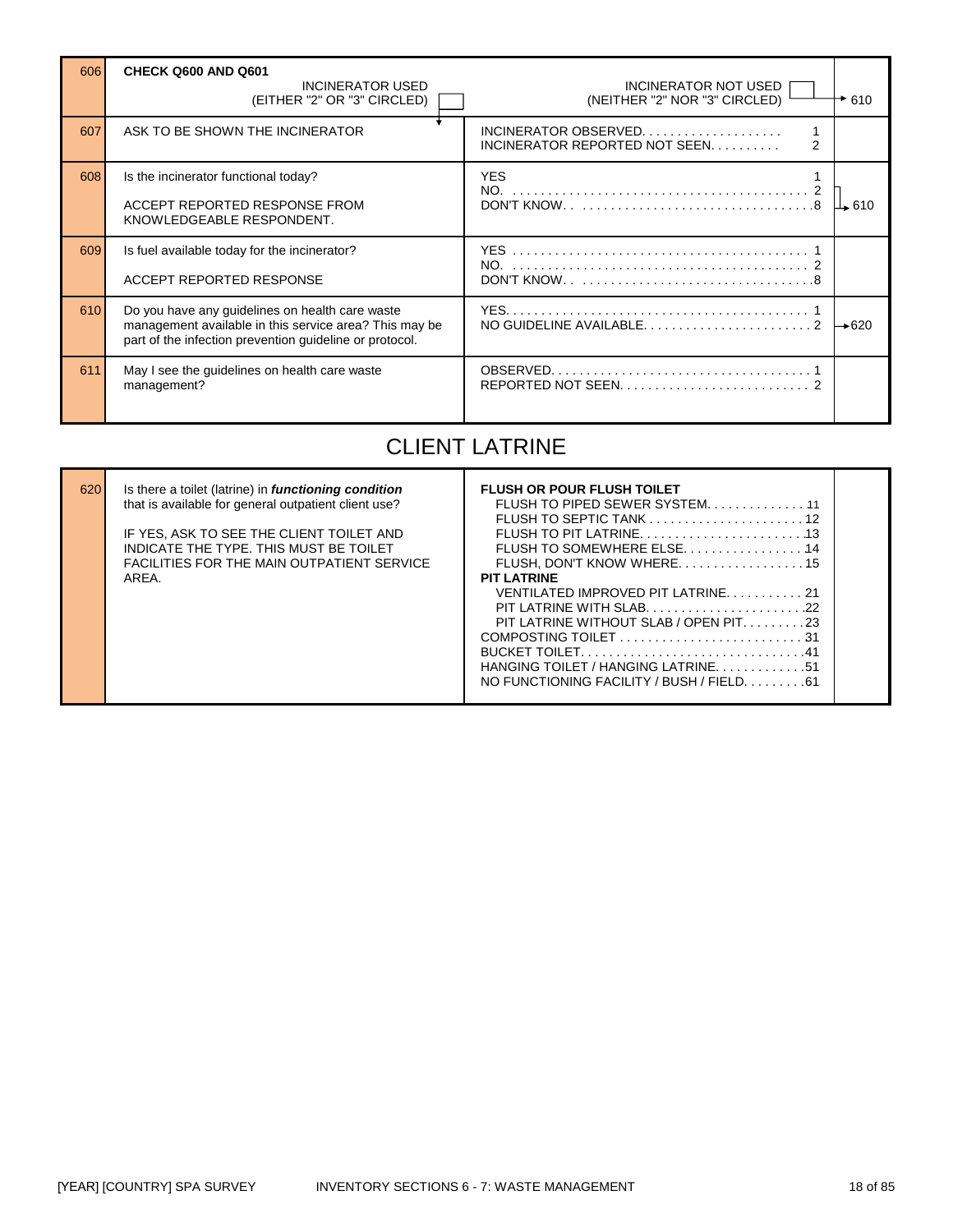# **SECTION 7: BASIC SUPPLIES - CLIENT EXAMINATION ROOM CLIENT WAITING AREA**

AT THIS POINT TELL YOUR RESPONDENT THAT YOU WOULD LIKE TO SEE SOME BASIC SUPPLIES AND EQUIPMENT USED IN THE PROVISION OF CLIENT SERVICES. YOU WOULD LIKE TO SEE IF THESE SUPPLIES AND EQUIPMENT BE TAKEN TO THE GENERAL OUTPATIENT AREA. ARE AVAILABLE IN THE GENERAL OUTPATIENT AREA. IF YOU ARE NOT IN THE GENERAL OUTPATIENT AREA, ASK TO

# BASIC SUPPLIES AND EQUIPMENT

| 700 | I would like to know if the following items are available               |                   | (A) AVAILABLE                      |                         |              | (B) FUNCTIONING |                      |
|-----|-------------------------------------------------------------------------|-------------------|------------------------------------|-------------------------|--------------|-----------------|----------------------|
|     | today in the main service area and are functioning<br>ASK TO SEE ITEMS. | OBSERVED          | <b>REPORTED</b><br><b>NOT SEEN</b> | <b>NOT</b><br>AVAILABLE | <b>YES</b>   | <b>NO</b>       | DON'T<br><b>KNOW</b> |
| 01  | ADULT WEIGHING SCALE                                                    | $1 \rightarrow b$ | $2 \rightarrow b$                  | 3                       | $\mathbf{1}$ | $\overline{2}$  | 8                    |
| 02  | CHILD WEIGHING SCALE [250 GRAM GRADATION]                               | $1 \rightarrow b$ | $2 \rightarrow b$                  | 3                       | $\mathbf{1}$ | 2               | 8                    |
| 03  | INFANT WEIGHING SCALE [100 GRAM GRADATION]                              | $1 \rightarrow b$ | $2 \rightarrow b$                  | 3                       | $\mathbf{1}$ | $\overline{2}$  | 8                    |
| 04  | STADIOMETER (OR HEIGHT ROD) FOR MEASURING<br><b>HEIGHT</b>              | $1 \rightarrow b$ | $2 \rightarrow b$                  | 3                       | $\mathbf{1}$ | 2               | 8                    |
| 05  | MEASURING TAPE [FOR HEAD CIRCUMFERENCE]                                 | $\mathbf{1}$      | $\overline{2}$                     | 3                       |              |                 |                      |
| 06  | <b>THERMOMETER</b>                                                      | $1 \rightarrow b$ | $2 \rightarrow b$                  | 3                       | $\mathbf{1}$ | $\overline{2}$  | 8                    |
| 07  | <b>STETHOSCOPE</b>                                                      | $1 \rightarrow b$ | $2 \rightarrow b$                  | 3                       | $\mathbf{1}$ | $\overline{2}$  | 8                    |
| 08  | <b>DIGITAL BP APPARATUS</b>                                             | $1 \rightarrow b$ | $2 \rightarrow b$                  | 3                       | $\mathbf{1}$ | 2               | 8                    |
| 09  | MANUAL BP APPARATUS                                                     | $1 \rightarrow b$ | $2 \rightarrow b$                  | 3                       | $\mathbf{1}$ | 2               | 8                    |
| 10  | <b>LIGHT SOURCE</b><br>(FLASHLIGHT ACCEPTABLE)                          | $1 \rightarrow b$ | $2 \rightarrow b$                  | 3                       | $\mathbf{1}$ | 2               | 8                    |
| 11  | SELF-INFLATING BAG AND MASK [ADULT]                                     | $1 \rightarrow b$ | $2 \rightarrow b$                  | 3                       | $\mathbf{1}$ | 2               | 8                    |
| 12  | SELF-INFLATING BAG AND MASK [PEDIATRIC]                                 | $1 \rightarrow b$ | $2 \rightarrow b$                  | $\mathbf{3}$            | $\mathbf{1}$ | $\overline{2}$  | 8                    |
| 13  | <b>MICRONEBULIZER</b>                                                   | $1 \rightarrow b$ | $2 \rightarrow b$                  | 3                       | $\mathbf{1}$ | 2               | 8                    |
| 14  | <b>SPACERS FOR INHALERS</b>                                             | $\mathbf{1}$      | $\overline{2}$                     | 3                       |              |                 |                      |
| 15  | PEAK FLOW METERS                                                        | $1 + b$           | $2 \rightarrow b$                  | 3                       | $\mathbf{1}$ | $\overline{2}$  | 8                    |
| 16  | <b>PULSE OXIMETER</b>                                                   | $1 \rightarrow b$ | $2 \rightarrow b$                  | 3                       | $\mathbf{1}$ | $\overline{2}$  | 8                    |
| 17  | <b>OXYGEN CONCENTRATORS</b>                                             | $1 \rightarrow b$ | $2 \rightarrow b$                  | 3                       | $\mathbf{1}$ | $\overline{2}$  | 8                    |
| 18  | FILLED OXYGEN CYLINDER                                                  | $1 \rightarrow b$ | $2 \rightarrow b$                  | 3                       | $\mathbf{1}$ | $\overline{2}$  | 8                    |
| 19  | OXYGEN DISTRIBUTION SYSTEM                                              | $1 \rightarrow b$ | $2 \rightarrow b$                  | 3                       | $\mathbf{1}$ | $\overline{2}$  | 8                    |
| 20  | <b>INTRAVENOUS INFUSION KITS - ADULT</b>                                | $\mathbf{1}$      | $\overline{2}$                     | 3                       |              |                 |                      |
| 21  | <b>INTRAVENOUS INFUSION KITS - PEDIATRIC</b>                            | $\mathbf{1}$      | $\overline{2}$                     | 3                       |              |                 |                      |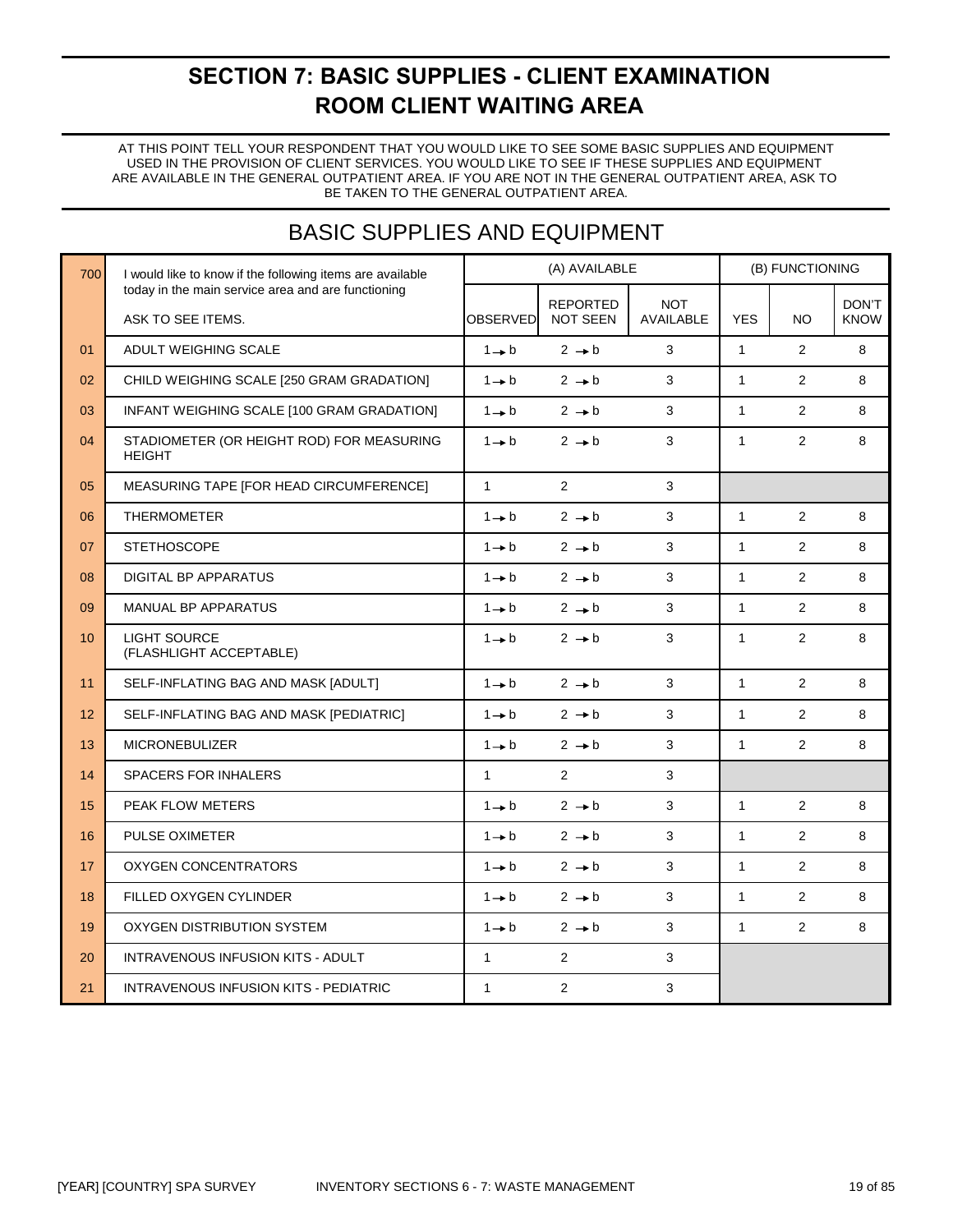## CLIENT EXAMINATION ROOM

YOU DO NOT SEE. INDICATE IF THE FOLLOWING ITEMS ARE AVAILABLE IN THE ROOM OR AREA. ASK TO BE SHOWN ITEMS THAT SERVICES ARE OFFERED. OBSERVE THE CONDITION UNDER WHICH MOST CLIENT EXAMINATION TAKE PLACE. AT THIS POINT ASK TO BE SHOWN THE ROOM OR AREA IN THE GENERAL OUTPATIENT AREA WHERE MOST CLIENT

| 710 | STANDARD PRECAUTIONS AND CONDITIONS FOR<br><b>CLIENT EXAMINATION</b>                          | <b>OBSERVED</b>                   | REPORTED.<br><b>NOT SEEN</b>                 | <b>NOT</b><br><b>AVAILABLE</b> |
|-----|-----------------------------------------------------------------------------------------------|-----------------------------------|----------------------------------------------|--------------------------------|
| 01  | RUNNING WATER (PIPED, BUCKET WITH TAP OR POUR PITCHER)                                        | $\mathbf{1}$                      | $\overline{2}$                               | 3                              |
| 02  | HAND-WASHING SOAP (MAY BE LIQUID SOAP)                                                        | 1                                 | $\overline{2}$                               | 3                              |
| 03  | ALCOHOL-BASED HAND RUB                                                                        | $\mathbf{1}$                      | 2                                            | 3                              |
| 04  | WASTE RECEPTACLE (PEDAL BIN) WITH LID AND PLASTIC BIN LINER                                   | 1 <sub>7</sub><br>06 <sup>-</sup> | 2                                            | 3                              |
| 05  | OTHER WASTE RECEPTACLE                                                                        | 1                                 | $\overline{2}$                               | 3                              |
| 06  | SHARPS CONTAINER ("SAFETY BOX")                                                               | 1                                 | $\overline{2}$                               | 3                              |
| 07  | DISPOSABLE LATEX GLOVES                                                                       | 1                                 | 2                                            | 3                              |
| 08  | DISINFECTANT/ANTISEPTICS [E.G., CHLORINE, HIBITANE, ALCOHOL]                                  | 1                                 | $\overline{2}$                               | 3                              |
| 09  | SINGLE-USE STANDARD DISPOSABLE SYRINGES WITH NEEDLES OR<br>AUTO-DISABLE SYRINGES WITH NEEDLES | 1                                 | $\overline{2}$                               | 3                              |
| 10  | <b>MEDICAL MASKS</b>                                                                          | 1                                 | 2                                            | 3                              |
| 11  | GOWNS                                                                                         | 1                                 | $\overline{2}$                               | 3                              |
| 12  | EYE PROTECTION [GOGGLES OR FACE PROTECTION]                                                   | 1                                 | 2                                            | 3                              |
| 13  | GUIDELINES FOR STANDARD PRECAUTIONS                                                           | 1                                 | 2                                            | 3                              |
| 711 | DESCRIBE THE SETTING OF THE ROOM OR<br><b>SERVICE AREA</b>                                    | OTHER ROOM WITH                   | AUDITORY AND VISUAL PRIVACY2<br>NO PRIVACY 4 |                                |

### CLIENT WAITING AREA

ASK TO SEE THE CLIENT WAITING AREA. MUST BE THE WAITINGAREA IN THE MAIN OUTPATIENT SERVICE AREA.

720 Is there a waiting area for clients where they YES. . . . . . . . . . . . . . . . . . . . . . . . . . . . . . . . . . . . . . . . . . . 1 *Are protected client waiting area . . . . . . . . . . . . . . . .* . 2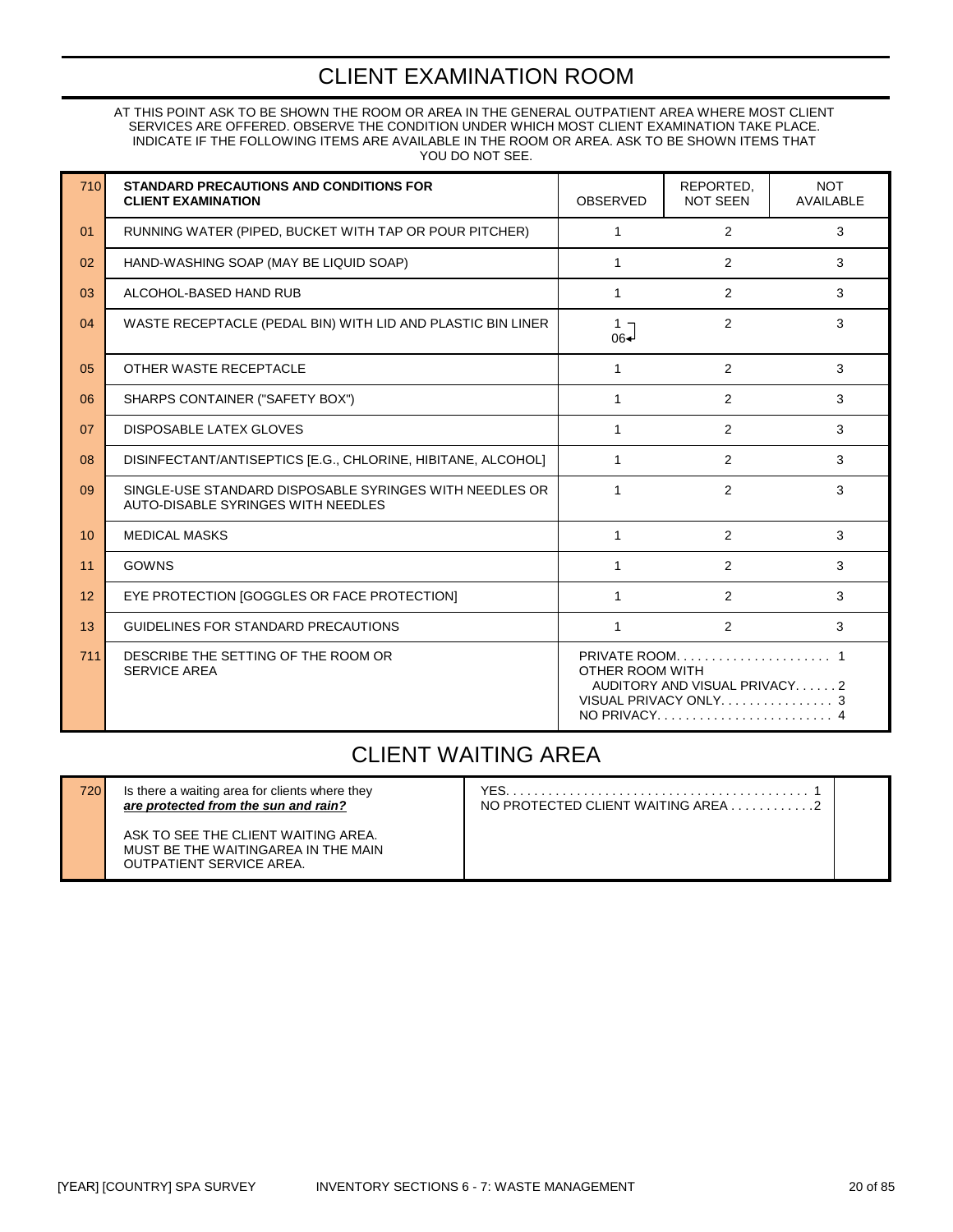# **SECTION 8: DIAGNOSTICS**

800 **CHECK Q102.17**

AVAILABLE IN FACILITY

DIAGNOSTIC SERVICES **NO DIAGNOSTIC SERVICES** 

GO TO NEXT SECTION OR SERVICE SITE ◆

AVAILABLE. IF INFORMATION IS NOT IN THAT LOCATION ASK IF IT IS ANYWHERE ELSE IN THE FACILITY AND GO THERE TO COMPLETE THE QUESTIONNAIRE. TEST OF INTEREST, ASK AND GO TO THE MAIN LOCATION IN THE FACILITY WHERE THE INFORMATION WILL BE DATA COLLECTION. INTRODUCE YOURSELF AND EXPLAIN THE PURPOSE OF THE SURVEY. FOR EACH OF THE ASK TO BE SHOWN THE MAIN LABORATORY OR LOCATION IN THE FACILITY WHERE MOST TESTING IS DONE TO START

#### 801 Does this facility do any hemoglobin testing on site, i.e. **.** . . . . . . . . . YES in the facility? NO . . . . . . . . . . . . . . . . . . . . . . . . . . . . . . . . . . . . . 2 803 802 Please tell me if: **(a) (b) (c) a)** Any of the following hemoglobin test **IS THE ITEM IN IS THE ITEM IN** equipment is used in this facility, **USED WORKING ORDER? b)** All items needed for the test are available, and  $\qquad \qquad$  Nes No REPORTED, NOT **c)** Equipment is in working order 01 Hematology analyzer  $1^{\uparrow}$  b 2  $1^{\uparrow}$  c  $2^{\uparrow}$  c  $3^{\uparrow}$  1  $1$  2 8 (for total lymphocyte count, full 02 02 blood count, platelet count, etc.) 02 HemoCue 1 b 2 1 c 2 c 3 1 2 8  $04$  04 03 Microcuvette 3 3 (with valid expiration date) 04 Colorimeter or hemoglobinometer  $1^*$  b  $2^{\rightharpoonup}_{07}$  1  $\rightarrow$  c  $2^*$  c  $3^{\rightharpoonup}_{07}$  1 2 8  $07 \leftarrow$  07 05 Drabkin's solution 1 2 3 (for colorimeter and hemoglobinometer) 06 Pipette (for measuring blood volume)  $1^*$  b  $2^1$  1 2 3  $rac{2}{07}$ 07 Litmus paper for hemoglobin test  $1^*$  b  $2^1$  1 2 3 (with valid expiration date)  $803 \triangleleft$ 803 Does this facility do CD4 testing? YES. . . . . . . . . . . . . . . . . . . . . . . . . . . . . . . . . . . . . . . . 1 NO. . . . . . . . . . . . . . . . . . . . . . . . . . . . . . . . . . . . . . . . . 2 804 Please tell me if: **(a) (b) (c) a)** Any of the following CD4 test equipment or assay is used in this facility, **USED b)** Equipment or items needed for the test are available, and |Yes | No | REPORTED, | NOT | YES | NO | DON'T **c)** Equipment is in working order 01 Flow cytometer analyzer  $\begin{vmatrix} 1^* & 2 \\ 0 & 3 \end{vmatrix}$   $\begin{vmatrix} 1^* & 2 \\ 0 & 3 \end{vmatrix}$   $\begin{vmatrix} 1^* & 2 \\ 0 & 3 \end{vmatrix}$  1 2 8 e.g., FACS count machine  $_{03}$ 02 Reagent kits for flow cytometer analyzer 1 3 **03** Fluorescent cartridge / PIMA analyzer  $1^*$  b 2  $1^*$  c  $2^*$  c  $3$  1  $1$  2 8  $05 + 1$  05 04 Cartridges for fluorescent cartridge analyzer 1 1 3 3 **05** Rapid CD4 test strips 1 **b** 2 1 **c**  $2 \cdot c$   $3 \cdot 3 \cdot 6$  1 2 8  $806 +$ YES KNOW AVAILABLE **EQUIPMENT/ALL ITEMS FOR TEST AVAILABLE?** OBSERVED NOT SEEN AVAILABLE **Noting that ASSESS ORDER OR UNEXPIRED? IS THE ITEM IN WORKING** Yes | No | REPORTED, NOT | YES | NO | DON'T OBSERVED NOT SEEN **EQUIPMENT/ALL ITEMS FOR TEST AVAILABLE?** 806 No

#### **HEMATOLOGY**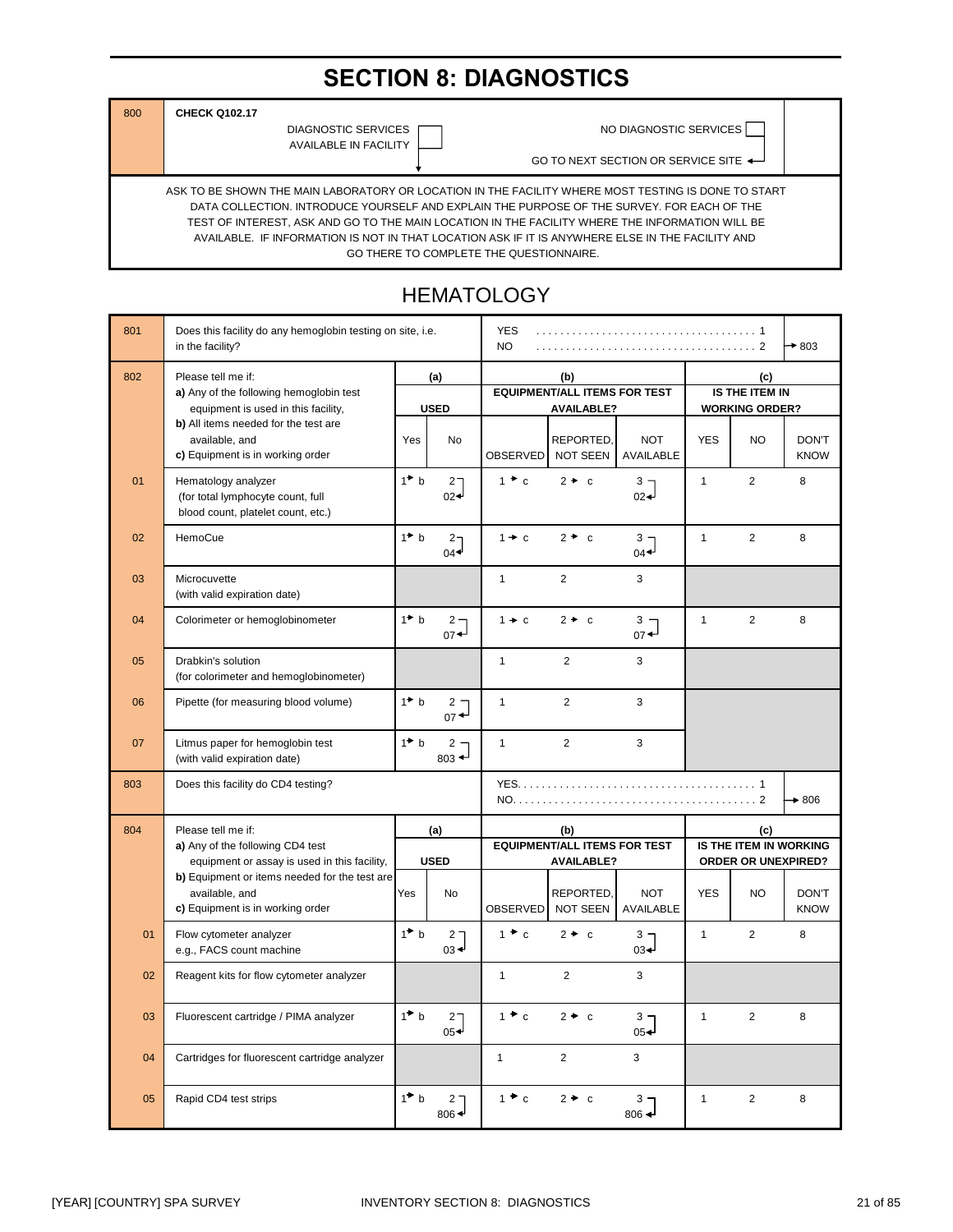## HIV TESTING

| 806 | Does this facility conduct any HIV tests, including<br>HIV RDT, either in the facility or through referral?     |                 |                                                 |                                                                                              |                                             |                            |              |                | $\rightarrow$ 827                                    |
|-----|-----------------------------------------------------------------------------------------------------------------|-----------------|-------------------------------------------------|----------------------------------------------------------------------------------------------|---------------------------------------------|----------------------------|--------------|----------------|------------------------------------------------------|
| 807 | Is HIV rapid diagnostic testing available from this<br>service site?                                            |                 |                                                 |                                                                                              |                                             |                            |              |                | $+809$                                               |
| 808 | May I see a sample HIV rapid diagnostic test (RDT) kit?<br>CHECK TO SEE IF AT LEAST ONE IS VALID                |                 |                                                 | OBSERVED, AT LEAST 1 VALID. 1<br>REPORTED AVAILABLE, NOT SEEN.<br>3<br>NONE AVAILABLE TODAY4 |                                             |                            |              |                |                                                      |
| 809 | Do you use filter paper to collect dried blood spots<br>(DBS) at this site for HIV diagnosis?                   |                 |                                                 |                                                                                              |                                             |                            |              |                | $\rightarrow 811$                                    |
| 810 | May I see a sample DBS filter paper card?<br>CHECK TO SEE IF AT LEAST ONE IS VALID                              |                 |                                                 | OBSERVED, AT LEAST 1 VALID. 1<br>REPORTED AVAILABLE, NOT SEEN<br>3<br>NONE AVAILABLE TODAY4  |                                             |                            |              |                |                                                      |
| 811 | Please tell me if:<br>a) Any of the following HIV test or test                                                  | (a)             |                                                 |                                                                                              | (b)                                         |                            |              | (c)            |                                                      |
|     | equipment is used in this facility,                                                                             |                 | <b>EQUIPMENT USED/</b><br><b>TEST CONDUCTED</b> |                                                                                              | ARE ALL ITEMS FOR TEST<br><b>AVAILABLE?</b> |                            |              |                | IS THE ITEM IN WORKING<br><b>ORDER OR UNEXPIRED?</b> |
|     | b) All items needed for the test are<br>available, and<br>c) Equipment is in working order or kit<br>unexpired  | Yes             | <b>No</b>                                       | <b>OBSERVED</b>                                                                              | REPORTED<br><b>NOT SEEN</b>                 | <b>NOT</b><br>AVAILABLE    | <b>YES</b>   | N <sub>O</sub> | DON'T<br><b>KNOW</b>                                 |
| 01  | HIV testing using ELISA assay                                                                                   | $\mathbf{1}$    | $2 -$<br>$06 \leftarrow$                        |                                                                                              |                                             |                            |              |                |                                                      |
| 02  | ELISA/EIA scanner or reader                                                                                     | $1^{\bullet}$ b | $2 -$<br>$06 \leftarrow$                        | $1 \cdot c$                                                                                  | $2 \cdot c$                                 | $3 -$<br>$03 +$            | $\mathbf{1}$ | $\overline{2}$ | 8                                                    |
| 03  | Plate Washer<br>[ACCEPTABLE IF MANUAL WASHING]                                                                  |                 |                                                 | $1 + c$                                                                                      | $2 \bullet c$                               | $3 -$<br>$04 -$            | $\mathbf{1}$ | 2              | 8                                                    |
| 04  | Specific ELISA assay kit<br>E.G., ENZYGNOST, VIRONOSTICA, MUREX                                                 |                 |                                                 | $1 \cdot c$                                                                                  | $2 \bullet c$                               | $3 -$<br>$05 -$            | $\mathbf{1}$ | $\overline{2}$ | 8                                                    |
| 05  | <b>INCUBATOR</b>                                                                                                | $1 - b$         | 2 <sub>7</sub><br>$_{06}$                       | $1 + c$                                                                                      | $2 \cdot c$                                 | $3 -$<br>$06 +$            | $\mathbf{1}$ | $\overline{2}$ | 8                                                    |
| 06  | Dynabeads with vortex mixer                                                                                     | $1^{\bullet}$ b | 2 <sub>7</sub><br>07 ≉                          | $1 + c$                                                                                      | $2 \rightarrow c$                           | $3 -$<br>$07 -$            | $\mathbf{1}$ | $\overline{2}$ | 8                                                    |
| 07  | Western Blot test (assay)                                                                                       | $1^{\bullet}$ b | 2 <sub>1</sub><br>$08 \triangleleft$            | $\mathbf{1}$                                                                                 | $\overline{2}$                              | 3                          |              |                |                                                      |
| 08  | PCR for viral load                                                                                              | $1^*$ b         | 2 <sub>7</sub><br>$09 -$                        | $1 + c$                                                                                      | $2 \rightarrow c$                           | 3 –<br>لە09                | $\mathbf{1}$ | $\overline{2}$ | 8                                                    |
| 09  | PCR for DNA-EID                                                                                                 | $1^{\bullet}$ b | 2 <sub>1</sub><br>$812 -$                       | $1 \cdot c$                                                                                  | $2 \rightarrow c$                           | 3 -<br>$812 \triangleleft$ | $\mathbf{1}$ | $\overline{2}$ | 8                                                    |
| 812 | Do you have any written guidelines on how to conduct<br>HIV test (may be manufacturers instructions, SOP, etc.) |                 |                                                 |                                                                                              |                                             |                            |              | $*814$         |                                                      |
| 813 | May I see the guidelines, instructions or SOP?                                                                  |                 |                                                 |                                                                                              |                                             |                            |              |                |                                                      |
| 814 | Do you have written guidelines on confidentiality and<br>disclosure of HIV test results                         |                 |                                                 | $*$ 816                                                                                      |                                             |                            |              |                |                                                      |
|     | MAY BE PART OF ANOTHER GUIDELINE                                                                                |                 |                                                 |                                                                                              |                                             |                            |              |                |                                                      |
| 815 | May I see the guidelines on confidentiality and<br>disclosure of HIV results?                                   |                 |                                                 |                                                                                              |                                             |                            |              |                |                                                      |
| 816 | Do you have other guidelines relevant to HIV/AIDS<br>or related services                                        |                 |                                                 |                                                                                              |                                             |                            |              | $*818$         |                                                      |
| 817 | May I see the other HIV/AIDS-related guidelines?                                                                |                 |                                                 |                                                                                              |                                             |                            |              |                |                                                      |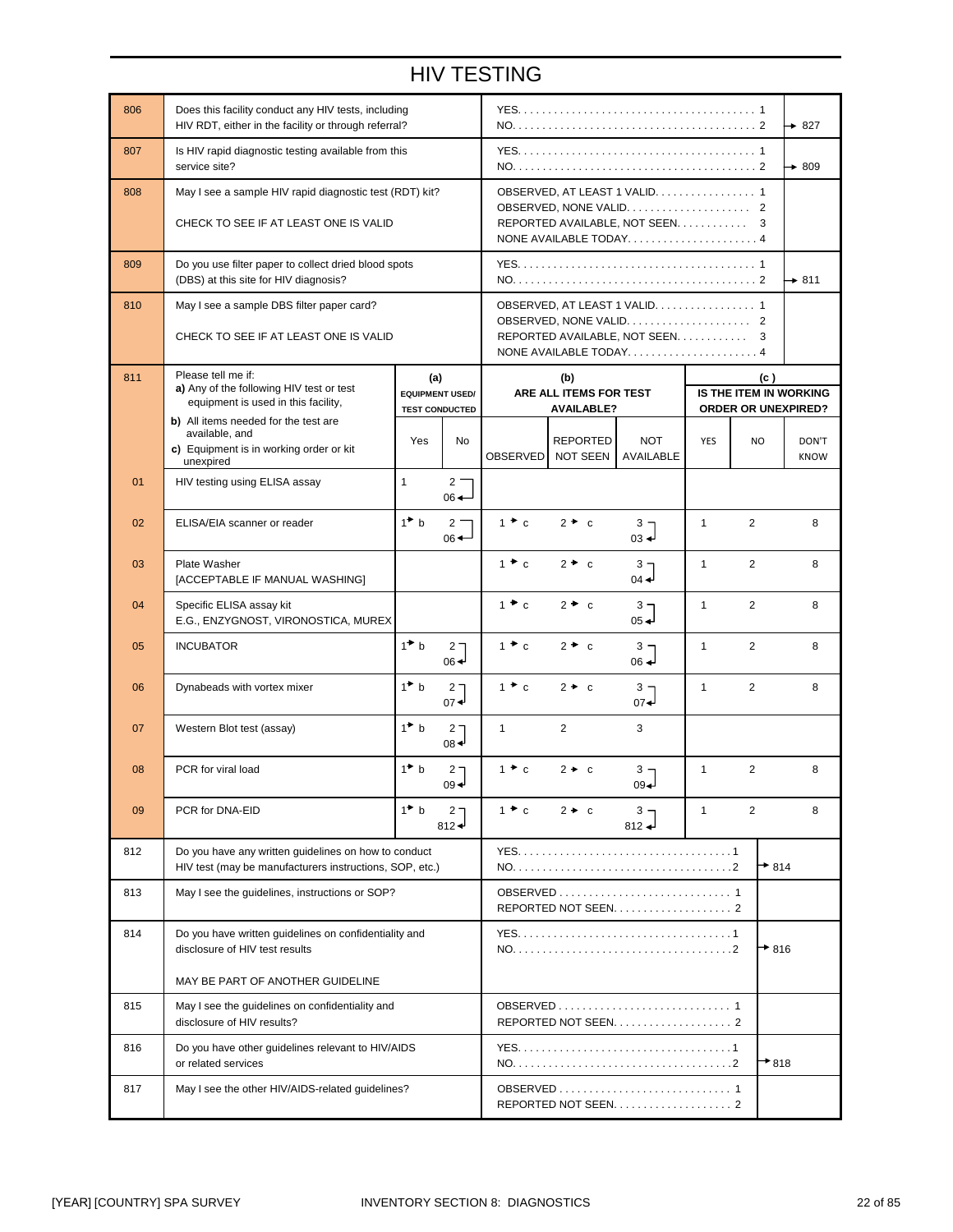| 818 | Is there an established system for external quality control<br>for the HIV tests conducted by this laboratory? | $+823$                                                                           |
|-----|----------------------------------------------------------------------------------------------------------------|----------------------------------------------------------------------------------|
| 819 | What system of external quality control for HIV tests<br>is used in this laboratory?                           | PROFICIENCY PANEL A<br><b>EXTERNAL INSPECTION/</b><br>OBSERVATION OF TECHNIQUE B |
|     | PROBE FOR SYSTEM USED.<br>CIRCLE ALL THAT APPLY                                                                | BLOOD SENT OUTSIDE FOR RETESTING<br>C<br>X                                       |
| 820 | Is there a record of the results from the external<br>quality check?                                           | $\rightarrow$ 823                                                                |
| 821 | May I see the records or results from the external<br>quality check?                                           | REPORTED, NOT SEEN. 2<br>$\rightarrow$ 823                                       |
| 822 | WHAT IS THE MOST RECENT ERROR RATE<br>RECORDED BY THE EXTERNAL QUALITY<br>CONTROL, ACCORDING TO THE REGISTER   | PERCENT<br><b>ERROR RATE</b>                                                     |
| 823 | Do you send blood outside the facility for HIV<br>diagnostic testing?                                          | $+827$                                                                           |
| 824 | For which HIV test do you send blood<br>outside?<br><b>PROBE</b>                                               | RAPID TESTINGD                                                                   |
| 825 | Do you maintain records of test result of HIV tests that are<br>conducted outside of this facility?            | $+827$                                                                           |
| 826 | May I see records of recent tests conducted<br>outside this facility?                                          | REPORTED, NOT SEEN. 2                                                            |

## STANDARD PRECAUTIONS

|     | ASSESS THE HIV TESTING AREA (OR GENERAL LAB AREA IF NO HIV TESTING) FOR THE FOLLOWING ITEMS.<br>FOR ITEMS THAT YOU DO NOT SEE, ASK YOUR RESPONDENT TO SHOW THEM TO YOU. |                             |                              |                                |  |  |  |  |  |
|-----|-------------------------------------------------------------------------------------------------------------------------------------------------------------------------|-----------------------------|------------------------------|--------------------------------|--|--|--|--|--|
| 827 | STANDARD PRECAUTIONS AND CONDITIONS FOR<br><b>CLIENT EXAMINATION</b>                                                                                                    | OBSERVED                    | REPORTED.<br><b>NOT SEEN</b> | <b>NOT</b><br><b>AVAILABLE</b> |  |  |  |  |  |
| 01  | RUNNING WATER (PIPED, BUCKET WITH TAP OR POUR PITCHER)                                                                                                                  |                             | 2                            | 3                              |  |  |  |  |  |
| 02  | HAND-WASHING SOAP (MAY BE LIQUID SOAP)                                                                                                                                  |                             | 2                            | 3                              |  |  |  |  |  |
| 03  | ALCOHOL-BASED HAND RUB                                                                                                                                                  |                             | 2                            | 3                              |  |  |  |  |  |
| 04  | WASTE RECEPTACLE (PEDAL BIN) WITH LID AND PLASTIC BIN LINER                                                                                                             | $1 -$<br>$06 \triangleleft$ | 2                            | 3                              |  |  |  |  |  |
| 05  | OTHER WASTE RECEPTACLE                                                                                                                                                  |                             | 2                            | 3                              |  |  |  |  |  |
| 06  | SHARPS CONTAINER ("SAFETY BOX")                                                                                                                                         |                             | 2                            | 3                              |  |  |  |  |  |
| 07  | <b>DISPOSABLE LATEX GLOVES</b>                                                                                                                                          |                             | 2                            | 3                              |  |  |  |  |  |
| 08  | DISINFECTANT [E.G., CHLORINE, HIBITANE, ALCOHOL]                                                                                                                        |                             | 2                            | 3                              |  |  |  |  |  |
| 09  | SINGLE-USE STANDARD DISPOSABLE SYRINGES WITH NEEDLES OR<br>AUTO-DISABLE SYRINGES WITH NEEDLES                                                                           |                             | $\overline{2}$               | 3                              |  |  |  |  |  |
| 10  | <b>MEDICAL MASKS</b>                                                                                                                                                    |                             | 2                            | 3                              |  |  |  |  |  |
| 11  | <b>GOWNS</b>                                                                                                                                                            |                             | 2                            | 3                              |  |  |  |  |  |
| 12  | EYE PROTECTION [GOGGLES OR FACE PROTECTION]                                                                                                                             |                             | 2                            | 3                              |  |  |  |  |  |
| 13  | GUIDELINES FOR STANDARD PRECAUTIONS                                                                                                                                     |                             | 2                            | 3                              |  |  |  |  |  |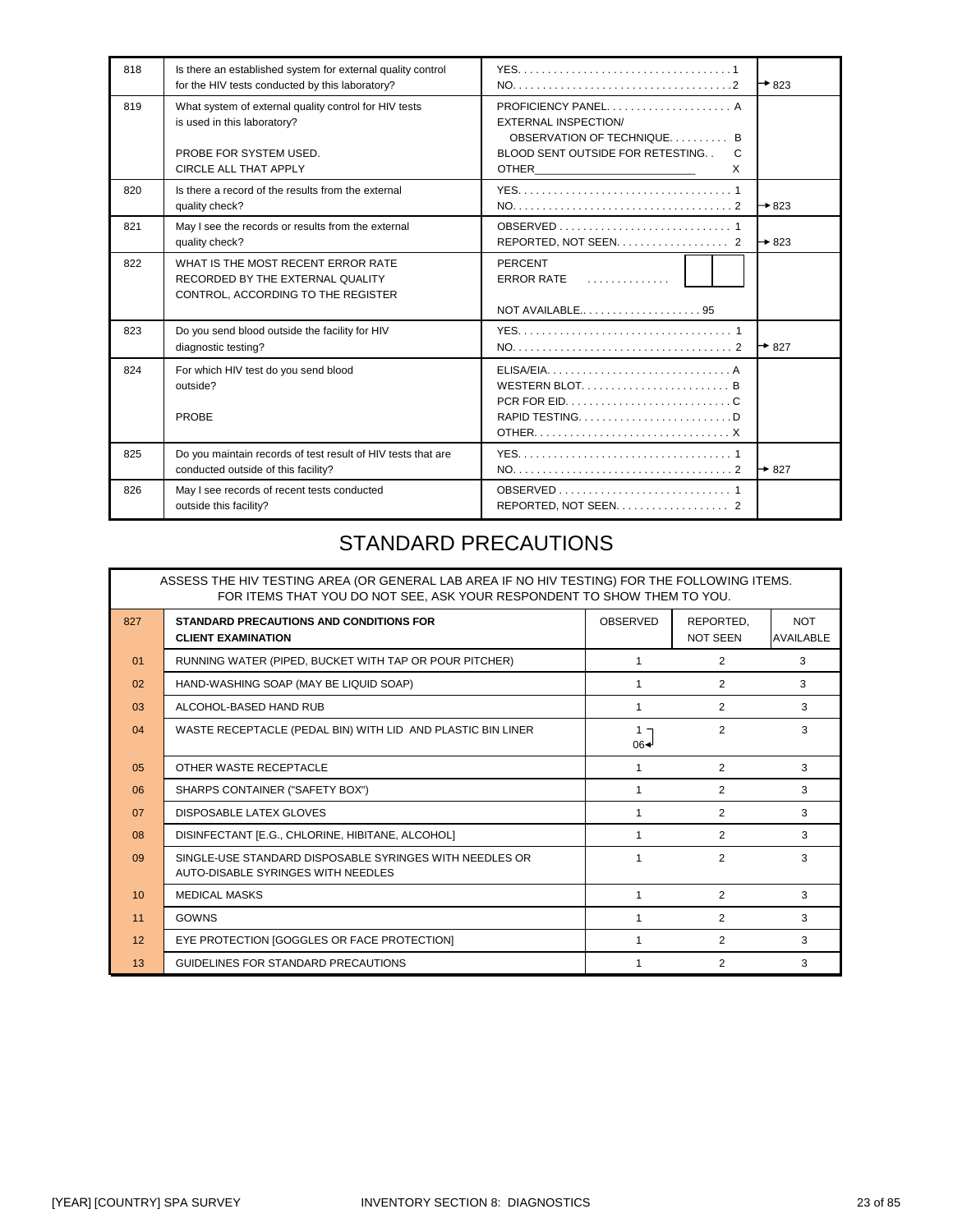# CLINICAL CHEMISTRY

| 830 | Does this facility do any blood glucose testing<br>in the facility?                                                                   |                                              |               | <b>YES</b><br>NO.                            |                                                     |                                     |                                                      |                                | $+832$                                    |
|-----|---------------------------------------------------------------------------------------------------------------------------------------|----------------------------------------------|---------------|----------------------------------------------|-----------------------------------------------------|-------------------------------------|------------------------------------------------------|--------------------------------|-------------------------------------------|
| 831 | Please tell me if:                                                                                                                    | (a)                                          |               |                                              | (b)                                                 |                                     |                                                      | (c)                            |                                           |
|     | a) Any of the following blood glucose<br>test equipment is used in this facility                                                      | <b>USED</b>                                  |               |                                              | <b>AVAILABLE?</b>                                   | <b>EQUIPMENT/ALL ITEMS FOR TEST</b> | IS THE ITEM IN WORKING<br><b>ORDER OR UNEXPIRED?</b> |                                |                                           |
|     | b) Equipment is available, and<br>c) Equipment is in working order                                                                    | Yes<br><b>No</b>                             | OBSERVED      |                                              | REPORTED,<br><b>NOT SEEN</b>                        | <b>NOT</b><br>AVAILABLE             | <b>YES</b>                                           | <b>NO</b>                      | <b>DON'T</b><br><b>KNOW</b>               |
| 01  | Glucometer                                                                                                                            | $1^{\bullet}$ b<br>2 <sub>7</sub><br>$832 +$ | $1 \cdot c$   |                                              | $2 \bullet c$                                       | 3<br>$832 +$                        | $\overline{2}$<br>$\mathbf{1}$                       |                                | 8                                         |
| 02  | Glucometer test strips                                                                                                                |                                              | $1 + c$       |                                              | $2 \cdot c$                                         | $832$ $\rightarrow$                 | $\overline{2}$<br>$\mathbf{1}$                       |                                | 8                                         |
| 832 | Does this facility do any liver function tests (such as<br>ALT & AST) or renal function tests (such as<br>serum creatinine) on site?  |                                              |               |                                              |                                                     |                                     |                                                      | 1<br>2                         | $\rightarrow$ 836                         |
| 833 | Does this facility have a blood chemistry analyzer<br>that provides serum creatinine, LFTs and glucose?                               |                                              |               |                                              |                                                     |                                     |                                                      | 1<br>2                         | $+836$                                    |
| 834 | May I see the blood chemistry analyzer?                                                                                               |                                              |               |                                              |                                                     |                                     |                                                      |                                |                                           |
| 835 | Is the blood chemistry analyzer functioning?                                                                                          |                                              |               |                                              |                                                     |                                     |                                                      | 1                              |                                           |
|     | ACCEPT REPORTED RESPONSE                                                                                                              |                                              |               | 2                                            |                                                     |                                     |                                                      |                                |                                           |
| 836 | Does this facility do any urine chemistry testing<br>using dipsticks and/or <i>urine pregnancy test</i> on site?                      |                                              |               |                                              |                                                     |                                     |                                                      | 1<br>2                         | $*838$                                    |
| 837 | Please tell me if any of the following dipstick test is done (or                                                                      |                                              |               |                                              |                                                     |                                     |                                                      |                                |                                           |
|     |                                                                                                                                       |                                              | (A) USED      |                                              |                                                     |                                     | (B) OBSERVED AVAILABLE                               |                                |                                           |
|     | used) in this location. If done or used, I will like to see one.<br>IF DONE/USED ASK TO SEE IT AND NOTE IF VALID/<br><b>UNEXPIRED</b> |                                              | Yes           | <b>No</b>                                    | <b>AT LEAST</b>                                     | AVAILABLE<br>ONE VALID NONE VALID   | <b>REPORTED</b><br><b>NOT SEEN</b>                   |                                | <b>NORMALLY</b><br>AVAILABLE<br>NOT TODAY |
| 01  | Dip sticks for urine protein                                                                                                          |                                              | $1 \cdot b$   | $2 -$<br>$02$ →                              | 1                                                   | $\overline{2}$                      | 3                                                    |                                | 4                                         |
| 02  | Dip sticks for urine glucose                                                                                                          |                                              | $1 \cdot b$   | 2 <sub>7</sub><br>$03 +$                     | 1                                                   | $\overline{2}$                      | 3                                                    |                                | 4                                         |
| 03  | Urine pregnancy test                                                                                                                  |                                              |               | $1 \cdot b$ 2 -<br>$838 +$                   | 1                                                   | $\overline{2}$                      | 3                                                    |                                | 4                                         |
| 838 | Do you ever send <b>blood or urine</b> outside the<br>facility for blood chemistries, LFTs, urinalysis<br>or pregnancy tests?         |                                              |               |                                              |                                                     |                                     |                                                      | $\mathbf{1}$<br>$\overline{2}$ | $+840$                                    |
| 839 | INDICATE IF THERE IS AN OBSERVED RECORD<br>OF RESULTS FOR TESTS CONDUCTED OUTSIDE                                                     |                                              |               | (A) SEND SPECIMEN<br><b>OUTSIDE FOR TEST</b> |                                                     |                                     | (B) RECORD OF TEST<br>RESULTS OBSERVED               |                                |                                           |
|     |                                                                                                                                       |                                              | <b>YES</b>    |                                              | <b>NO</b>                                           | <b>YES</b>                          |                                                      | NO                             |                                           |
| 01  | Blood chemistries (e.g. glucose, sodium, potassium etc.)                                                                              |                                              | $1^*$ b       |                                              | $2 -$<br>$_{02}$ $\leftarrow$                       | 1                                   |                                                      | $\overline{2}$                 |                                           |
| 02  | Liver Function Test (LFT)                                                                                                             |                                              | $1 \bullet b$ |                                              | $2 -$<br>$_{03}$ <sup><math>\leftarrow</math></sup> | $\mathbf{1}$                        |                                                      | $\overline{2}$                 |                                           |
| 03  | <b>Urinalysis</b>                                                                                                                     |                                              | $1$ b         |                                              | $2 -$<br>$_{04}$ $\leftarrow$                       | 1                                   |                                                      | $\overline{c}$                 |                                           |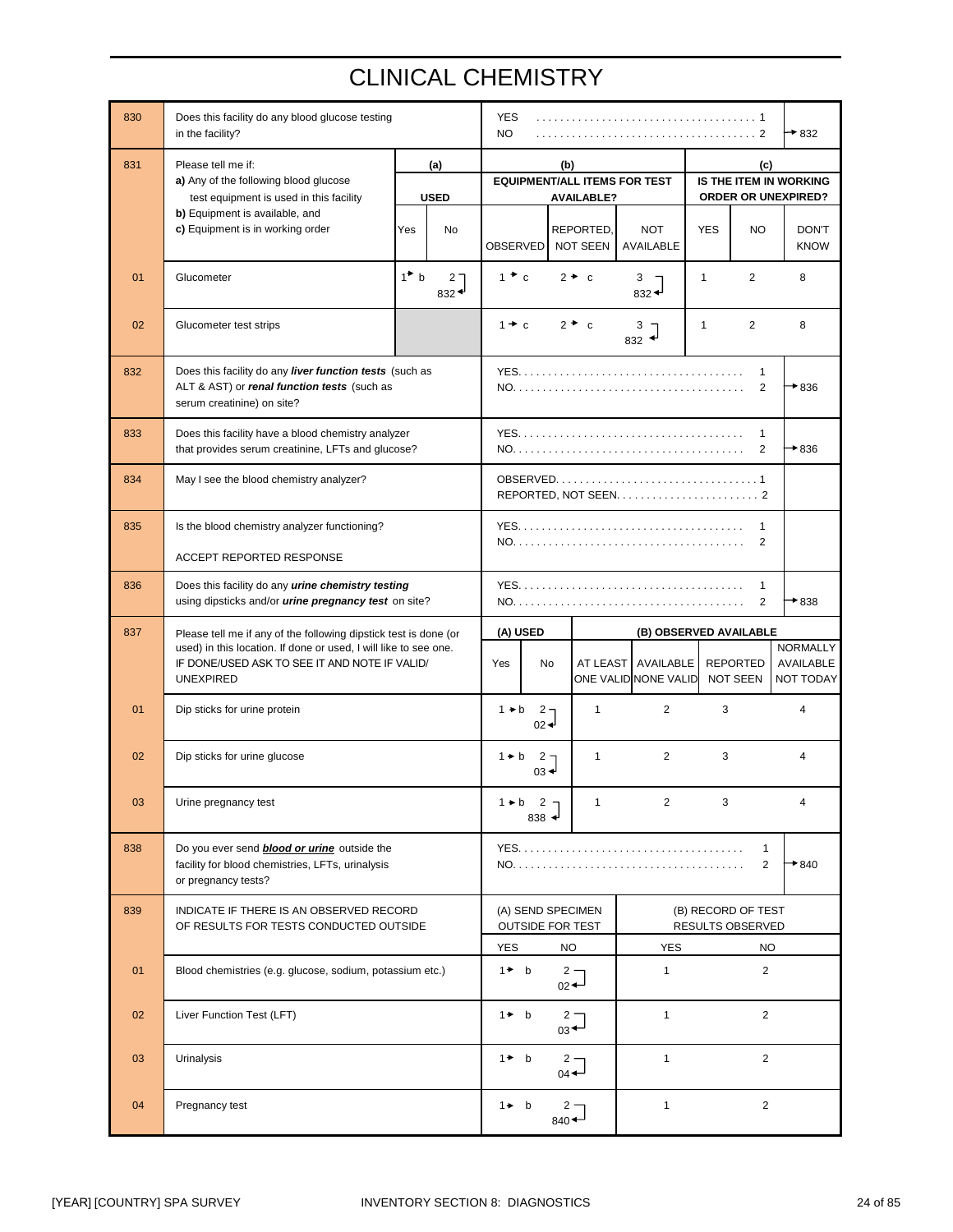| 840 | Please tell me if:<br>a) Any of the following EQUIPMENT      |                 | (a)<br><b>EQUIPMENT/</b> |                              | (b)<br><b>EQUIPMENT/ALL ITEMS FOR TEST</b> |                               |                   | (c)<br>IS THE ITEM IN |                       |
|-----|--------------------------------------------------------------|-----------------|--------------------------|------------------------------|--------------------------------------------|-------------------------------|-------------------|-----------------------|-----------------------|
|     | is used in the facility                                      |                 | <b>TEST USED</b>         |                              | <b>AVAILABLE?</b>                          |                               |                   |                       | <b>WORKING ORDER?</b> |
|     | b) Is available, and                                         |                 |                          |                              |                                            | <b>NORMALLY</b>               |                   |                       |                       |
|     | c) Equipment is functioning                                  | Yes             | No                       |                              | REPORTED   AVAILABLE                       |                               | <b>YES</b>        | NO                    | <b>DON'T</b>          |
|     |                                                              |                 |                          | <b>OBSERVED</b>              | NOT SEEN                                   | <b>NOT TODAY</b>              |                   |                       | <b>KNOW</b>           |
| 01  | <b>LIGHT MICROSCOPE</b>                                      | $1 + b$         | $2 -$                    | $1 + c$                      | $2 + c$                                    | 3 ¬                           | $\mathbf{1}$      | $\overline{2}$        | 8                     |
|     |                                                              |                 | $02$ →                   |                              |                                            | $02 -$                        |                   |                       |                       |
| 02  | <b>ELECTRON MICROSCOPE</b>                                   | $1 + b$         | $2 -$                    | $1 + c$                      | $2 \rightarrow c$                          | $3 -$                         | $\mathbf{1}$      | 2                     | 8                     |
|     |                                                              |                 | 03 →                     |                              |                                            | ივ↵                           |                   |                       |                       |
| 03  | REFRIGERATOR IN LAB AREA                                     | $1 + b$         | $2 -$                    | $1 + c$                      | $2 + c$                                    | з-                            | $\mathbf{1}$      | $\overline{2}$        | 8                     |
|     |                                                              |                 | $04 -$                   |                              |                                            | $04 -$                        |                   |                       |                       |
| 04  | <b>INCUBATOR</b>                                             | $1 \bullet b$   | $2 -$                    | $1 + c$                      | $2 + c$                                    | 3 ⊣                           | $\mathbf{1}$      | 2                     | 8                     |
|     |                                                              |                 | $05$ →                   |                              |                                            | $05 +$                        |                   |                       |                       |
| 05  | <b>TEST TUBES</b>                                            | $1 + b$         | $2 -$                    | $\mathbf{1}$                 | $\overline{2}$                             | 3                             |                   |                       |                       |
|     |                                                              |                 | 06                       |                              |                                            |                               |                   |                       |                       |
| 06  | <b>CENTRIFUGE FOR CSF</b>                                    | $1 + b$         | $2 -$                    | $1 + c$                      | $2 \div c$                                 | 3                             | $\mathbf{1}$      | $\overline{2}$        | 8                     |
|     | <b>MICROSCOPY</b>                                            |                 | $07 +$                   |                              |                                            | $7 +$                         |                   |                       |                       |
|     |                                                              |                 |                          |                              |                                            |                               |                   |                       |                       |
| 07  | <b>CULTURE MEDIUM</b>                                        | $1 + b$         | $2 -$<br>$08 +$          | $\mathbf{1}$                 | 2                                          | 3                             |                   |                       |                       |
|     |                                                              |                 |                          |                              |                                            |                               |                   |                       |                       |
| 08  | <b>GLASS SLIDES AND COVERS</b>                               | $1 + b$         | $2 -$<br>841 ♦           | 1                            | 2                                          | 3                             |                   |                       |                       |
|     |                                                              |                 |                          |                              |                                            |                               |                   |                       |                       |
| 841 | Does this facility do any MALARIA tests (microscopy or mRDT) |                 |                          |                              |                                            |                               |                   |                       |                       |
|     | on site, i.e., in the facility?                              |                 |                          |                              |                                            |                               | $\rightarrow 848$ |                       |                       |
| 842 | Do you use malaria rapid diagnostic test to                  |                 |                          |                              |                                            |                               |                   |                       |                       |
|     | diagnose malaria at this laboratory/service site?            |                 |                          |                              |                                            |                               |                   |                       | $\rightarrow 847$     |
| 843 | May I see a sample malaria rapid diagnostic test (RDT)       |                 |                          |                              |                                            | OBSERVED, AT LEAST 1 VALID. 1 |                   |                       |                       |
|     | kit?                                                         |                 |                          |                              |                                            |                               |                   |                       |                       |
|     | CHECK TO SEE IF AT LEAST ONE IS VALID                        |                 |                          |                              |                                            | REPORTED AVAILABLE, NOT SEEN. |                   | 3                     |                       |
|     |                                                              |                 |                          |                              |                                            | NONE AVAILABLE TODAY4         |                   |                       |                       |
| 844 | OBSERVE OR ASK THE BRAND OR TYPE OF                          |                 |                          |                              |                                            |                               |                   |                       |                       |
|     | <b>MALARIA RDT KIT</b>                                       |                 |                          | FIRST RESPONSE B             |                                            |                               |                   |                       |                       |
|     | COUNTRY-SPECIFIC                                             |                 |                          |                              |                                            |                               |                   |                       |                       |
|     |                                                              |                 |                          | OTHER<br>$\ldots$ $\ldots$ X |                                            |                               |                   |                       |                       |
|     |                                                              |                 |                          | (SPECIFY)                    |                                            |                               |                   |                       |                       |
|     |                                                              |                 |                          |                              |                                            |                               |                   |                       |                       |
| 845 | Do you have a training manual, poster or other job aid for   |                 |                          |                              |                                            |                               |                   |                       |                       |
|     | using malaria rapid diagnostic test?                         |                 |                          |                              |                                            |                               |                   |                       | $\rightarrow 847$     |
| 846 | May I see the training manual, poster or other job aid for   |                 |                          |                              |                                            |                               |                   |                       |                       |
|     | using malaria rapid diagnostic test?                         |                 |                          |                              |                                            |                               |                   |                       |                       |
| 847 | Please tell me if:                                           |                 | (a)                      |                              | (b)                                        |                               |                   |                       |                       |
|     | a) Any of the following malaria tests                        |                 | EQUIPMENT/               |                              | <b>EQUIPMENT/ALL ITEMS FOR TEST</b>        |                               |                   |                       |                       |
|     | or equipment is used in the facility                         |                 | <b>TEST USED</b>         |                              | <b>AVAILABLE?</b>                          |                               |                   |                       |                       |
|     | b) All items needed for the test are<br>available            |                 |                          |                              |                                            | NORMALLY                      |                   |                       |                       |
|     |                                                              | Yes             | No                       | OBSERVED                     | <b>REPORTED</b><br><b>NOT SEEN</b>         | AVAILABLE<br>NOT TODAY        |                   |                       |                       |
|     |                                                              |                 |                          |                              |                                            |                               |                   |                       |                       |
| 01  | <b>GIEMSA STAIN</b>                                          | $1^{\bullet}$ b | 2 <sub>7</sub>           | $\mathbf{1}$                 | $\overline{2}$                             | 3                             |                   |                       |                       |
|     |                                                              |                 | $02 +$                   |                              |                                            |                               |                   |                       |                       |
| 02  | <b>FIELD STAIN</b>                                           | $1^{\bullet}$ b | $2^{\sim}$               | $\mathbf{1}$                 | $\overline{2}$                             | 3                             |                   |                       |                       |
|     |                                                              |                 | $03 \triangleleft$       |                              |                                            |                               |                   |                       |                       |
| 03  | ACRIDINE ORANGE (AO microscope,                              | $1^{\bullet}$ b | $2 -$                    | $\mathbf{1}$                 | $\overline{2}$                             | 3                             |                   |                       |                       |
|     | and Acridine orange stain)                                   |                 | 848 $\triangleleft$      |                              |                                            |                               |                   |                       |                       |

# PARASITOLOGY/BACTERIOLOGY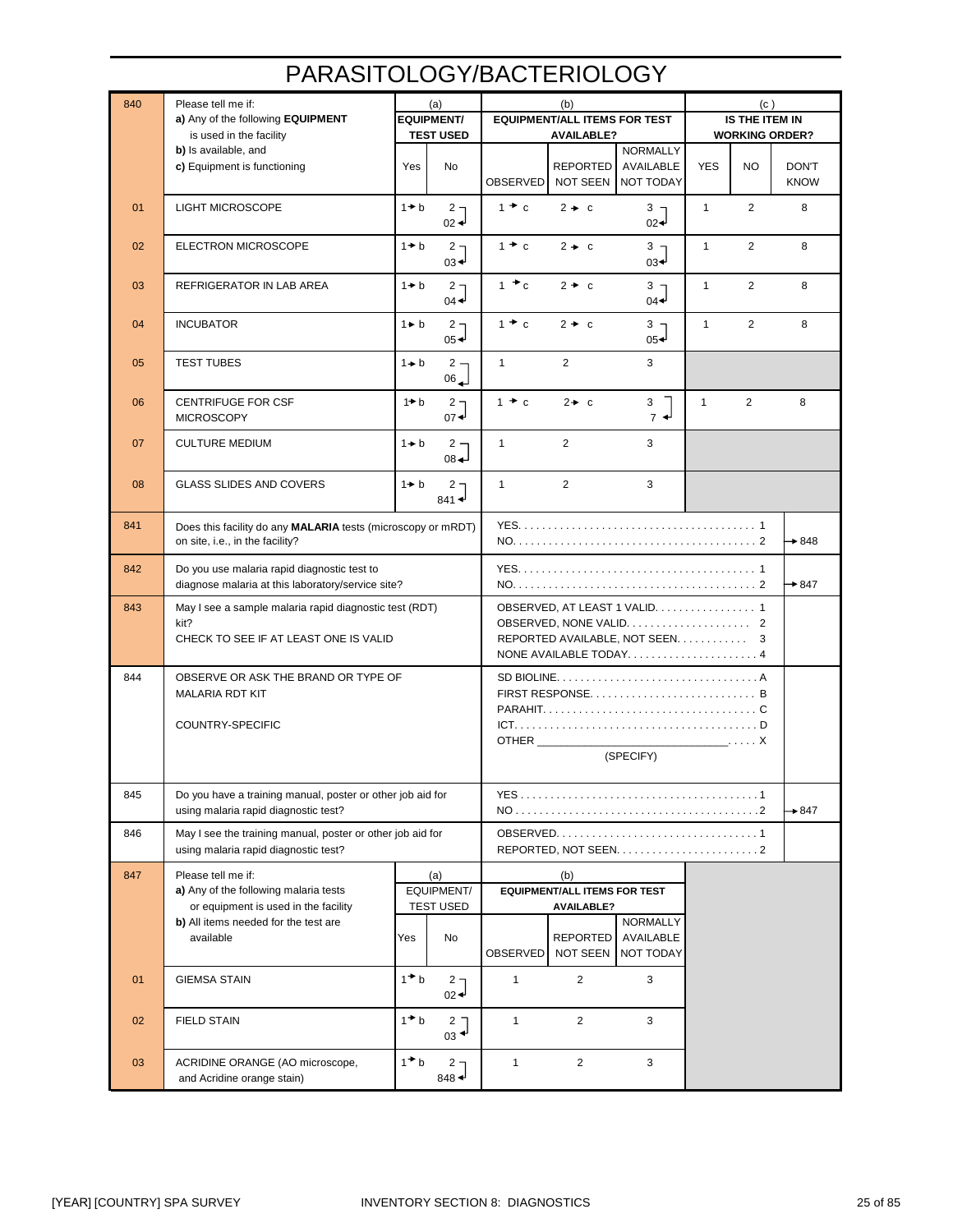| 848 | Does this facility do any GRAM STAINING?                                                                           |         |                                              |                 |                                                                 |                                           | $\mathbf{1}$<br>$\overline{2}$ | $\rightarrow$ 850 |
|-----|--------------------------------------------------------------------------------------------------------------------|---------|----------------------------------------------|-----------------|-----------------------------------------------------------------|-------------------------------------------|--------------------------------|-------------------|
| 849 | Please tell me if the following are<br>used and are available today.                                               |         | (a)<br><b>USED</b>                           |                 | (b)<br><b>EQUIPMENT/ALL ITEMS FOR TEST</b><br><b>AVAILABLE?</b> |                                           |                                |                   |
|     | IF USED ASK TO SEE IT                                                                                              | Yes     | No                                           | <b>OBSERVED</b> | REPORTED,<br>NOT SEEN                                           | <b>NORMALLY</b><br>AVAILABLE<br>NOT TODAY |                                |                   |
| 01  | Crystal violet or Gentian violet                                                                                   | $1 + b$ | $2 -$<br>$02 -$                              | 1               | $\overline{2}$                                                  | 3                                         |                                |                   |
| 02  | Lugol's iodine / Lugol's solution                                                                                  | $1 + b$ | $2 -$<br>$03 -$                              | $\mathbf{1}$    | 2                                                               | 3                                         |                                |                   |
| 03  | Acetone or Acetone alcohol                                                                                         | $1 + b$ | 2 <sub>7</sub><br>$04 -$                     | $\mathbf{1}$    | 2                                                               | 3                                         |                                |                   |
| 04  | Neutral red, carbol fuchsin, or other<br>counter stain                                                             | $1 + b$ | 2 <sub>7</sub><br>$850 +$                    | $\mathbf{1}$    | $\overline{2}$                                                  | 3                                         |                                |                   |
| 850 | Do you ever send any specimen outside for<br>Gram staining, India Ink staining, malaria<br>testing or for culture? |         |                                              |                 |                                                                 | $*852$                                    |                                |                   |
| 851 | INDICATE IF THERE IS AN OBSERVED RECORD<br>OF RESULTS FOR TESTS CONDUCTED OUTSIDE                                  |         | (A) SEND SPECIMEN<br><b>OUTSIDE FOR TEST</b> |                 | (B) RECORD OF TEST<br>RESULTS OBSERVED                          |                                           |                                |                   |
|     |                                                                                                                    |         |                                              | <b>YES</b>      | <b>NO</b>                                                       | <b>YES</b>                                | <b>NO</b>                      |                   |
| 01  | Gram stain                                                                                                         |         |                                              | $1 + b$         | 2 <sub>7</sub><br>$02^+$                                        | $\mathbf{1}$                              | $\overline{2}$                 |                   |
| 02  | India ink stain                                                                                                    |         |                                              | $1 + b$         | ר 2<br>$03^{\bigtriangleup}$                                    | $\mathbf{1}$                              | $\overline{2}$                 |                   |
| 03  | Malaria                                                                                                            |         |                                              | $1 + b$         | 2 <sub>1</sub><br>$04^{\bigtriangleup}$                         | $\mathbf{1}$                              | 2                              |                   |
| 04  | Specimen for culture                                                                                               |         |                                              | $1 + b$         | 2 <sub>7</sub><br>$852 +$                                       | 1                                         | 2                              |                   |
| 852 | Does this facility do STOOL MICROSCOPY?                                                                            |         |                                              |                 |                                                                 |                                           |                                | $+854$            |
| 853 | Please tell me if the following are                                                                                |         | (a)                                          |                 | (b)                                                             |                                           |                                |                   |
|     | used and are available today.                                                                                      |         | <b>USED</b>                                  |                 | <b>EQUIPMENT/ALL ITEMS FOR TEST</b><br><b>AVAILABLE?</b>        |                                           |                                |                   |
|     |                                                                                                                    | Yes     | No                                           | OBSERVED        | REPORTED,<br>NOT SEEN                                           | NORMALLY<br>AVAILABLE<br>NOT TODAY        |                                |                   |
| 01  | Formal saline (for concentration method)                                                                           | $1 + b$ | $2 -$<br>$02 +$                              | $\mathbf{1}$    | $\overline{2}$                                                  | $\mathbf{3}$                              |                                |                   |
| 02  | Normal saline (for direct microscopy)                                                                              | $1 + b$ | 2 <sub>7</sub><br>$_{03}$ <sup>-1</sup>      | $\mathbf{1}$    | $\overline{2}$                                                  | $\mathbf{3}$                              |                                |                   |
| 03  | Lugol's iodine / Lugol's solution                                                                                  | $1 + b$ | 2 <sub>7</sub><br>$854 +$                    | $\mathbf{1}$    | $\overline{2}$                                                  | 3                                         |                                |                   |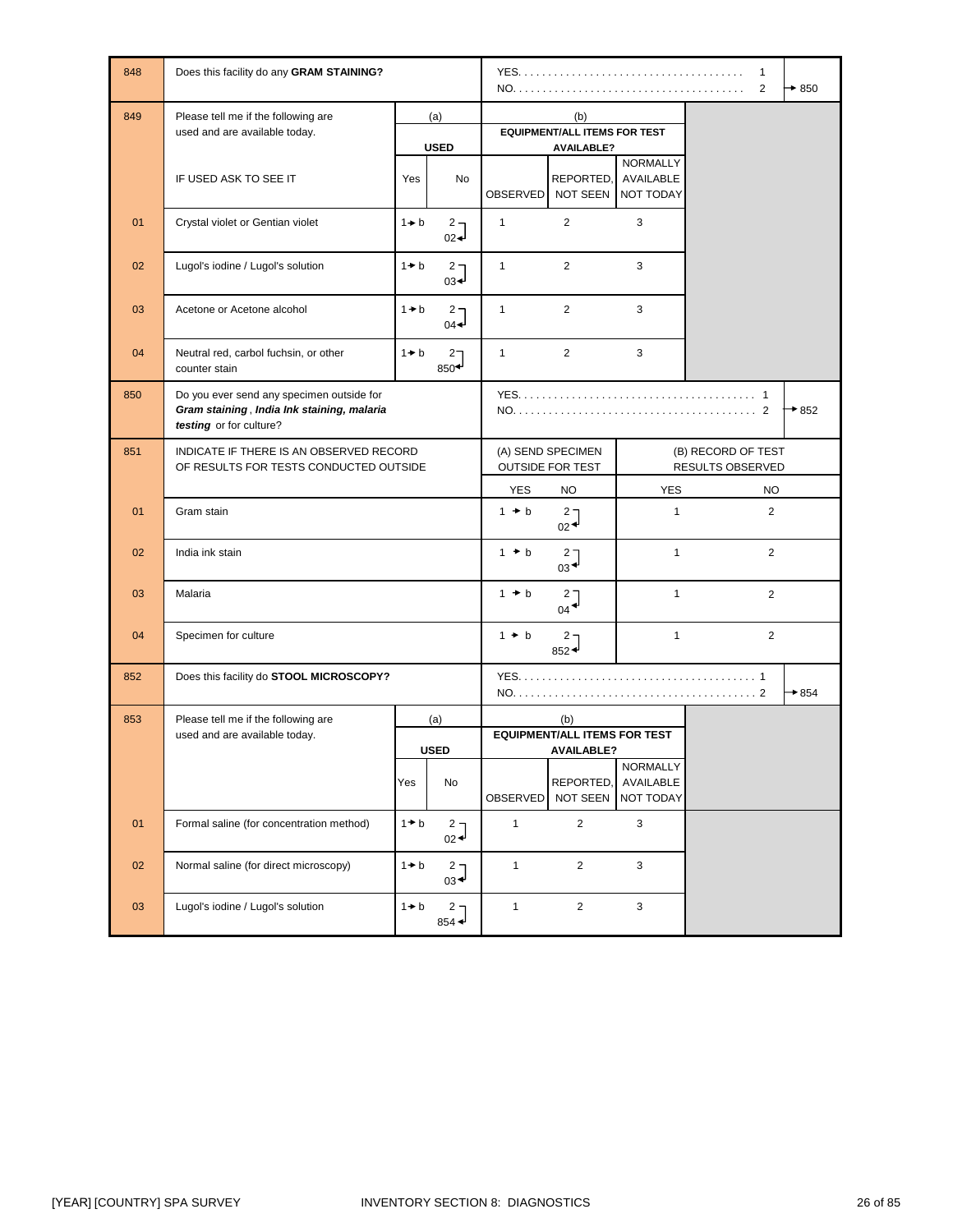# **SYPHILIS**

| 854 | Does this facility do any syphilis testing on site, i.e.,<br>in the facility?                              |                                                                                             |                                        |                                                    |                                    |                         |                                                | 1<br>$\overline{2}$ | $\rightarrow 859$    |
|-----|------------------------------------------------------------------------------------------------------------|---------------------------------------------------------------------------------------------|----------------------------------------|----------------------------------------------------|------------------------------------|-------------------------|------------------------------------------------|---------------------|----------------------|
| 855 | Do you use syphilis rapid diagnostic test to<br>diagnose syphilis at this service site?                    |                                                                                             |                                        | 1<br>2                                             |                                    |                         |                                                |                     | $\rightarrow$ 857    |
| 856 | May I see a sample syphilis rapid diagnostic test (RDT)<br>kit?<br>CHECK TO SEE IF AT LEAST ONE IS VALID   | OBSERVED, AT LEAST 1 VALID. 1<br>REPORTED AVAILABLE, NOT SEEN<br>3<br>NONE AVAILABLE TODAY4 |                                        |                                                    |                                    |                         |                                                |                     |                      |
| 857 | Other than syphilis RDT, does this facility conduct<br>any other syphilis testing in the facility?         |                                                                                             |                                        |                                                    |                                    | $\mathbf{1}$<br>2       | $+859$                                         |                     |                      |
| 858 | Please tell me if:<br>a) Any of the following syphilis test or test<br>equipment is used in this facility, |                                                                                             | (a)<br><b>TEST</b><br><b>CONDUCTED</b> | (b)<br>ARE ALL ITEMS FOR TEST<br><b>AVAILABLE?</b> |                                    |                         | (c)<br>IS THE ITEM IN<br><b>WORKING ORDER?</b> |                     |                      |
|     | b) All items needed for the test are<br>available, and<br>c) Equipment is in working order                 | Yes                                                                                         | <b>No</b>                              | <b>OBSERVED</b>                                    | <b>REPORTED</b><br><b>NOT SEEN</b> | <b>NOT</b><br>AVAILABLE | <b>YES</b>                                     | NO.                 | DON'T<br><b>KNOW</b> |
| 01  | <b>VDRL</b>                                                                                                | $1^{\bullet}$ b                                                                             | 2 <sub>7</sub><br>$02 -$               | 1                                                  | 2                                  | 3                       |                                                |                     |                      |
| 02  | PCR for STIs (CTN)                                                                                         | $1^{\bullet}$ b                                                                             | 2 <sub>7</sub><br>$03 -$               | $\mathbf{1}$                                       | 2                                  | 3                       |                                                |                     |                      |
| 03  | Rotator or shaker                                                                                          |                                                                                             |                                        | $1 \cdot c$                                        | $2 \bullet c$                      | $3 -$<br>$04 -$         | $\mathbf{1}$                                   | 2                   | 3                    |
| 04  | Rapid plasma reagin test (RPR)                                                                             | $1^{\bullet}$ b                                                                             | $2^{-}$<br>$05+$                       | 1                                                  | 2                                  | $3 -$<br>$05 -$         |                                                |                     |                      |
| 05  | Treponema Pallidum Hemaglutination<br>Assay (TPHA)                                                         | 1 <sup>h</sup> b                                                                            | $2-$<br>$859 -$                        | $\mathbf{1}$                                       | $\overline{2}$                     | $3 -$<br>$859 +$        |                                                |                     |                      |

# **CHLAMYDIA**

| 859 | Does this facility do any <b>chlamydia</b> testing on site, i.e.,<br>in the facility?             |               |                                        |                                                    | $\rightarrow$ 861                  |                         |  |
|-----|---------------------------------------------------------------------------------------------------|---------------|----------------------------------------|----------------------------------------------------|------------------------------------|-------------------------|--|
| 860 | Please tell me if:<br>a) Any of the following chlamydia test,<br>test equipment, or stain is used |               | (a)<br><b>TEST</b><br><b>CONDUCTED</b> | (b)<br>ARE ALL ITEMS FOR TEST<br><b>AVAILABLE?</b> |                                    |                         |  |
|     | in the facility;<br>b) All items needed for the test are<br>available, and                        | Yes           | No                                     | <b>OBSERVED</b>                                    | <b>REPORTED</b><br><b>NOT SEEN</b> | <b>NOT</b><br>AVAILABLE |  |
| 01  | Geimsa stain                                                                                      | $1 \bullet b$ | 2 <sub>1</sub><br>$02 -$               |                                                    | $\overline{2}$                     | 3                       |  |
| 02  | PCR for CHLAMYDIA                                                                                 | $1 \bullet b$ | 2 <sub>7</sub><br>$861 +$              |                                                    | $\overline{2}$                     | 3                       |  |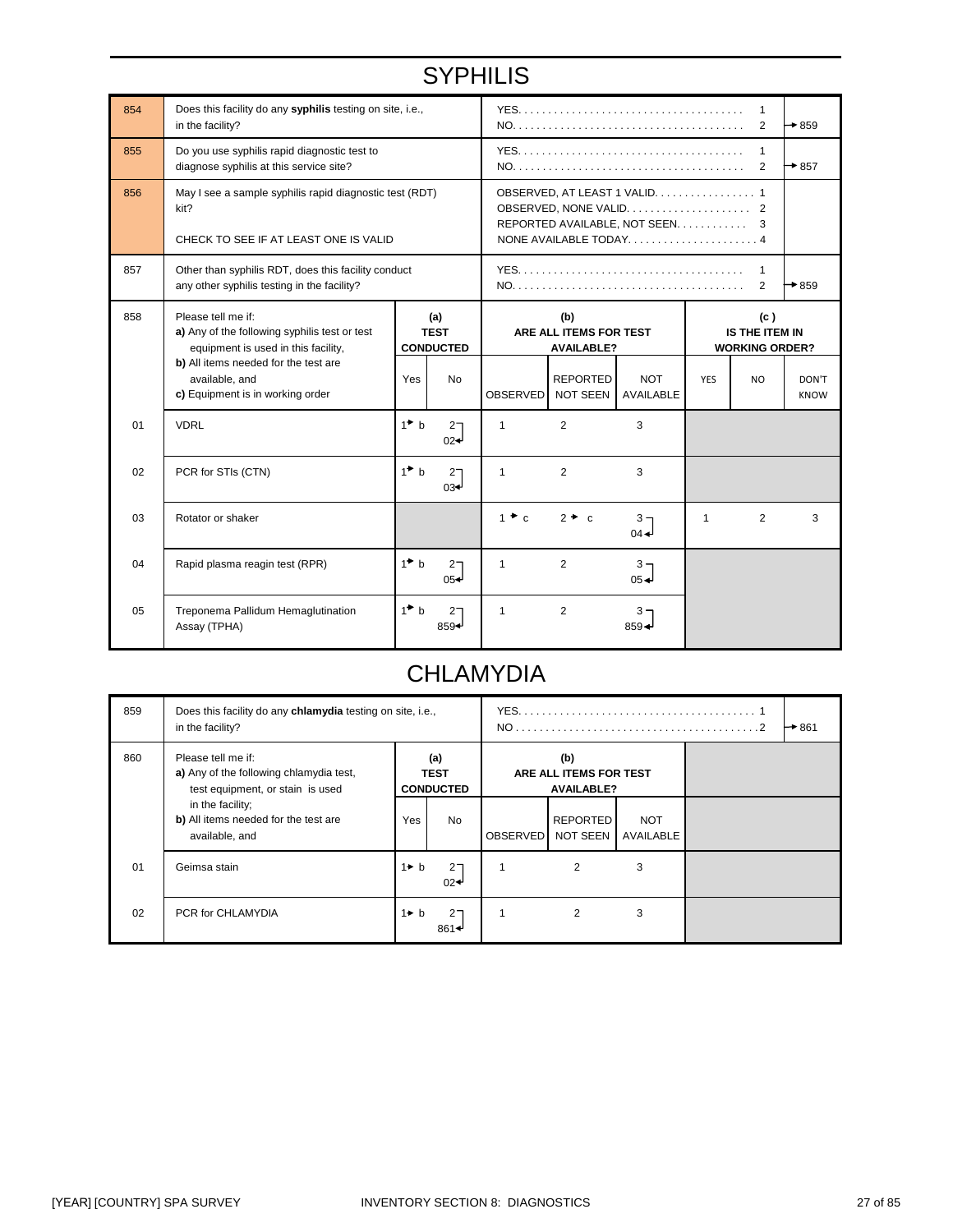# **TUBERCULOSIS**

| 861 | Does this facility do any TB tests on site?                                                                                                                                    |                  |                                      |                   |                                                                 |                                                                                                   |              | 1<br>2                                         | $*865$                      |
|-----|--------------------------------------------------------------------------------------------------------------------------------------------------------------------------------|------------------|--------------------------------------|-------------------|-----------------------------------------------------------------|---------------------------------------------------------------------------------------------------|--------------|------------------------------------------------|-----------------------------|
| 862 | Please tell me IF:<br>a) Any of the following TB tests<br>or equipment is used in the facility                                                                                 | <b>TEST USED</b> | (a)<br>EQUIPMENT/                    |                   | (b)<br><b>EQUIPMENT/ALL ITEMS FOR TEST</b><br><b>AVAILABLE?</b> |                                                                                                   |              | (c)<br>IS THE ITEM IN<br><b>WORKING ORDER?</b> |                             |
|     | b) All items needed for the test are<br>available<br>c) Equipment is functioning                                                                                               | Yes              | <b>No</b>                            | <b>OBSERVED</b>   | <b>NOT SEEN</b>                                                 | <b>NORMALLY</b><br>REPORTED AVAILABLE<br>NOT TODAY                                                | <b>YES</b>   | <b>NO</b>                                      | <b>DON'T</b><br><b>KNOW</b> |
| 01  | Ziehl-Neelson test for AFB                                                                                                                                                     | $\mathbf{1}$     | 27<br>$05 +$                         |                   |                                                                 |                                                                                                   |              |                                                |                             |
| 02  | Carbol-Fuchsin                                                                                                                                                                 | $1 + b$          | 2 <sup>7</sup><br>$03^{\frac{1}{2}}$ | $\mathbf{1}$      | $\overline{2}$                                                  | 3                                                                                                 |              |                                                |                             |
| 03  | Sulphuric Acid (20 - 25% concentration)<br>or Acid Alcohol                                                                                                                     | $1 + b$          | $2-$<br>$04 \rightarrow$             | $\mathbf{1}$      | $\overline{2}$                                                  | 3                                                                                                 |              |                                                |                             |
| 04  | Methylene Blue                                                                                                                                                                 | $1 + b$          | 2 <sub>7</sub><br>$05^{\frac{1}{2}}$ | $\mathbf{1}$      | $\overline{2}$                                                  | 3                                                                                                 |              |                                                |                             |
| 05  | Fluorescence Microscope (FM) - LED                                                                                                                                             | $1 + b$          | 2 <sub>7</sub><br>$06^{\frac{4}{5}}$ | $1 \rightarrow c$ | $2 \rightarrow c$                                               | $3 -$<br>06≁                                                                                      | $\mathbf{1}$ | $\overline{2}$                                 | 8                           |
| 06  | Culture / growth medium for Mycobacterium<br>Tuberculosis (e.g., MGIT 960)                                                                                                     | $1 + b$          | $2 -$<br>$07 -$                      | $\mathbf{1}$      | 2                                                               | 3                                                                                                 |              |                                                |                             |
| 07  | Biosafety hood / cabinet                                                                                                                                                       | $1 + b$          | 2 <sub>7</sub><br>$08 +$             | $\mathbf{1}$      | $\overline{2}$                                                  | 3                                                                                                 |              |                                                |                             |
| 08  | Auramine stain for Fluorescence Microscope                                                                                                                                     | $1^{\bullet}$ b  | 2 <sub>7</sub><br>$863+$             | $\mathbf{1}$      | $\overline{2}$                                                  | 3                                                                                                 |              |                                                |                             |
| 863 | Do you use TB rapid diagnostic test (such as GeneExpert) to<br>diagnose TB at this laboratory / service site?                                                                  |                  |                                      |                   |                                                                 |                                                                                                   |              | 1<br>$\overline{2}$                            | $+865$                      |
| 864 | May I see a sample TB rapid diagnostic test (RDT) kit?<br>CHECK TO SEE IF AT LEAST ONE IS VALID                                                                                |                  |                                      |                   |                                                                 | OBSERVED, AT LEAST 1 VALID. 1<br>REPORTED AVAILABLE, NOT SEEN.                                    |              | 2<br>3                                         |                             |
| 865 | Do you maintain any sputum containers at this service<br>site for collecting sputum specimen?                                                                                  |                  |                                      |                   |                                                                 |                                                                                                   |              |                                                | $*867$                      |
| 866 | May I see a sample sputum container?                                                                                                                                           |                  |                                      |                   |                                                                 | NONE AVAILABLE TODAY  4                                                                           |              |                                                |                             |
| 867 | Does this laboratory send sputum outside the<br>facility for TB testing?                                                                                                       |                  |                                      |                   |                                                                 |                                                                                                   |              |                                                | → 870                       |
| 868 | Do you maintain records of result of<br>sputum tests conducted elsewhere?                                                                                                      |                  |                                      |                   |                                                                 |                                                                                                   |              |                                                | $\rightarrow$ 870           |
| 869 | May I see the record or register?                                                                                                                                              |                  |                                      |                   |                                                                 |                                                                                                   |              | $\mathbf{1}$                                   |                             |
| 870 | Is there a system for quality control (either internal<br>or external) for the TB sputum smears assessed<br>in this laboratory?                                                |                  |                                      |                   |                                                                 |                                                                                                   |              | $\mathbf{1}$                                   | $\rightarrow$ 880           |
| 871 | Please tell me which type of Quality Control / Quality<br>Assurance practice is followed by this facility<br>PROBE TO DETERMINE WHICH TYPE OF QUALTY<br><b>CONTROL IS USED</b> |                  |                                      |                   | OTHER (SPECIFY)                                                 | INTERNAL & EXTERNAL QC / QA. 3<br>SEND SLIDE FOR RE-READING                                       |              | 4<br>6                                         |                             |
| 872 | Are records maintained of the results from the quality<br>control (internal or external) procedures?                                                                           |                  |                                      |                   |                                                                 |                                                                                                   |              |                                                | $\rightarrow$ 880           |
| 873 | Are records maintained for the internal QC / QA procedures,<br>the external QC / QA procedures, or for both internal and<br>external QC / QA procedures?                       |                  |                                      |                   | RECORDS FOR BOTH INTERNAL                                       | RECORDS FOR IQC / IQA ONLY 1<br>RECORDS FOR EQC / EQA ONLY2<br>AND EXTERNAL QC / QA PROCEDURES. 3 |              |                                                |                             |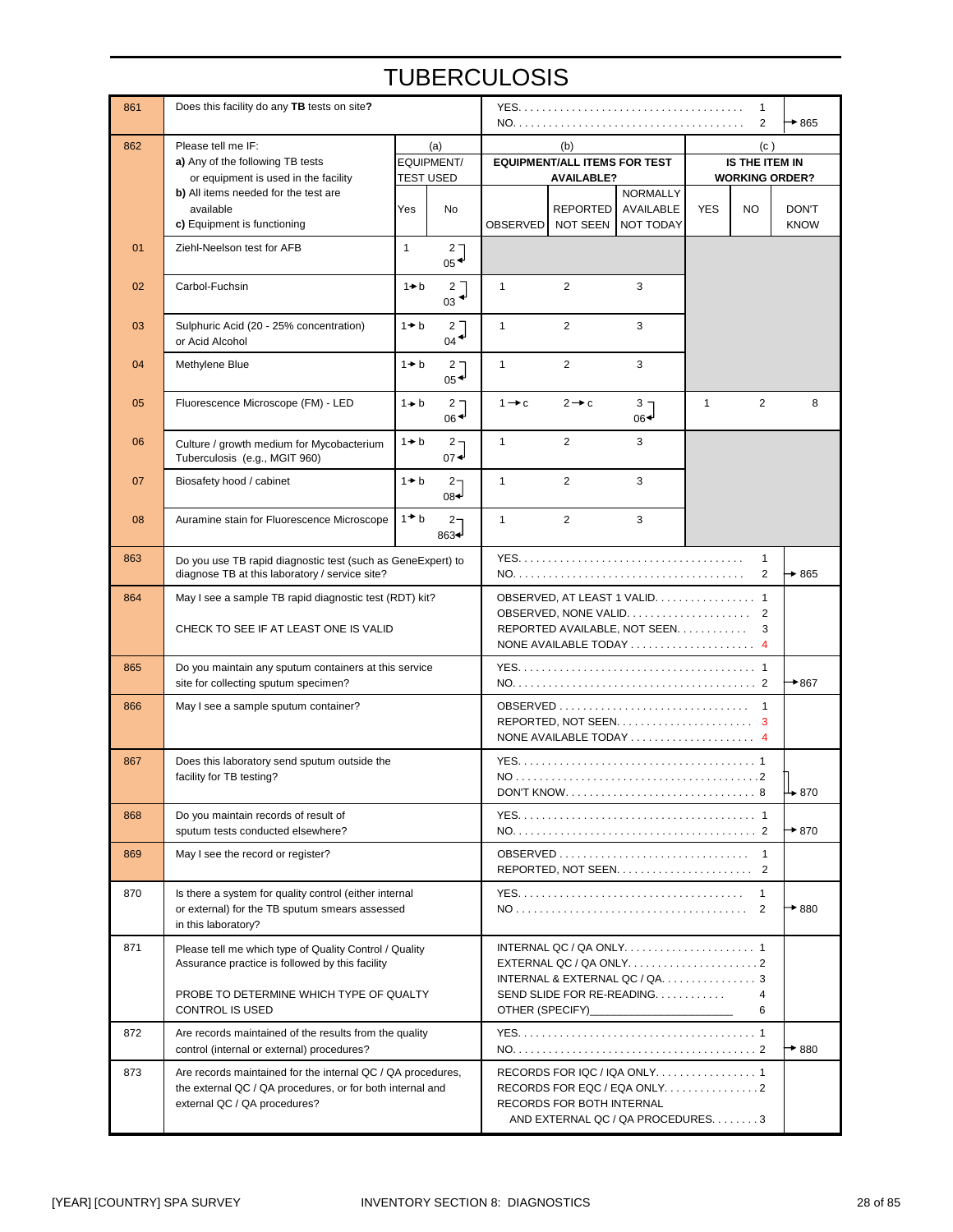## DIAGNOSTIC IMAGING

| 880 | Does this facility perform diagnostic X-rays,<br>ultrasound, or computerized tomography?                    |         |                                              | <b>SKIP TO NEXT SECTION</b>                                                          |                                       |                                           |              |                                   |                             |  |
|-----|-------------------------------------------------------------------------------------------------------------|---------|----------------------------------------------|--------------------------------------------------------------------------------------|---------------------------------------|-------------------------------------------|--------------|-----------------------------------|-----------------------------|--|
|     | IF YES, ASK TO GO TO WHERE THE EQUIPMENT<br>IS LOCATED AND SPEAK WITH THE MOST<br>KNOWLEDGEABLE PERSON.     |         |                                              |                                                                                      |                                       |                                           |              |                                   |                             |  |
| 881 | Please tell me if:                                                                                          |         | (a)                                          |                                                                                      | (b)                                   |                                           |              |                                   |                             |  |
|     | a) If any of the following imaging equipment<br>is used in the facility                                     |         | <b>EQUIPMENT</b><br><b>USED</b>              |                                                                                      | <b>EQUIPMENT</b><br><b>AVAILABLE?</b> |                                           |              | IS THE ITEM IN                    | <b>WORKING ORDER?</b>       |  |
|     | b) if it is available today, and<br>c) if it is functioning today                                           | Yes     | <b>No</b>                                    | <b>OBSERVED</b>                                                                      | <b>REPORTED</b><br>NOT SEEN           | <b>NORMALLY</b><br>AVAILABLE<br>NOT TODAY | <b>YES</b>   | <b>NO</b>                         | <b>DON'T</b><br><b>KNOW</b> |  |
| 01  | DIGITAL X-RAY MACHINE NOT<br><b>REQUIRING FILM</b>                                                          | $1 + h$ | $2-$<br>$02-$                                | $1 \rightarrow c$                                                                    | $2 \rightarrow c$                     | 3 <sub>7</sub><br>$02 -$                  | 1            | $\overline{2}$                    | 8                           |  |
| 02  | <b>X-RAY MACHINE</b>                                                                                        | $1 + b$ | $2 -$<br>$04 +$                              | $1 \rightarrow c$                                                                    | $2 \rightarrow c$                     | $3 -$<br>$03 +$                           | $\mathbf{1}$ | $\overline{2}$                    | 8                           |  |
| 03  | <b>UNEXPIRED FILM FOR X-RAY</b>                                                                             |         |                                              | $\mathbf{1}$                                                                         | 2                                     | 3 <sub>7</sub><br>$04 -$                  |              |                                   |                             |  |
| 04  | ULTRASOUND SYSTEM / MACHINE                                                                                 | $1+b$   | 2 <sub>1</sub><br>$05 -$                     | $1 \rightarrow c$                                                                    | $2 \rightarrow c$                     | 3 <sub>7</sub><br>$05 +$                  | $\mathbf{1}$ | $\overline{2}$                    | 8                           |  |
| 05  | <b>CT SCAN</b>                                                                                              | $1 + b$ | $2 -$<br><b>NEXT</b><br>SECTION <sup>+</sup> | $1 \rightarrow c$<br>$2 \rightarrow c$<br>$3 -$<br>SKIP TO NEXT SECTION <sup>→</sup> |                                       |                                           | $1 -$        | $2 -$<br>ALL SKIP TO NEXT SECTION | 8                           |  |
|     | THANK YOUR RESPONDENT FOR THE TIME AND HELP PROVIDED AND PROCEED TO THE NEXT<br><b>DATA COLLECTION SITE</b> |         |                                              |                                                                                      |                                       |                                           |              |                                   |                             |  |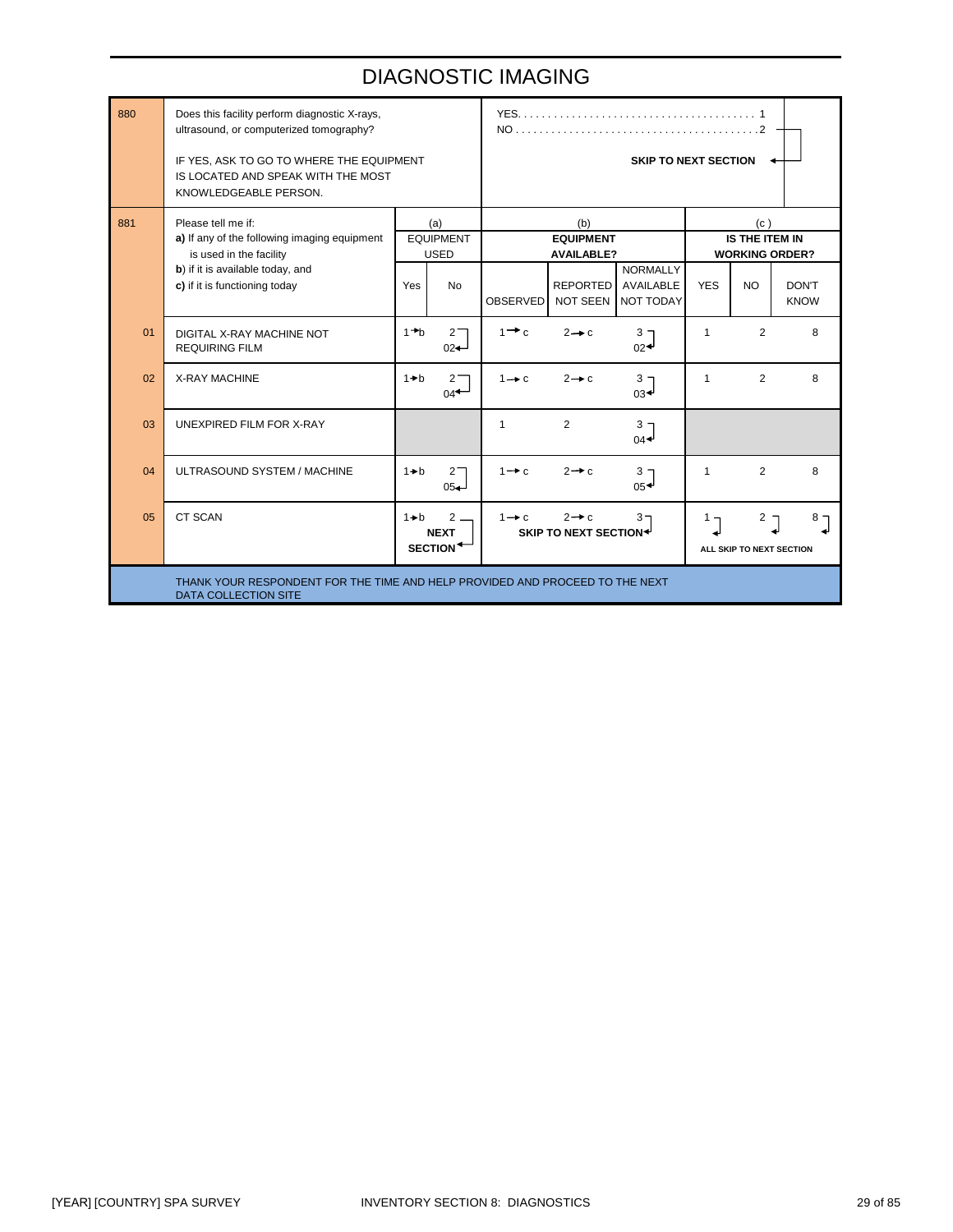#### **SECTION 9: MEDICINES AND COMMODITIES**

900 **CHECK Q210** 

MEDICINES

FACILITY STORES **FACILITY STORES NO MEDICINES** 

GO TO NEXT SECTION

## SECTION 9.1: GENERAL MEDICINES AND SUPPLY ITEMS

ASK TO BE SHOWN THE MAIN LOCATION IN THE FACILITY WHERE MEDICINES AND OTHER SUPPLIES ARE STORED. FIND THE PERSON MOST KNOWLEDGEABLE ABOUT STORAGE AND MANAGEMENT OF MEDICINES AND SUPPLIES IN THE FACILITY. INTRODUCE YOURSELF, EXPLAIN THE PURPOSE OF THE SURVEY AND ASK THE FOLLOWING QUESTIONS

ANTIBIOTICS

I would like to know if the following medicines are available today in this facility. If any of the medicines I mention is stored in another location in the facility, please tell me where in the facility it is stored so I can go there to verify.

| 901 | Are any of the following <i>antibiotics</i> available in this facility/location<br>today?               | (A) OBSERVED<br><b>AVAILABLE</b> |                                | (B) NOT OBSERVED                                |                                     |                           |  |
|-----|---------------------------------------------------------------------------------------------------------|----------------------------------|--------------------------------|-------------------------------------------------|-------------------------------------|---------------------------|--|
|     | CHECK TO SEE IF AT LEAST ONE IS VALID<br>(NOT EXPIRED)                                                  | AT LEAST<br><b>ONE VALID</b>     | AVAILABLE<br><b>NONE VALID</b> | <b>REPORTED</b><br>AVAILABLE<br><b>NOT SEEN</b> | <b>NOT</b><br>AVAILABLE<br>TODAY/DK | <b>NEVER</b><br>AVAILABLE |  |
| 01  | AMOXICILLIN TABLET/CAPSULE (Bacterial infections in adults)                                             | $\mathbf{1}$                     | $\overline{2}$                 | 3                                               | $\overline{4}$                      | 5                         |  |
| 02  | AMOXICILLIN SYRUP/SUSPENSION OR DISPERSIBLE PEDIATRIC-<br>DOSED TABLETS (Oral antibiotics for children) | $\mathbf{1}$                     | $\overline{2}$                 | 3                                               | $\overline{4}$                      | 5                         |  |
| 03  | AMOXICILIN/CLAVULINATE (AUGMENTIN) TABS (broad spectrum<br>antibiotics)                                 | $\mathbf{1}$                     | $\overline{2}$                 | 3                                               | $\overline{4}$                      | 5                         |  |
| 04  | AMPICILLIN (POWDER) INJECTION (Broad spectrum antibiotic)                                               | $\mathbf{1}$                     | $\overline{2}$                 | 3                                               | $\overline{4}$                      | 5                         |  |
| 05  | AZITHROMYCIN TABS/CAPS (antibiotic)                                                                     | $\mathbf{1}$                     | $\overline{2}$                 | 3                                               | $\overline{4}$                      | 5                         |  |
| 06  | AZITHROMYCIN SYR/SUSPENSION (antibiotic)                                                                | $\mathbf{1}$                     | $\overline{2}$                 | 3                                               | $\overline{4}$                      | 5                         |  |
| 07  | BENZATHINE BENZYLPENICILLIN (POWDER) FOR INJECTION                                                      | $\mathbf{1}$                     | $\overline{2}$                 | 3                                               | $\overline{4}$                      | 5                         |  |
| 08  | CEFIXIME TABS/CAPS (antibiotic)                                                                         | $\mathbf{1}$                     | $\overline{2}$                 | 3                                               | $\overline{4}$                      | 5                         |  |
| 09  | CEFTRIAXONE INJECTION (Injectable antibiotic)                                                           | $\mathbf{1}$                     | $\overline{2}$                 | 3                                               | $\overline{4}$                      | 5                         |  |
| 10  | CIPROFLOXACIN (2nd-line oral antibiotic)                                                                | $\mathbf{1}$                     | 2                              | 3                                               | $\overline{4}$                      | 5                         |  |
| 11  | CO-TRIMOXAZOLE (TABS) (Oral antibiotics-adult formation)                                                | $\mathbf{1}$                     | $\overline{2}$                 | 3                                               | $\overline{4}$                      | 5                         |  |
| 12  | CO-TRIMOXAZOLE SUSPENSION OR DISPERSIBLE PEDIATRIC-<br>DOSED TABLET (Oral antibiotics for children)     | $\mathbf{1}$                     | $\overline{2}$                 | 3                                               | 4                                   | 5                         |  |
| 13  | DOXYCYCLINE TABS/CAPS [Broad spectrum antibiotic]                                                       | $\mathbf{1}$                     | $\overline{2}$                 | 3                                               | 4                                   | 5                         |  |
| 14  | ERYTHROMYCIN [Broad spectrum antibiotic, oral tabs]                                                     | $\mathbf{1}$                     | $\overline{2}$                 | 3                                               | $\overline{4}$                      | 5                         |  |
| 15  | <b>ERYTHROMYCIN</b> [oral suspension]                                                                   | $\mathbf{1}$                     | 2                              | 3                                               | $\overline{4}$                      | 5                         |  |
| 16  | GENTAMYCIN INJECTION (Broad spectrum injectable antibiotic)                                             | $\mathbf{1}$                     | $\overline{2}$                 | 3                                               | $\overline{4}$                      | 5                         |  |
| 17  | METRONIDAZOLE TABLETS [antibiotic/amebecide/antiprotozoal]                                              | $\mathbf{1}$                     | $\overline{2}$                 | 3                                               | $\overline{4}$                      | 5                         |  |
| 18  | METRONIDAZOLE INJECTION                                                                                 | $\mathbf{1}$                     | 2                              | 3                                               | 4                                   | 5                         |  |
| 19  | PENICILLIN INJECTION (Broad spectrum injectable antibiotic)                                             | $\mathbf{1}$                     | $\overline{2}$                 | 3                                               | $\overline{4}$                      | 5                         |  |
| 20  | TETRACYCLINE [Broad spectrum antibiotic, oral caps]                                                     | $\mathbf{1}$                     | $\overline{2}$                 | 3                                               | 4                                   | 5                         |  |
| 21  | TETRACYCLINE EYE OINTMENT                                                                               | $\mathbf{1}$                     | $\overline{2}$                 | 3                                               | $\overline{4}$                      | 5                         |  |
| 22  | OTHER ANTIBIOTIC EYE OINTMENT FOR NEWBORN                                                               | $\mathbf{1}$                     | $\overline{2}$                 | 3                                               | 4                                   | 5                         |  |

#### MEDICINES FOR WORM INFESTATION

| 902 | Are any of the following medicines for the treatment of<br>worm infestations available in the facility/location today? | (A) OBSERVED<br>AVAILABLE           |                         | (B) NOT OBSERVED                            |                               |                           |
|-----|------------------------------------------------------------------------------------------------------------------------|-------------------------------------|-------------------------|---------------------------------------------|-------------------------------|---------------------------|
|     | CHECK TO SEE IF AT LEAST ONE IS VALID (NOT EXPIRED)                                                                    | <b>AT LEAST</b><br><b>ONE VALID</b> | AVAILABLE<br>NONE VALID | REPORTED<br>AVAILABLE AVAILABLE<br>NOT SEEN | <b>NOT</b><br><b>TODAY/DK</b> | <b>NEVER</b><br>AVAILABLE |
| 01  | <b>ALBENDAZOLE</b>                                                                                                     |                                     |                         |                                             |                               |                           |
| 02  | MEBENDAZOLE                                                                                                            |                                     |                         |                                             |                               |                           |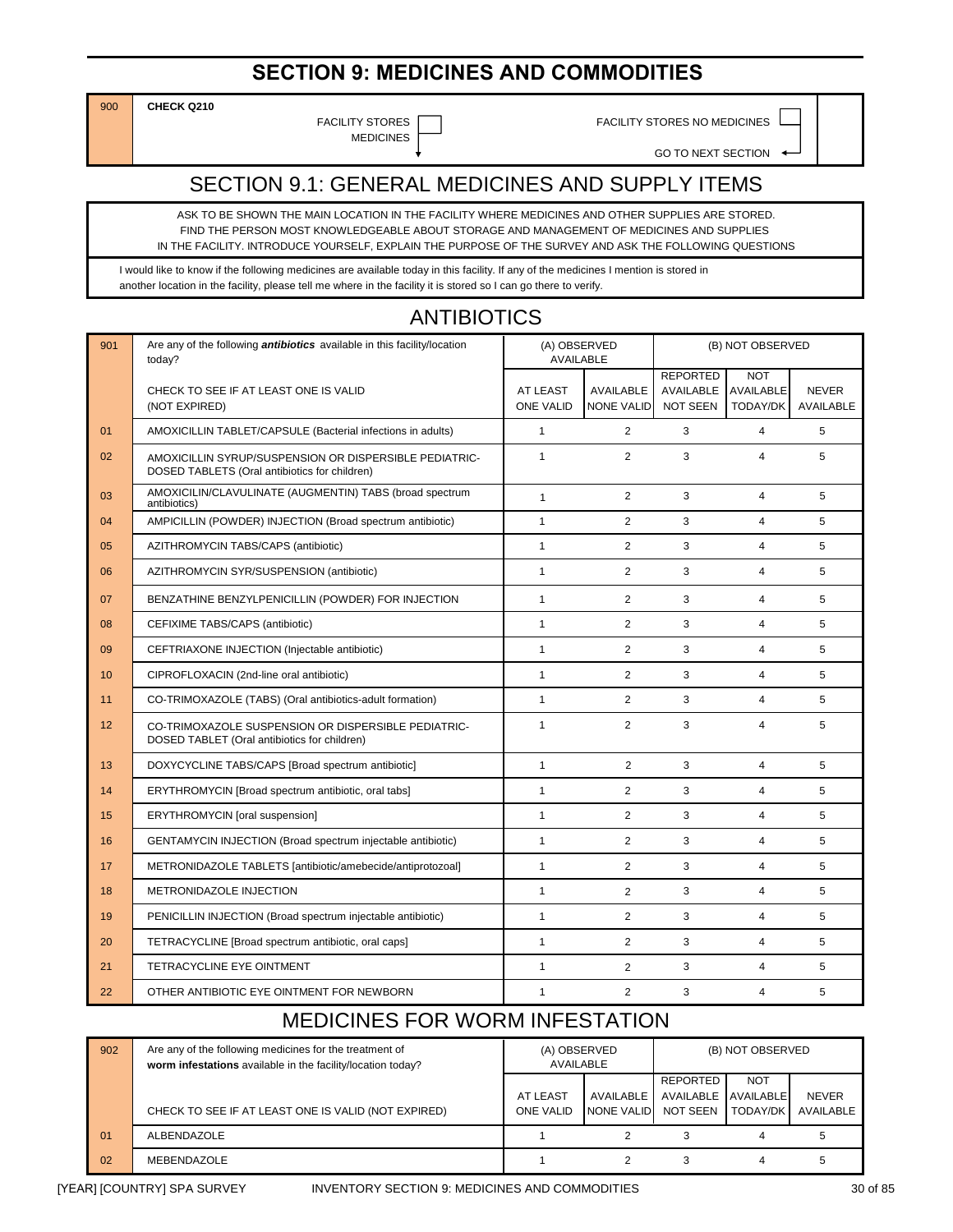| 903 | Are any of the following medicines for the management of<br>non-communicable diseases available in the facility/location today? | (A) OBSERVED<br><b>AVAILABLE</b> |                   |                              | (B) NOT OBSERVED        |              |
|-----|---------------------------------------------------------------------------------------------------------------------------------|----------------------------------|-------------------|------------------------------|-------------------------|--------------|
|     |                                                                                                                                 | AT LEAST                         | AVAILABLE         | <b>REPORTED</b><br>AVAILABLE | <b>NOT</b><br>AVAILABLE | <b>NEVER</b> |
|     | CHECK TO SEE IF AT LEAST ONE IS VALID (NOT EXPIRED)                                                                             | <b>ONE VALID</b>                 | <b>NONE VALID</b> | <b>NOT SEEN</b>              | TODAY/DK                | AVAILABLE    |
| 01  | AMITRIPTYLINE (Depression)                                                                                                      | $\mathbf{1}$                     | $\overline{2}$    | 3                            | $\overline{4}$          | 5            |
| 02  | AMLODIPINE TABLETS (CCB for high blood pressure)                                                                                | $\mathbf{1}$                     | 2                 | 3                            | $\overline{4}$          | 5            |
| 03  | ATENOLOL (Beta-blocker, Angina/hypertension)                                                                                    | $\mathbf{1}$                     | 2                 | 3                            | $\overline{4}$          | 5            |
| 04  | BECLOMETHASONE INHALER                                                                                                          | $\mathbf{1}$                     | $\overline{2}$    | 3                            | $\overline{4}$          | 5            |
| 05  | BETAMETHASONE INJECTION                                                                                                         | $\mathbf{1}$                     | $\overline{2}$    | 3                            | $\overline{4}$          | 5            |
| 06  | CAPTOPRIL (Vaso-dilatation, cardiac hypertension)                                                                               | $\mathbf{1}$                     | 2                 | 3                            | $\overline{4}$          | 5            |
| 07  | DEXAMETHASONE INJECTION                                                                                                         | $\mathbf{1}$                     | $\overline{2}$    | 3                            | $\overline{4}$          | 5            |
| 08  | DIAZEPAM INJECTION (Anxiety/muscle relaxant/anticonvulsant)                                                                     | $\mathbf{1}$                     | $\overline{2}$    | 3                            | $\overline{4}$          | 5            |
| 09  | ENALAPRIL CAPSULE/TABLET (A.C.E INHIBITOR)                                                                                      | $\mathbf{1}$                     | $\overline{2}$    | 3                            | $\overline{4}$          | 5            |
| 10  | OTHER A.C.E INHIBITOR                                                                                                           | $\mathbf{1}$                     | 2                 | 3                            | $\overline{4}$          | 5            |
| 11  | EPINEPHRINE INJECTION                                                                                                           | $\mathbf{1}$                     | $\overline{2}$    | 3                            | $\overline{4}$          | 5            |
| 12  | <b>FUROSEMIDE (DIURETIC)</b>                                                                                                    | $\mathbf{1}$                     | 2                 | 3                            | $\overline{4}$          | 5            |
| 13  | THIAZIDE DIURETIC                                                                                                               | $\mathbf{1}$                     | 2                 | 3                            | $\overline{4}$          | 5            |
| 14  | GLIBENCLAMIDE (Oral treatment for type-2 diabetes)                                                                              | $\mathbf{1}$                     | 2                 | 3                            | $\overline{4}$          | 5            |
| 15  | GLUCOSE INJECTABLE SOLUTION                                                                                                     | $\mathbf{1}$                     | $\overline{2}$    | 3                            | $\overline{4}$          | 5            |
| 16  | <b>HEPARIN INJECTION</b>                                                                                                        | $\overline{1}$                   | $\overline{2}$    | 3                            | $\overline{\mathbf{4}}$ | 5            |
| 17  | <b>HYDROCORTISONE</b>                                                                                                           | $\mathbf{1}$                     | $\overline{2}$    | 3                            | $\overline{4}$          | 5            |
| 18  | <b>INSULIN INJECTIONS [DIABETES]</b>                                                                                            | $\mathbf{1}$                     | $\overline{2}$    | 3                            | $\overline{4}$          | 5            |
| 19  | <b>ISOSORBIDE DINITRATE</b>                                                                                                     | $\mathbf{1}$                     | 2                 | 3                            | $\overline{4}$          | 5            |
| 20  | <b>METFORMIN TABLETS</b>                                                                                                        | $\mathbf{1}$                     | $\overline{2}$    | 3                            | $\overline{4}$          | 5            |
| 21  | NIFEDIPINE TABLETS/CAPSULES (CCB for high blood pressure)                                                                       | $\mathbf{1}$                     | $\overline{2}$    | 3                            | $\overline{4}$          | 5            |
| 22  | OMEPRAZOLE (Gastro-esophageal reflux)                                                                                           | $\mathbf{1}$                     | $\overline{2}$    | 3                            | $\overline{4}$          | 5            |
| 23  | PREDNISOLONE                                                                                                                    | $\mathbf{1}$                     | $\overline{2}$    | 3                            | $\overline{4}$          | 5            |
| 24  | SALBUTAMOL INHALER (Bronchospasms/Chronic asthma)                                                                               | $\mathbf{1}$                     | $\overline{2}$    | 3                            | $\overline{4}$          | 5            |
| 25  | SIMVASTATIN (High cholesterol)                                                                                                  | $\mathbf{1}$                     | 2                 | 3                            | $\overline{4}$          | 5            |
| 26  | <b>ASPIRIN CAPSULES/TABLETS</b>                                                                                                 | $\mathbf{1}$                     | 2                 | 3                            | $\overline{4}$          | 5            |

#### MEDICINES FOR NON-COMMUNICABLE DISEASES

## ANTI-FUNGAL MEDICINES

| 904            | Are any of the following anti-fungal medicines<br>available in the facility/location today? | (A) OBSERVED<br>AVAILABLE    |                         | (B) NOT OBSERVED                         |                                            |                           |
|----------------|---------------------------------------------------------------------------------------------|------------------------------|-------------------------|------------------------------------------|--------------------------------------------|---------------------------|
|                | CHECK TO SEE IF AT LEAST ONE IS VALID (NOT EXPIRED)                                         | AT LEAST<br><b>ONE VALID</b> | AVAILABLE<br>NONE VALID | REPORTED<br>AVAILABLE<br><b>NOT SEEN</b> | <b>NOT</b><br><b>AVAILABLE</b><br>TODAY/DK | <b>NEVER</b><br>AVAILABLE |
| 01             | <b>FLUCONAZOLE</b>                                                                          |                              |                         |                                          |                                            |                           |
| 02             | MICONAZOLE VAGINAL PESSARIES                                                                |                              | 2                       | 3                                        | 4                                          | 5                         |
| 03             | MICONAZOLE CREAM                                                                            |                              | 2                       | 3                                        |                                            | 5                         |
| 04             | NYSTATIN ORAL SUSPENSION                                                                    |                              | 2                       | 3                                        |                                            | 5                         |
| 0 <sub>5</sub> | NYSTATIN VAGINAL PESSARIES/CREAM                                                            |                              | 2                       | 3                                        | 4                                          | 5                         |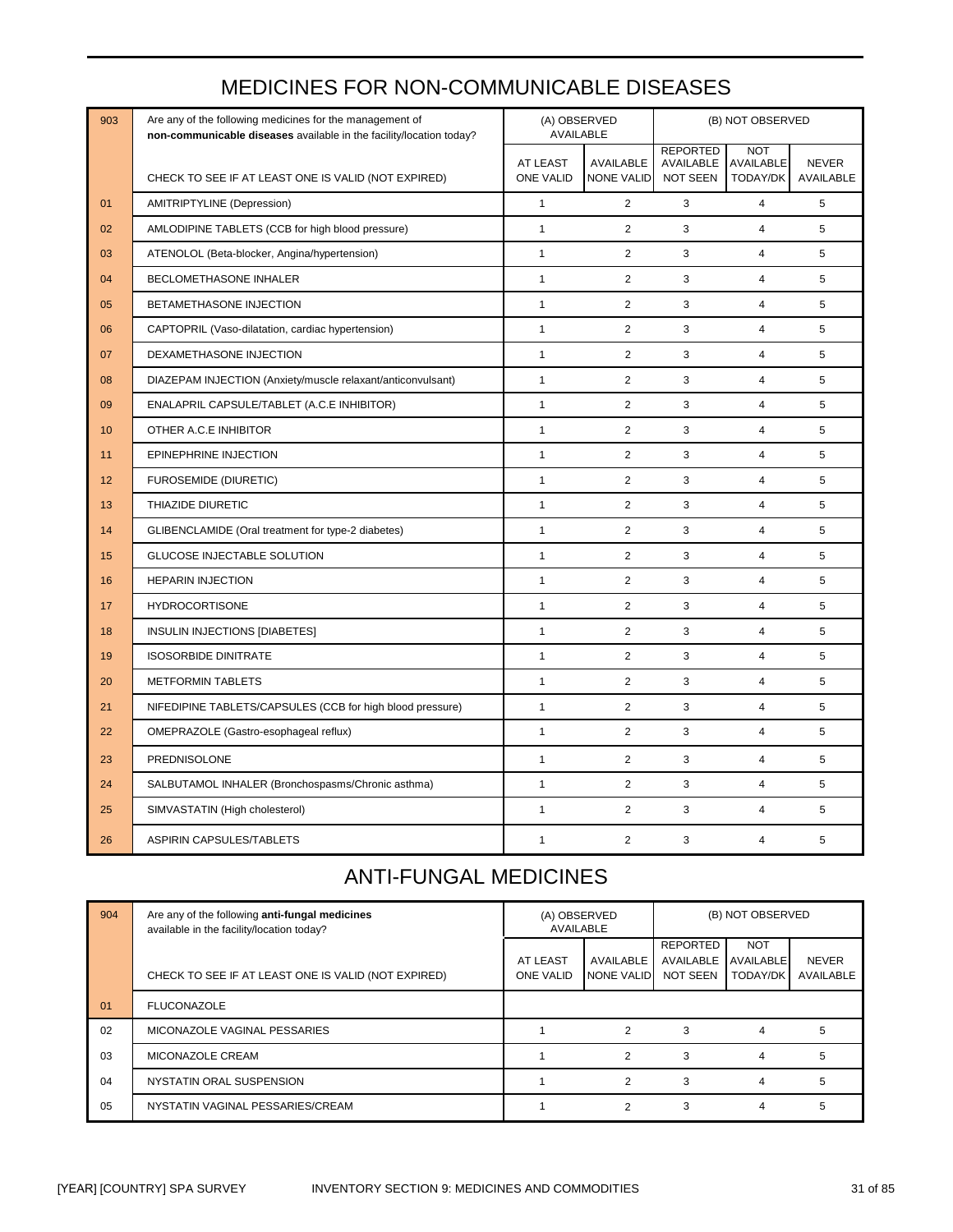# ANTIMALARIAL MEDICINES

| 905 | Are any of the following antimalarial medicines available<br>in the facility/location today? | (A) OBSERVED<br><b>AVAILABLE</b> |                                | (B) NOT OBSERVED                                |                                            |                           |
|-----|----------------------------------------------------------------------------------------------|----------------------------------|--------------------------------|-------------------------------------------------|--------------------------------------------|---------------------------|
|     | CHECK TO SEE IF AT LEAST ONE IS VALID (NOT EXPIRED)                                          | AT LEAST<br><b>ONE VALID</b>     | AVAILABLE<br><b>NONE VALID</b> | <b>REPORTED</b><br>AVAILABLE<br><b>NOT SEEN</b> | <b>NOT</b><br><b>AVAILABLE</b><br>TODAY/DK | <b>NEVER</b><br>AVAILABLE |
| 01  | ARTEMETHER LUMEFRANTRINE (ALU) 6 TABLETS/PACK                                                | 1                                | $\overline{2}$                 | 3                                               | 4                                          | 5                         |
| 02  | ARTEMETHER LUMEFRANTRINE (ALU) 12 TABLETS/PACK                                               | 1                                | $\overline{2}$                 | 3                                               | 4                                          | 5                         |
| 03  | ARTEMETHER LUMEFRANTRINE (ALU)18 TABLETS/PACK                                                | 1                                | 2                              | 3                                               | 4                                          | 5                         |
| 04  | ARTEMETHER LUMEFRANTRINE (ALU) 24 TABLETS/PACK                                               | 1                                | 2                              | 3                                               | 4                                          | 5                         |
| 05  | SULFADOXINE + PYRIMETHAMINE (SP)                                                             | $\mathbf 1$                      | $\overline{2}$                 | 3                                               | 4                                          | 5                         |
| 06  | <b>QUININE TABLETS</b>                                                                       | $\mathbf 1$                      | $\overline{2}$                 | 3                                               | 4                                          | 5                         |
| 07  | QUININE INJECTION                                                                            | 1                                | $\overline{2}$                 | 3                                               | 4                                          | 5                         |
| 08  | <b>INJECTABLE ARTESUNATE</b>                                                                 | 1                                | $\overline{2}$                 | 3                                               | 4                                          | 5                         |
| 09  | ARTESUNATE SUPPOSITORIES / RECTAL ARTESUNATE                                                 | 1                                | $\overline{2}$                 | 3                                               | 4                                          | 5                         |
| 10  | OTHER ANTI-MALARIAL MEDICINE<br>[OTHER THAN ARTESUNATE + AMODIAQUINE TABS]                   | 1                                | $\overline{2}$                 | 3                                               | 4                                          | 5                         |

#### MATERNAL AND CHILD HEALTH

| 906 | Are any of the following medicines for maternal health<br>available in the facility/location today? | (A) OBSERVED<br>AVAILABLE    |                                | (B) NOT OBSERVED                                          |                        |                                  |
|-----|-----------------------------------------------------------------------------------------------------|------------------------------|--------------------------------|-----------------------------------------------------------|------------------------|----------------------------------|
|     | CHECK TO SEE IF AT LEAST ONE IS VALID (NOT EXPIRED)                                                 | AT LEAST<br><b>ONE VALID</b> | AVAILABLE<br><b>NONE VALID</b> | <b>REPORTED</b><br>AVAILABLE AVAILABLE<br><b>NOT SEEN</b> | <b>NOT</b><br>TODAY/DK | <b>NEVER</b><br><b>AVAILABLE</b> |
| 01  | CALCIUM GLUCONATE INJECTION                                                                         |                              | 2                              | 3                                                         | 4                      | 5                                |
| 02  | <b>FOLIC ACID TABLETS</b>                                                                           | 1                            | 2                              | 3                                                         | 4                      | 5                                |
| 03  | <b>IRON TABLETS</b>                                                                                 | $\overline{1}$               | $\overline{2}$                 | 3                                                         | 4                      | 5                                |
| 04  | IRON + FOLIC ACID COMBINATION TABLET                                                                | $\overline{1}$               | 2                              | 3                                                         | 4                      | 5                                |
| 05  | MAGNESIUM SULPHATE INJECTION                                                                        | $\overline{1}$               | 2                              | 3                                                         | 4                      | 5                                |
| 06  | MISOPROSTOL TABLETS/CAPSULES                                                                        | $\overline{1}$               | $\overline{2}$                 | 3                                                         | 4                      | 5                                |
| 07  | OXYTOCIN OR OTHER INJECTABLE UTEROTONIC                                                             | 1                            | 2                              | 3                                                         | 4                      | 5                                |
| 08  | TETANUS TOXOID VACCINE                                                                              | 1                            | $\overline{2}$                 | 3                                                         | 4                      | 5                                |
| 09  | ORAL REHYDRATION SALTS (ORS) SACHETS                                                                | $\overline{1}$               | $\overline{2}$                 | 3                                                         | 4                      | 5                                |
| 10  | <b>VITAMIIN A CAPSULES</b>                                                                          | $\overline{1}$               | 2                              | 3                                                         | 4                      | 5                                |
| 11  | <b>ZINC TABLETS</b>                                                                                 | $\overline{1}$               | $\overline{2}$                 | 3                                                         | 4                      | 5                                |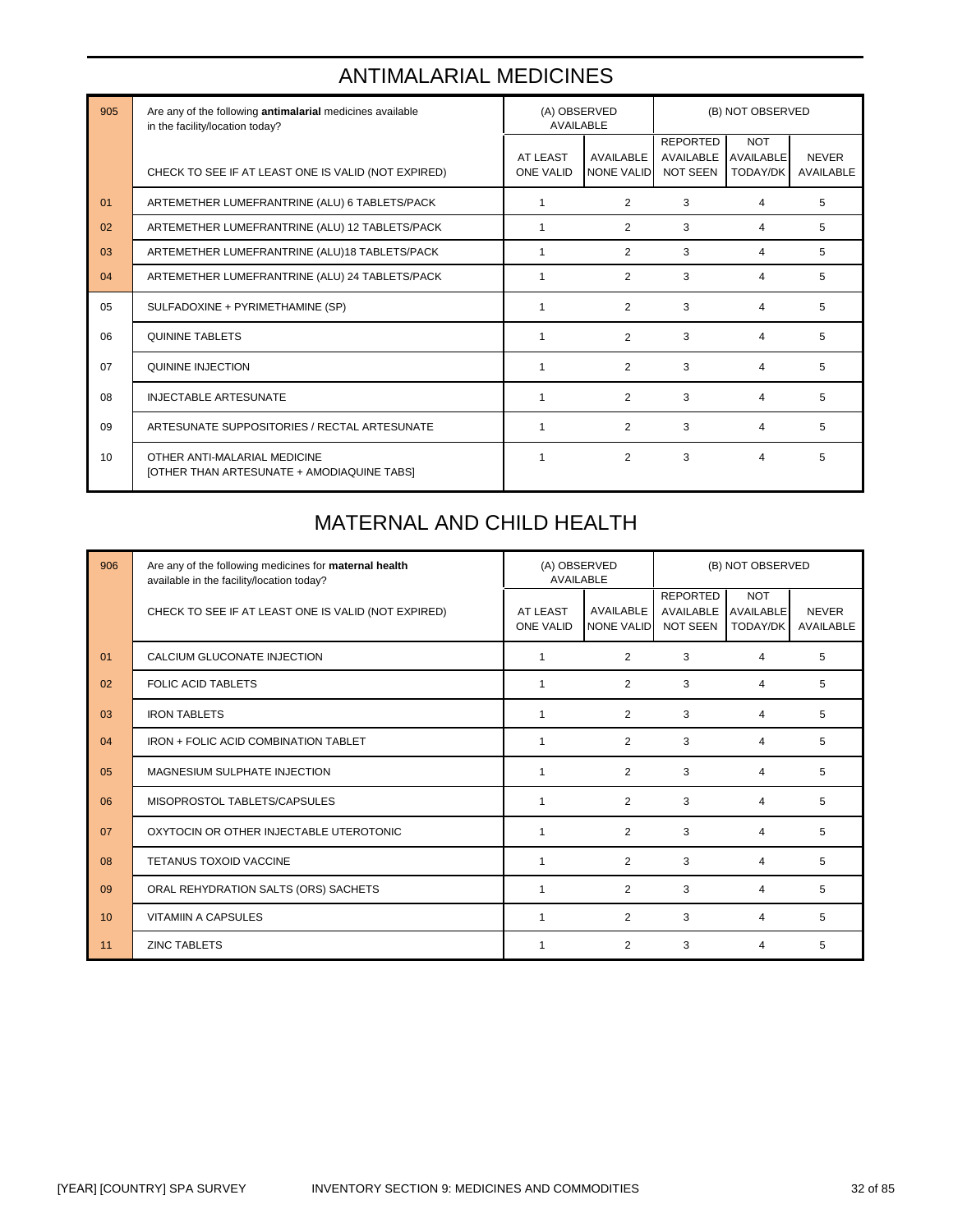### INTRAVENOUS FLUIDS

| 907 | Are any of the following intravenous fluids<br>available in the facility/location today? | (A) OBSERVED<br>AVAILABLE    |                         |                                             | (B) NOT OBSERVED       |                           |
|-----|------------------------------------------------------------------------------------------|------------------------------|-------------------------|---------------------------------------------|------------------------|---------------------------|
|     | CHECK TO SEE IF AT LEAST ONE IS VALID (NOT EXPIRED)                                      | AT LEAST<br><b>ONE VALID</b> | AVAILABLE<br>NONE VALID | REPORTED<br>AVAILABLE AVAILABLE<br>NOT SEEN | <b>NOT</b><br>TODAY/DK | <b>NEVER</b><br>AVAILABLE |
| 01  | NORMAL SALINE / SODIUM CHLORIDE INJECTABLE SOLUTION                                      |                              |                         |                                             |                        |                           |
| 02  | RINGERS LACTATE                                                                          |                              |                         |                                             |                        |                           |
| 03  | 5% DEXTROSE - NORMAL SALINE                                                              |                              |                         |                                             |                        |                           |

## FEVER REDUCING AND PAIN MEDICINES

| 908 | Are any of the following OTHER medicines<br>available in the facility/location today? | (A) OBSERVED<br>AVAILABLE    |                          | (B) NOT OBSERVED                         |                                                   |                           |
|-----|---------------------------------------------------------------------------------------|------------------------------|--------------------------|------------------------------------------|---------------------------------------------------|---------------------------|
|     | CHECK TO SEE IF AT LEAST ONE IS VALID (NOT EXPIRED)                                   | AT LEAST<br><b>ONE VALID</b> | AVAILABLE<br>NONE VALIDI | REPORTED<br>AVAILABLE<br><b>NOT SEEN</b> | <b>NOT</b><br><b>AVAILABLE</b><br><b>TODAY/DK</b> | <b>NEVER</b><br>AVAILABLE |
| 01  | DICLOFENAC TABLETS (Strong oral pain medicine)                                        |                              |                          |                                          |                                                   |                           |
| 02  | PARACETAMOL TABLETS                                                                   |                              |                          |                                          |                                                   |                           |
| 03  | PARACETAMOL SYRUP OR DISPERSIBLE PEDIATRIC-DOZED<br><b>TABLETS</b>                    |                              |                          | 3                                        |                                                   |                           |

## STORAGE CONDITION: ANTIBIOTICS & GENERAL MEDICINES

| 909            | OBSERVE THE PLACE WHERE THE MEDICINES ASSESSED SO FAR ARE STORED AND INDICATE THE<br>PRESENCE (OR ABSENCE) OF EACH OF THE FOLLOWING STORAGE CONDITIONS. |                                                                                                                                                                                                         | <b>YES</b> | <b>NO</b>      |  |  |
|----------------|---------------------------------------------------------------------------------------------------------------------------------------------------------|---------------------------------------------------------------------------------------------------------------------------------------------------------------------------------------------------------|------------|----------------|--|--|
| 01             | ARE THE MEDICINES OFF THE FLOOR?                                                                                                                        |                                                                                                                                                                                                         |            | $\overline{2}$ |  |  |
| 02             | ARE THE MEDICINES PROTECTED FROM WATER                                                                                                                  |                                                                                                                                                                                                         |            | $\mathcal{P}$  |  |  |
| 03             | ARE THE MEDICINES PROTECTED FROM THE SUN?                                                                                                               |                                                                                                                                                                                                         |            | 2              |  |  |
| 04             | IS THE ROOM CLEAN OF EVIDENCE OF RODENTS (BATS, RATS) OR PESTS (ROACHES, ETC)?                                                                          |                                                                                                                                                                                                         |            | $\overline{2}$ |  |  |
| 0 <sub>5</sub> | IS THE STORAGE ROOM WELL VENTILATED?                                                                                                                    |                                                                                                                                                                                                         |            | 2              |  |  |
| 910            | ARE THE MEDICINES ORGANIZED ACCORDING TO DATE OF<br>EXPIRATION ("first expire, first out")?                                                             | 2<br>YES, ONLY SOME MEDICINES.<br>3                                                                                                                                                                     |            |                |  |  |
| 911            | What system does this facility use to monitor the amount of<br>medicines received, the amount issued, and the amount present<br>today?                  | COMPUTER SYSTEM UPDATED DAILY1<br>COMPUTER SYSTEM NOT UPDATED<br>DAILY, BUT THERE IS DAILY RECORD OF<br>LEDGER/STOCK CARD NOT UPDATED<br>DAILY, BUT THERE IS DAILY RECORD OF<br>DISTRIBUTED MEDICINES 4 |            |                |  |  |
|                | ASK TO SEE THE SYSTEM AND RECORD OBSERVATION                                                                                                            | OTHER SYSTEM (SPECIFY)                                                                                                                                                                                  | 6          |                |  |  |

## SUPPLY ITEMS

| 912            | Do you have the following supply items available in the facility/location today?               | OBSERVED | REPORTED,<br>NOT SEEN | <b>NOT</b><br>AVAILABLE |
|----------------|------------------------------------------------------------------------------------------------|----------|-----------------------|-------------------------|
| 01             | SINGLE-USE STANDARD DISPOSABLE SYRINGES WITH NEEDLES<br>OR AUTO-DESTRUCT SYRINGES WITH NEEDLES |          |                       |                         |
| 02             | INFUSION SET FOR IV SOLUTION                                                                   |          |                       |                         |
| 0 <sub>3</sub> | CANULA FOR ADMINISTERING IV FLUIDS                                                             |          |                       |                         |
| 04             | <b>LATEX GLOVES</b>                                                                            |          |                       |                         |
| 0 <sub>5</sub> | ALCOHOL-BASED HAND RUB                                                                         |          |                       |                         |
| 06             | <b>HAND WASHING SOAP</b>                                                                       |          |                       |                         |
| 07             | <b>DISINFECTING SOLUTION</b>                                                                   |          |                       |                         |
| 08             | INSECTICIDE TREATED MOSQUITO NETS                                                              |          |                       |                         |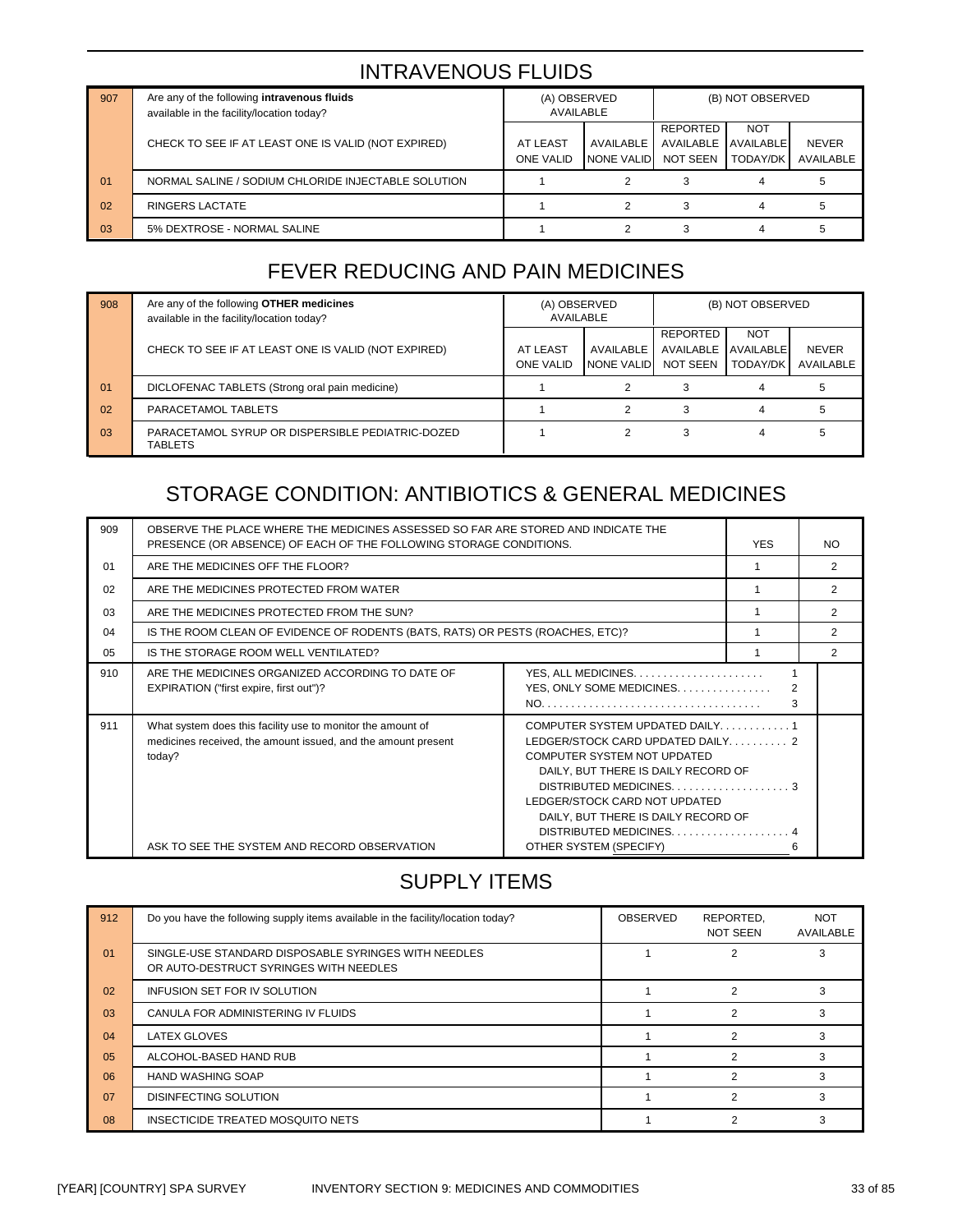#### **SECTION 9.2: CONTRACEPTIVE COMMODITIES**

| 920            | CHECK Q212<br>CONTRACEPTIVES STORED WITH OTHER MEDICINES<br>IN COMMON LOCATION (RESPONSE 2 CIRCLED) | CONTRACEPTIVES STORED IN FP SERVICE<br>AREA OR NOT STOCKED AT ALL IN FACILITY<br>(RESPONSE 1 OR 3 CIRCLED)<br>PROCEED TO NEXT SECTION (TB MEDS?) $\leftarrow$ |                                |                                          |                                     |                           |  |
|----------------|-----------------------------------------------------------------------------------------------------|---------------------------------------------------------------------------------------------------------------------------------------------------------------|--------------------------------|------------------------------------------|-------------------------------------|---------------------------|--|
| 921            | Are any of the following CONTRACEPTIVE commodities<br>available in the facility/location today?     | (A) OBSERVED<br><b>AVAILABLE</b>                                                                                                                              |                                |                                          | (B) NOT OBSERVED                    |                           |  |
|                | CHECK TO SEE IF AT LEAST ONE IS VALID<br>(NOT EXPIRED)                                              | AT LEAST<br><b>ONE VALID</b>                                                                                                                                  | AVAILABLE<br><b>NONE VALID</b> | <b>REPORTED</b><br>AVAILABLE<br>NOT SEEN | <b>NOT</b><br>AVAILABLE<br>TODAY/DK | <b>NEVER</b><br>AVAILABLE |  |
| 01             | COMBINED ORAL CONTRACEPTIVE PILLS                                                                   | $\mathbf{1}$                                                                                                                                                  | 2                              | 3                                        | 4                                   | 5                         |  |
| 02             | PROGESTIN-ONLY CONTRACEPTIVE PILLS                                                                  | $\mathbf{1}$                                                                                                                                                  | $\overline{2}$                 | 3                                        | 4                                   | 5                         |  |
| 03             | COMBINED INJECTABLE CONTRACEPTIVES                                                                  | $\mathbf{1}$                                                                                                                                                  | 2                              | 3                                        | $\overline{4}$                      | 5                         |  |
| 04             | PROJESTIN-ONLY INJECTABLE CONTRACEPTIVES (DEPO)                                                     | $\mathbf{1}$                                                                                                                                                  | $\overline{2}$                 | 3                                        | $\overline{4}$                      | 5                         |  |
| 0 <sub>5</sub> | <b>MALE CONDOMS</b>                                                                                 | $\mathbf{1}$                                                                                                                                                  | $\overline{2}$                 | 3                                        | $\overline{4}$                      | 5                         |  |
| 06             | <b>FEMALE CONDOMS</b>                                                                               | $\mathbf{1}$                                                                                                                                                  | 2                              | 3                                        | 4                                   | 5                         |  |
| 07             | INTRAUTERINE CONTRACEPTIVE DEVICE                                                                   | $\mathbf{1}$                                                                                                                                                  | $\overline{2}$                 | 3                                        | 4                                   | 5                         |  |
| 08             | <b>IMPLANT</b>                                                                                      | $\mathbf{1}$                                                                                                                                                  | 2                              | 3                                        | 4                                   | 5                         |  |
| 09             | EMERGENCY CONTRACEPTIVE PILLS (E.G., PROSTINOL 2)                                                   | $\mathbf{1}$                                                                                                                                                  | $\overline{2}$                 | 3                                        | 4                                   | 5                         |  |
| 10             | CYCLE BEADS FOR STANDARD DAYS METHOD                                                                | $\mathbf{1}$                                                                                                                                                  | 2                              | 3                                        | $\overline{4}$                      | 5                         |  |

#### STORAGE CONDITION - CONTRACEPTIVE COMMODITIES

| 922 | OBSERVE THE LOCATION WHERE CONTRACEPTIVE COMMODITIES ARE STORED AND INDICATE<br>THE PRESENCE (OR ABSENCE) OF EACH OF THE FOLLOWING STORAGE CONDITIONS                                                          |                                                                                                                                                                                                                                                                            |              | NO.            |
|-----|----------------------------------------------------------------------------------------------------------------------------------------------------------------------------------------------------------------|----------------------------------------------------------------------------------------------------------------------------------------------------------------------------------------------------------------------------------------------------------------------------|--------------|----------------|
| 01  | ARE THE COMMODITIES OFF THE FLOOR?                                                                                                                                                                             |                                                                                                                                                                                                                                                                            |              | $\overline{2}$ |
| 02  | ARE THE COMMODITIES PROTECTED FROM WATER                                                                                                                                                                       |                                                                                                                                                                                                                                                                            |              | 2              |
| 03  | ARE THE COMMODITIES PROTECTED FROM THE SUN?                                                                                                                                                                    |                                                                                                                                                                                                                                                                            | $\mathbf{1}$ | 2              |
| 04  | IS THE ROOM CLEAN OF EVIDENCE OF RODENTS (BATS, RATS) OR PESTS (ROACHES, ETC)?                                                                                                                                 |                                                                                                                                                                                                                                                                            |              | $\overline{2}$ |
| 05  | IS THE STORAGE ROOM WELL VENTILATED?                                                                                                                                                                           |                                                                                                                                                                                                                                                                            |              | $\overline{2}$ |
| 923 | ARE THE CONTRACEPTIVE COMMODITIES ORGANIZED<br>ACCORDING TO DATE OF EXPIRATION ("first expire, first out")                                                                                                     |                                                                                                                                                                                                                                                                            |              |                |
| 924 | What type of system does this facility use to monitor<br>the amount of contraceptive commodities received,<br>the amount issued, and the amount present today?<br>ASK TO SEE THE SYSTEM AND RECORD OBSERVATION | COMPUTER SYSTEM UPDATED DAILY 1<br>LEDGER/STOCK CARD UPDATED DAILY 2<br>COMPUTER SYSTEM NOT UPDATED<br>DAILY, BUT THERE IS DAILY RECORD OF<br>LEDGER/STOCK CARD NOT UPDATED<br>DAILY, BUT THERE IS DAILY RECORD OF<br>DISTRIBUTED COMMODITIES<br>OTHER SYSTEM<br>(SPECIFY) | 4<br>6       |                |
| 925 | PRESENTLY INTERVIEWING IN<br><b>PHARMACY</b><br>PROCEED TO NEXT SECTION OR SERVICE SITE $\leftarrow$                                                                                                           | PRESENTLY INTERVIEWING IN<br><b>FAMILY PLANNING SERVICE AREAL</b><br>THANK THE RESPONDENT IN THE FP SERVICE AREA<br>AND CONTINUE TO NEXT SECTION OR SERVICE SITE                                                                                                           |              |                |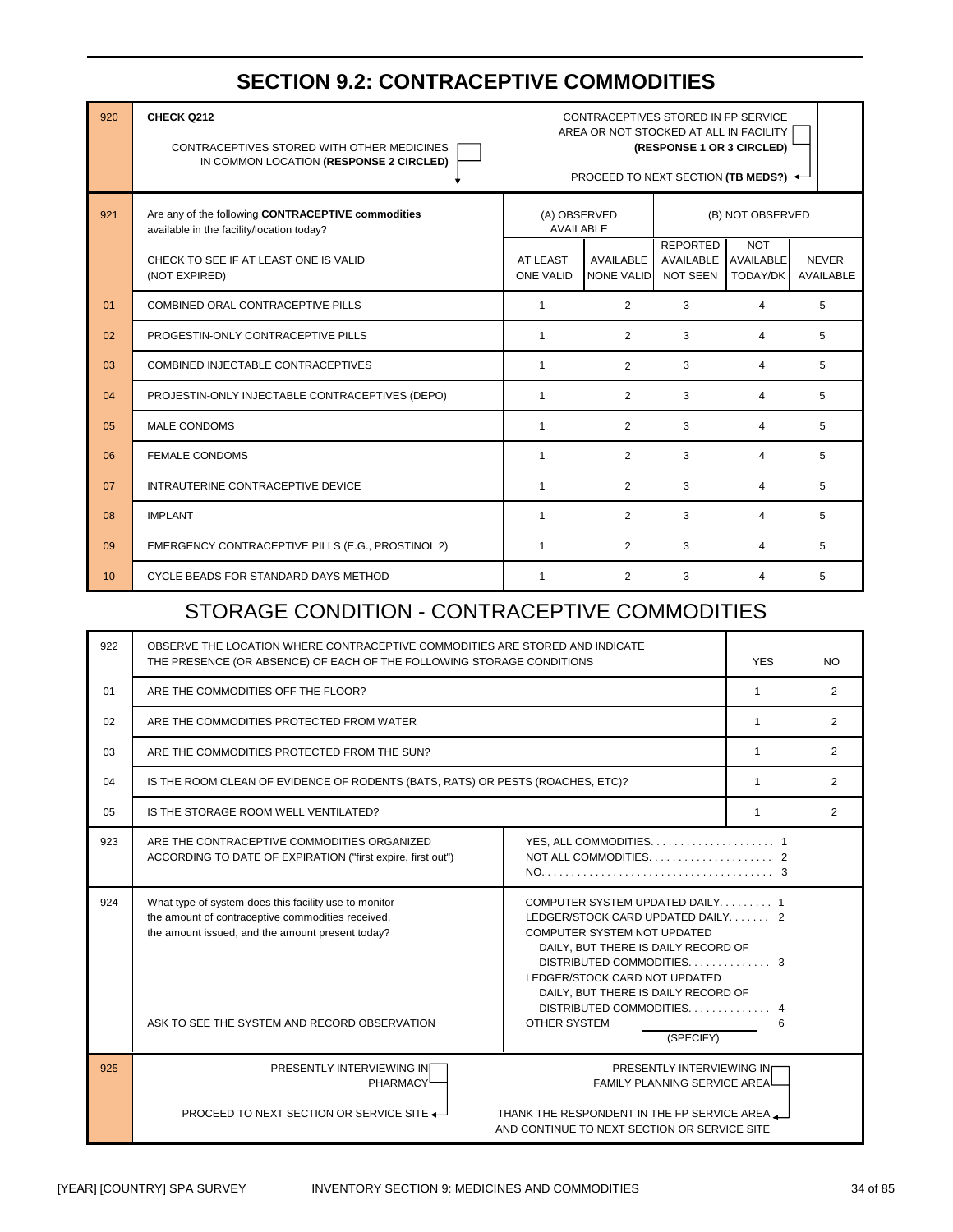#### **SECTION 9.3: ANTI-TB DRUGS**

| 930            | CHECK Q214<br>ANTI-TB MEDICINES STORED WITH OTHER MEDICINES<br>IN COMMON LOCATION (RESPONSE 2 CIRCLED) | ANTI-TB MEDICINES STORED IN TB SERVICE<br>AREA OR NOT STOCKED AT ALL IN FACILITY<br>(RESPONSE 1 OR 3 CIRCLED) <sup>L</sup><br>PROCEED TO NEXT SECTION (ARV MEDS?) $\leftarrow$ |                         |                                                 |                                            |                                  |  |
|----------------|--------------------------------------------------------------------------------------------------------|--------------------------------------------------------------------------------------------------------------------------------------------------------------------------------|-------------------------|-------------------------------------------------|--------------------------------------------|----------------------------------|--|
| 931            | Are any of the following TB medicines available in the<br>facility/location today?                     | (A) OBSERVED<br><b>AVAILABLE</b>                                                                                                                                               |                         |                                                 | (B) NOT OBSERVED                           |                                  |  |
|                | CHECK TO SEE IF AT LEAST ONE IS VALID<br>(NOT EXPIRED)                                                 | AT LEAST<br><b>ONE VALID</b>                                                                                                                                                   | AVAILABLE<br>NONE VALID | <b>REPORTED</b><br>AVAILABLE<br><b>NOT SEEN</b> | <b>NOT</b><br><b>AVAILABLE</b><br>TODAY/DK | <b>NEVER</b><br><b>AVAILABLE</b> |  |
| 01             | ETHAMBUTOL TABS (E)                                                                                    | $\mathbf{1}$                                                                                                                                                                   | $\overline{2}$          | 3                                               | 4                                          | 5                                |  |
| 0 <sub>2</sub> | ISONIAZID TABS (INH, H)                                                                                | $\mathbf{1}$                                                                                                                                                                   | $\overline{2}$          | 3                                               | 4                                          | 5                                |  |
| 03             | PYRAZINAMIDE (Z)                                                                                       | $\mathbf{1}$                                                                                                                                                                   | $\overline{2}$          | 3                                               | 4                                          | 5                                |  |
| 04             | RIFAMPICIN (R)                                                                                         | $\mathbf{1}$                                                                                                                                                                   | $\overline{2}$          | 3                                               | 4                                          | 5                                |  |
| 0 <sub>5</sub> | ISONIAZID + RIFAMPICIN                                                                                 | $\mathbf{1}$                                                                                                                                                                   | $\overline{2}$          | 3                                               | 4                                          | 5                                |  |
| 06             | ISONIAZID + ETHAMBUTOL (EH) (2FDC)                                                                     | $\mathbf{1}$                                                                                                                                                                   | $\overline{2}$          | 3                                               | 4                                          | 5                                |  |
| 07             | ISONIAZID + RIFAMPICIN + PYRAZINAMIDE (RHZ) (3FDC)                                                     | 1                                                                                                                                                                              | $\overline{2}$          | 3                                               | 4                                          | 5                                |  |
| 08             | ISONIAZID + RIFAMPICIN + ETHAMBUTOL (RHE) (3FDC)                                                       | $\mathbf{1}$                                                                                                                                                                   | $\overline{2}$          | 3                                               | 4                                          | 5                                |  |
| 09             | ISONIAZID + RIFAMPICIN + PYRAZINAMIDE + ETHAMBUTOL (4FDC)                                              | $\mathbf{1}$                                                                                                                                                                   | $\overline{2}$          | 3                                               | 4                                          | 5                                |  |
| 10             | STREPTOMYCIN INJECTABLE                                                                                | 1                                                                                                                                                                              | $\overline{2}$          | 3                                               | 4                                          | 5                                |  |

## STORAGE CONDITION: ANTI-TB MEDICINES

| 932            | OBSERVE THE PLACE WHERE THE TB MEDICINES ARE STORED AND INDICATE THE PRESENCE<br>(OR ABSENCE) OF EACH OF THE FOLLOWING STORAGE CONDITIONS.                                             |                                                                                                                                                                                                                                     |                                     | NO. |
|----------------|----------------------------------------------------------------------------------------------------------------------------------------------------------------------------------------|-------------------------------------------------------------------------------------------------------------------------------------------------------------------------------------------------------------------------------------|-------------------------------------|-----|
| 01             | ARE THE MEDICINES OFF THE FLOOR?                                                                                                                                                       |                                                                                                                                                                                                                                     |                                     | 2   |
| 02             | ARE THE MEDICINES PROTECTED FROM WATER                                                                                                                                                 |                                                                                                                                                                                                                                     |                                     | 2   |
| 0 <sub>3</sub> | ARE THE MEDICINES PROTECTED FROM THE SUN?                                                                                                                                              |                                                                                                                                                                                                                                     | $\mathbf{1}$                        | 2   |
| 04             | IS THE ROOM CLEAN OF EVIDENCE OF RODENTS (BATS, RATS) OR PESTS (ROACHES, ETC)?                                                                                                         |                                                                                                                                                                                                                                     | 1                                   | 2   |
| 0 <sub>5</sub> | IS THE STORAGE ROOM WELL VENTILATED?                                                                                                                                                   |                                                                                                                                                                                                                                     |                                     | 2   |
| 933            | ARE THE MEDICINES ORGANIZED ACCORDING TO DATE OF<br>EXPIRATION ("first expire, first out")?                                                                                            | YES, ONLY SOME MEDICINES                                                                                                                                                                                                            | $\mathbf{1}$<br>$\overline{2}$<br>3 |     |
| 934            | What system does this facility use to monitor the amount of<br>medicines received, the amount issued, and the amount present<br>today?<br>ASK TO SEE THE SYSTEM AND RECORD OBSERVATION | COMPUTER SYSTEM UPDATED DAILY1<br>COMPUTER SYSTEM NOT UPDATED<br>DAILY, BUT THERE IS DAILY RECORD OF<br>LEDGER/STOCK CARD NOT UPDATED<br>DAILY, BUT THERE IS DAILY RECORD OF<br>DISTRIBUTED MEDICINES4<br>OTHER SYSTEM<br>(SPECIFY) | 6                                   |     |
| 935            | PRESENTLY INTERVIEWING IN<br><b>PHARMACY</b><br>PROCEED TO NEXT SECTION OR SERVICE SITE $\leftarrow$                                                                                   | PRESENTLY INTERVIEWING IN<br>THANK THE RESPONDENT IN THE TB SERVICE AREA<br>AND CONTINUE TO NEXT SECTION OR SERVICE SITE                                                                                                            | TB SERVICE AREA                     |     |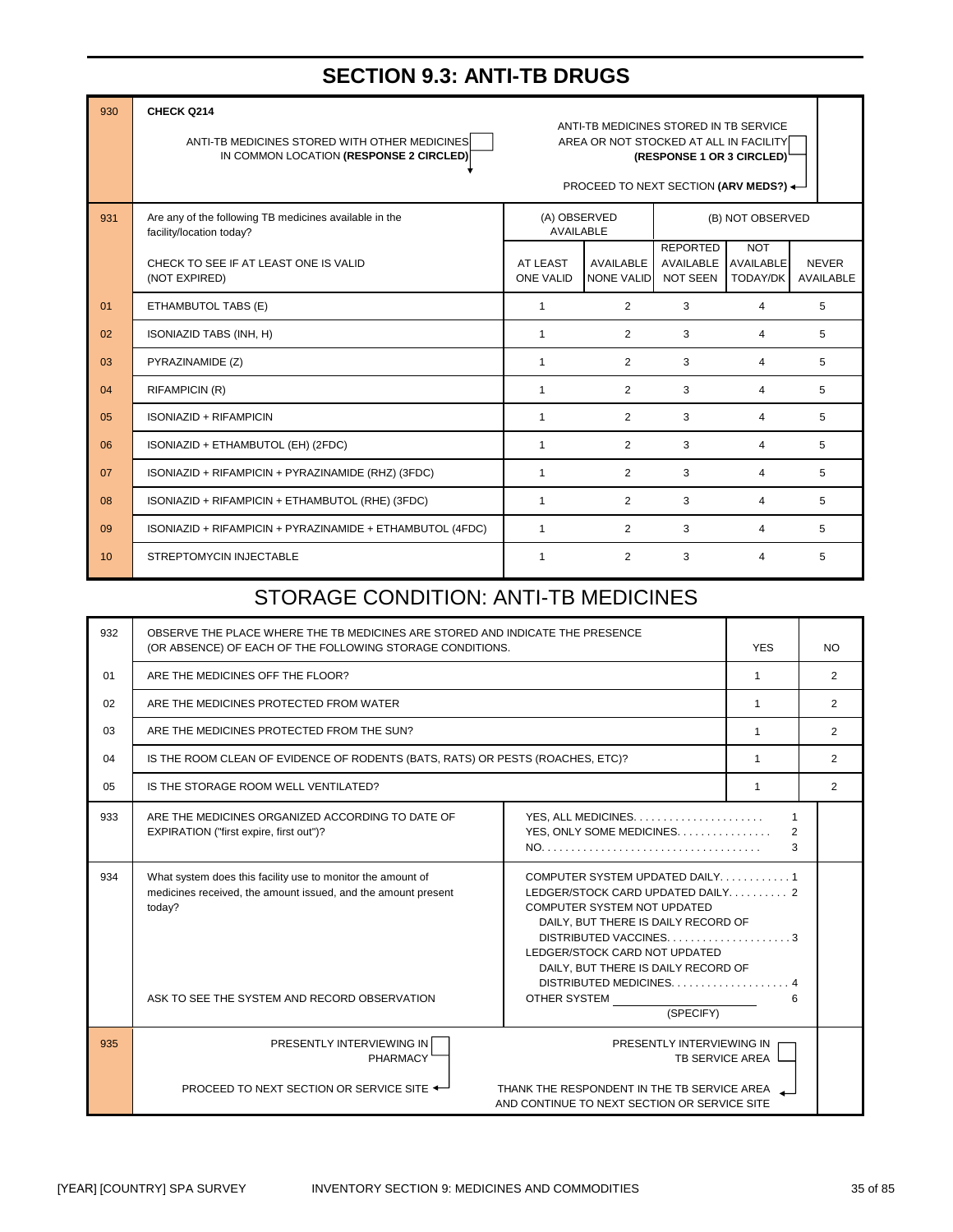#### **SECTION 9.4: ANTIRETROVIRAL MEDICINES**

| 940              | CHECK Q216                                                                                                                        |                                                                                                                         |                                               |                                                 |                                                   |                                  |
|------------------|-----------------------------------------------------------------------------------------------------------------------------------|-------------------------------------------------------------------------------------------------------------------------|-----------------------------------------------|-------------------------------------------------|---------------------------------------------------|----------------------------------|
|                  | ARV MEDICINES STORED WITH OTHER MEDICINES<br>IN COMMON LOCATION (RESPONSE 2 CIRCLED)                                              | ARV MEDICINES STORED IN ART SERVICE<br>AREA OR NOT STOCKED AT ALL IN FACILITY<br>(RESPONSE 1 OR 3 CIRCLED) <sup>1</sup> |                                               |                                                 |                                                   |                                  |
|                  |                                                                                                                                   | PROCEED TO NEXT SECTION ←                                                                                               |                                               |                                                 |                                                   |                                  |
| 941              | Are any of the following Nucleoside Reverse Transcriptase Inhibitor (NTRI)<br>ARVs available in the facility/location today?      | (A) OBSERVED<br>AVAILABLE                                                                                               |                                               |                                                 | (B) NOT OBSERVED                                  |                                  |
|                  | CHECK TO SEE IF AT LEAST ONE IS VALID<br>(NOT EXPIRED)                                                                            | AT LEAST<br><b>ONE VALID</b>                                                                                            | AVAILABLE<br><b>NONE VALID</b>                | <b>REPORTED</b><br><b>AVAILABLE</b><br>NOT SEEN | <b>NOT</b><br><b>AVAILABLE</b><br><b>TODAY/DK</b> | <b>NEVER</b><br>AVAILABLE        |
| 01               | ZIDOVUDINE (ZDV, AZT) TABLETS                                                                                                     | $\mathbf{1}$                                                                                                            | $\overline{2}$                                | 3                                               | $\overline{4}$                                    | 5                                |
| 02               | ZIDOVUDINE (ZDV, AZT) SYRUP OR DISPERSIBLE TABLETS                                                                                | $\mathbf{1}$                                                                                                            | $\overline{2}$                                | 3                                               | $\overline{4}$                                    | 5                                |
| 03               | ABACAVIR (ABC) TABLETS                                                                                                            | $\mathbf{1}$                                                                                                            | $\overline{2}$                                | 3                                               | $\overline{4}$                                    | 5                                |
| 04               | DIDANOSINE (ddl) TABLETS                                                                                                          | $\mathbf{1}$                                                                                                            | $\overline{2}$                                | 3                                               | $\overline{4}$                                    | 5                                |
| 05               | LAMIVUDINE (3TC) TABLETS                                                                                                          | $\mathbf{1}$                                                                                                            | $\overline{2}$                                | 3                                               | $\overline{4}$                                    | 5                                |
| 06               | LAMIVUDINE (3TC) SYRUP                                                                                                            | $\mathbf{1}$                                                                                                            | $\overline{2}$                                | 3                                               | $\overline{4}$                                    | 5                                |
| 07               | STAVUDINE 30 (D4T)                                                                                                                | $\mathbf{1}$                                                                                                            | $\overline{2}$                                | 3                                               | $\overline{4}$                                    | 5                                |
| 08               | <b>STAVUDINE SYRUP</b>                                                                                                            | $\mathbf{1}$                                                                                                            | $\overline{2}$                                | 3                                               | 4                                                 | 5                                |
| 09               | TENOFOVIR DISOPROXIL FUMARATE (TDF)                                                                                               | $\mathbf{1}$                                                                                                            | $\overline{2}$                                | 3                                               | $\overline{4}$                                    | 5                                |
| 10 <sup>10</sup> | <b>EMTRICITABINE (FTC)</b>                                                                                                        | $\mathbf{1}$                                                                                                            | $\overline{2}$                                | 3                                               | $\overline{4}$                                    | 5                                |
| 942              | Are any of the following Non-Nucleoside Reverse Transcriptase<br>Inhibitor (NNRTI) ARVs available in the facility/location today? |                                                                                                                         | (A) OBSERVED<br>(B) NOT OBSERVED<br>AVAILABLE |                                                 |                                                   |                                  |
|                  | CHECK TO SEE IF AT LEAST ONE IS VALID<br>(NOT EXPIRED)                                                                            | AT LEAST<br><b>ONE VALID</b>                                                                                            | <b>AVAILABLE</b><br><b>NONE VALID</b>         | <b>REPORTED</b><br><b>AVAILABLE</b><br>NOT SEEN | <b>NOT</b><br><b>AVAILABLE</b><br>TODAY/DK        | <b>NEVER</b><br><b>AVAILABLE</b> |
| 01               | NEVIRAPINE (NVP) TABLETS                                                                                                          | $\mathbf{1}$                                                                                                            | $\overline{2}$                                | 3                                               | $\overline{4}$                                    | 5                                |
| 02               | NEVIRAPINE (NVP) SYRUP                                                                                                            | $\mathbf{1}$                                                                                                            | $\overline{2}$                                | 3                                               | $\overline{4}$                                    | 5                                |
| 03               | EFAVIRENZ (EFV) TABLETS/CAPSULES                                                                                                  | $\mathbf{1}$                                                                                                            | $\overline{2}$                                | 3                                               | $\overline{4}$                                    | 5                                |
| 04               | EFAVIRENZ (EFV) SYRUP                                                                                                             | $\mathbf{1}$                                                                                                            | $\overline{2}$                                | 3                                               | 4                                                 | 5                                |
| 05               | DELAVIRDINE (DLV)                                                                                                                 | $\mathbf{1}$                                                                                                            | 2                                             | 3                                               | $\overline{4}$                                    | 5                                |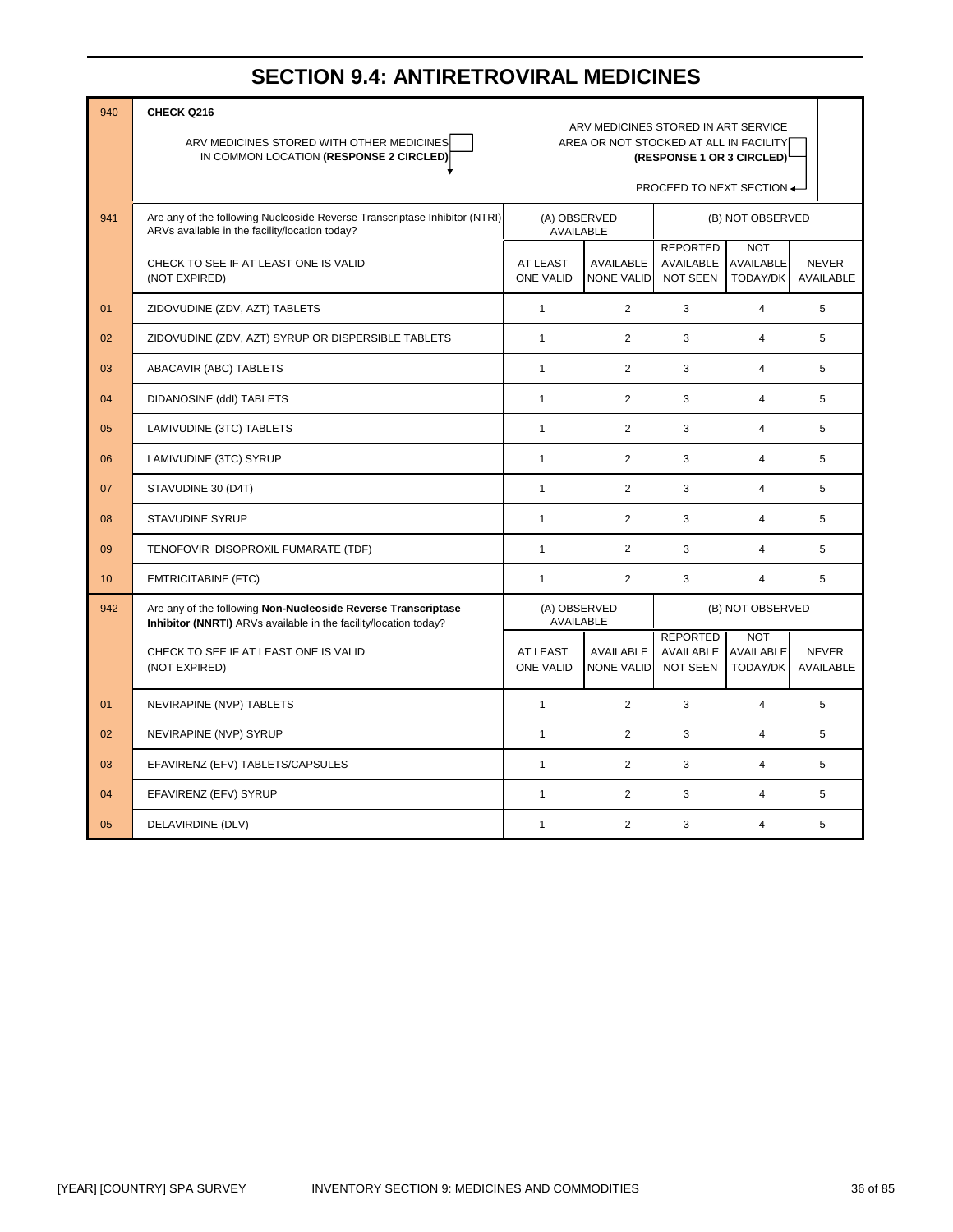| 943 | Are any of the following Protease Inhibitor ARVs available<br>in this facility/location today?           | (A) OBSERVED<br>AVAILABLE                            |                                       |                                                        | (B) NOT OBSERVED                           |                                  |
|-----|----------------------------------------------------------------------------------------------------------|------------------------------------------------------|---------------------------------------|--------------------------------------------------------|--------------------------------------------|----------------------------------|
|     | CHECK TO SEE IF AT LEAST ONE IS VALID<br>(NOT EXPIRED)                                                   | AT LEAST<br><b>ONE VALID</b>                         | <b>AVAILABLE</b><br><b>NONE VALID</b> | <b>REPORTED</b><br><b>AVAILABLE</b><br><b>NOT SEEN</b> | <b>NOT</b><br>AVAILABLE<br>TODAY/DK        | <b>NEVER</b><br><b>AVAILABLE</b> |
| 01  | LOPINAVIR (LPV)                                                                                          | $\mathbf{1}$                                         | $\overline{2}$                        | 3                                                      | $\overline{4}$                             | 5                                |
| 02  | INDINAVIR (IDV)                                                                                          | $\mathbf{1}$                                         | $\overline{2}$                        | 3                                                      | $\overline{4}$                             | 5                                |
| 03  | NELFINAVIR (NFV)                                                                                         | $\mathbf{1}$                                         | $\overline{2}$                        | 3                                                      | $\overline{4}$                             | 5                                |
| 04  | SAQUINAVIR (SQV)                                                                                         | $\mathbf{1}$                                         | $\overline{2}$                        | 3                                                      | $\overline{4}$                             | 5                                |
| 05  | RITONAVIR (RTV)                                                                                          | $\mathbf{1}$                                         | $\overline{2}$                        | 3                                                      | $\overline{4}$                             | 5                                |
| 06  | ATAZANAVIR (ATV)                                                                                         | $\mathbf{1}$                                         | $\overline{2}$                        | 3                                                      | $\overline{4}$                             | 5                                |
| 07  | FOSAMPRENAVIER (FPV)                                                                                     | $\mathbf{1}$                                         | $\overline{2}$                        | 3                                                      | $\overline{4}$                             | 5                                |
| 08  | TIPRANAVIR (TPV)                                                                                         | $\mathbf{1}$                                         | $\overline{2}$                        | 3                                                      | $\overline{4}$                             | 5                                |
| 09  | DARUNAVIR (DRV)                                                                                          | $\mathbf{1}$                                         | 2                                     | 3                                                      | $\overline{4}$                             | 5                                |
| 944 | Are any of the following Fusion Inhibitor or Combined ARVs<br>available in this facility/location today? | (A) OBSERVED<br>(B) NOT OBSERVED<br><b>AVAILABLE</b> |                                       |                                                        |                                            |                                  |
|     | CHECK TO SEE IF AT LEAST ONE IS VALID<br>(NOT EXPIRED)                                                   | <b>AT LEAST</b><br><b>ONE VALID</b>                  | <b>AVAILABLE</b><br><b>NONE VALID</b> | <b>REPORTED</b><br><b>AVAILABLE</b><br><b>NOT SEEN</b> | <b>NOT</b><br><b>AVAILABLE</b><br>TODAY/DK | <b>NEVER</b><br>AVAILABLE        |
| 01  | <b>ENFUVIRDITE (T-20)</b>                                                                                | $\mathbf{1}$                                         | $\overline{2}$                        | 3                                                      | $\overline{4}$                             | 5                                |
| 02  | STAVUDINE + LAMIVUDINE [D4T + 3TC]                                                                       | $\mathbf{1}$                                         | $\overline{2}$                        | 3                                                      | $\overline{4}$                             | 5                                |
| 03  | STAVUDINE + LAMIVUDINE + NEVIRAPINE [D4T + 3TC + NVP]                                                    | $\mathbf{1}$                                         | $\overline{2}$                        | 3                                                      | $\overline{4}$                             | 5                                |
| 04  | ZIDOVUDINE + LAMIVUDINE [AZT + 3TC]                                                                      | $\mathbf{1}$                                         | $\overline{2}$                        | 3                                                      | $\overline{4}$                             | 5                                |
| 05  | ZIDOVUDINE + LAMIVUDINE + ABACAVIR [AZT + 3TC + ABC]                                                     | $\mathbf{1}$                                         | 2                                     | 3                                                      | $\overline{4}$                             | 5                                |
| 06  | ZIDOVUDINE + LAMIVUDINE + NEVIRAPINE [AZT + 3TC + NVP]                                                   | $\mathbf{1}$                                         | 2                                     | 3                                                      | $\overline{4}$                             | 5                                |
| 07  | TENOFOVIR + EMTRICITABINE [TDF + FTC]                                                                    | $\mathbf{1}$                                         | $\overline{2}$                        | 3                                                      | $\overline{4}$                             | 5                                |
| 08  | TENOFOVIR + LAMIVUDINE [TDF + 3TC]                                                                       | $\mathbf{1}$                                         | $\overline{2}$                        | 3                                                      | $\overline{4}$                             | 5                                |
| 09  | TENOFOVIR + LAMIVUDINE + EFAVIRENZ [TDF + 3TC + EFV]                                                     | $\mathbf{1}$                                         | $\overline{2}$                        | 3                                                      | $\overline{4}$                             | 5                                |
| 10  | TENOFOVIR + EMTRICITABINE + EFAVIRENZ [TDF + FTC + EFV]                                                  | $\mathbf{1}$                                         | 2                                     | 3                                                      | $\overline{4}$                             | 5                                |

#### STORAGE CONDITION - ARV MEDICINES

| 945            | OBSERVE THE LOCATION WHERE ARVs ARE STORED AND INDICATE THE PRESENCE (OR ABSENCE) OF<br>EACH OF THE FOLLOWING STORAGE CONDITIONS | <b>YES</b> | <b>NO</b> |
|----------------|----------------------------------------------------------------------------------------------------------------------------------|------------|-----------|
| 01             | ARE THE ARVs OFF THE FLOOR?                                                                                                      |            |           |
| 02             | ARE THE ARVs PROTECTED FROM WATER                                                                                                |            |           |
| 03             | ARE THE ARVs PROTECTED FROM THE SUN?                                                                                             |            |           |
| 04             | IS THE ROOM CLEAN OF EVIDENCE OF RODENTS (BATS, RATS) OR PESTS (ROACHES, ETC)?                                                   |            |           |
| 0 <sub>5</sub> | IS THE STORAGE ROOM WELL VENTILATED?                                                                                             |            |           |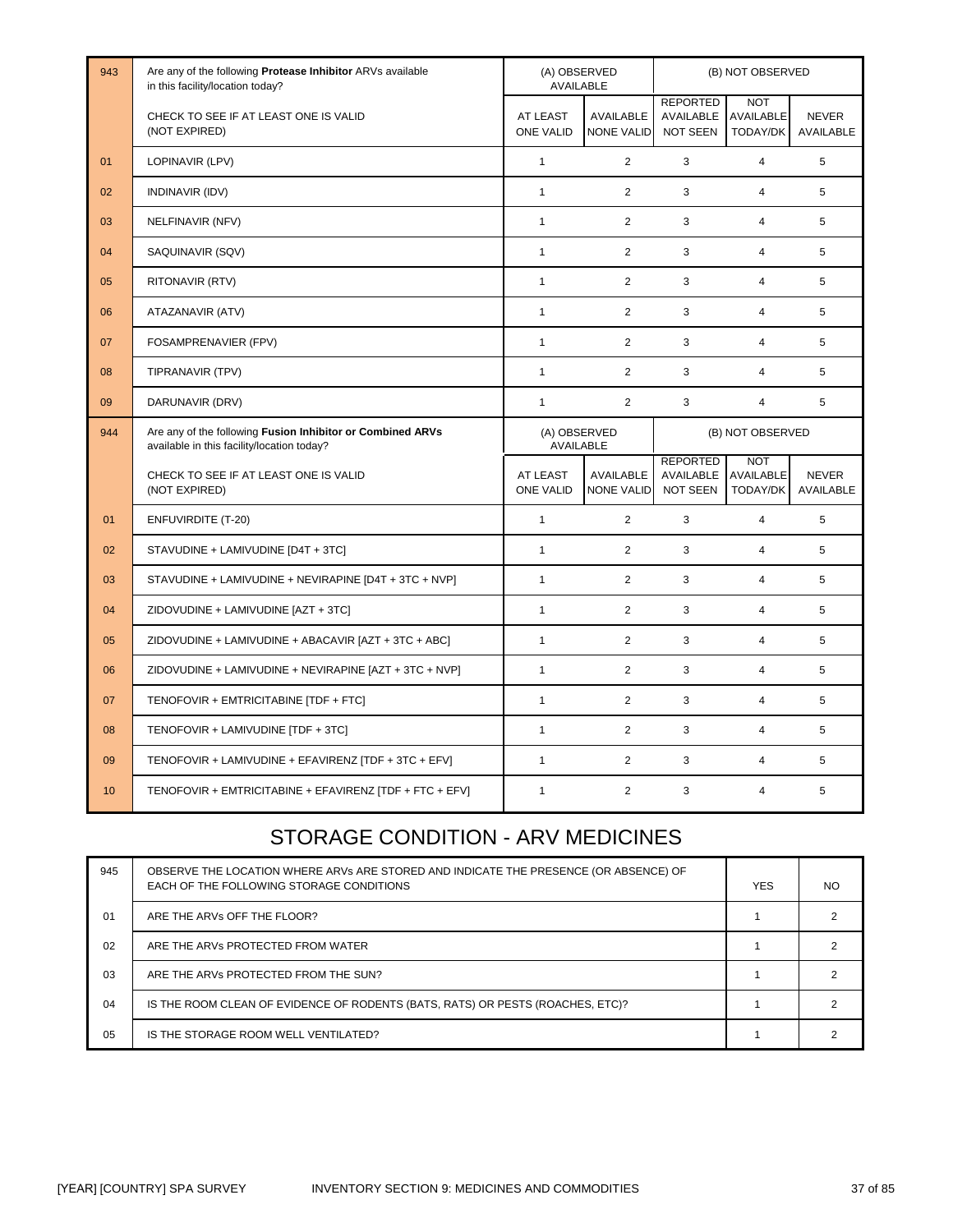| 946 | ARE THE ARVS ORGANIZED ACCORDING TO DATE OF EXPIRATION<br>("first expire, first out")                                                                                                      | YES, ONLY SOME MEDICINES.<br>2<br>3                                                                                                                                                                                                                                                              |
|-----|--------------------------------------------------------------------------------------------------------------------------------------------------------------------------------------------|--------------------------------------------------------------------------------------------------------------------------------------------------------------------------------------------------------------------------------------------------------------------------------------------------|
| 947 | What system does this facility use to monitor the amount of<br>ARV medicines received, the amount issued, and the<br>amount present today?<br>ASK TO SEE THE SYSTEM AND RECORD OBSERVATION | COMPUTER SYSTEM UPDATED DAILY1<br>LEDGER/STOCK CARD UPDATED DAILY 2<br>COMPUTER SYSTEM NOT UPDATED<br>DAILY, BUT THERE IS DAILY RECORD OF<br>LEDGER/STOCK CARD NOT UPDATED<br>DAILY, BUT THERE IS DAILY RECORD OF<br>$DISTRIBUTED ARVS.$<br>OTHER SYSTEM AND THE SAMPLE STATES<br>6<br>(SPECIFY) |
| 948 | PRESENTLY INTERVIEWING IN<br><b>PHARMACY</b><br><b>PROCEED TO NEXT SECTION OR SERVICE SITE <math>\leftarrow</math></b>                                                                     | PRESENTLY INTERVIEWING IN<br>ART SERVICE AREA<br>THANK THE RESPONDENT IN THE ART SERVICE AREA<br>AND CONTINUE TO NEXT SECTION OR SERVICE SITE                                                                                                                                                    |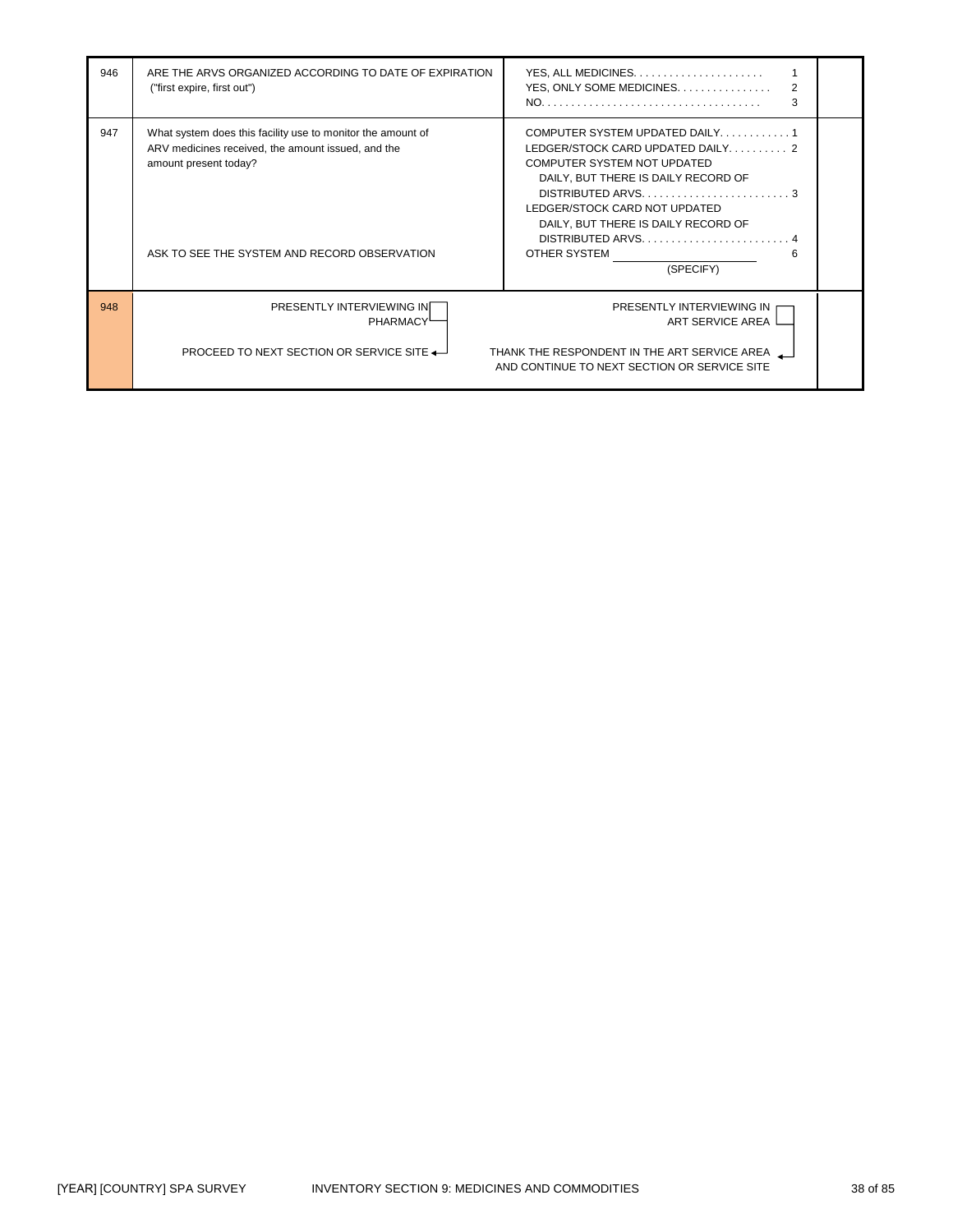# **MODULE 3: SERVICE-SPECIFIC READINESS**

# **CHILD HEALTH SERVICES**

# **SECTION 10: CHILD VACCINATION**

| 1000 | <b>CHECK Q102.01</b><br><b>CHILD</b><br>VACCINATION SERVICES AVAILABLE                                                                                                                                                                                                                                                                 |                                                                  | <b>VACCINATION SERVICES</b>  | NO CHILD                                             |               |                    |  |  |
|------|----------------------------------------------------------------------------------------------------------------------------------------------------------------------------------------------------------------------------------------------------------------------------------------------------------------------------------------|------------------------------------------------------------------|------------------------------|------------------------------------------------------|---------------|--------------------|--|--|
|      |                                                                                                                                                                                                                                                                                                                                        | NEXT SECTION OR SERVICE SITE                                     |                              |                                                      |               |                    |  |  |
|      | ASK TO BE SHOWN THE MAIN LOCATION WHERE CHILD VACCINATION SERVICES ARE PROVIDED IN THE FACILITY.<br>FIND THE PERSON MOST KNOWLEDGEABLE ABOUT CHILD VACCINATION SERVICES IN THE FACILITY.<br>INTRODUCE YOURSELF, EXPLAIN THE PURPOSE OF THE SURVEY AND ASK THE FOLLOWING QUESTIONS.                                                     |                                                                  |                              |                                                      |               |                    |  |  |
| 1001 | Now I would like to ask you specifically about vaccination services for children under 5 years. For each of the<br>following services, please tell me whether the service is offered by your facility, and if so, how many days<br>per month the service is provided at the facility, and how many days per month as outreach, if any. |                                                                  |                              |                                                      |               |                    |  |  |
|      | <b>CHILD VACCINATION SERVICE</b>                                                                                                                                                                                                                                                                                                       | (a)                                                              |                              |                                                      | (b)           |                    |  |  |
|      | (USE A 4-WEEK MONTH TO CALCULATE # OF DAYS                                                                                                                                                                                                                                                                                             | # OF DAYS PER<br><b>MONTH SERVICE IS</b><br>PROVIDED AT FACILITY |                              | MONTH SERVICE IS PROVIDED<br><b>THROUGH OUTREACH</b> | # OF DAYS PER |                    |  |  |
| 01   | Routine DPT+HepB+Hib (i.e., pentavalent)                                                                                                                                                                                                                                                                                               | # OF DAYS<br>$00 = NO$<br><b>SERVICE</b>                         |                              | # OF DAYS<br>$00 = NQ$<br><b>SERVICE</b>             |               |                    |  |  |
| 02   | Routine polio vaccination                                                                                                                                                                                                                                                                                                              | # OF DAYS<br>$00 = NO$<br><b>SERVICE</b>                         |                              | # OF DAYS<br>$00 = NO$<br><b>SERVICE</b>             |               |                    |  |  |
| 03   | Routine measles vaccination                                                                                                                                                                                                                                                                                                            | # OF DAYS<br>$00 = NO$<br><b>SERVICE</b>                         |                              | # OF DAYS<br>$00 = NO$<br><b>SERVICE</b>             |               |                    |  |  |
| 04   | <b>BCG</b> vaccination                                                                                                                                                                                                                                                                                                                 | # OF DAYS<br>$00 = NO$<br><b>SERVICE</b>                         |                              | # OF DAYS<br>$00 = NO$<br><b>SERVICE</b>             |               |                    |  |  |
| 1002 | Do you have the national guidelines for child vaccinations<br>available in this service area today?                                                                                                                                                                                                                                    |                                                                  |                              |                                                      |               | $\rightarrow$ 1004 |  |  |
| 1003 | May I see the guidelines?                                                                                                                                                                                                                                                                                                              | REPORTED NOT SEEN. 2                                             |                              |                                                      |               | $+ 1006$           |  |  |
| 1004 | Do you have any other guidelines for child vaccinations<br>available in this service area today?                                                                                                                                                                                                                                       | $\rightarrow$ 1006                                               |                              |                                                      |               |                    |  |  |
| 1005 | May I see the other quidelines?                                                                                                                                                                                                                                                                                                        | REPORTED NOT SEEN. 2                                             |                              |                                                      |               |                    |  |  |
| 1006 | ASK YOUR RESPONDENT TO SHOW YOU ITEMS<br>REQUIRED FOR VACCINATION SERVICES                                                                                                                                                                                                                                                             | OBSERVED                                                         | REPORTED,<br><b>NOT SEEN</b> | <b>NOT</b><br>AVAILABLE                              |               |                    |  |  |
| 01   | Blank/unused individual child vaccination cards or booklets                                                                                                                                                                                                                                                                            | $\mathbf{1}$                                                     | $\overline{2}$               | 3                                                    |               |                    |  |  |
| 02   | Tally sheets                                                                                                                                                                                                                                                                                                                           | 1                                                                | $\overline{2}$               | 3                                                    |               |                    |  |  |
| 03   | Summary forms                                                                                                                                                                                                                                                                                                                          | 1                                                                | $\overline{2}$               | 3                                                    |               |                    |  |  |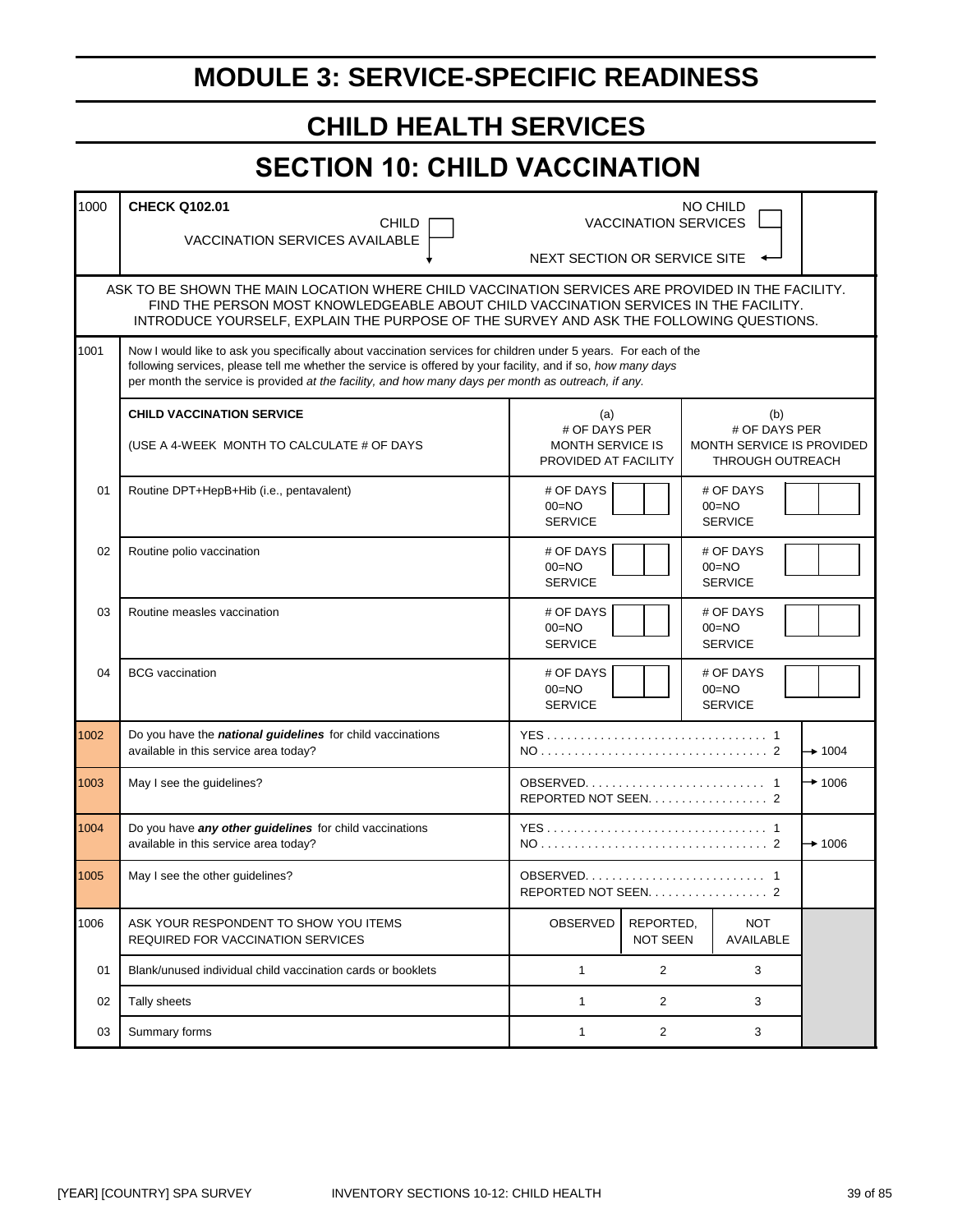| 1007 | Does this facility routinely store any vaccines, or are<br>all its vaccines either picked up from another facility<br>or delivered when services are being provided? |                                                                                                | ROUTINELY STORE VACCINES 1<br>STORES NO VACCINES. $\ldots$ , $\ldots$ ,<br>2 |                  |                         | $+ 1014$                         |  |
|------|----------------------------------------------------------------------------------------------------------------------------------------------------------------------|------------------------------------------------------------------------------------------------|------------------------------------------------------------------------------|------------------|-------------------------|----------------------------------|--|
| 1008 | ASK TO BE TAKEN TO THE AREA WHERE VACCINES ARE<br>STORED. ASK TO SEE THE VACCINE REFRIGERATOR.                                                                       |                                                                                                | REFRIGERATOR OBSERVED 1<br>REFRIGERATOR NOT OBSERVED 2                       |                  |                         | $\rightarrow$ 1014               |  |
| 1009 | Do you maintain a cold-chain temperature monitoring chart?                                                                                                           |                                                                                                |                                                                              |                  |                         | $\rightarrow$ 1012               |  |
| 1010 | May I see the cold-chain temperature monitoring chart?                                                                                                               |                                                                                                | REPORTED NOT SEEN. $\ldots$ , 2                                              |                  |                         | $\rightarrow$ 1012               |  |
| 1011 | CHECK WHETHER THE TEMPERATURE RECORD WAS<br>COMPLETED TWICE DAILY FOR EACH OF THE PAST 30 DAYS.<br>INCLUDING WEEKENDS AND PUBLIC HOLIDAYS.                           |                                                                                                | NO, NOT COMPLETED 2                                                          |                  |                         |                                  |  |
| 1012 | Please tell me if each of the following vaccines is available<br>in the facility today. If available, I would like to see it.                                        |                                                                                                | (A) OBSERVED<br>AVAILABLE                                                    | (B) NOT OBSERVED |                         |                                  |  |
|      | IF AVAILABLE, CHECK TO SEE IF AT LEAST ONE IS VALID<br>(NOT EXPIRED, VVM CHANGED< NOT FROZEN))                                                                       | AT LEAST AVAILABLE AVAILABLE AVAILABLE<br>ONE VALID NONE VALID NOT SEEN                        |                                                                              | <b>REPORTED</b>  | <b>NOT</b><br>TODAY/DK  | <b>NEVER</b><br><b>AVAILABLE</b> |  |
| 01   | DPT+HepB+Hib [PENTAVALENT]                                                                                                                                           | $\mathbf{1}$                                                                                   | $\overline{2}$                                                               | 3                | $\overline{4}$          | 5                                |  |
| 02   | ORAL POLIO VACCINE                                                                                                                                                   | $\mathbf{1}$                                                                                   | $\overline{2}$                                                               | 3                | $\overline{\mathbf{4}}$ | 5                                |  |
| 03   | <b>MEASLES VACCINE AND DILUENT</b>                                                                                                                                   | $\mathbf{1}$                                                                                   | $\overline{2}$                                                               | 3                | 4                       | 5                                |  |
| 04   | <b>BCG VACCINE AND DILUENT</b>                                                                                                                                       | $\mathbf{1}$                                                                                   | $\overline{2}$                                                               | 3                | $\overline{\mathbf{A}}$ | 5                                |  |
| 1013 | WHAT IS THE TEMPERATURE IN THE VACCINE<br>REFRIGERATOR?                                                                                                              | BETWEEN +2 AND +8 DEGREES. 1<br>BELOW +2 DEGREES. $\ldots$ , 3<br>THERMOMETER NOT FUNCTIONAL 4 |                                                                              |                  |                         |                                  |  |
| 1014 | How many vaccine carriers do you have?<br>ASK TO SEE THE VACCINE CARRIERS. REPORTED<br>RESPONSE FROM KNOWLEDGEABLE RESPONDENT<br>IS ACCEPTABLE.                      | TWO OR MORE SETS. $\ldots$ , $\ldots$ , $\ldots$ , $\ldots$ , 2                                |                                                                              |                  | $\rightarrow$ 1050      |                                  |  |
| 1015 | How many sets of ice packs or cool water packs do you have?<br>ASK TO SEE THE ICE PACKS.<br>REPORTED RESPONSEACCEPTABLE<br><b>NOTE: 4-5 ICE PACKS MAKE ONE SET</b>   |                                                                                                | NO ICE PACKS, USE PURCHASED ICE. 3<br>NO ICE PACKS                           |                  | 4                       |                                  |  |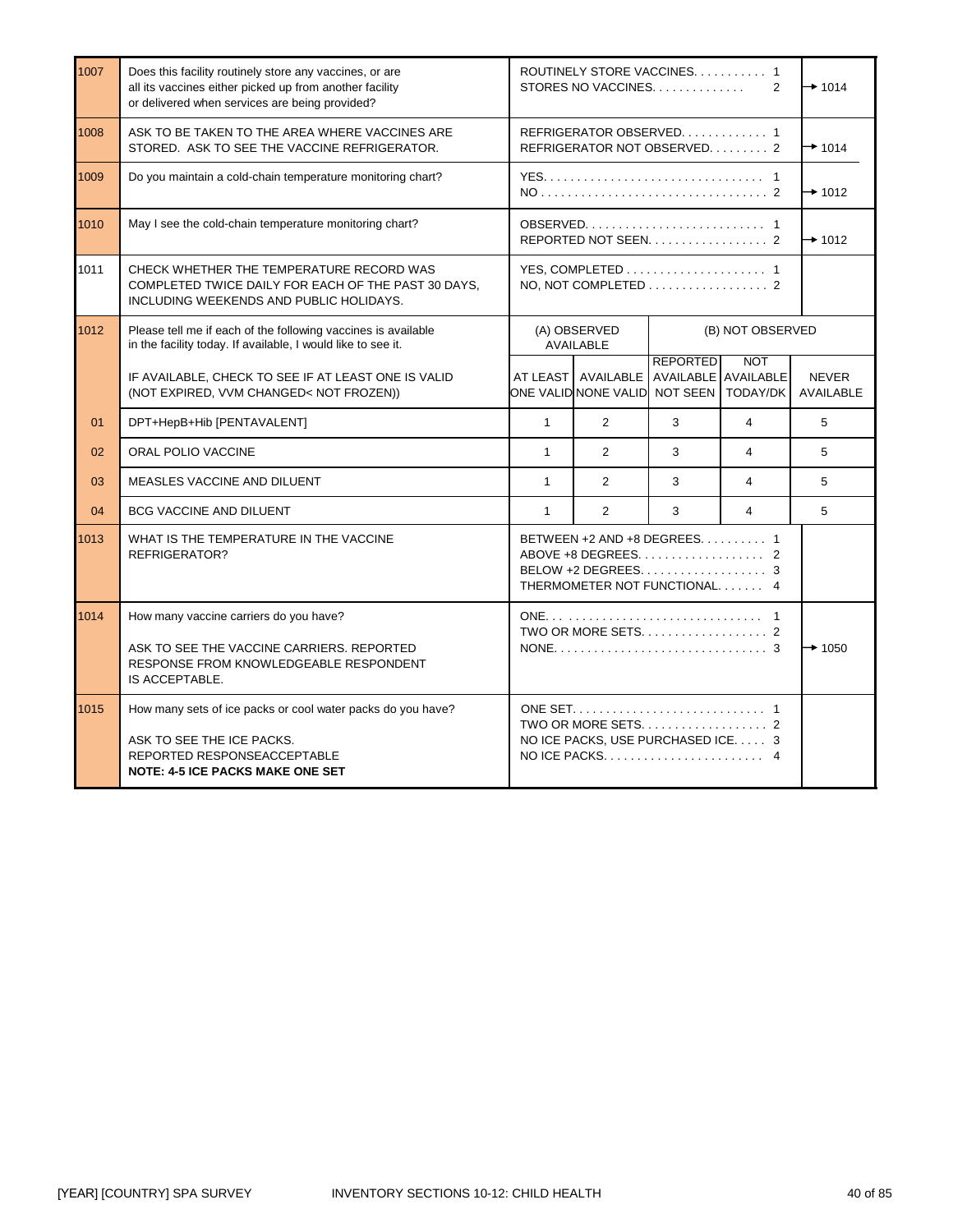| 1050 | ASSESS THE ROOM OR AREA FOR THE ITEMS LISTED<br>BELOW. FOR ITEMS THAT YOU DO NOT SEE,<br>ASK YOUR RESPONDENT TO SHOW THEM TO YOU.<br>IF THE SAME ROOM OR AREA HAS ALREADY BEEN<br>ASSESSED, INDICATE WHERE THE DATA ARE RECORDED |  |  | GENERAL INFORMATION [Q710] 11<br>CHILD CURATIVE CARE [Q1251]. 13<br>FAMILY PLANNING [Q1351]. 14<br>ANTENATAL CARE [Q1451]15<br>STI SERVICES [Q1851] 18<br>TUBERCULOSIS [Q1951]. 19<br>HIV TESTING [Q2051]. 21<br>MINOR SURGERY [Q2451]. 23<br>NOT PREVIOUSLY SEEN | NEXT SECTION / SERVICE SITE<br>31 |                                |  |
|------|----------------------------------------------------------------------------------------------------------------------------------------------------------------------------------------------------------------------------------|--|--|-------------------------------------------------------------------------------------------------------------------------------------------------------------------------------------------------------------------------------------------------------------------|-----------------------------------|--------------------------------|--|
| 1051 | STANDARD PRECAUTIONS AND CONDITIONS FOR<br><b>CLIENT EXAMINATION</b>                                                                                                                                                             |  |  | OBSERVED                                                                                                                                                                                                                                                          | REPORTED,<br><b>NOT SEEN</b>      | <b>NOT</b><br><b>AVAILABLE</b> |  |
| 01   | RUNNING WATER (PIPED, BUCKET WITH TAP OR POUR PITCHER)                                                                                                                                                                           |  |  | $\mathbf{1}$                                                                                                                                                                                                                                                      | $\overline{2}$                    | 3                              |  |
| 02   | HAND-WASHING SOAP (MAY BE LIQUID SOAP)                                                                                                                                                                                           |  |  | $\mathbf{1}$                                                                                                                                                                                                                                                      | $\overline{2}$                    | 3                              |  |
| 03   | ALCOHOL-BASED HAND RUB                                                                                                                                                                                                           |  |  |                                                                                                                                                                                                                                                                   | $\overline{2}$                    | 3                              |  |
| 04   | WASTE RECEPTACLE (PEDAL BIN) WITH LID AND PLASTIC BIN LINER                                                                                                                                                                      |  |  |                                                                                                                                                                                                                                                                   | $\overline{2}$                    | 3                              |  |
| 05   | OTHER WASTE RECEPTACLE                                                                                                                                                                                                           |  |  | $\mathbf{1}$                                                                                                                                                                                                                                                      | $\overline{2}$                    | 3                              |  |
| 06   | SHARPS CONTAINER ("SAFETY BOX")                                                                                                                                                                                                  |  |  | 1                                                                                                                                                                                                                                                                 | $\overline{2}$                    | 3                              |  |
| 07   | DISPOSABLE LATEX GLOVES                                                                                                                                                                                                          |  |  | $\mathbf{1}$                                                                                                                                                                                                                                                      | $\overline{2}$                    | 3                              |  |
| 08   | DISINFECTANT/ANTISEPTICS [E.G., CHLORINE, HIBITANE, ALCOHOL]                                                                                                                                                                     |  |  | $\mathbf{1}$                                                                                                                                                                                                                                                      | $\overline{2}$                    | 3                              |  |
| 09   | SINGLE-USE STANDARD DISPOSABLE SYRINGES WITH NEEDLES OR<br>AUTO-DISABLE SYRINGES WITH NEEDLES                                                                                                                                    |  |  | $\mathbf{1}$                                                                                                                                                                                                                                                      | $\overline{2}$                    | 3                              |  |
| 10   | <b>MEDICAL MASKS</b>                                                                                                                                                                                                             |  |  | $\mathbf{1}$                                                                                                                                                                                                                                                      | $\overline{2}$                    | 3                              |  |
| 11   | GOWNS                                                                                                                                                                                                                            |  |  | $\mathbf{1}$                                                                                                                                                                                                                                                      | $\overline{2}$                    | 3                              |  |
| 12   | EYE PROTECTION [GOGGLES OR FACE PROTECTION]                                                                                                                                                                                      |  |  | $\mathbf{1}$                                                                                                                                                                                                                                                      | $\overline{2}$                    | 3                              |  |
| 13   | GUIDELINES FOR STANDARD PRECAUTIONS                                                                                                                                                                                              |  |  | $\mathbf{1}$                                                                                                                                                                                                                                                      | $\overline{2}$                    | 3                              |  |
| 1052 | DESCRIBE THE SETTING OF THE CHILD VACCINATION<br>SERVICE DELIVERY ROOM OR AREA.<br>OTHER ROOM WITH<br>AUDITORY AND VISUAL PRIVACY 2                                                                                              |  |  |                                                                                                                                                                                                                                                                   |                                   |                                |  |
|      | THANK YOUR RESPONDENT AND MOVE TO YOUR NEXT DATA COLLECTION POINT IF DIFFERENT FROM<br><b>CURRENT LOCATION.</b>                                                                                                                  |  |  |                                                                                                                                                                                                                                                                   |                                   |                                |  |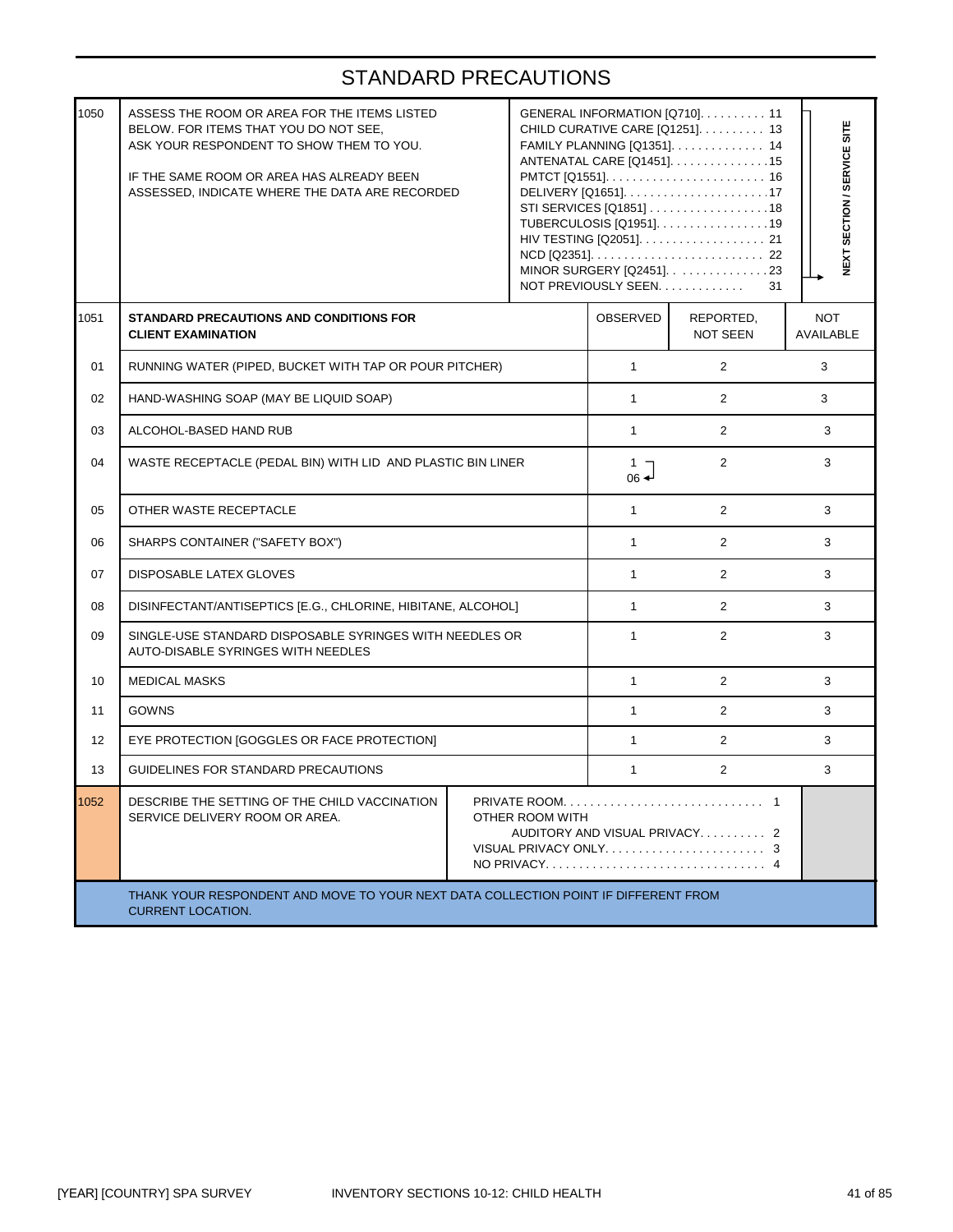| 1100 | <b>CHECK Q102.02</b><br><b>GROWTH MONITORING</b><br><b>SERVICES AVAILABLE</b>                                                                                                                                                                                                      |              | MONITORING SERVICES<br>NEXT SECTION OR SERVICE SITE $\leftarrow$ |                                                                         |                                    |              |                                                              |                                                                                     | NO GROWTH                              |                      |
|------|------------------------------------------------------------------------------------------------------------------------------------------------------------------------------------------------------------------------------------------------------------------------------------|--------------|------------------------------------------------------------------|-------------------------------------------------------------------------|------------------------------------|--------------|--------------------------------------------------------------|-------------------------------------------------------------------------------------|----------------------------------------|----------------------|
|      | ASK TO BE SHOWN THE MAIN LOCATION WHERE GROWTH MONITORING SERVICES ARE PROVIDED IN THE<br>FACILITY. FIND THE PERSON MOST KNOWLEDGEABLE ABOUT GROWTH MONITORING SERVICES IN THE FACILITY.<br>INTRODUCE YOURSELF, EXPLAIN THE PURPOSE OF THE SURVEY AND ASK THE FOLLOWING QUESTIONS. |              |                                                                  |                                                                         |                                    |              |                                                              |                                                                                     |                                        |                      |
| 1101 | Please tell me the number of days per month that growth<br>monitoring services are offered in this facility,<br>and the number of days per month as outreach, if any.<br>USE A 4-WEEK MONTH TO CALCULATE # OF DAYS                                                                 |              |                                                                  | (a)<br># OF DAYS PER<br><b>MONTH SERVICE IS</b><br>PROVIDED AT FACILITY |                                    |              |                                                              | (b)<br># OF DAYS PER MONTH<br><b>SERVICE IS PROVIDED</b><br><b>THROUGH OUTREACH</b> |                                        |                      |
| 01   | Child growth monitoring                                                                                                                                                                                                                                                            |              |                                                                  |                                                                         |                                    | # OF DAYS    |                                                              |                                                                                     | # OF DAYS<br>$00=NO$<br><b>SERVICE</b> |                      |
| 1102 | Do you have any guidelines for growth monitoring available<br>in this service area today?                                                                                                                                                                                          |              |                                                                  |                                                                         | NO GUIDELINE AVAILABLE             |              |                                                              |                                                                                     | $+ 1104$                               |                      |
| 1103 | May I see the guidelines for growth monitoring?                                                                                                                                                                                                                                    |              |                                                                  |                                                                         |                                    |              |                                                              |                                                                                     |                                        |                      |
| 1104 | I would like to know if the<br>following items are available                                                                                                                                                                                                                       |              |                                                                  |                                                                         | (A) AVAILABLE                      |              |                                                              |                                                                                     | (B) FUNCTIONING                        |                      |
|      | in this service area and are<br>functioning. I would like to see<br>them.                                                                                                                                                                                                          |              | <b>OBSERVED</b>                                                  |                                                                         | <b>REPORTED</b><br><b>NOT SEEN</b> |              | <b>NOT</b><br>AVAILABLE                                      | <b>YES</b>                                                                          | <b>NO</b>                              | DON'T<br><b>KNOW</b> |
| 01   | CHILD WEIGHING SCALE<br>(250GRAM GRADATION)                                                                                                                                                                                                                                        | $\mathbf{1}$ | $\mathbf b$                                                      |                                                                         | $\overline{2}$                     | b            | 3 <sub>7</sub><br>$_{02}$ <sup><math>\leftarrow</math></sup> | $\mathbf{1}$                                                                        | $\overline{2}$                         | 8                    |
| 02   | <b>INFANT WEIGHING SCALE</b><br>(100 GRAM GRADATION)                                                                                                                                                                                                                               | $\mathbf{1}$ | $\mathbf b$                                                      |                                                                         | $\overline{2}$                     | b            | 3 <sub>7</sub><br>$03 +$                                     | $\mathbf{1}$                                                                        | $\overline{2}$                         | 8                    |
| 03   | <b>HEIGHT OR LENGTH BOARD</b>                                                                                                                                                                                                                                                      | $\mathbf{1}$ | $\mathbf b$                                                      |                                                                         | $\overline{2}$                     | $\mathsf{b}$ | $3 -$<br>$04 +$                                              | $\mathbf{1}$                                                                        | 2                                      | 8                    |
| 04   | TAPE FOR MEASURING HEAD CIRCUMFERENCE                                                                                                                                                                                                                                              | $\mathbf{1}$ |                                                                  |                                                                         | $\overline{2}$                     |              | 3                                                            |                                                                                     |                                        |                      |
| 05   | <b>GROWTH CHARTS</b>                                                                                                                                                                                                                                                               | $\mathbf{1}$ |                                                                  |                                                                         | $\overline{2}$                     |              | 3                                                            |                                                                                     |                                        |                      |
|      | THANK YOUR RESPONDENT AND MOVE TO YOUR NEXT DATA COLLECTION POINT IF DIFFERENT FROM<br><b>CURRENT LOCATION.</b>                                                                                                                                                                    |              |                                                                  |                                                                         |                                    |              |                                                              |                                                                                     |                                        |                      |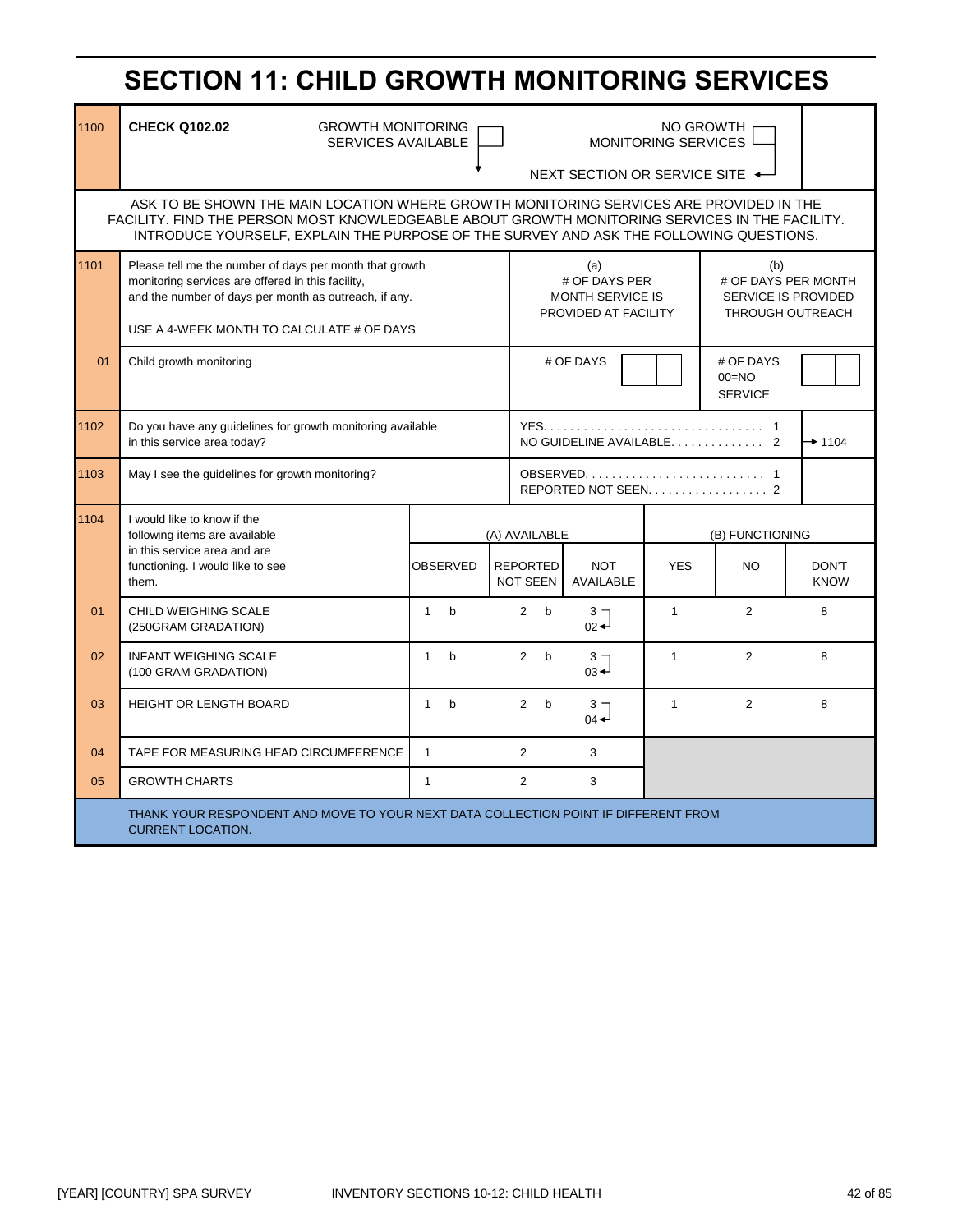# **SECTION 12: CHILD CURATIVE CARE SERVICES**

| 1200 | <b>CHECK Q102.03</b><br><b>CURATIVE CARE</b><br>SERVICES AVAILABLE                                                                                                                                                                                                                                                                                                                                                                                | NO CURATIVE CARE<br><b>SERVICES</b><br>NEXT SECTION OR SERVICE SITE ← |                                    |  |                                          |                |  |
|------|---------------------------------------------------------------------------------------------------------------------------------------------------------------------------------------------------------------------------------------------------------------------------------------------------------------------------------------------------------------------------------------------------------------------------------------------------|-----------------------------------------------------------------------|------------------------------------|--|------------------------------------------|----------------|--|
|      | ASK TO BE SHOWN THE LOCATION IN THE FACILITY WHERE CURATIVE CARE SERVICES ARE PROVIDED.<br>FIND THE PERSON MOST KNOWLEDGEABLE ABOUT CURATIVE CARE SERVICES IN THE FACILITY.<br>INTRODUCE YOURSELF, EXPLAIN THE PURPOSE OF THE SURVEY AND ASK THE FOLLOWING QUESTIONS.                                                                                                                                                                             |                                                                       |                                    |  |                                          |                |  |
| 1201 | Please tell me the number of days per month that<br>(a)<br>(b)<br>consultations or curative care for children under 5 are<br># OF DAYS PER<br># OF DAYS PER<br>offered in this facility, and the number of days per month as<br><b>MONTH SERVICE IS</b><br>MONTH SERVICE IS PROVIDED<br>PROVIDED AT FACILITY<br>outreach, if any.<br><b>THROUGH OUTREACH</b><br>(VILLAGE LEVEL)<br>USE A 4-WEEK MONTH TO CALCULATE # OF DAYS<br><b>ACTIVITIES</b> |                                                                       |                                    |  |                                          |                |  |
| 01   | Consultation or curative care services for sick children                                                                                                                                                                                                                                                                                                                                                                                          | # OF DAYS                                                             |                                    |  | # OF DAYS<br>$00 = NO$<br><b>SERVICE</b> |                |  |
| 1202 | Please tell me if providers of child health services in this facility provide the following services                                                                                                                                                                                                                                                                                                                                              |                                                                       |                                    |  | <b>YES</b>                               | <b>NO</b>      |  |
| 01   | DIAGNOSE AND/OR TREAT CHILD MALNUTRITION                                                                                                                                                                                                                                                                                                                                                                                                          |                                                                       |                                    |  | $\mathbf{1}$                             | $\overline{2}$ |  |
| 02   | PROVIDE VITAMIN A SUPPLEMENTATION TO CHILDREN                                                                                                                                                                                                                                                                                                                                                                                                     |                                                                       |                                    |  | $\mathbf{1}$                             | $\overline{2}$ |  |
| 03   | PROVIDE IRON SUPPLEMENTATION TO CHILDREN                                                                                                                                                                                                                                                                                                                                                                                                          |                                                                       |                                    |  | $\mathbf{1}$                             | $\overline{2}$ |  |
| 04   | PROVIDE ZINC SUPPLEMENTATION TO CHILDREN                                                                                                                                                                                                                                                                                                                                                                                                          |                                                                       |                                    |  | $\mathbf{1}$                             | $\overline{2}$ |  |
| 1203 | Do providers of services for sick children in this facility<br>follow the IMCI guidelines in the provision of services to<br>children under 5 years?                                                                                                                                                                                                                                                                                              |                                                                       |                                    |  |                                          |                |  |
| 1204 | Do you have the IMCI guidelines (chart booklet) for the diagnosis<br>and management of childhood illnesses available in this<br>service area today?                                                                                                                                                                                                                                                                                               | $+1206$                                                               |                                    |  |                                          |                |  |
| 1205 | May I see the IMCI guidelines?                                                                                                                                                                                                                                                                                                                                                                                                                    |                                                                       | REPORTED NOT SEEN. 2               |  |                                          |                |  |
| 1206 | Do you have any (other) guidelines for the diagnosis and<br>management of childhood illnesses available in this<br>service site today?                                                                                                                                                                                                                                                                                                            |                                                                       |                                    |  |                                          | $*1208$        |  |
| 1207 | May I see the other guidelines?                                                                                                                                                                                                                                                                                                                                                                                                                   |                                                                       |                                    |  |                                          |                |  |
| 1208 | Does this facility have a system whereby certain observations<br>and parameters are routinely carried out on sick children<br>before the consultation for the presenting illness?<br>IF YES, ASK TO SEE THE PLACE WHERE THESE<br>ACTIVITIES TAKE PLACE BEFORE THE CONSULTATION                                                                                                                                                                    |                                                                       |                                    |  |                                          | $+ 1210$       |  |
| 1209 | OBSERVE IF THE BELOW ACTIVITIES ARE BEING DONE<br>ROUTINELY. IF YOU DO NOT SEE AN ACTIVITY, ASK:<br>Is [ACTIVITY YOU DO NOT SEE] routinely conducted for                                                                                                                                                                                                                                                                                          | <b>ACTIVITY</b>                                                       | <b>ACTIVITY</b><br><b>REPORTED</b> |  | <b>ACTIVITY NOT</b><br><b>ROUTINELY</b>  | DON'T          |  |
|      | all sick children?                                                                                                                                                                                                                                                                                                                                                                                                                                | OBSERVED                                                              | <b>NOT SEEN</b>                    |  | CONDUCTED                                | <b>KNOW</b>    |  |
| 01   | Weighing the child                                                                                                                                                                                                                                                                                                                                                                                                                                | $\mathbf{1}$                                                          | 2                                  |  | 3                                        | 8              |  |
| 02   | Plotting child's weight on graph                                                                                                                                                                                                                                                                                                                                                                                                                  | $\mathbf{1}$                                                          | $\overline{c}$                     |  | 3                                        | 8              |  |
| 03   | Taking child's temperature                                                                                                                                                                                                                                                                                                                                                                                                                        | $\mathbf{1}$                                                          | 2                                  |  | 3                                        | 8              |  |
| 04   | Assessing child's vaccination status                                                                                                                                                                                                                                                                                                                                                                                                              | $\mathbf{1}$                                                          | $\overline{2}$                     |  | 3                                        | 8              |  |
| 05   | Providing group health education                                                                                                                                                                                                                                                                                                                                                                                                                  | $\mathbf{1}$                                                          | 2                                  |  | 3                                        | 8              |  |
| 06   | Administer fever-reducing medicines and/or sponge for fever                                                                                                                                                                                                                                                                                                                                                                                       | $\mathbf{1}$                                                          | $\overline{c}$                     |  | 3                                        | 8              |  |
| 07   | Triaging of sick children, i.e., prioritizing sick children<br>$\mathbf{1}$<br>$\overline{c}$<br>3<br>based on the severity of their condition                                                                                                                                                                                                                                                                                                    |                                                                       |                                    |  |                                          |                |  |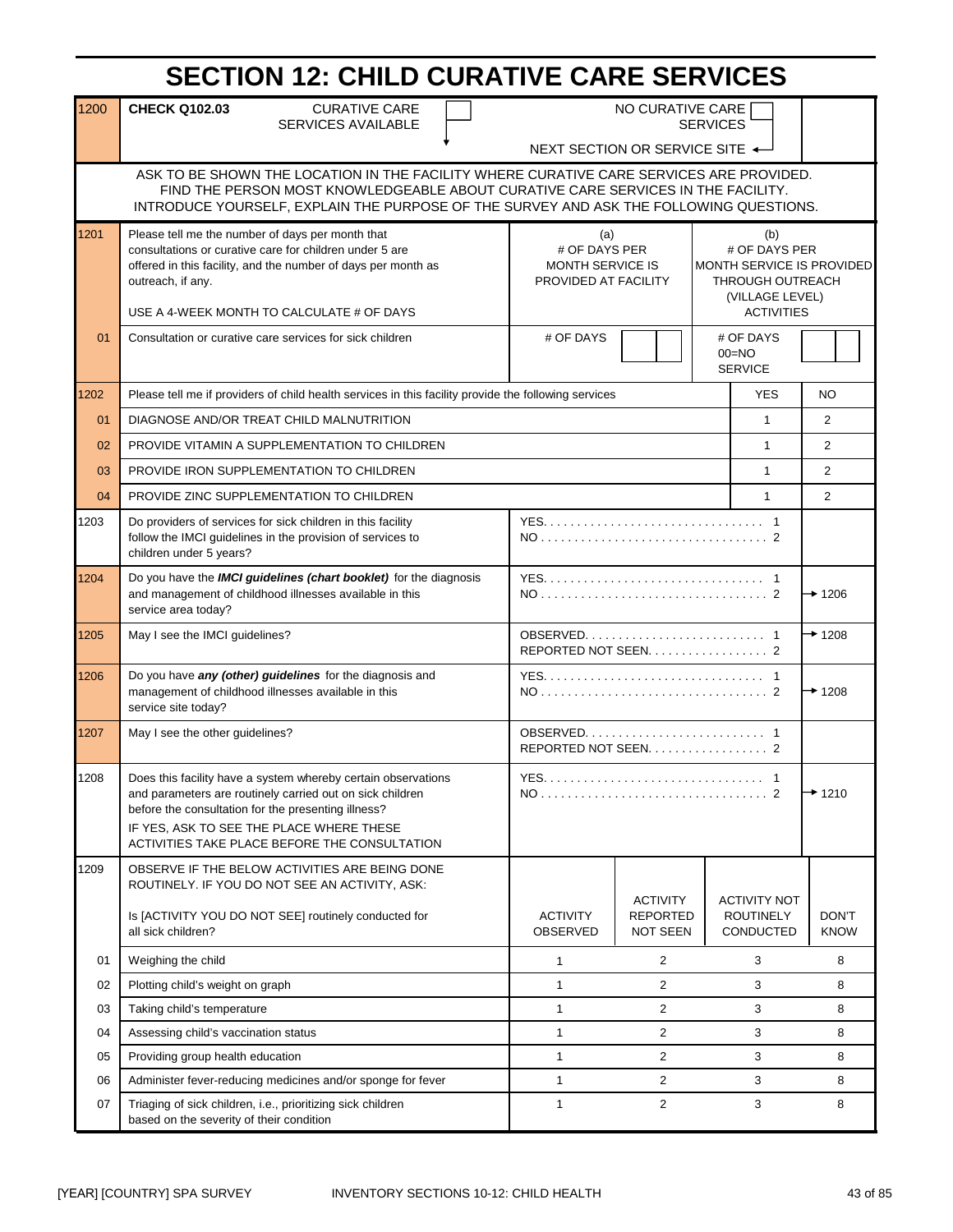| 1210 | I would like to know if the following items are                                                                                              |              | (A) AVAILABLE |                                    |              | (B) FUNCTIONING                                              |              |                |                      |
|------|----------------------------------------------------------------------------------------------------------------------------------------------|--------------|---------------|------------------------------------|--------------|--------------------------------------------------------------|--------------|----------------|----------------------|
|      | available in this service area. I would like to see<br>them. For equipment and instruments, I would like<br>to know if they are functioning. |              | OBSERVED      | <b>REPORTED</b><br><b>NOT SEEN</b> |              | <b>NOT</b><br>AVAILABLE                                      | <b>YES</b>   | <b>NO</b>      | DON'T<br><b>KNOW</b> |
| 01   | CHILD WEIGHING SCALE<br>(250GRAM GRADATION)                                                                                                  | $\mathbf{1}$ | $\mathbf b$   | $\overline{2}$                     | b            | 3 <sub>7</sub><br>$02 +$                                     | $\mathbf{1}$ | $\overline{2}$ | 8                    |
| 02   | <b>INFANT WEIGHING SCALE</b><br>(100 GRAM GRADATION)                                                                                         | $\mathbf{1}$ | b             | $\overline{2}$                     | b            | 3 <sub>7</sub><br>$_{03}$ <sup><math>\downarrow</math></sup> | $\mathbf{1}$ | $\overline{2}$ | 8                    |
| 03   | <b>THERMOMETER</b>                                                                                                                           | $\mathbf{1}$ | $\mathsf{b}$  | $\overline{2}$                     | $\mathsf{b}$ | 3 <sub>7</sub><br>$04 -$                                     | $\mathbf{1}$ | $\overline{2}$ | 8                    |
| 04   | <b>STETHOSCOPE</b>                                                                                                                           | $\mathbf{1}$ | $\mathbf b$   | $\overline{2}$                     | $\mathsf b$  | 3 <sub>7</sub><br>$05 +$                                     | $\mathbf{1}$ | $\overline{2}$ | 8                    |
| 05   | Timer or watch with<br>seconds hand                                                                                                          | $\mathbf{1}$ | b             | $\overline{2}$                     | $\mathbf b$  | $\frac{3}{06}$                                               | $\mathbf{1}$ | $\overline{2}$ | 8                    |
| 06   | Staff has watch with seconds hand or other device<br>(e.g., cell phone) that can measure seconds                                             | $\mathbf{1}$ |               | $\overline{2}$                     |              | 3                                                            |              |                |                      |
| 07   | Calibrated 1/2 or 1-liter measuring jar for ORS                                                                                              | $\mathbf{1}$ |               | $\overline{2}$                     |              | 3                                                            |              |                |                      |
| 08   | Cup and spoon                                                                                                                                | $\mathbf{1}$ |               | $\overline{2}$                     |              | 3                                                            |              |                |                      |
| 09   | ORS PACKETS OR SACHETS                                                                                                                       | $\mathbf{1}$ |               | $\overline{2}$                     |              | 3                                                            |              |                |                      |
| 10   | At least 3 buckets<br>(for cleaning used cups)                                                                                               | $\mathbf{1}$ |               | $\overline{2}$                     |              | 3                                                            |              |                |                      |
| 11   | Examination bed or couch                                                                                                                     | $\mathbf{1}$ |               | $\overline{2}$                     |              | 3                                                            |              |                |                      |
| 1211 | Please tell me if you have any of the following<br>materials.<br>IF YES, ASK TO SEE                                                          |              |               |                                    |              |                                                              |              |                |                      |
| 01   | <b>IMCI</b> chart booklet                                                                                                                    | $\mathbf{1}$ |               | $\overline{2}$                     |              | 3                                                            |              |                |                      |
| 02   | <b>IMCI</b> mother's cards                                                                                                                   | $\mathbf{1}$ |               | $\overline{2}$                     |              | 3                                                            |              |                |                      |
| 03   | Other visual aids for teaching caretakers                                                                                                    | $\mathbf{1}$ |               | $\overline{2}$                     |              | 3                                                            |              |                |                      |
| 1212 | Are individual health records (i.e., child welfare card or<br>booklet) for sick children maintained at this service site?                    |              |               |                                    |              |                                                              |              |                | $+ 1250$             |
| 1213 | May I see an unused copy of the individual records?                                                                                          |              |               |                                    |              |                                                              |              |                |                      |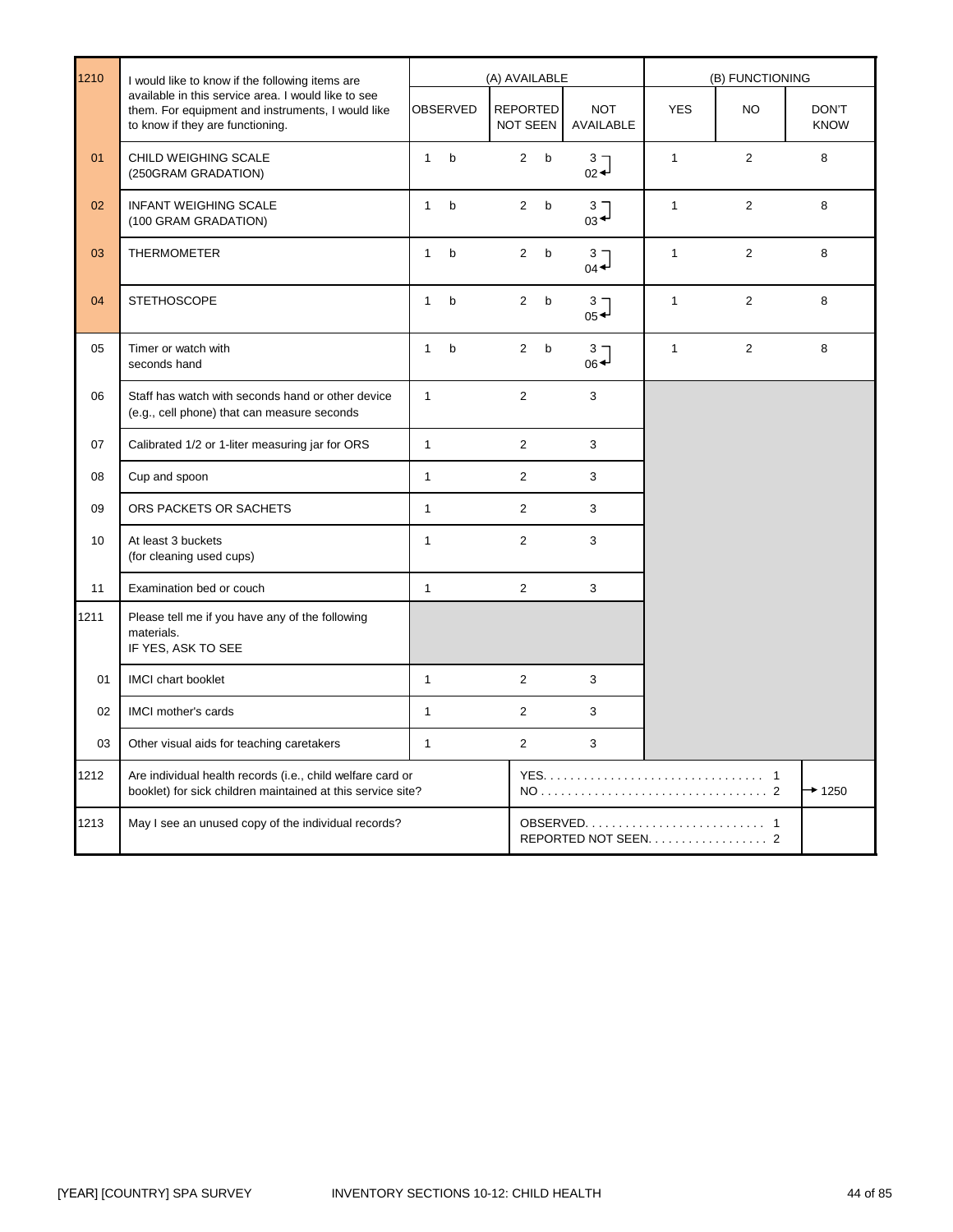| 1250 | ASSESS THE ROOM OR AREA FOR THE ITEMS LISTED<br>BELOW. FOR ITEMS THAT YOU DO NOT SEE,<br>ASK YOUR RESPONDENT TO SHOW THEM TO YOU.<br>IF THE SAME ROOM OR AREA HAS ALREADY BEEN<br>ASSESSED, INDICATE WHERE THE DATA ARE RECORDED |  |  | NOT PREVIOUSLY SEEN. | GENERAL INFORMATION [Q710]. 11<br>CHILD VACCINATION [Q1051]. 12<br>FAMILY PLANNING [Q1351]. 14<br>ANTENATAL CARE [Q1451]. 15<br>STI SERVICES [Q1851] 18<br>TUBERCULOSIS [Q1951]. 19<br>MINOR SURGERY [Q2451]. 23<br>31 | NEXT SECTION / SERVICE SITE |  |
|------|----------------------------------------------------------------------------------------------------------------------------------------------------------------------------------------------------------------------------------|--|--|----------------------|------------------------------------------------------------------------------------------------------------------------------------------------------------------------------------------------------------------------|-----------------------------|--|
| 1251 | STANDARD PRECAUTIONS AND CONDITIONS FOR<br><b>CLIENT EXAMINATION</b>                                                                                                                                                             |  |  | OBSERVED             | REPORTED,<br><b>NOT SEEN</b>                                                                                                                                                                                           | <b>NOT</b><br>AVAILABLE     |  |
| 01   | RUNNING WATER (PIPED, BUCKET WITH TAP OR POUR PITCHER)                                                                                                                                                                           |  |  | 1                    | $\overline{2}$                                                                                                                                                                                                         | 3                           |  |
| 02   | HAND-WASHING SOAP (MAY BE LIQUID SOAP)                                                                                                                                                                                           |  |  | $\mathbf{1}$         | $\overline{2}$                                                                                                                                                                                                         | 3                           |  |
| 03   | ALCOHOL-BASED HAND RUB                                                                                                                                                                                                           |  |  |                      | $\overline{2}$                                                                                                                                                                                                         | 3                           |  |
| 04   | WASTE RECEPTACLE (PEDAL BIN) WITH LID AND PLASTIC BIN LINER                                                                                                                                                                      |  |  |                      | $\overline{2}$                                                                                                                                                                                                         | 3                           |  |
| 05   | OTHER WASTE RECEPTACLE                                                                                                                                                                                                           |  |  |                      | $\overline{2}$                                                                                                                                                                                                         | 3                           |  |
| 06   | SHARPS CONTAINER ("SAFETY BOX")                                                                                                                                                                                                  |  |  | 1                    | $\overline{2}$                                                                                                                                                                                                         | 3                           |  |
| 07   | DISPOSABLE LATEX GLOVES                                                                                                                                                                                                          |  |  | $\mathbf{1}$         | $\overline{2}$                                                                                                                                                                                                         | 3                           |  |
| 08   | DISINFECTANT/ANTISEPTICS [E.G., CHLORINE, HIBITANE, ALCOHOL]                                                                                                                                                                     |  |  | $\mathbf{1}$         | $\overline{2}$                                                                                                                                                                                                         | 3                           |  |
| 09   | SINGLE-USE STANDARD DISPOSABLE SYRINGES WITH NEEDLES OR<br>AUTO-DISABLE SYRINGES WITH NEEDLES                                                                                                                                    |  |  | $\mathbf{1}$         | $\overline{2}$                                                                                                                                                                                                         | 3                           |  |
| 10   | <b>MEDICAL MASKS</b>                                                                                                                                                                                                             |  |  | $\mathbf{1}$         | $\overline{2}$                                                                                                                                                                                                         | 3                           |  |
| 11   | <b>GOWNS</b>                                                                                                                                                                                                                     |  |  | $\mathbf{1}$         | $\overline{2}$                                                                                                                                                                                                         | 3                           |  |
| 12   | EYE PROTECTION [GOGGLES OR FACE PROTECTION]                                                                                                                                                                                      |  |  | $\mathbf{1}$         | $\overline{2}$                                                                                                                                                                                                         | 3                           |  |
| 13   | GUIDELINES FOR STANDARD PRECAUTIONS                                                                                                                                                                                              |  |  | 1                    | $\overline{2}$                                                                                                                                                                                                         | 3                           |  |
| 1252 | DESCRIBE THE SETTING OF THE SICK CHILD<br>SERVICE DELIVERY ROOM OR AREA.<br>OTHER ROOM WITH<br>AUDITORY AND VISUAL PRIVACY 2                                                                                                     |  |  |                      | 3                                                                                                                                                                                                                      |                             |  |
|      | THANK YOUR RESPONDENT AND MOVE TO YOUR NEXT DATA COLLECTION POINT IF DIFFERENT FROM<br><b>CURRENT LOCATION.</b>                                                                                                                  |  |  |                      |                                                                                                                                                                                                                        |                             |  |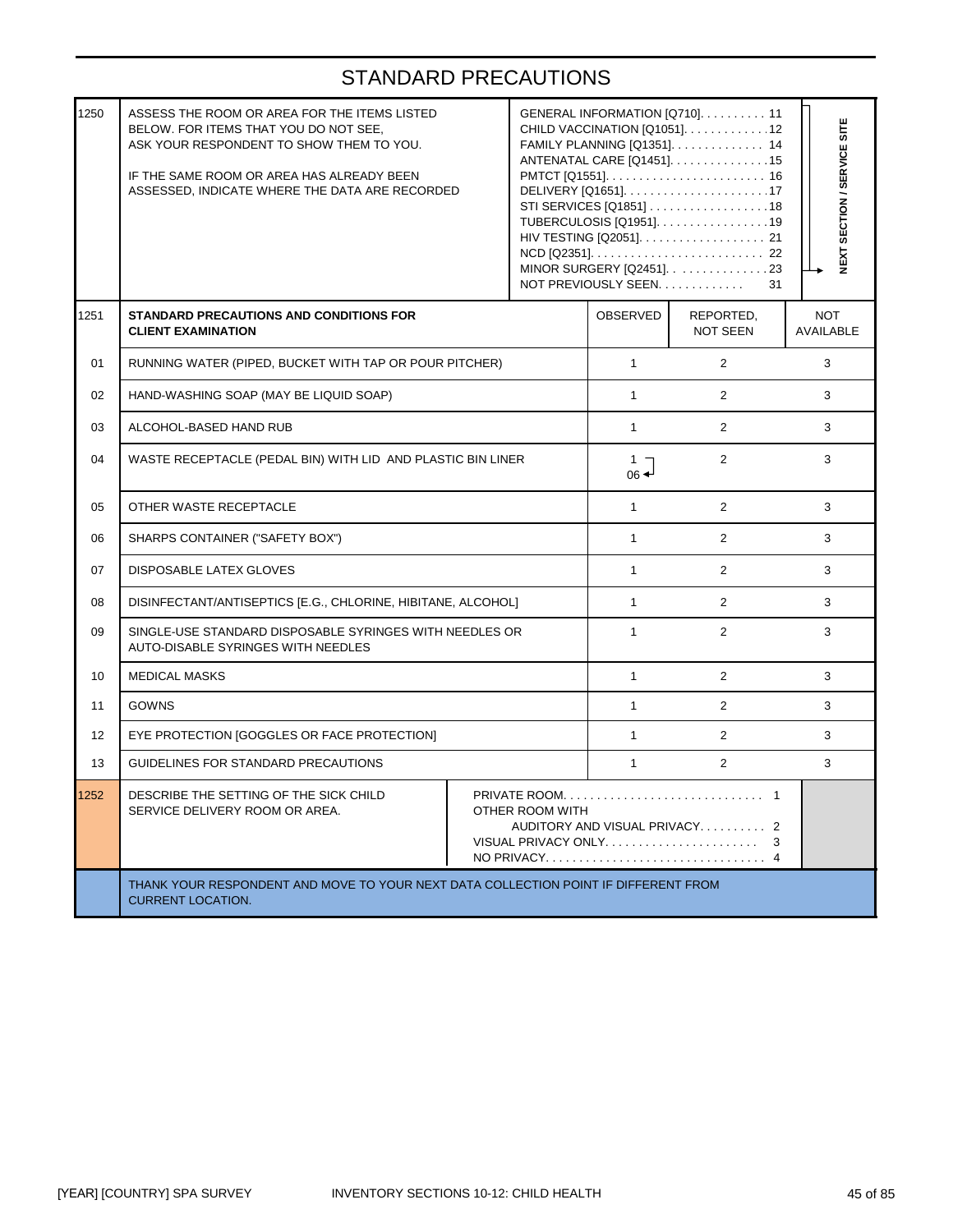# **SECTION 13: FAMILY PLANNING**

| 1300 | <b>CHECK Q102.04</b><br><b>FAMILY PLANNING</b>                                                                                                                                                                                                                           |                                            | <b>NO FAMILY</b><br><b>PLANNING SERVICES</b> |           |  |  |  |
|------|--------------------------------------------------------------------------------------------------------------------------------------------------------------------------------------------------------------------------------------------------------------------------|--------------------------------------------|----------------------------------------------|-----------|--|--|--|
|      | <b>SERVICES</b><br>NEXT SECTION OR SERVICE SITE ←                                                                                                                                                                                                                        |                                            |                                              |           |  |  |  |
|      |                                                                                                                                                                                                                                                                          |                                            |                                              |           |  |  |  |
|      | ASK TO BE SHOWN THE LOCATION IN THE FACILITY WHERE FAMILY PLANING SERVICES ARE PROVIDED.<br>FIND THE PERSON MOST KNOWLEDGEABLE ABOUT FAMILY PLANNING SERVICES IN THE FACILITY.<br>INTRODUCE YOURSELF, EXPLAIN THE PURPOSE OF THE SURVEY AND ASK THE FOLLOWING QUESTIONS. |                                            |                                              |           |  |  |  |
| 1301 | How many days in a month are family planning<br>services offered at this facility?                                                                                                                                                                                       | <b>NUMBER OF DAYS</b>                      |                                              |           |  |  |  |
|      | USE A 4-WEEK MONTH TO CALCULATE # OF DAYS                                                                                                                                                                                                                                |                                            |                                              |           |  |  |  |
| 1302 | Does this facility <i>provide</i> (i.e., stock the commodity) or<br>prescribe, counsel or refer clients for any of the<br>following modern methods of family planning:                                                                                                   | <b>PROVIDE</b><br>(STOCK THE<br>COMMODITY) | PRESCRIBE/<br>COUNSEL, OR<br><b>REFER</b>    | NO.       |  |  |  |
| 01   | COMBINED ORAL CONTRACEPTIVE PILLS                                                                                                                                                                                                                                        | $\mathbf{1}$                               | 2                                            | 3         |  |  |  |
| 02   | PROGESTIN-ONLY CONTRACEPTIVE PILLS                                                                                                                                                                                                                                       | $\mathbf{1}$                               | $\overline{2}$                               | 3         |  |  |  |
| 03   | COMBINED INJECTABLE CONTRACEPTIVES                                                                                                                                                                                                                                       | $\mathbf{1}$                               | $\overline{2}$                               | 3         |  |  |  |
| 04   | PROGESTIN-ONLY INJECTABLE CONTRACEPTIVES (DEPO)                                                                                                                                                                                                                          | $\mathbf{1}$                               | $\overline{2}$                               | 3         |  |  |  |
| 05   | <b>MALE CONDOMS</b>                                                                                                                                                                                                                                                      | $\mathbf{1}$                               | $\overline{2}$                               | 3         |  |  |  |
| 06   | <b>FEMALE CONDOMS</b>                                                                                                                                                                                                                                                    | $\mathbf{1}$                               | $\overline{2}$                               | 3         |  |  |  |
| 07   | INTRAUTERINE CONTRACEPTIVE DEVICE (IUCD)                                                                                                                                                                                                                                 | $\mathbf{1}$                               | $\overline{2}$                               | 3         |  |  |  |
| 08   | <b>IMPLANT</b>                                                                                                                                                                                                                                                           | $\mathbf{1}$                               | 2                                            | 3         |  |  |  |
| 09   | EMERGENCY CONTRACEPTIVE PILLS (E.G., PROSTINOL 2)                                                                                                                                                                                                                        | $\mathbf{1}$                               | $\overline{2}$                               | 3         |  |  |  |
| 10   | CYCLE BEADS FOR STANDARD DAYS METHOD                                                                                                                                                                                                                                     | $\mathbf{1}$                               | $\overline{2}$                               | 3         |  |  |  |
| 11   | COUNSEL CLIENTS ON PERIODIC ABSTINENCE                                                                                                                                                                                                                                   |                                            | $\overline{2}$                               | 3         |  |  |  |
| 12   | VASECTOMY (MALE STERILIZATION)                                                                                                                                                                                                                                           | $\mathbf{1}$                               | $\overline{2}$                               | 3         |  |  |  |
| 13   | TUBAL LIGATION (FEMALE STERILIZATION)                                                                                                                                                                                                                                    | $\mathbf{1}$                               | 2                                            | 3         |  |  |  |
| 14   | OTHER METHODS (E.G., SPERMICIDE OR DIAGPHRAGM)                                                                                                                                                                                                                           | 1                                          | $\mathbf{2}$                                 | 3         |  |  |  |
| 1303 | Do you have the national family planning guidelines<br>available at this service area today?                                                                                                                                                                             |                                            |                                              | →<br>1305 |  |  |  |
| 1304 | May I see the national family planning guidelines?                                                                                                                                                                                                                       |                                            |                                              | 1307      |  |  |  |
| 1305 | Do you have any other guidelines on family planning<br>available at this service area today?                                                                                                                                                                             |                                            |                                              | $+ 1307$  |  |  |  |
| 1306 | May I see the other quidelines?                                                                                                                                                                                                                                          |                                            | REPORTED NOT SEEN. 2                         |           |  |  |  |
| 1307 | Are individual records or cards maintained at this service<br>site for family planning clients?                                                                                                                                                                          |                                            |                                              | 1309<br>→ |  |  |  |
| 1308 | May I see a blank copy of the individual records or card?                                                                                                                                                                                                                |                                            | REPORTED NOT SEEN. 2                         |           |  |  |  |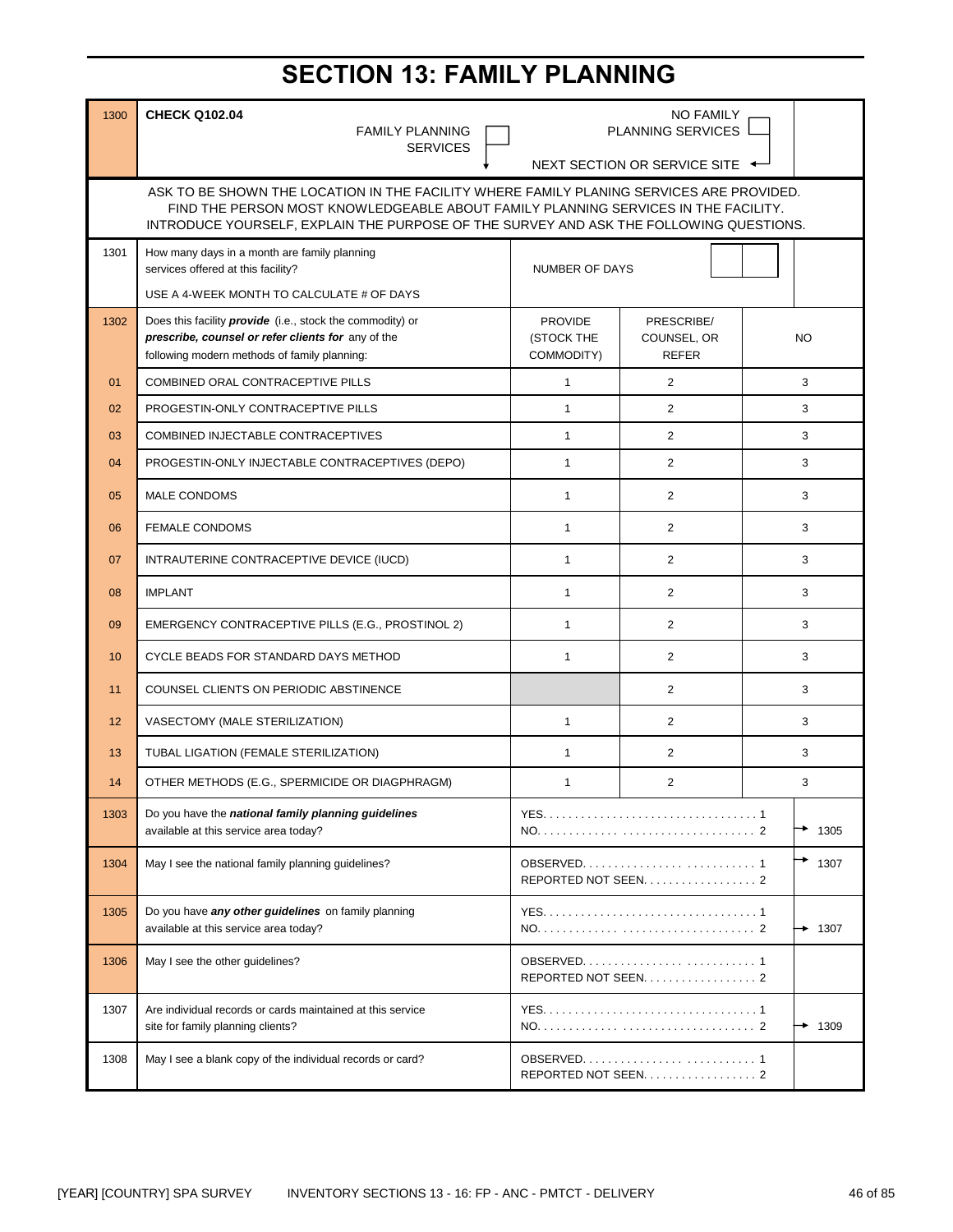| 1309 | Does this facility have a system whereby certain observations<br>and parameters are routinely carried out on family planning<br>clients before the consultation takes place?<br>IF YES, ASK TO SEE THE PLACE WHERE THESE<br><b>ACTIVITIES TAKE PLACE.</b> |                                                                                                                                                                                                                                  | 1311<br>→                                             |                                                        |                      |  |
|------|-----------------------------------------------------------------------------------------------------------------------------------------------------------------------------------------------------------------------------------------------------------|----------------------------------------------------------------------------------------------------------------------------------------------------------------------------------------------------------------------------------|-------------------------------------------------------|--------------------------------------------------------|----------------------|--|
| 1310 | OBSERVE IF THE BELOW ACTIVITIES ARE BEING DONE<br>ROUTINELY. IF YOU DO NOT SEE AN ACTIVITY, ASK:<br>Is [ACTIVITY YOU DO NOT SEE] routinely done for all<br>family planning clients?                                                                       | <b>ACTIVITY</b><br><b>OBSERVED</b>                                                                                                                                                                                               | <b>ACTIVITY</b><br><b>REPORTED</b><br><b>NOT SEEN</b> | <b>ACTIVITY NOT</b><br><b>ROUTINELY</b><br><b>DONE</b> | DON'T<br><b>KNOW</b> |  |
| 01   | Weighing of clients                                                                                                                                                                                                                                       | $\mathbf{1}$                                                                                                                                                                                                                     | 2                                                     | 3                                                      | 8                    |  |
| 02   | Taking blood pressure                                                                                                                                                                                                                                     | 1                                                                                                                                                                                                                                | $\overline{2}$                                        | 3                                                      | 8                    |  |
| 03   | Conducting group health education sessions                                                                                                                                                                                                                | $\mathbf{1}$                                                                                                                                                                                                                     | $\overline{2}$                                        | 3                                                      | 8                    |  |
| 1311 | Do family planning providers in this facility routinely diagnose<br>and treat STIs, or are STIs clients referred to another<br>provider or location for STI diagnosis and treatment?<br>PROBE TO ARRIVE AT THE RIGHT ANSWER                               | ROUTINELY DIAGNOSE AND TREAT STIS. 1<br>DIAGNOSE BUT REFER ELSEWHERE<br>REFER ELSEWHERE IN FACILITY<br>FOR DIAGNOSIS AND TREATMENT3<br>REFER OUTSIDE FACILITY FOR DIAG & TREATMENT. . 4<br>NO DIAGNOSIS / TREATMENT / REFERRAL 5 |                                                       |                                                        |                      |  |
| 1312 | Do providers of family planning conduct HIV testing<br>from this service site?                                                                                                                                                                            |                                                                                                                                                                                                                                  |                                                       |                                                        | $\rightarrow$ 1314   |  |
| 1313 | May I see a sample HIV rapid diagnostic test (RDT) kit?<br>CHECK TO SEE IF AT LEAST ONE IS VALID                                                                                                                                                          | OBSERVED, AT LEAST 1 VALID 1<br>OBSERVED, NONE VALID. 2<br>REPORTED AVAILABLE, NOT SEEN. 3<br>NOT AVAILABLE TODAY 4                                                                                                              |                                                       |                                                        |                      |  |

#### EQUIPMENT AND SUPPLIES

| 1314 | I would like to know if the                                                        |                              | (A) AVAILABLE                      |                                   | (B) FUNCTIONING |                |                      |  |
|------|------------------------------------------------------------------------------------|------------------------------|------------------------------------|-----------------------------------|-----------------|----------------|----------------------|--|
|      | following items are available<br>in this service area today<br>and are functioning | <b>OBSERVED</b>              | <b>REPORTED</b><br><b>NOT SEEN</b> | <b>NOT</b><br><b>AVAILABLE</b>    | <b>YES</b>      | <b>NO</b>      | DON'T<br><b>KNOW</b> |  |
| 01   | <b>DIGITAL BP APPARATUS</b>                                                        | 1<br>$\mathbf b$             | 2<br>$\mathsf{b}$                  | $3 -$<br>$02 +$                   | $\mathbf{1}$    | $\overline{2}$ | 8                    |  |
| 02   | <b>MANUAL BP APPARATUS</b>                                                         | $\mathbf{1}$<br>$b$          | 2<br>$\mathbf b$                   | 3 <sub>7</sub><br>$03 +$          | $\mathbf{1}$    | 2              | 8                    |  |
| 03   | <b>STETHOSCOPE</b>                                                                 | $\mathbf{1}$<br>$\mathsf{b}$ | 2<br>$\mathsf{b}$                  | $3 -$<br>$04 -$                   | $\mathbf{1}$    | $\overline{2}$ | 8                    |  |
| 04   | <b>EXAMINATION LIGHT</b><br>(FLASHLIGHT OK)                                        | $\mathbf{1}$<br>$\mathsf{b}$ | 2<br>$\mathbf b$                   | 3 <sub>7</sub><br>$05^{\bigstar}$ | $\mathbf{1}$    | 2              | 8                    |  |
| 05   | <b>EXAMINATION BED OR</b><br><b>COUCH</b>                                          | $\mathbf{1}$                 | 2                                  | 3                                 |                 |                |                      |  |
| 06   | SAMPLE OF FP METHODS                                                               | 1                            | 2                                  | 3                                 |                 |                |                      |  |
| 07   | OTHER FP-SPECIFIC<br>VISUAL AIDS [E.G., FLIP<br>CHARTS, LEAFLETS]                  | $\mathbf{1}$                 | 2                                  | 3                                 |                 |                |                      |  |
| 08   | PELVIC MODEL FOR IUCD                                                              | $\mathbf{1}$                 | 2                                  | 3                                 |                 |                |                      |  |
| 09   | MODEL FOR SHOWING<br><b>CONDOM USE</b>                                             | 1                            | $\overline{2}$                     | 3                                 |                 |                |                      |  |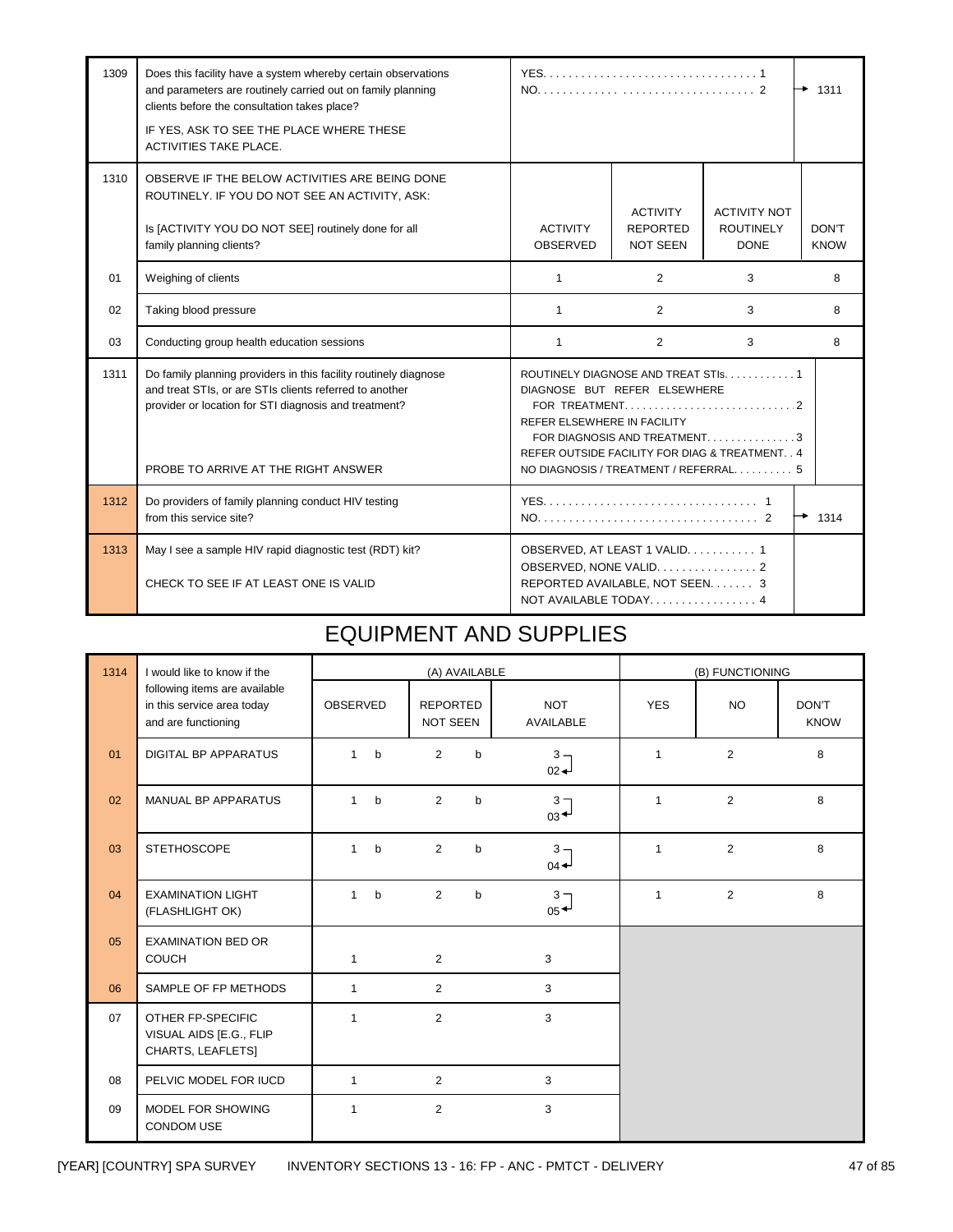| 1315 | CHECK Q1302.07 & Q1302.08.<br><b>IUCD OR IMPLANT</b><br>PROVIDED IN FACILITY                                                          |                                                                                                                                                                    | NEITHER IUCD NOR IMPLANT<br>PROVIDED IN FACILITY                                                                                          |                                | 1321         |
|------|---------------------------------------------------------------------------------------------------------------------------------------|--------------------------------------------------------------------------------------------------------------------------------------------------------------------|-------------------------------------------------------------------------------------------------------------------------------------------|--------------------------------|--------------|
|      | ASK TO BE TAKEN TO THE ROOM OR LOCATION WHERE IUCDS AND/OR IMPLANTS ARE INSERTED OR REMOVED                                           |                                                                                                                                                                    |                                                                                                                                           |                                |              |
| 1316 | Please show me the following items for the provision of<br>IUCD or Implant methods:                                                   | OBSERVED                                                                                                                                                           | <b>REPORTED</b><br>NOT SEEN                                                                                                               | <b>NOT</b><br><b>AVAILABLE</b> |              |
| 01   | <b>STERILE GLOVES</b>                                                                                                                 | $\mathbf{1}$                                                                                                                                                       | $\overline{2}$                                                                                                                            | 3                              |              |
| 02   | ANTISEPTIC SOLUTION                                                                                                                   | $\mathbf{1}$                                                                                                                                                       | $\overline{2}$                                                                                                                            | 3                              |              |
| 03   | SPONGE HOLDING FORCEPS                                                                                                                | $\mathbf{1}$                                                                                                                                                       | $\overline{2}$                                                                                                                            | 3                              |              |
| 04   | STERILE GAUZE PAD OR COTTON WOOL                                                                                                      | $\mathbf{1}$                                                                                                                                                       | $\overline{2}$                                                                                                                            | 3                              |              |
| 1317 | <b>CHECK Q1302.07</b><br><b>IUCD</b><br>PROVIDED IN FACILITY                                                                          |                                                                                                                                                                    | PROVIDED IN FACILITY                                                                                                                      | <b>IUCD NOT</b>                | 1319         |
| 1318 | Please show me the following items for the provision of<br>IUCD:                                                                      | OBSERVED                                                                                                                                                           | <b>REPORTED</b><br>NOT SEEN                                                                                                               | <b>NOT</b><br>AVAILABLE        |              |
| 01   | VAGINAL SPECULUM - SMALL                                                                                                              | $\mathbf{1}$                                                                                                                                                       | $\overline{2}$                                                                                                                            | 3                              |              |
| 02   | VAGINAL SPECULUM - MEDIUM                                                                                                             | $\mathbf{1}$                                                                                                                                                       | $\overline{2}$                                                                                                                            | 3                              |              |
| 03   | VAGINAL SPECULUM - LARGE                                                                                                              | $\mathbf{1}$                                                                                                                                                       | $\overline{2}$                                                                                                                            | 3                              |              |
| 04   | TENACULA (VOLSELLUM FORCEPS)                                                                                                          | $\mathbf{1}$                                                                                                                                                       | $\overline{2}$                                                                                                                            | 3                              |              |
| 05   | <b>UTERINE SOUND</b>                                                                                                                  | $\mathbf{1}$                                                                                                                                                       | $\overline{2}$                                                                                                                            | 3                              |              |
| 1319 | CHECK Q1302.08.<br><b>IMPLANT</b><br>PROVIDED IN FACILITY                                                                             |                                                                                                                                                                    | <b>IMPLANT NOT</b><br>PROVIDED IN FACILITY                                                                                                |                                | 1321         |
| 1320 | Please show me the following items for the provision of<br>Implant:                                                                   | OBSERVED                                                                                                                                                           | <b>REPORTED</b><br>NOT SEEN                                                                                                               | <b>NOT</b><br>AVAILABLE        |              |
| 01   | <b>LOCAL ANESTHETIC</b>                                                                                                               | 1                                                                                                                                                                  | 2                                                                                                                                         | 3                              |              |
| 02   | STERILE SYRINGE AND NEEDLE                                                                                                            | $\mathbf{1}$                                                                                                                                                       | $\overline{2}$                                                                                                                            | 3                              |              |
| 03   | CANULA AND TROCHAR FOR INSERTING IMPLANT                                                                                              | 1                                                                                                                                                                  | $\overline{2}$                                                                                                                            | 3                              |              |
| 04   | SEALED IMPLANT PACK                                                                                                                   | $\mathbf{1}$                                                                                                                                                       | $\overline{2}$                                                                                                                            | 3                              |              |
| 05   | <b>SCAPEL WITH BLADE</b>                                                                                                              | $\mathbf{1}$                                                                                                                                                       | $\overline{2}$                                                                                                                            | 3                              |              |
| 06   | MINOR SURGERY KIT (E.G., WITH ARTERY FORCEPS)                                                                                         | $\mathbf{1}$                                                                                                                                                       | 2                                                                                                                                         | 3                              |              |
| 1321 | Where are equipment such as specula or forceps that are<br>used in the provision of family planning services processed<br>for re-use? | FP SERVICE SITE<br>1<br>CENTRAL LOCATION IN FACILITY<br>2<br>3<br>BOTH LOCATIONS<br>NO EQUIPMENT PROCESSED<br>$IN$ FACILITY. $\ldots$ . $\ldots$<br>$\overline{4}$ |                                                                                                                                           |                                | 1350<br>1350 |
| 1322 | What is the final processing method used for family<br>planning equipment at this service site?<br>PROBE FOR ALL METHODS USED         |                                                                                                                                                                    | AUTOCLAVE A<br>DRY HEAT STERILIZATION. B<br>SOAK IN CHLORINE SOLUTION.<br>WASH WITH SOAP AND WATER E<br>SOAK IN OTHER CHEMICAL SOLUTION F | C                              |              |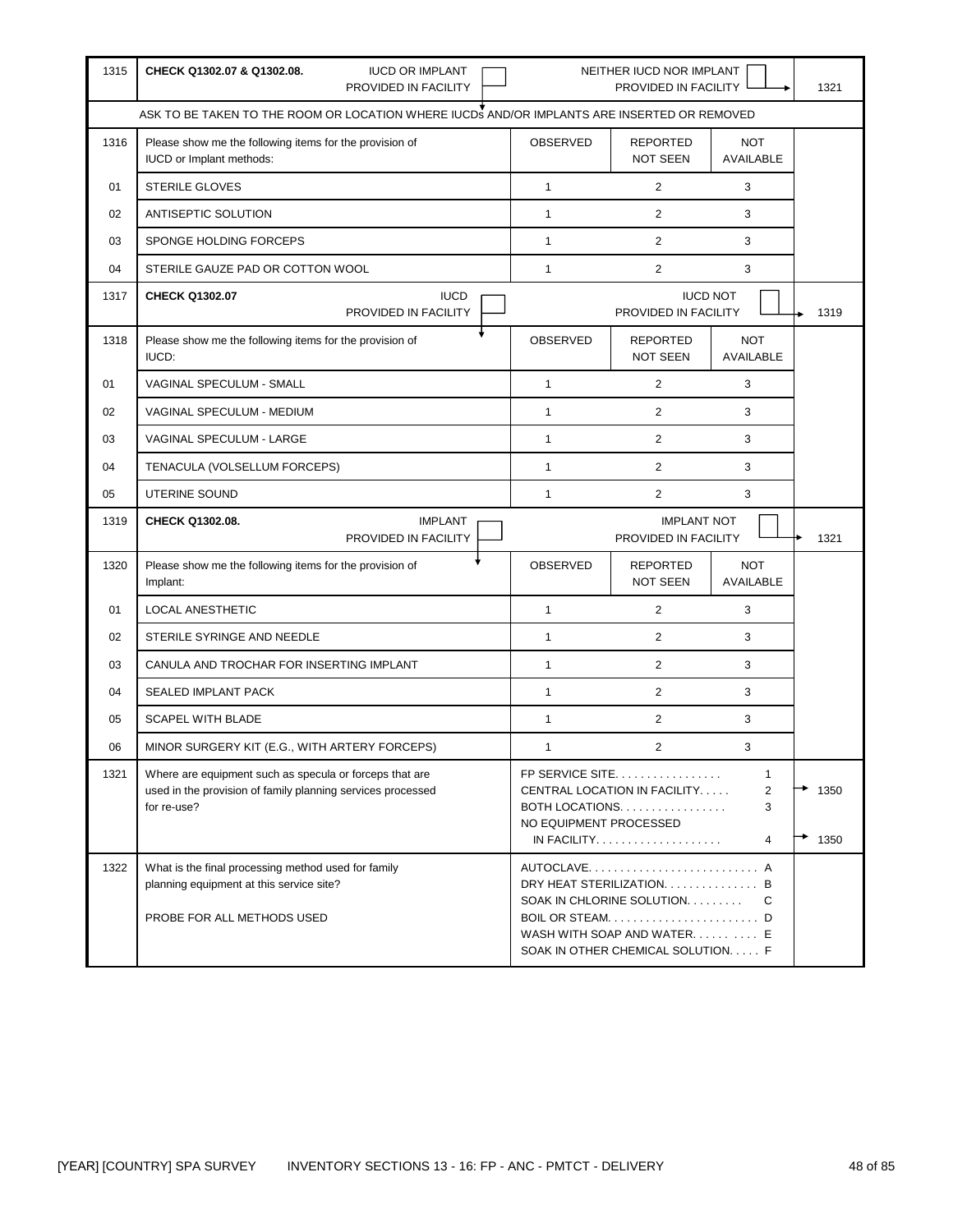| 1350 | ASSESS THE ROOM OR AREA FOR THE ITEMS LISTED<br>BELOW. FOR ITEMS THAT YOU DO NOT SEE,<br>ASK YOUR RESPONDENT TO SHOW THEM TO YOU.<br>IF THE SAME ROOM OR AREA HAS ALREADY BEEN<br>ASSESSED, INDICATE WHERE THE DATA ARE RECORDED |                                                  | GENERAL INFORMATION [Q710]. 11<br>CHILD VACCINATION [Q1051] 12<br>CHILD CURATIVE CARE [Q1251]  13<br>ANTENATAL CARE [Q1451]. 15<br>STI SERVICES [Q1851] 18<br>TUBERCULOSIS [Q1951]. 19<br>MINOR SURGERY [Q2451]. 23<br>NOT PREVIOUSLY SEEN 31 | $\rightarrow$ 1353           |                                |  |
|------|----------------------------------------------------------------------------------------------------------------------------------------------------------------------------------------------------------------------------------|--------------------------------------------------|-----------------------------------------------------------------------------------------------------------------------------------------------------------------------------------------------------------------------------------------------|------------------------------|--------------------------------|--|
| 1351 | STANDARD PRECAUTIONS AND CONDITIONS FOR<br><b>CLIENT EXAMINATION</b>                                                                                                                                                             |                                                  |                                                                                                                                                                                                                                               | REPORTED,<br><b>NOT SEEN</b> | <b>NOT</b><br><b>AVAILABLE</b> |  |
| 01   | RUNNING WATER (PIPED, BUCKET WITH TAP OR POUR PITCHER)                                                                                                                                                                           | $\mathbf{1}$                                     | 2                                                                                                                                                                                                                                             | 3                            |                                |  |
| 02   | HAND-WASHING SOAP (MAY BE LIQUID SOAP)                                                                                                                                                                                           |                                                  | $\mathbf{1}$                                                                                                                                                                                                                                  | $\overline{2}$               | 3                              |  |
| 03   | ALCOHOL-BASED HAND RUB                                                                                                                                                                                                           |                                                  | $\mathbf{1}$                                                                                                                                                                                                                                  | 2                            | 3                              |  |
| 04   | WASTE RECEPTACLE (PEDAL BIN) WITH LID AND PLASTIC BIN LINER                                                                                                                                                                      |                                                  |                                                                                                                                                                                                                                               | $\overline{2}$               | 3                              |  |
| 05   | OTHER WASTE RECEPTACLE                                                                                                                                                                                                           |                                                  |                                                                                                                                                                                                                                               | 2                            | 3                              |  |
| 06   | SHARPS CONTAINER ("SAFETY BOX")                                                                                                                                                                                                  |                                                  |                                                                                                                                                                                                                                               | $\overline{2}$               | 3                              |  |
| 07   | <b>DISPOSABLE LATEX GLOVES</b>                                                                                                                                                                                                   |                                                  |                                                                                                                                                                                                                                               | 2                            | 3                              |  |
| 08   | DISINFECTANT/ANTISEPTICS [E.G., CHLORINE, HIBITANE, ALCOHOL]                                                                                                                                                                     |                                                  | $\mathbf{1}$                                                                                                                                                                                                                                  | 2                            | 3                              |  |
| 09   | SINGLE USE STANDARD DISPOSABLE SYRINGES WITH NEEDLES<br>OR AUTO-DISABLE SYRINGES WITH NEEDLES                                                                                                                                    |                                                  | $\mathbf{1}$                                                                                                                                                                                                                                  | 2                            | 3                              |  |
| 10   | <b>MEDICAL MASKS</b>                                                                                                                                                                                                             |                                                  | $\mathbf{1}$                                                                                                                                                                                                                                  | 2                            | 3                              |  |
| 11   | <b>GOWNS</b>                                                                                                                                                                                                                     |                                                  | $\mathbf{1}$                                                                                                                                                                                                                                  | $\overline{2}$               | 3                              |  |
| 12   | EYE PROTECTION [GOGGLES OR FACE PROTECTION]                                                                                                                                                                                      |                                                  | $\mathbf{1}$                                                                                                                                                                                                                                  | 2                            | 3                              |  |
| 13   | GUIDELINES FOR STANDARD PRECAUTIONS                                                                                                                                                                                              |                                                  | 1                                                                                                                                                                                                                                             | $\overline{2}$               | 3                              |  |
| 1352 | DESCRIBE THE SETTING OF THE FP SERVICE<br>ROOM OR AREA.                                                                                                                                                                          | OTHER ROOM WITH<br>AUDITORY AND VISUAL PRIVACY 2 |                                                                                                                                                                                                                                               |                              |                                |  |
| 1353 | <b>CHECK Q212</b><br>FP COMMODITIES STORED IN OTHER LOCATION<br>OR NOT STOCKED (RESPONSE 1 NOT CIRCLED)                                                                                                                          |                                                  | FP COMMODITIES STORED IN FP<br>SERVICE AREA (RESPONSE 1 CIRCLED)                                                                                                                                                                              |                              | 921                            |  |
|      | THANK YOUR RESPONDENT AND MOVE TO YOUR NEXT DATA COLLECTION POINT IF DIFFERENT FROM<br><b>CURRENT LOCATION.</b>                                                                                                                  |                                                  |                                                                                                                                                                                                                                               |                              |                                |  |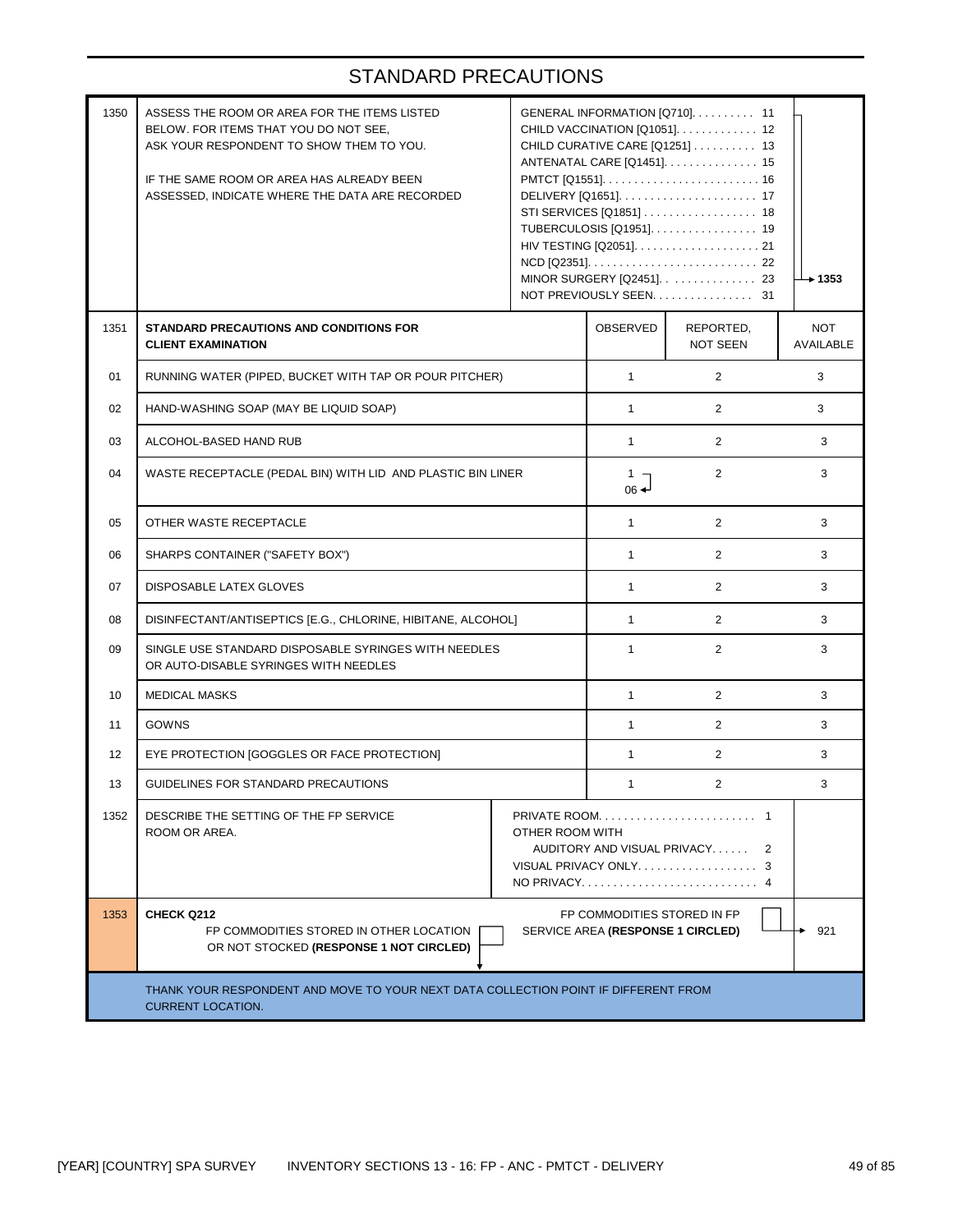# **SECTION 14: ANTENATAL CARE**

| 1400 | <b>CHECK Q.102.05</b>                                                                                                                                                                                                                                                   | ANC SERVICES NOT                              |                                   |                                                            |                             |                                     |                                              |
|------|-------------------------------------------------------------------------------------------------------------------------------------------------------------------------------------------------------------------------------------------------------------------------|-----------------------------------------------|-----------------------------------|------------------------------------------------------------|-----------------------------|-------------------------------------|----------------------------------------------|
|      | ANC SERVICES<br><b>AVAILABLE IN FACILITY</b>                                                                                                                                                                                                                            |                                               |                                   | <b>AVAILABLE IN FACILITY</b>                               |                             |                                     |                                              |
|      |                                                                                                                                                                                                                                                                         |                                               |                                   | NEXT SECTION OR SERVICE SITE ◆                             |                             |                                     |                                              |
|      | ASK TO BE SHOWN THE LOCATION IN THE FACILITY WHERE ANTENATAL CARE SERVICES ARE PROVIDED.<br>FIND THE PERSON MOST KNOWLEDGEABLE ABOUT ANTENATAL CARE SERVICES IN THE FACILITY.<br>INTRODUCE YOURSELF, EXPLAIN THE PURPOSE OF THE SURVEY AND ASK THE FOLLOWING QUESTIONS. |                                               |                                   |                                                            |                             |                                     |                                              |
| 1401 | How many days in a month are antenatal care services<br>offered at this facility?<br>NUMBER OF DAYS/MONTH                                                                                                                                                               |                                               |                                   |                                                            |                             |                                     |                                              |
|      | USE A 4-WEEK MONTH TO CALCULATE # OF DAYS                                                                                                                                                                                                                               |                                               |                                   |                                                            |                             |                                     |                                              |
| 1402 | Do ANC providers provide any of the following services to pregnant women as<br>part of routine ANC?                                                                                                                                                                     | <b>YES</b>                                    |                                   |                                                            |                             | NO.                                 |                                              |
| 01   | <b>IRON SUPPLEMENTATION</b>                                                                                                                                                                                                                                             |                                               |                                   |                                                            | $\mathbf{1}$                | $\overline{2}$                      |                                              |
| 02   | <b>FOLIC ACID SUPPLEMENTATION</b>                                                                                                                                                                                                                                       |                                               |                                   |                                                            | $\mathbf{1}$                | $\overline{2}$                      |                                              |
| 03   | INTERMITTENT PREVENTIVE TREATMENT (IPT) FOR MALARIA                                                                                                                                                                                                                     |                                               |                                   |                                                            | $\mathbf{1}$                | $\overline{2}$                      |                                              |
| 04   | <b>TETANUS TOXOID VACCINATION</b>                                                                                                                                                                                                                                       |                                               |                                   |                                                            | $\mathbf{1}$                | 2                                   |                                              |
| 1403 | <b>CHECK Q1402.04</b><br><b>TT VACCINATION</b><br><b>TT VACCINATION</b><br>NOT PROVIDED<br><b>PROVIDED</b>                                                                                                                                                              |                                               |                                   |                                                            |                             |                                     | 1406                                         |
| 1404 | Is tetanus toxoid vaccination available on all days<br>that ANC services are available in this facility?                                                                                                                                                                |                                               | 2                                 |                                                            |                             |                                     |                                              |
| 1405 | How many days each week are tetanus toxoid<br>vaccinations available at this facility?                                                                                                                                                                                  |                                               |                                   | DAYS PER WEEK<br>LESS OFTEN THAN ONCE/WEEK                 |                             | $\Omega$                            |                                              |
| 1406 | Do ANC providers in this facility provide any of the<br>following tests from this site to pregnant women as                                                                                                                                                             |                                               | (A) OBSERVED<br><b>AVAILABLE</b>  |                                                            |                             | (B) NOT OBSERVED                    |                                              |
|      | part of ANC?<br>IF YES, ASK TO SEE THE TEST KIT OR EQUIPMENT.<br>IF TEST NOT DONE IN ANC, PROBE TO DETERMINE<br>IF THE TEST IS DONE ELSEWHERE IN THE FACILITY                                                                                                           | <b>AT LEAST</b><br><b>ONE</b><br><b>VALID</b> | AVAILABLE<br><b>NONE</b><br>VALID | <b>REPORETED</b><br>AVAILABLE AVAILABLE<br><b>NOT SEEN</b> | <b>NONE</b><br><b>TODAY</b> | NO, OR<br><b>NEVER</b><br>AVAILABLE | AVAILABLE<br><b>ELSEWHERE</b><br>IN FACILITY |
|      | CHECK TO SEE IF AT LEAST ONE TEST KIT OF EACH<br><b>TEST IS VALID/UNEXPIRED</b>                                                                                                                                                                                         |                                               |                                   |                                                            |                             |                                     |                                              |
| 01   | HIV RAPID DIAGNOSTIC TEST                                                                                                                                                                                                                                               | $\mathbf{1}$                                  | 2                                 | 3                                                          | 4                           | 5                                   | 6                                            |
| 02   | URINE PROTEIN TEST                                                                                                                                                                                                                                                      | $\mathbf{1}$                                  | $\overline{2}$                    | 3                                                          | $\overline{4}$              | 5                                   | 6                                            |
| 03   | URINE GLUCOSE TEST                                                                                                                                                                                                                                                      | 1                                             | $\overline{2}$                    | 3                                                          | 4                           | 5                                   | 6                                            |
| 04   | ANY RAPID TEST FOR HEMOGLOBIN                                                                                                                                                                                                                                           | $\mathbf{1}$                                  | $\overline{2}$                    | 3                                                          | 4                           | 5                                   | 6                                            |
| 05   | SYPHILIS RAPID DIAGNOSTIC TEST                                                                                                                                                                                                                                          | $\mathbf{1}$                                  | $\overline{2}$                    | 3                                                          | 4                           | 5                                   | 6                                            |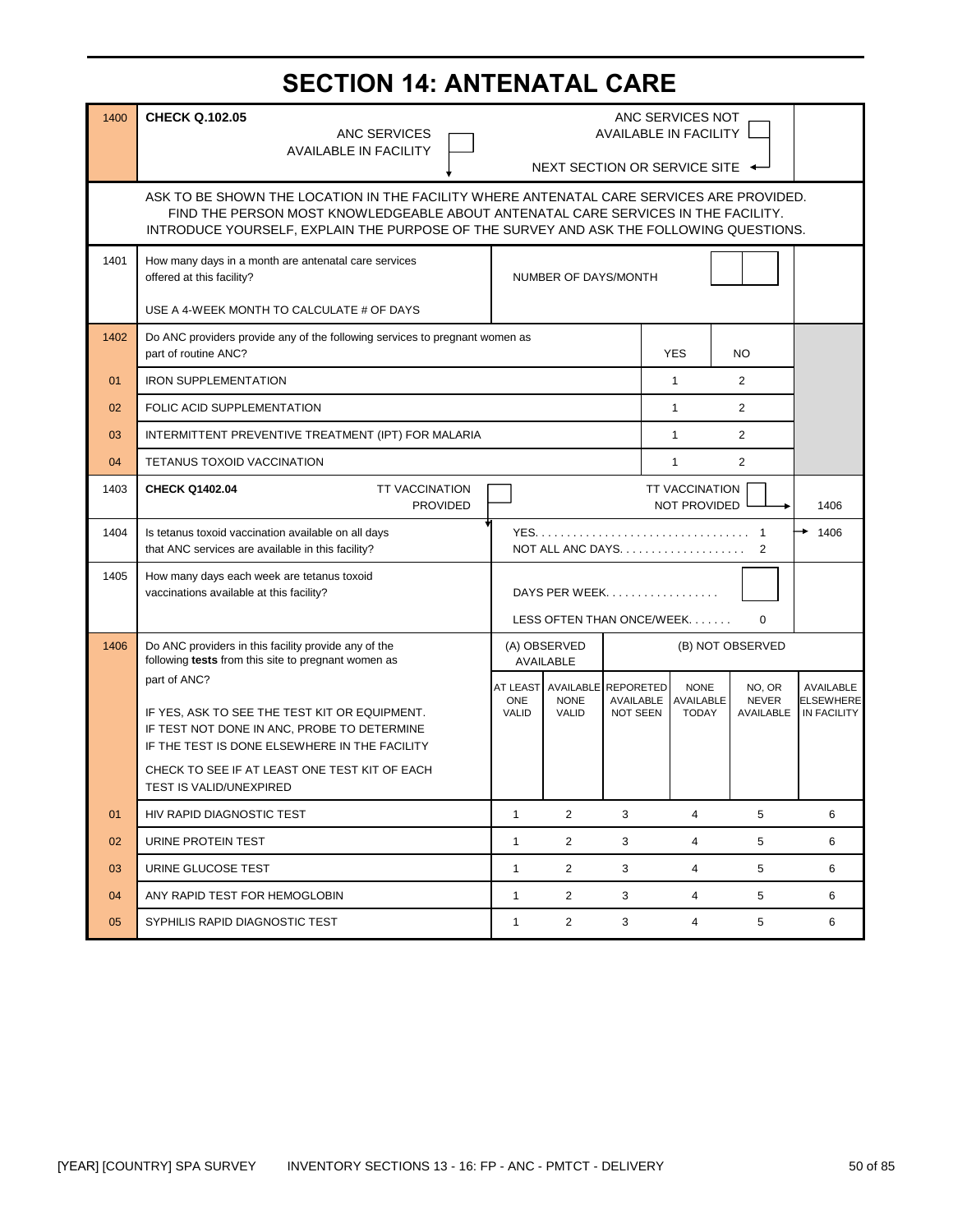| 1407 | As part of ANC services, please tell me if providers in this facility provide the following<br>services to ANC clients                                                                                                                                                                                                                                                                                      |                    | YES                 | NO             |
|------|-------------------------------------------------------------------------------------------------------------------------------------------------------------------------------------------------------------------------------------------------------------------------------------------------------------------------------------------------------------------------------------------------------------|--------------------|---------------------|----------------|
| 01   | COUNSELING ON RECOMMENDED MINIMUM OF 4 ANC VISITS FOR EACH PREGNANCY                                                                                                                                                                                                                                                                                                                                        |                    | $\mathbf{1}$        | 2              |
| 02   | COUNSELING ON BIRTH PREPAREDNESS OR PREPARATION FOR DELIVERY                                                                                                                                                                                                                                                                                                                                                |                    | $\mathbf{1}$        | $\overline{2}$ |
| 03   | COUNSELING ABOUT FAMILY PLANNING                                                                                                                                                                                                                                                                                                                                                                            |                    |                     | $\overline{2}$ |
| 04   | <b>COUNSELING ABOUT HIV/AIDS</b>                                                                                                                                                                                                                                                                                                                                                                            |                    | $\mathbf{1}$        | $\overline{2}$ |
| 05   | COUNSELING ABOUT USE OF ITNs TO PREVENT MOSQUITO BITES AND MALARIA                                                                                                                                                                                                                                                                                                                                          |                    | $\mathbf{1}$        | 2              |
| 06   | COUNSELING ABOUT BREASTFEEDING                                                                                                                                                                                                                                                                                                                                                                              |                    | $\mathbf{1}$        | 2              |
| 07   | COUNSELING ABOUT NEWBORN CARE                                                                                                                                                                                                                                                                                                                                                                               |                    | $\mathbf{1}$        | 2              |
| 08   | COUNSELING ON POSTNATAL CARE VISITS                                                                                                                                                                                                                                                                                                                                                                         |                    | $\mathbf{1}$        | 2              |
| 1408 | Do ANC providers in this facility routinely diagnose and<br>ROUTINELY DIAGNOSE AND TREAT STIS. 1<br>treat STIs, or are STI clients referred to another provider<br>DIAGNOSE BUT REFER ELSEWHERE FOR TREATMENT. 2<br>or location for diagnosis and treatment?<br>REFER ELSEWHERE IN FACILITY FOR DIAG & TREATME 3<br>REFER OUTSIDE FACILITY FOR DIAG & TREATMENT 4<br>NO DIAGNOSIS / TREATMENT / REFERRAL. 5 |                    |                     |                |
| 1409 | Do you have the <i>national ANC guidelines</i> available<br>in this service area today?                                                                                                                                                                                                                                                                                                                     |                    |                     | 1411           |
| 1410 | May I see the national ANC guidelines?                                                                                                                                                                                                                                                                                                                                                                      |                    | 1413                |                |
|      | ACCEPTABLE IF PART OF OTHER GUIDELINES                                                                                                                                                                                                                                                                                                                                                                      | REPORTED NOT SEEN  |                     |                |
| 1411 | Do you have any other ANC guidelines available<br>in this service area today?                                                                                                                                                                                                                                                                                                                               |                    |                     | 1413           |
| 1412 | May I see the other guidelines?                                                                                                                                                                                                                                                                                                                                                                             |                    |                     |                |
| 1413 | Do you have IPT guidelines available in this service area?                                                                                                                                                                                                                                                                                                                                                  |                    |                     | 1415           |
| 1414 | May I see the IPT guidelines?<br>ACCEPTABLE IF PART OF OTHER GUIDELINES                                                                                                                                                                                                                                                                                                                                     | REPORTED NOT SEEN  |                     |                |
| 1415 | Do you have visual aids for client education<br>on subjects related to pregnancy or antenatal care<br>available in this service area today?                                                                                                                                                                                                                                                                 |                    |                     | 1417           |
| 1416 | May I see the visual aids for client education?                                                                                                                                                                                                                                                                                                                                                             | REPORTED NOT SEEN. | $\mathbf{1}$<br>2   |                |
| 1417 | Are individual client cards or records for ANC and PNC<br>clients maintained at this service site?                                                                                                                                                                                                                                                                                                          |                    |                     | 1419           |
| 1418 | May I see a blank copy of the client records or cards?                                                                                                                                                                                                                                                                                                                                                      | REPORTED NOT SEEN  | $\overline{1}$<br>2 |                |
| 1419 | Does this facility have a system whereby<br>observation or parameters for ANC clients<br>are routinely carried out before the consultation?<br>IF YES, ASK TO SEE THE PLACE WHERE THESE<br>ACTIVITIES TAKE PLACE.                                                                                                                                                                                           |                    |                     | 1421           |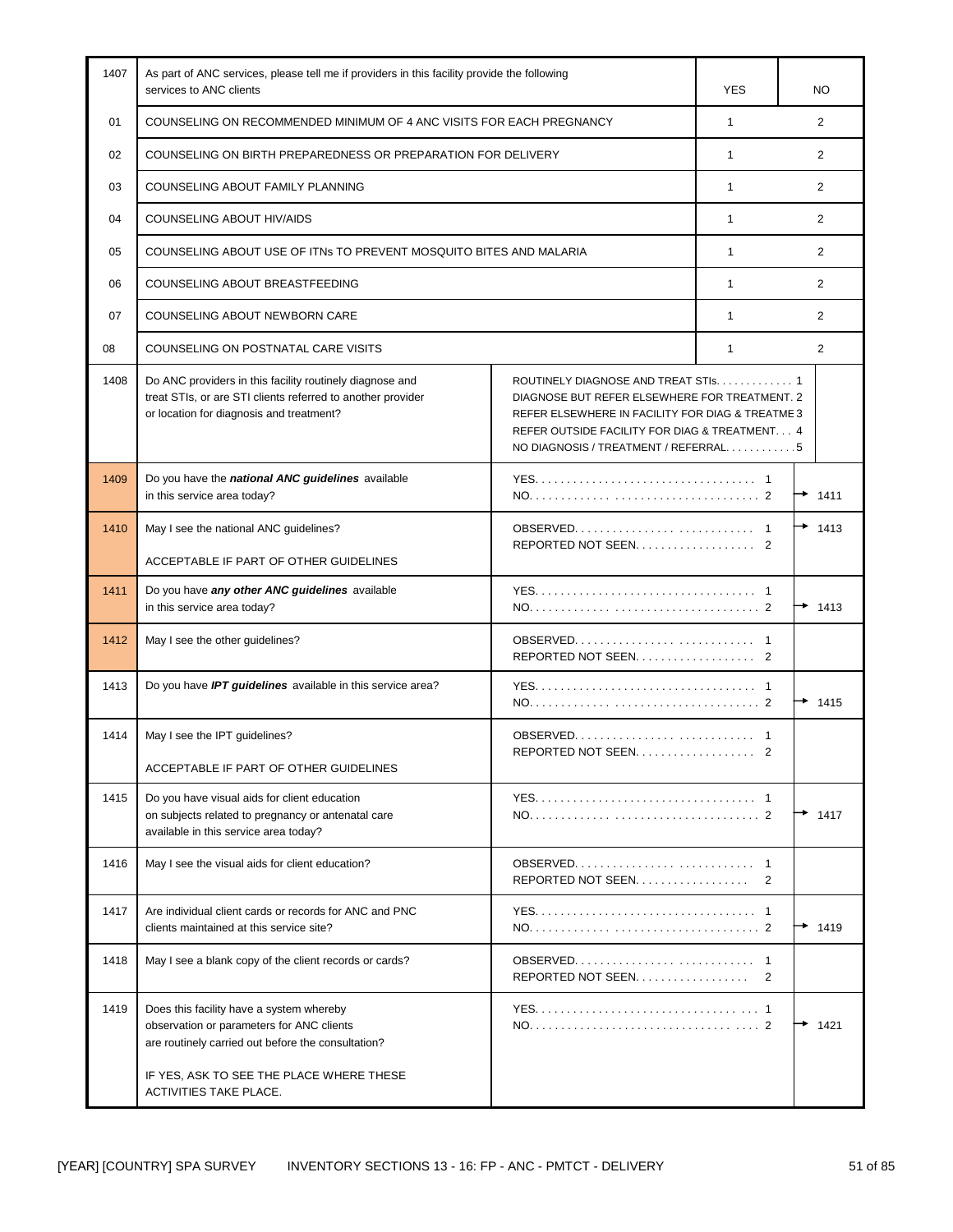| 1420 | OBSERVE IF THE BELOW ACTIVITIES ARE BEING DONE<br>ROUTINELY. IF YOU DO NOT SEE AN ACTIVITY, ASK: |                             |                                                       |                                                        |                      |
|------|--------------------------------------------------------------------------------------------------|-----------------------------|-------------------------------------------------------|--------------------------------------------------------|----------------------|
|      | Is [ACTIVITY YOU DO NOT SEE] routinely done for all<br>antenatal care clients?                   | <b>ACTIVITY</b><br>OBSERVED | <b>ACTIVITY</b><br><b>REPORTED</b><br><b>NOT SEEN</b> | <b>ACTIVITY NOT</b><br><b>ROUTINELY</b><br><b>DONE</b> | DON'T<br><b>KNOW</b> |
| 01   | Weighing of clients                                                                              |                             | $\overline{2}$                                        | 3                                                      | 8                    |
| 02   | Taking blood pressure                                                                            |                             | $\overline{2}$                                        | 3                                                      | 8                    |
| 03   | Conducting group health education sessions                                                       |                             | 2                                                     | 3                                                      | 8                    |
| 04   | Urine test for protein                                                                           |                             | $\mathfrak{p}$                                        | 3                                                      | 8                    |
| 05   | Blood test for anemia                                                                            |                             | 2                                                     | 3                                                      | 8                    |
| 06   | Malaria rapid diagnostic testing                                                                 |                             | 2                                                     | 3                                                      | 8                    |
| 07   | HIV testing and counseling (HTC) for pregnant women                                              |                             | $\overline{c}$                                        | 3                                                      | 8                    |
| 08   | Measuring client's height                                                                        |                             | 2                                                     | 3                                                      | 8                    |

### EQUIPMENT AND SUPPLIES FOR ROUTINE ANC

| 1421 | I would like to know if the                                                                    |                                      |                 | (A) AVAILABLE                      |                                               |              |                                                     |                 | (B) FUNCTIONING                                          |                                     |  |
|------|------------------------------------------------------------------------------------------------|--------------------------------------|-----------------|------------------------------------|-----------------------------------------------|--------------|-----------------------------------------------------|-----------------|----------------------------------------------------------|-------------------------------------|--|
|      | following items are available<br>in this service area and are<br>functioning.                  |                                      | <b>OBSERVED</b> | <b>REPORTED</b><br><b>NOT SEEN</b> |                                               |              | <b>NOT</b><br><b>AVAILABLE</b>                      | <b>YES</b>      | <b>NO</b>                                                | DON'T<br><b>KNOW</b>                |  |
| 01   | <b>DIGITAL BP APPARATUS</b>                                                                    | $\mathbf{1}$                         | $\mathbf b$     | $\overline{2}$                     | $\mathbf b$                                   |              | $3 -$<br>$_{02}$ <sup><math>\leftarrow</math></sup> | $\mathbf{1}$    | $\overline{2}$                                           | 8                                   |  |
| 02   | MANUAL BP APPARATUS                                                                            | $\mathbf{1}$                         | $\mathsf b$     | $\overline{2}$                     | $\sf b$                                       |              | $3 -$<br>$03 +$                                     | $\mathbf{1}$    | $\overline{2}$                                           | 8                                   |  |
| 03   | <b>STETHOSCOPE</b>                                                                             | $\mathbf{1}$                         | $\mathbf b$     | $\overline{2}$                     | $\mathsf{b}$                                  |              | $3 -$<br>$04 -$                                     | $\mathbf{1}$    | $\overline{2}$                                           | 8                                   |  |
| 04   | <b>EXAMINATION LIGHT</b><br>(FLASHLIGHT OK)                                                    | $\mathbf{1}$                         | $\mathbf b$     | $\overline{2}$                     | $\mathsf{b}$                                  |              | $3 -$<br>$05 +$                                     | $\mathbf{1}$    | $\overline{2}$                                           | 8                                   |  |
| 05   | FETAL STETHOSCOPE/PINNARD                                                                      | $\mathbf{1}$                         | $\mathbf b$     | $\overline{2}$                     | $\mathsf{b}$                                  |              | $3 -$<br>$06 +$                                     | $\mathbf{1}$    | 2                                                        |                                     |  |
| 06   | <b>ADULT WEIGHING SCALE</b>                                                                    | $\mathbf{1}$                         | $\mathsf{b}$    | $\overline{2}$                     | $\mathsf{b}$                                  |              | $3 -$<br>$_{07}$ <sup><math>\downarrow</math></sup> | $\mathbf{1}$    | $\overline{2}$                                           | 8                                   |  |
| 07   | <b>EXAMINATION BED OR COUCH</b>                                                                | $\mathbf{1}$                         |                 | $\overline{2}$                     |                                               |              | 3                                                   |                 |                                                          |                                     |  |
| 08   | TAPE MEASURE FOR FUNDAL HEIGHT                                                                 | $\mathbf{1}$                         |                 | $\overline{2}$                     |                                               |              | 3                                                   |                 |                                                          |                                     |  |
| 1422 | Please tell me if any of the following medicines<br>are available at this services site today. |                                      |                 |                                    | (A) OBSERVED<br>(B) NOT OBSERVED<br>AVAILABLE |              |                                                     |                 |                                                          |                                     |  |
|      | I would like to see them.<br>CHECK TO SEE IF AT LEAST ONE IS VALID<br>(NOT EXPIRED)            |                                      |                 |                                    |                                               | AT LEAST     | AVAILABLE<br>ONE VALID NONE VALID                   | <b>REPORTED</b> | <b>NOT</b><br>AVAILABLE AVAILABLE<br>NOT SEEN   TODAY/DK | NO, OR<br><b>NEVER</b><br>AVAILABLE |  |
| 01   | IRON TABLETS (INDIVIDUAL TABLETS)                                                              |                                      |                 |                                    |                                               | $\mathbf{1}$ | $\overline{2}$                                      | 3               | $\overline{4}$                                           | 5                                   |  |
| 02   | FOLIC ACID TABLETS (INDIVIDUAL TABLETS)                                                        |                                      |                 |                                    |                                               | $\mathbf{1}$ | $\overline{2}$                                      | 3               | $\overline{4}$                                           | 5                                   |  |
| 03   |                                                                                                | COMBINED IRON AND FOLIC ACID TABLETS |                 |                                    |                                               | $\mathbf{1}$ | $\overline{2}$                                      | 3               | $\overline{4}$                                           | 5                                   |  |
| 04   | SP FOR IPTp                                                                                    |                                      |                 |                                    |                                               | $\mathbf{1}$ | $\overline{2}$                                      | 3               | $\overline{4}$                                           | 5                                   |  |
| 05   | <b>TETANUS TOXOID VACCINE</b>                                                                  |                                      |                 |                                    |                                               | $\mathbf{1}$ | $\overline{2}$                                      | 3               | $\overline{4}$                                           | 5                                   |  |
| 06   | INSECTICIDE TREATED BEDNETS (ITNs, LLINs)                                                      |                                      |                 |                                    |                                               | $\mathbf{1}$ | $\overline{2}$                                      | 3               | $\overline{\mathbf{4}}$                                  | 5                                   |  |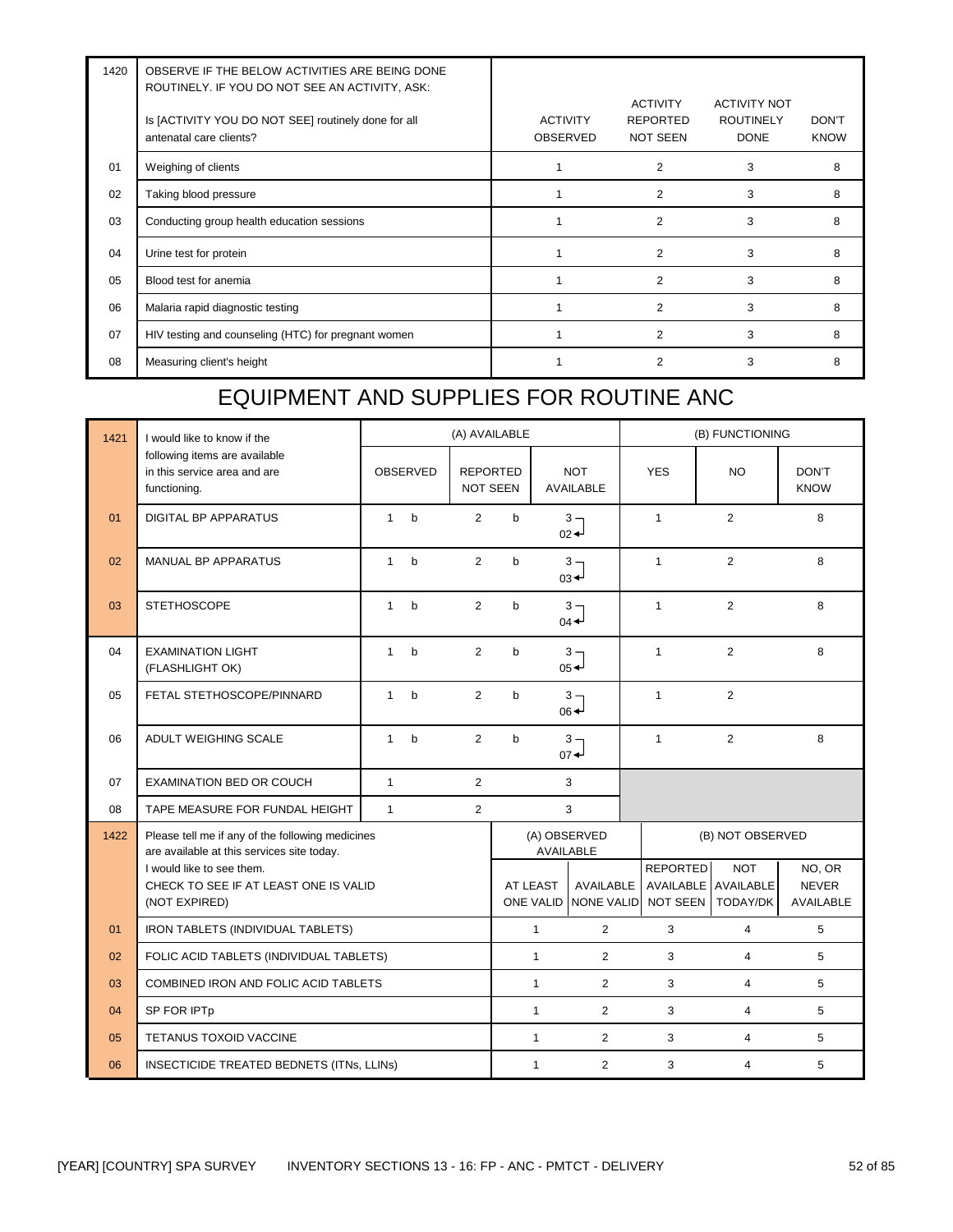| 1450 | ASSESS THE ROOM OR AREA FOR THE ITEMS LISTED<br>BELOW. FOR ITEMS THAT YOU DO NOT SEE.<br>ASK YOUR RESPONDENT TO SHOW THEM TO YOU.<br>IF THE SAME ROOM OR AREA HAS ALREADY BEEN<br>ASSESSED, INDICATE WHERE THE DATA ARE RECORDED |  | NOT PREVIOUSLY SEEN | GENERAL INFORMATION [Q710]. 11<br>CHILD VACCINATION [Q1051] 12<br>CHILD CURATIVE CARE [Q1251] 13<br>FAMILY PLANNING [Q1351]. 14<br>STI SERVICES [Q1851] 18<br>TUBERCULOSIS [Q1951]. 19<br>MINOR SURGERY [Q2451] 23<br>31 | NEXT SECTION / SERVICE SITE    |  |
|------|----------------------------------------------------------------------------------------------------------------------------------------------------------------------------------------------------------------------------------|--|---------------------|--------------------------------------------------------------------------------------------------------------------------------------------------------------------------------------------------------------------------|--------------------------------|--|
| 1451 | STANDARD PRECAUTIONS AND CONDITIONS FOR<br><b>CLIENT EXAMINATION</b>                                                                                                                                                             |  |                     | REPORTED,<br><b>NOT SEEN</b>                                                                                                                                                                                             | <b>NOT</b><br><b>AVAILABLE</b> |  |
| 01   | RUNNING WATER (PIPED, BUCKET WITH TAP OR POUR PITCHER)                                                                                                                                                                           |  | $\mathbf{1}$        | 2                                                                                                                                                                                                                        | 3                              |  |
| 02   | HAND-WASHING SOAP (MAY BE LIQUID SOAP)                                                                                                                                                                                           |  | $\mathbf{1}$        | $\overline{2}$                                                                                                                                                                                                           | 3                              |  |
| 03   | ALCOHOL-BASED HAND RUB                                                                                                                                                                                                           |  |                     | $\overline{2}$                                                                                                                                                                                                           | 3                              |  |
| 04   | WASTE RECEPTACLE (PEDAL BIN) WITH LID AND PLASTIC BIN LINER                                                                                                                                                                      |  |                     | 2                                                                                                                                                                                                                        | 3                              |  |
| 05   | OTHER WASTE RECEPTACLE                                                                                                                                                                                                           |  |                     | $\overline{2}$                                                                                                                                                                                                           | 3                              |  |
| 06   | SHARPS CONTAINER ("SAFETY BOX")                                                                                                                                                                                                  |  |                     | $\overline{2}$                                                                                                                                                                                                           | 3                              |  |
| 07   | <b>DISPOSABLE LATEX GLOVES</b>                                                                                                                                                                                                   |  | $\mathbf{1}$        | 2                                                                                                                                                                                                                        | 3                              |  |
| 08   | DISINFECTANT/ANTISEPTICS [E.G., CHLORINE, HIBITANE, ALCOHOL]                                                                                                                                                                     |  | $\mathbf{1}$        | $\overline{2}$                                                                                                                                                                                                           | 3                              |  |
| 09   | SINGLE-USE STANDARD DISPOSABLE SYRINGES WITH NEEDLES OR<br>AUTO-DISABLE SYRINGES WITH NEEDLES                                                                                                                                    |  | $\mathbf{1}$        | 2                                                                                                                                                                                                                        | 3                              |  |
| 10   | <b>MEDICAL MASKS</b>                                                                                                                                                                                                             |  | $\mathbf{1}$        | $\overline{2}$                                                                                                                                                                                                           | 3                              |  |
| 11   | <b>GOWNS</b>                                                                                                                                                                                                                     |  | $\mathbf{1}$        | $\overline{2}$                                                                                                                                                                                                           | 3                              |  |
| 12   | EYE PROTECTION [GOGGLES OR FACE PROTECTION]                                                                                                                                                                                      |  | $\mathbf{1}$        | $\overline{2}$                                                                                                                                                                                                           | 3                              |  |
| 13   | GUIDELINES FOR STANDARD PRECAUTIONS                                                                                                                                                                                              |  | $\mathbf{1}$        | $\overline{2}$                                                                                                                                                                                                           | 3                              |  |
| 1452 | DESCRIBE THE SETTING OF THE ANC SERVICE<br>ROOM OR AREA.<br>OTHER ROOM WITH<br>AUDITORY AND VISUAL PRIVACY 2                                                                                                                     |  |                     |                                                                                                                                                                                                                          |                                |  |
|      | THANK YOUR RESPONDENT AND MOVE TO YOUR NEXT DATA COLLECTION POINT IF DIFFERENT FROM<br><b>CURRENT LOCATION.</b>                                                                                                                  |  |                     |                                                                                                                                                                                                                          |                                |  |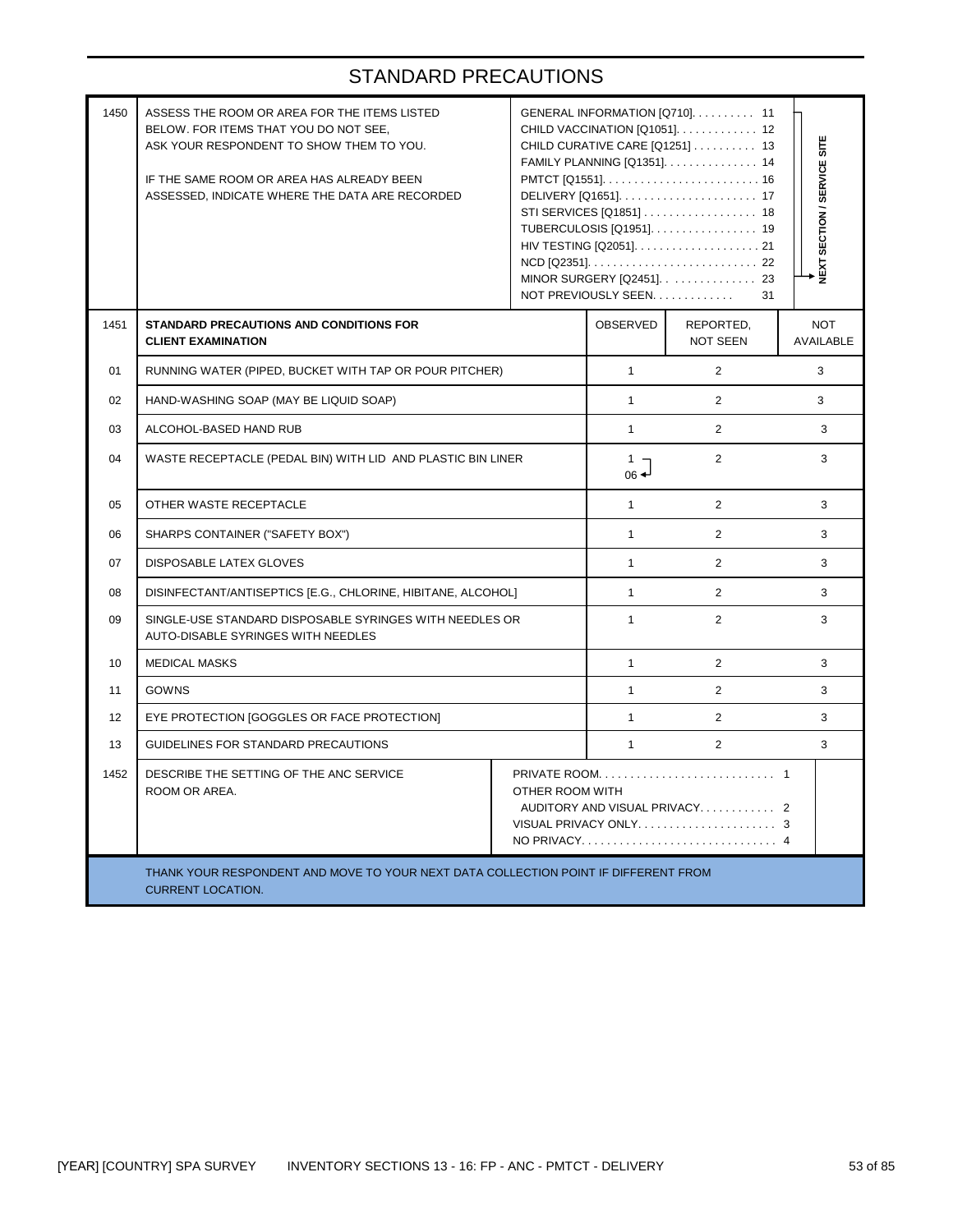# **SECTION 15: PMTCT OF HIV INFECTION**

OFFERED IN FACILITY

1500 CHECK Q102.06 PMTCT SERVICES **No PMTCT SERVICES IN FACILITY** 

NEXT SECTION OR SERVICE SITE

#### CAUTION!!!

THIS SECTION SHOULD BE COMPLETED ONLY AFTER COMPLETING THE ANC SECTION

INTRODUCE YOURSELF, EXPLAIN THE PURPOSE OF THE SURVEY AND ASK THE FOLLOWING QUESTIONS. FIND THE PERSON MOST KNOWLEDGEABLE ABOUT PROVISION OF PMTCT SERVICES IN THE FACILITY. ASK TO BE SHOWN THE LOCATION IN THE FACILITY WHERE PMTCT SERVICES ARE PROVIDED.

| 1501 | As part of PMTCT services, please tell me if providers in this facility provide the following<br>services to clients                                                                                                                |                                                                                          | <b>YES</b>     | NO.                                        |
|------|-------------------------------------------------------------------------------------------------------------------------------------------------------------------------------------------------------------------------------------|------------------------------------------------------------------------------------------|----------------|--------------------------------------------|
| 01   | PROVIDE HIV COUNSELING AND TESTING SERVICES TO PREGNANT WOMEN. THIS INCLUDES<br>TESTING DONE OUTSIDE THIS LOCATION BUT RESULTS PROVIDED TO CLIENT HERE                                                                              |                                                                                          | 1              | $\overline{2}$                             |
| 02   | PROVIDE HIV TESTING SERVICES TO INFANTS BORN TO HIV POSITIVE WOMEN. THIS INCLUDES<br>TESTING DONE OUTSIDE THIS LOCATION BUT RESULTS PROVIDED TO CLIENT HERE. FOR<br>EXAMPLE, BLOOD COLLECTED HERE AS DBS BUT TESTING DONE ELSEWHERE | $\mathbf{1}$                                                                             | $\overline{2}$ |                                            |
| 03   | PROVIDE ARV PROPHYLAXIS TO HIV POSITIVE PREGNANT WOMEN                                                                                                                                                                              |                                                                                          | $\mathbf{1}$   | 2                                          |
| 04   | PROVIDE ARV PROPHYLAXIS TO NEWBORNS OF HIV POSITIVE WOMEN                                                                                                                                                                           |                                                                                          | $\mathbf{1}$   | 2                                          |
| 05   | PROVIDE INFANT AND YOUNG CHILD FEEDING COUNSELING FOR PMTCT                                                                                                                                                                         |                                                                                          | $\mathbf{1}$   | 2                                          |
| 06   | PROVIDE NUTRITIONAL COUNSELING FOR HIV POSITIVE PREGNANT WOMEN AND<br>THEIR INFANTS                                                                                                                                                 |                                                                                          | 1              | 2                                          |
| 07   | PROVIDE FAMILY PLANNING COUNSELING TO HIV POSITIVE PREGNANT WOMEN                                                                                                                                                                   | $\mathbf{1}$                                                                             | 2              |                                            |
| 1502 | CHECK Q1501.01<br><b>HIV COUNSELING AND</b><br>TESTING FOR PREGNANT WOMEN                                                                                                                                                           | NO HIV COUNSELING AND<br>TESTING FOR PREGNANT WOMEN                                      | 1506           |                                            |
| 1503 | IS THIS THE SAME LOCATION AS THE ANC SERVICE<br>SITE?                                                                                                                                                                               | NO, DIFFERENT LOCATION. 2                                                                |                | $+ 1506$                                   |
| 1504 | Is HIV rapid diagnostic testing available from this<br>service site?                                                                                                                                                                |                                                                                          |                | $\mathbf{1}$<br>2<br>$\rightarrow$ 1506    |
| 1505 | May I see a sample HIV rapid diagnostic test (RDT) kit?<br>CHECK TO SEE IF AT LEAST ONE IS VALID                                                                                                                                    | OBSERVED, AT LEAST 1 VALID. 1<br>REPORTED AVAILABLE, NOT SEEN. 3<br>NOT AVAILABLE TODAY4 |                |                                            |
| 1506 | <b>CHECK Q1501.02</b><br><b>INFANT HIV</b><br><b>COUNSELING AND TESTING</b>                                                                                                                                                         | NO INFANT HIV COUNSELING                                                                 | AND TESTING    | 1509                                       |
| 1507 | Do providers use filter paper to collect dried blood spots<br>(DBS) for HIV diagnosis in infants at this service site?                                                                                                              |                                                                                          |                | $\mathbf{1}$<br>$\overline{2}$<br>$+ 1509$ |
| 1508 | May I see sample DBS filter paper cards?<br>CHECK TO SEE IF AT LEAST ONE IS VALID                                                                                                                                                   | OBSERVED, AT LEAST 1 VALID. 1<br>REPORTED AVAILABLE, NOT SEEN. 3<br>NOT AVAILABLE TODAY4 |                |                                            |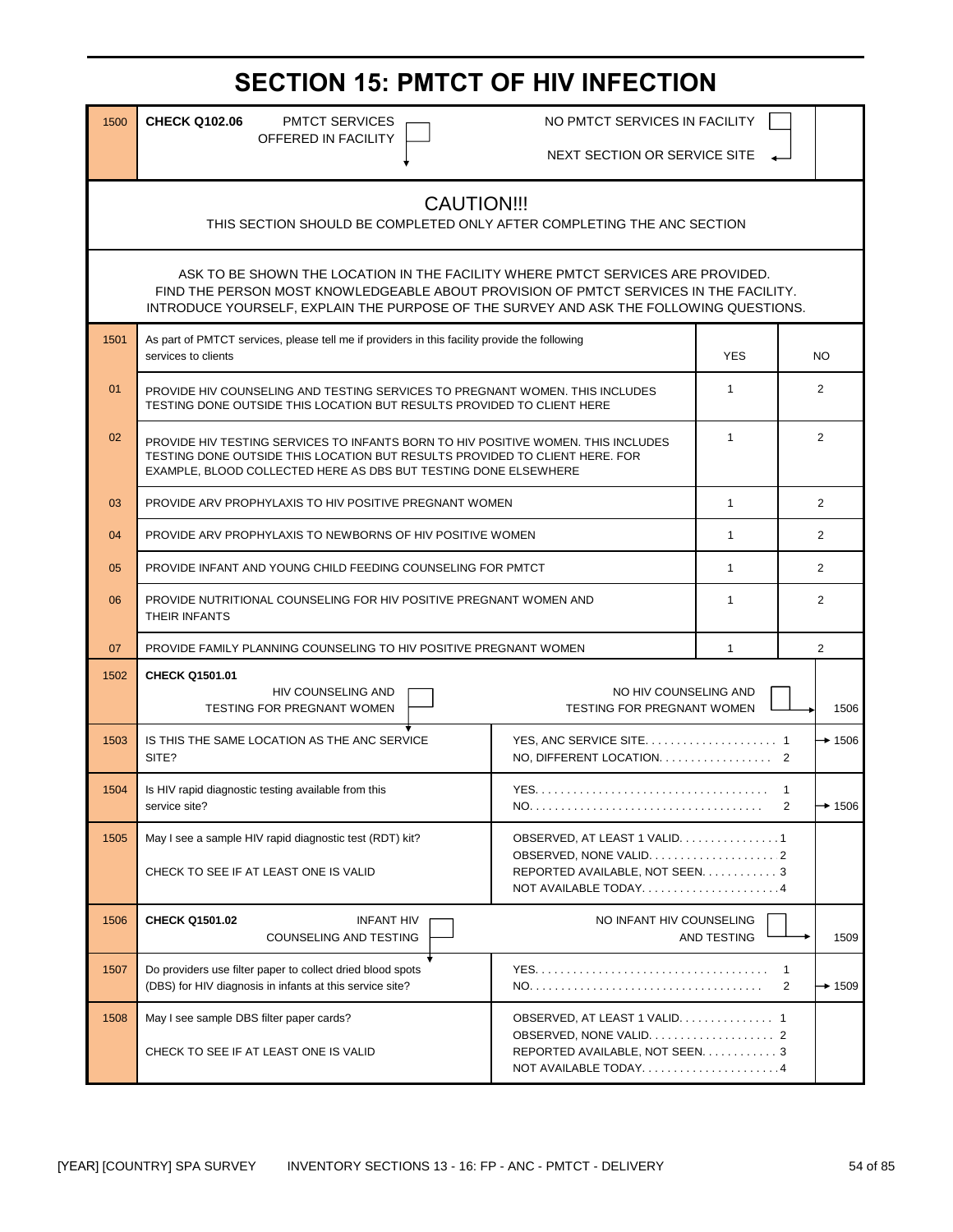| 1509 | Do you have the national guidelines for PMTCT<br>available in this service area?                                                                                                                           |                                          |                                                            |                                        |                                |                                | $+1511$                                    |
|------|------------------------------------------------------------------------------------------------------------------------------------------------------------------------------------------------------------|------------------------------------------|------------------------------------------------------------|----------------------------------------|--------------------------------|--------------------------------|--------------------------------------------|
| 1510 | May I see the national PMTCT guidelines?<br>MAY BE PART OF ANOTHER GUIDELINE                                                                                                                               | REPORTED NOT SEEN                        |                                                            |                                        |                                | $\mathbf{1}$<br>$\overline{2}$ | $+1513$                                    |
| 1511 | Do you have any other guidelines for PMTCT<br>available in this service area?                                                                                                                              |                                          |                                                            |                                        |                                |                                | $+ 1513$                                   |
| 1512 | May I see the other guidelines?                                                                                                                                                                            |                                          | REPORTED NOT SEEN                                          |                                        |                                | 1<br>2                         |                                            |
| 1513 | Do you have guidelines for <i>infant and young child</i><br>feeding counseling available in this service area?                                                                                             |                                          |                                                            |                                        |                                |                                | $+1515$                                    |
| 1514 | May I see the guidelines for infant and young child<br>feeding and counseling?<br>MAY BE PART OF ANOTHER GUIDELINE                                                                                         | 1<br>REPORTED NOT SEEN<br>$\overline{2}$ |                                                            |                                        |                                |                                |                                            |
| 1515 | Do you stock any ARVs for PMTCT in this service area?                                                                                                                                                      | $+1550$                                  |                                                            |                                        |                                |                                |                                            |
| 1516 | Please tell me if any of the following antiretroviral<br>medicines/drugs are available at this services site today.<br>I would like to see them.<br>CHECK TO SEE IF AT LEAST ONE IS VALID<br>(NOT EXPIRED) | (A) OBSERVED<br>AVAILABLE<br>AT LEAST    | <b>AVAILABLE</b><br>ONE VALID NONE VALID NOT SEEN TODAY/DK | <b>REPORTED</b><br>AVAILABLE AVAILABLE | (B) NOT OBSERVED<br><b>NOT</b> |                                | NO, OR<br><b>NEVER</b><br><b>AVAILABLE</b> |
| 01   | ZIDOVUDINE (AZT) TABS                                                                                                                                                                                      | $\mathbf{1}$                             | $\overline{2}$                                             | 3                                      | $\overline{4}$                 |                                | 5                                          |
| 02   | NEVIRAPINE (NVP) TABS                                                                                                                                                                                      | $\mathbf{1}$                             | $\overline{2}$                                             | 3                                      | $\overline{4}$                 |                                | 5                                          |
| 03   | LAMIVUDINE (3TC) TABS                                                                                                                                                                                      | $\mathbf{1}$                             | $\overline{2}$                                             | 3                                      | $\overline{4}$                 |                                | 5                                          |
| 04   | LOPINAVIR (LPV/r) TABS                                                                                                                                                                                     | $\mathbf{1}$                             | 2                                                          | 3                                      | $\overline{4}$                 |                                | 5                                          |
| 05   | <b>ABACAVIR (ABC) TABS</b>                                                                                                                                                                                 | $\mathbf{1}$                             | $\overline{2}$                                             | 3                                      | $\overline{4}$                 |                                | 5                                          |
| 06   | EFAVIRENZ (EFV) TABS                                                                                                                                                                                       | $\mathbf{1}$                             | $\overline{2}$                                             | 3                                      | $\overline{4}$                 |                                | 5                                          |
| 07   | TENAFOVIR DISOPROXIL FUMARATE (TDF) TABS                                                                                                                                                                   | $\mathbf{1}$                             | $\overline{2}$                                             | 3                                      | $\overline{4}$                 |                                | 5                                          |
| 08   | <b>EMTRICITABINE (FTC)</b>                                                                                                                                                                                 | $\mathbf{1}$                             | 2                                                          | 3                                      | $\overline{4}$                 |                                | 5                                          |
| 09   | ZIDOVUDINE (ZDV) + LAMIVUDINE (3TC)                                                                                                                                                                        | $\mathbf{1}$                             | $\overline{2}$                                             | 3                                      | $\overline{4}$                 |                                | 5                                          |
| 10   | NEVIRAPINE (NVP) SYRUP                                                                                                                                                                                     | $\mathbf{1}$                             | $\overline{2}$                                             | 3                                      | $\overline{4}$                 |                                | 5                                          |
| 11   | ZIDOVUDINE (AZT) SYRUP OR DISPERSIBLE PEDIATRIC TABS                                                                                                                                                       | $\mathbf{1}$                             | 2                                                          | 3                                      | $\overline{4}$                 |                                | 5                                          |
| 12   | LAMIVUDINE (3TC) + EFAVIRENZ (EFV) + TENAFOVIR (TDF)                                                                                                                                                       | $\mathbf{1}$                             | 2                                                          | 3                                      | $\overline{4}$                 |                                | 5                                          |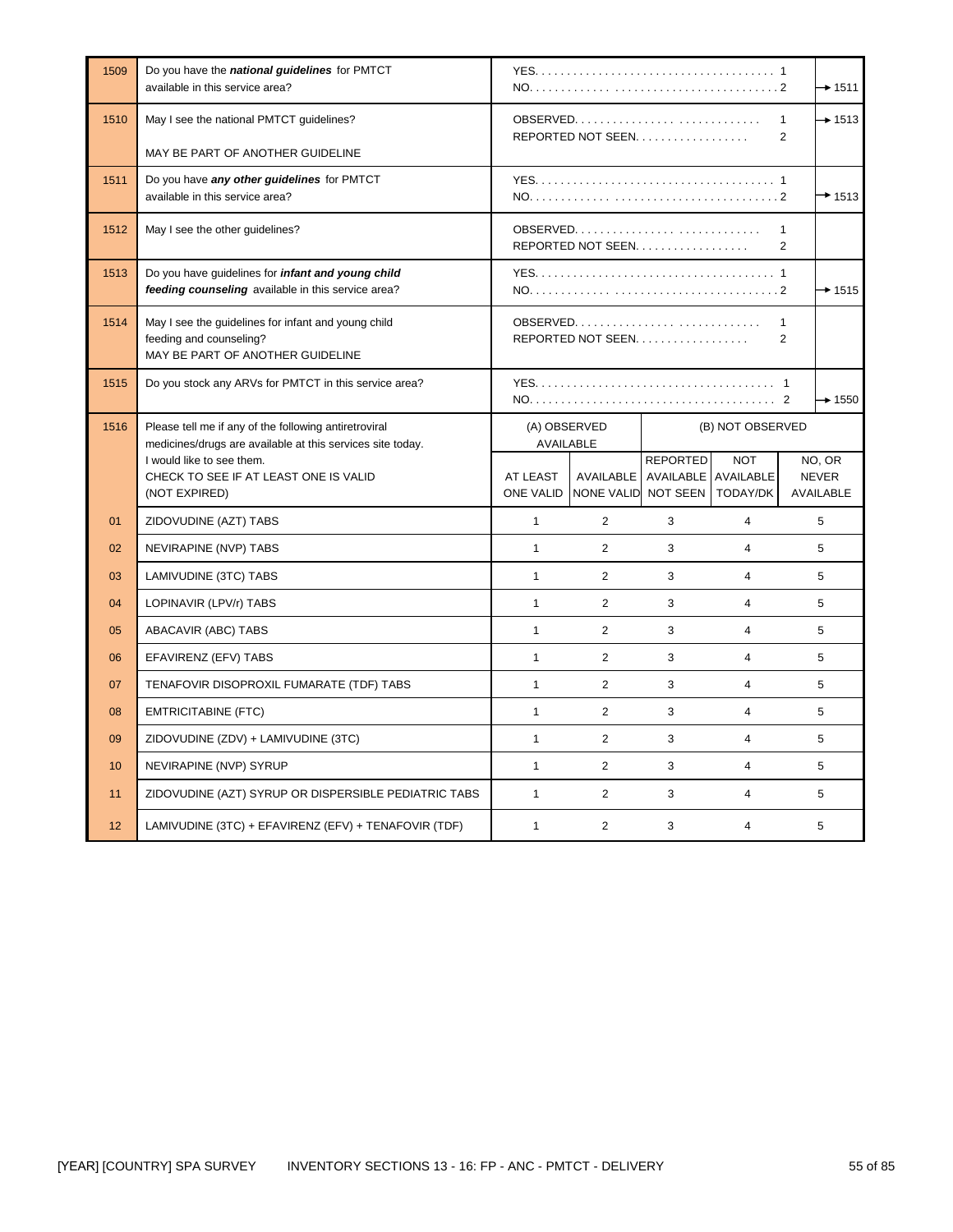| 1550 | ASSESS THE ROOM OR AREA FOR THE ITEMS LISTED<br>BELOW. FOR ITEMS THAT YOU DO NOT SEE,<br>ASK YOUR RESPONDENT TO SHOW THEM TO YOU.<br>IF THE SAME ROOM OR AREA HAS ALREADY BEEN<br>ASSESSED, INDICATE WHERE THE DATA ARE RECORDED |  |              | GENERAL INFORMATION [Q710]. 11<br>CHILD VACCINATION [Q1051]  12<br>CHILD CURATIVE CARE [Q1251] 13<br>FAMILY PLANNING [Q1351]. 14<br>ANTENATAL CARE [Q1451]. 15<br>DELIVERY [Q1651] 17<br>TUBERCULOSIS [Q1951] 19<br>MINOR SURGERY [Q2451] 23<br>NOT PREVIOUSLY SEEN. 31 | NEXT SECTION / SERVICE SITE    |  |
|------|----------------------------------------------------------------------------------------------------------------------------------------------------------------------------------------------------------------------------------|--|--------------|-------------------------------------------------------------------------------------------------------------------------------------------------------------------------------------------------------------------------------------------------------------------------|--------------------------------|--|
| 1551 | <b>STANDARD PRECAUTIONS AND CONDITIONS FOR</b><br><b>CLIENT EXAMINATION</b>                                                                                                                                                      |  |              | REPORTED,<br><b>NOT SEEN</b>                                                                                                                                                                                                                                            | <b>NOT</b><br><b>AVAILABLE</b> |  |
| 01   | RUNNING WATER (PIPED, BUCKET WITH TAP OR POUR PITCHER)                                                                                                                                                                           |  | $\mathbf{1}$ | $\overline{2}$                                                                                                                                                                                                                                                          | 3                              |  |
| 02   | HAND-WASHING SOAP (MAY BE LIQUID SOAP)                                                                                                                                                                                           |  | $\mathbf{1}$ | $\overline{2}$                                                                                                                                                                                                                                                          | 3                              |  |
| 03   | ALCOHOL-BASED HAND RUB                                                                                                                                                                                                           |  |              | $\overline{2}$                                                                                                                                                                                                                                                          | 3                              |  |
| 04   | WASTE RECEPTACLE (PEDAL BIN) WITH LID AND PLASTIC BIN LINER                                                                                                                                                                      |  |              | $\overline{2}$                                                                                                                                                                                                                                                          | 3                              |  |
| 05   | OTHER WASTE RECEPTACLE                                                                                                                                                                                                           |  |              | $\overline{2}$                                                                                                                                                                                                                                                          | 3                              |  |
| 06   | SHARPS CONTAINER ("SAFETY BOX")                                                                                                                                                                                                  |  | $\mathbf{1}$ | $\overline{2}$                                                                                                                                                                                                                                                          | 3                              |  |
| 07   | <b>DISPOSABLE LATEX GLOVES</b>                                                                                                                                                                                                   |  | $\mathbf{1}$ | $\overline{2}$                                                                                                                                                                                                                                                          | 3                              |  |
| 08   | DISINFECTANT/ANTISEPTICS [E.G., CHLORINE, HIBITANE, ALCOHOL]                                                                                                                                                                     |  | $\mathbf{1}$ | $\overline{2}$                                                                                                                                                                                                                                                          | 3                              |  |
| 09   | SINGLE-USE STANDARD DISPOSABLE SYRINGES WITH NEEDLES OR<br>AUTO-DISABLE SYRINGES WITH NEEDLES                                                                                                                                    |  | $\mathbf{1}$ | $\overline{2}$                                                                                                                                                                                                                                                          | 3                              |  |
| 10   | <b>MEDICAL MASKS</b>                                                                                                                                                                                                             |  | $\mathbf{1}$ | 2                                                                                                                                                                                                                                                                       | 3                              |  |
| 11   | <b>GOWNS</b>                                                                                                                                                                                                                     |  | $\mathbf{1}$ | $\overline{2}$                                                                                                                                                                                                                                                          | 3                              |  |
| 12   | EYE PROTECTION [GOGGLES OR FACE PROTECTION]                                                                                                                                                                                      |  | $\mathbf{1}$ | $\overline{2}$                                                                                                                                                                                                                                                          | 3                              |  |
| 13   | GUIDELINES FOR STANDARD PRECAUTIONS                                                                                                                                                                                              |  | $\mathbf{1}$ | $\overline{2}$                                                                                                                                                                                                                                                          | 3                              |  |
| 1552 | ASK TO SEE ROOM OR AREA WHERE PMTCT<br>SERVICES ARE PROVIDED<br>OTHER ROOM WITH<br>AUDITORY AND VISUAL PRIVACY 2<br>DESCRIBE THE SETTING OF THE ROOM OR AREA.                                                                    |  |              |                                                                                                                                                                                                                                                                         |                                |  |
|      | THANK YOUR RESPONDENT AND MOVE TO YOUR NEXT DATA COLLECTION POINT IF DIFFERENT FROM<br><b>CURRENT LOCATION.</b>                                                                                                                  |  |              |                                                                                                                                                                                                                                                                         |                                |  |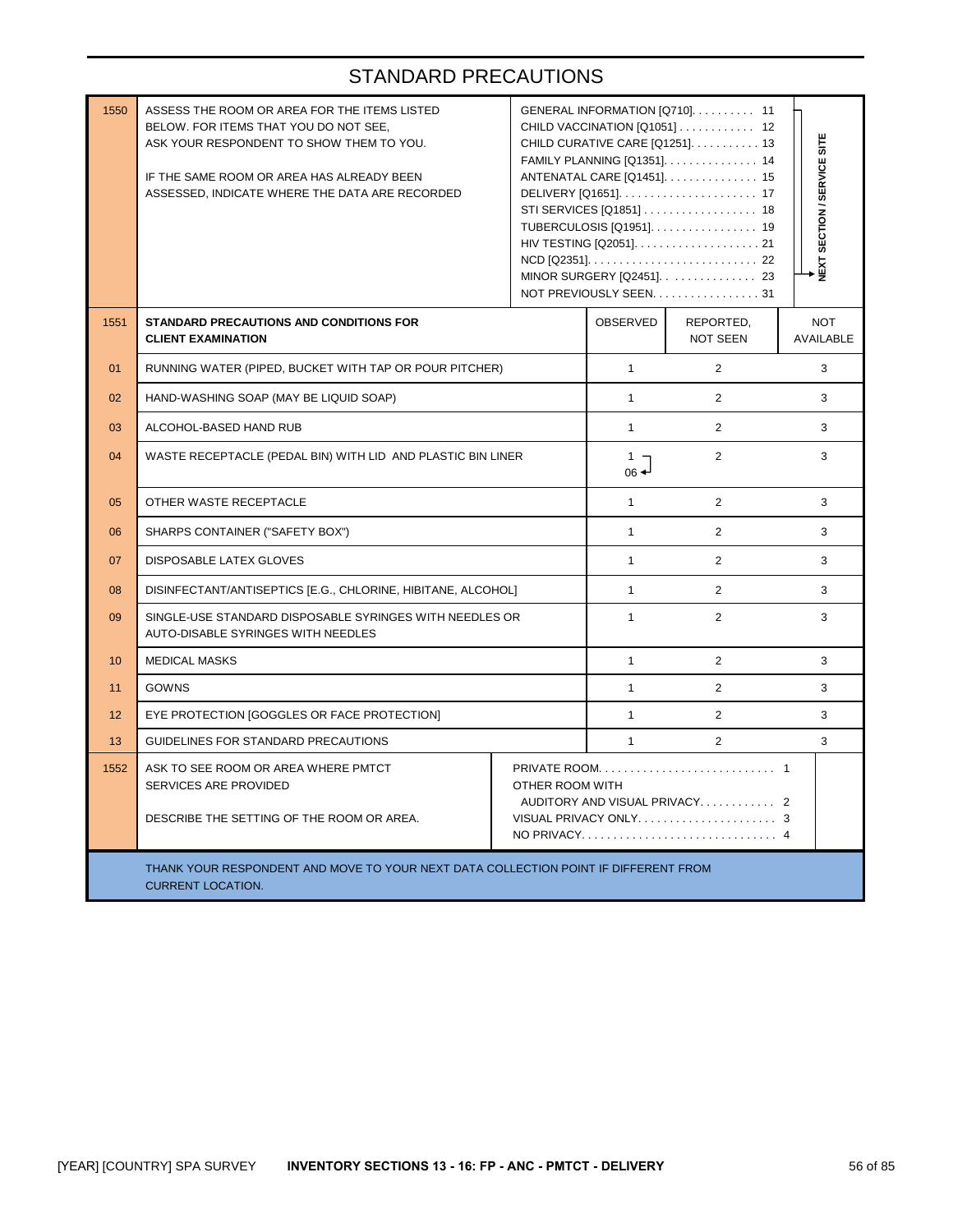# **SECTION 16:** DELIVERY AND NEWBORN CARE

| 1600 | <b>CHECK Q102.07</b><br>NORMAL DELIVERY<br>AVAILABLE                                                                                                                                                                                                                                                                                                            | NORMAL DELIVERY<br><b>NOT AVAILABLE</b><br>NEXT SECTION OR SERVICE SITE ← |  |  |  |  |
|------|-----------------------------------------------------------------------------------------------------------------------------------------------------------------------------------------------------------------------------------------------------------------------------------------------------------------------------------------------------------------|---------------------------------------------------------------------------|--|--|--|--|
|      | ASK TO BE SHOWN THE LOCATION IN THE FACILITY WHERE NORMAL DELIVERY SERVICES ARE PROVIDED.<br>FIND THE PERSON MOST KNOWLEDGEABLE ABOUT DELIVERY SERVICES IN THE FACILITY.<br>INTRODUCE YOURSELF, EXPLAIN THE PURPOSE OF THE SURVEY AND ASK THE FOLLOWING QUESTIONS.                                                                                              |                                                                           |  |  |  |  |
| 1601 | Is a person skilled in conducting deliveries present at the facility<br>today or on call at all times (24 hours a day), including weekends,<br>to provide care? Specifically, I am referring to medical specialists,<br>medical officers, assistant medical officers, clinical officers,<br>assistant clinical officers, registered nurses and enrolled nurses. | 1604                                                                      |  |  |  |  |
| 1602 | Is there a duty schedule or call list for<br>24-hr staff assignment?                                                                                                                                                                                                                                                                                            | 1604<br>→                                                                 |  |  |  |  |
| 1603 | May I see the duty schedule or call list for 24-HR staff<br>assignment?                                                                                                                                                                                                                                                                                         |                                                                           |  |  |  |  |

### SIGNAL FUNCTIONS

| 1604 | Please tell me if any of the following                                                                                                                                                                     |              |              |                                                              | (A) EVER PROVIDED IN FACILITY                                 |                      | (B) PROVIDED IN PAST 3 MONTHS |           |
|------|------------------------------------------------------------------------------------------------------------------------------------------------------------------------------------------------------------|--------------|--------------|--------------------------------------------------------------|---------------------------------------------------------------|----------------------|-------------------------------|-----------|
|      | interventions have ever been carried out by<br>providers as part of their work in<br>this facility, and if so, whether the<br>intervention has been carried out at least<br>once during the past 3 months. |              | <b>YES</b>   | <b>NO</b>                                                    | <b>DK</b>                                                     | <b>YES</b>           | <b>NO</b>                     | <b>DK</b> |
| 01   | PARENTERAL ADMINISTRATION OF<br>ANTIBIOTICS (IV OR IM)                                                                                                                                                     | $\mathbf{1}$ | $\mathsf{b}$ | $2 -$<br>$_{02}$ <sup><math>\rightarrow</math></sup>         | $8 -$<br>$_{02}$ <sup><math>\rightarrow</math></sup>          | $\mathbf{1}$         | $\overline{2}$                | 8         |
| 02   | PARENTERAL ADMINISTRATION OF<br>OXYTOCIC (IV OR IM)                                                                                                                                                        | $\mathbf{1}$ | $\mathsf{b}$ | $2 -$<br>$_{03}$ <sup><math>\leftarrow</math></sup>          | $8 -$<br>$03^{-1}$                                            | $\mathbf{1}$         | 2                             | 8         |
| 03   | PARENTERAL ADMINISTRATION OF<br>ANTICONVULSANT FOR HYPERTENSIVE<br>DISORDERS OF PREGNANCY (IV OR IM)                                                                                                       | $\mathbf{1}$ | $\mathsf{b}$ | $2 -$<br>$_{04}$                                             | 8 <sub>7</sub><br>$_{04}$                                     | $\mathbf{1}$         | 2                             | 8         |
| 04   | ASSISTED VAGINAL DELIVERY                                                                                                                                                                                  | $\mathbf{1}$ | $\mathsf{b}$ | 2 <sub>7</sub><br>$_{05}$ <sup><math>\leftarrow</math></sup> | 8 <sub>1</sub><br>$05 +$                                      | 1                    | 2                             | 8         |
| 05   | MANUAL REMOVAL OF PLACENTA                                                                                                                                                                                 | $\mathbf{1}$ | b            | 2 <sub>7</sub><br>$06 +$                                     | 8 <sub>1</sub><br>$06 +$                                      | 1                    | $\overline{2}$                | 8         |
| 06   | REMOVAL OF RETAINED PRODUCTS<br>OF CONCEPTAION                                                                                                                                                             | $\mathbf{1}$ | $\mathsf{b}$ | $2 -$<br>$_{07}$                                             | $8 -$<br>$_{07}$                                              | $\mathbf{1}$         | 2                             | 8         |
| 07   | NEONATAL RESUSCITATION                                                                                                                                                                                     | $\mathbf{1}$ | $\mathsf{b}$ | 2 <sub>7</sub><br>$08 +$                                     | 8 <sub>7</sub><br>$_{08}$ <sup><math>\rightarrow</math></sup> | $\mathbf{1}$         | 2                             | 8         |
| 08   | CORTICOSTEROIDS FOR PRE-TERM LABOR<br><b>NOTE: THIS IS NOT A SIGNAL FUNCTION</b>                                                                                                                           | $\mathbf{1}$ | $\mathsf{b}$ | 2 <sub>7</sub><br>$1605 +$                                   | $8 -$<br>$1605 +$                                             | $\mathbf{1}$         | 2                             | 8         |
| 1605 | Do you have the national guidelines for BEmONC<br>available in this service site?                                                                                                                          |              |              |                                                              |                                                               |                      | $\rightarrow$ 1607            |           |
| 1606 | May I see the guidelines for BEmONC?                                                                                                                                                                       |              |              | REPORTED NOT SEEN<br>$\mathcal{P}$                           |                                                               |                      |                               |           |
| 1607 | Do you have the national guidelines for CEmOC?                                                                                                                                                             |              |              |                                                              |                                                               |                      | 1609                          |           |
|      | ACCEPTABLE IF PART OF ANOTHER GUIDELINE.                                                                                                                                                                   |              |              |                                                              |                                                               |                      |                               |           |
| 1608 | May I see the national guidelines for CEmOC?                                                                                                                                                               |              |              |                                                              |                                                               | REPORTED NOT SEEN. 2 |                               |           |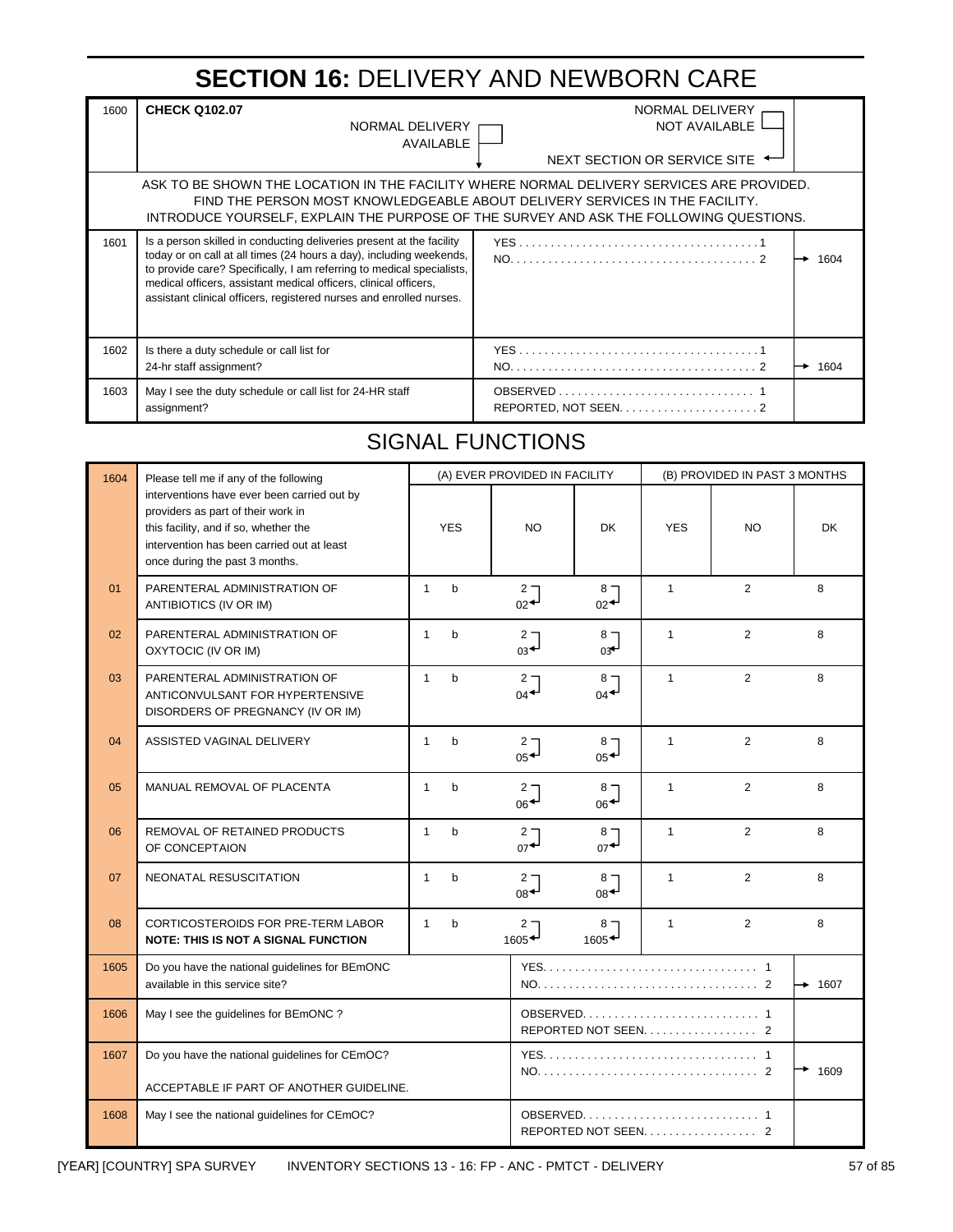| 1609 | Do you have guidelines or protocols on management of<br>pre-term labor?                                                                | 1611                                                                                                                 |
|------|----------------------------------------------------------------------------------------------------------------------------------------|----------------------------------------------------------------------------------------------------------------------|
|      | ACCEPTABLE IF PART OF ANOTHER GUIDELINE.                                                                                               |                                                                                                                      |
| 1610 | May I see the guidelines or protocols on management<br>of pre-term labor?                                                              |                                                                                                                      |
| 1611 | Does this facility practice Kangaroo Mother Care for<br>low birth weight babies?                                                       | $+ 1613$                                                                                                             |
| 1612 | Is there a separate room or space for Kangaroo Mother<br>Care or is it integrated into the main postnatal ward?                        | YES, SEPARATE ROOM. 1                                                                                                |
| 1613 | Do providers of delivery services in this facility use partograph<br>to monitor labor and delivery?                                    | $\rightarrow$ 1615                                                                                                   |
| 1614 | Are partographs used routinely (for all cases) or selectively (only for<br>some cases) to monitor labor and delivery in this facility? | $SELECTIVELY, \ldots, \ldots, \ldots, \ldots, \ldots, 2$                                                             |
| 1615 | How many dedicated maternity beds are available in<br>this facility?                                                                   | # OF DEDICATED<br>MATERNITY BEDS                                                                                     |
|      |                                                                                                                                        | DON'T KNOW 998                                                                                                       |
| 1616 | How many dedicated delivery beds are available in<br>this facility?                                                                    | # OF DEDICATED<br>DELIVERY BEDS                                                                                      |
|      |                                                                                                                                        | DON'T KNOW.  998                                                                                                     |
| 1617 | Does the facility conduct regular reviews of<br>maternal or newborn deaths or "near-misses"?                                           | $\rightarrow$ 1622                                                                                                   |
| 1618 | Are reviews done for mothers only,<br>newborns only, or for both mothers and newborns?                                                 | FOR MOTHERS ONLY<br>1<br>FOR NEWBORNS ONLY<br>$\overline{\mathbf{c}}$<br>$+ 1621$<br>FOR BOTH MOTHERS AND NEWBORNS 3 |
| 1619 | How often are reviews of maternal deaths or<br>"near misses" carried out?                                                              | <b>WEEKS</b><br>EVERY:                                                                                               |
|      |                                                                                                                                        | ONLY WHEN CASE OCCURS 53                                                                                             |
| 1620 | <b>CHECK Q1618:</b>                                                                                                                    |                                                                                                                      |
|      | RESPONSE "3"<br><b>CIRCLED</b>                                                                                                         | RESPONSE "3"<br><b>NOT CIRCLED</b><br>1622                                                                           |
| 1621 | How often are reviews of newborn deaths<br>or "near misses" carried out?                                                               | EVERY:<br><b>WEEKS</b>                                                                                               |
|      |                                                                                                                                        | ONLY WHEN CASE OCCURS<br>53<br>ALWAYS WITH MATERNAL REVIEWS<br>95<br><b>DON'T KNOW</b><br>98                         |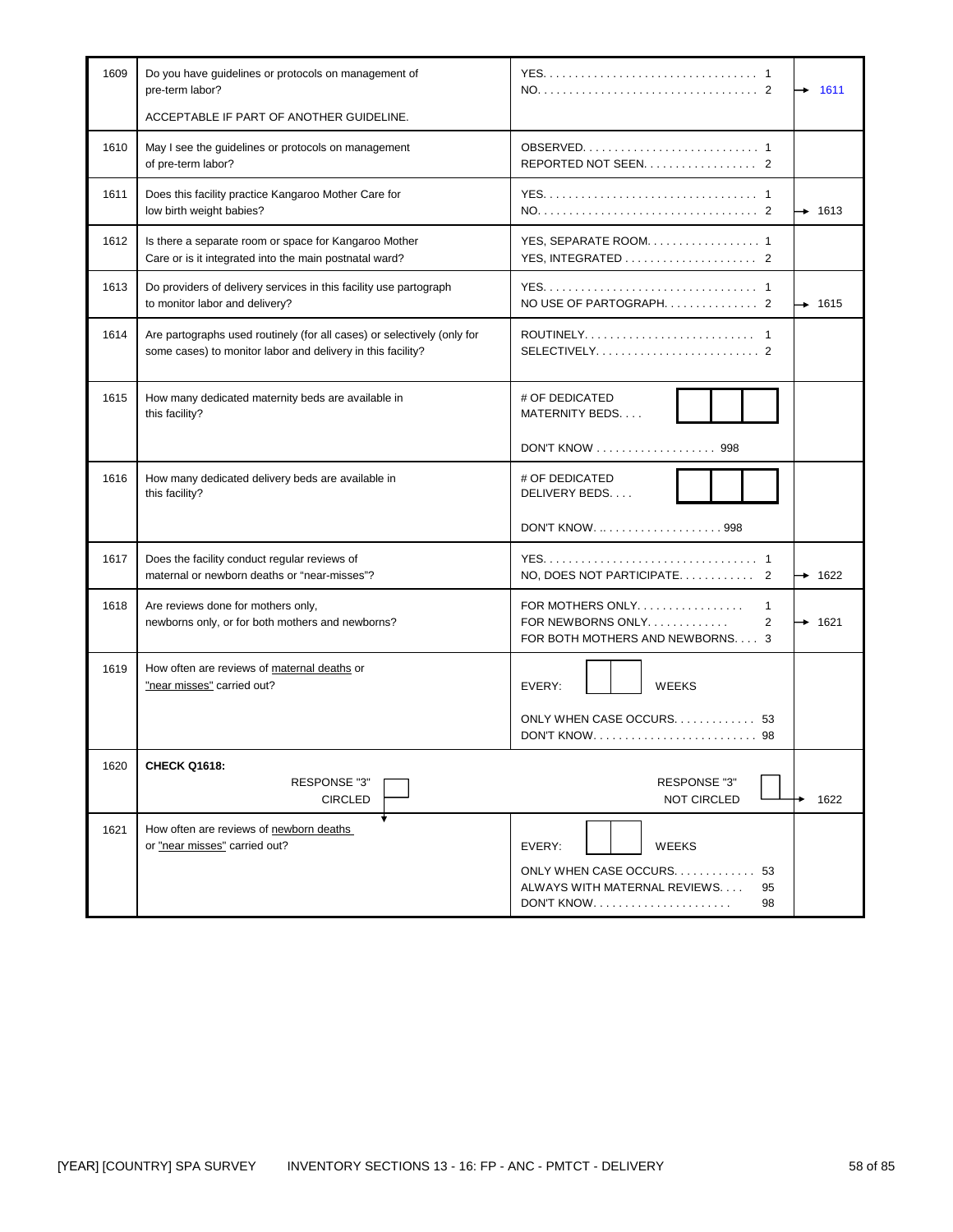|                 | EQUIPMENT AND SUPPLIES FOR ROUTINE DELIVERIES                            |                   |                             |                                      |              |                       |                         |
|-----------------|--------------------------------------------------------------------------|-------------------|-----------------------------|--------------------------------------|--------------|-----------------------|-------------------------|
| 1622            | I would like to know if the<br>following items are available             |                   | (A) AVAILABLE               |                                      |              | (B) FUNCTIONING       |                         |
|                 | in this delivery area and are<br>functioning.                            | OBSERVED          | <b>REPORTED</b><br>NOT SEEN | <b>NOT</b><br>AVAILABLE              | <b>YES</b>   | NO.                   | DON'T<br><b>KNOW</b>    |
| 01              | <b>INCUBATOR</b>                                                         | $1 \rightarrow b$ | $2 \rightarrow b$           | $3^{\circ}$<br>$02^+$                | $\mathbf{1}$ | $\overline{2}$        | 8                       |
| 02              | OTHER EXTERNAL HEAT<br><b>SOURCE</b>                                     | $1 \rightarrow b$ | $2 \rightarrow b$           | 3 <sub>7</sub><br>$03 +$             | $\mathbf{1}$ | $\overline{2}$        | 8                       |
| 03              | <b>EXAMINATION LIGHT</b><br>(FLASHLIGHT OK)                              | $1 \rightarrow b$ | $2 \rightarrow b$           | $3 -$<br>$04 -$                      | $\mathbf{1}$ | $\overline{2}$        | 8                       |
| 04              | <b>SUCTION APPARATUS</b><br><b>WITH CATHETER</b>                         | $1 - b$           | $2 \rightarrow b$           | $3 -$<br>$05 -$                      | $\mathbf{1}$ | $\overline{2}$        | 8                       |
| 05              | <b>SUCTION BULB</b><br>OR PENGUIN SUCKER                                 | $1 \rightarrow b$ | $2 \rightarrow b$           | $3 -$<br>$06 +$                      | $\mathbf{1}$ | $\overline{2}$        | 8                       |
| 06              | MANUAL VACUUM EXTRACTOR<br>(FOR VACUUM-ASSISTED DELIVERY)                | $1 \rightarrow b$ | $2 \rightarrow b$           | $3 -$<br>$07 +$                      | $\mathbf{1}$ | $\overline{2}$        | 8                       |
| 07              | VACUUM ASPIRATION KIT OR<br>D&C KIT                                      | $1 \rightarrow b$ | $2 \rightarrow b$           | $3 -$<br>$08^+$                      | $\mathbf{1}$ | $\overline{2}$        | 8                       |
| 08              | <b>NEWBORN BAG &amp; MASK</b><br>(AMBU BAG & MASK)                       | $1 \rightarrow b$ | $2 \rightarrow b$           | 3 <sub>7</sub><br>$09 +$             | $\mathbf{1}$ | 2                     | 8                       |
| 09              | <b>THERMOMETER</b>                                                       | $1 + b$           | $2 \rightarrow b$           | $3 -$<br>$10^{-1}$                   | $\mathbf{1}$ | $\overline{2}$        | 8                       |
| 10              | THERMOMETER FOR<br>LOW-BODY TEMPERATURE                                  | $1 + b$           | $2 \rightarrow b$           | 3 <sub>7</sub><br>$11 +$             | $\mathbf{1}$ | $\overline{2}$        | 8                       |
| 11              | <b>INFANT SCALE</b>                                                      | $1 - b$           | $2 \rightarrow b$           | 3 <sub>7</sub><br>$12 +$             | $\mathbf{1}$ | $\overline{2}$        | 8                       |
| 12              | FETAL STETHOSCOPE                                                        | $1 \rightarrow b$ | $2 \rightarrow b$           | 3 <sub>7</sub><br>$13 +$             | $\mathbf{1}$ | $\overline{2}$        | 8                       |
| 13              | DIGITAL BLOOD PRESSURE<br><b>APPARATUS</b>                               | $1 \rightarrow b$ | $2 \rightarrow b$           | $3^{-}$<br>$14 \star$                | $\mathbf{1}$ | 2                     | 8                       |
| 14              | MANUAL BLOOD PRESSURE<br><b>MACHINE</b>                                  | $1 \rightarrow b$ | $2 \rightarrow b$           | 3 <sub>7</sub><br>$15 +$             | $\mathbf{1}$ | 2                     | 8                       |
| 15              | <b>STETHOSCOPE</b>                                                       | $1 \rightarrow b$ | $2 \rightarrow b$           | 3 <sub>1</sub><br>$1623 \rightarrow$ | $\mathbf{1}$ | $\overline{2}$        | 8                       |
| 1623            | Do you have any of the following items? If yes, I would like to see them |                   |                             |                                      | OBSERVED     | REPORTED<br>NOT SEEN  | <b>NOT</b><br>AVAILABLE |
| 01              | <b>DELIVERY BED</b>                                                      |                   |                             |                                      | $\mathbf{1}$ | $\overline{2}$        | 3                       |
| 02              | <b>DELIVERY PACK</b>                                                     |                   |                             |                                      | $\mathbf{1}$ | $\overline{2}$        | 3                       |
| 03              | <b>CORD CLAMP</b>                                                        |                   |                             |                                      | $\mathbf{1}$ | $\overline{2}$        | 3                       |
| 04              | SPECULUM                                                                 |                   |                             |                                      | $\mathbf{1}$ | $\overline{2}$        | 3                       |
| 05              | <b>EPISIOTOMY SCISSORS</b>                                               |                   |                             |                                      | $\mathbf{1}$ | $\overline{2}$        | 3                       |
| 06              | SCISSORS OR BLADE TO CUT CORD                                            |                   |                             |                                      | $\mathbf{1}$ | $\overline{2}$        | 3                       |
| 07              | SUTURE MATERIAL WITH NEEDLE                                              |                   |                             |                                      | $\mathbf{1}$ | $\mathbf{2}^{\prime}$ | 3                       |
| 08              | NEEDLE HOLDER                                                            |                   |                             |                                      |              | $\overline{2}$        | 3                       |
| 09              | FORCEPS (LARGE)                                                          |                   |                             |                                      |              | $\mathbf{2}^{\prime}$ | 3                       |
| 10              | FORCEPS (MEDIUM)                                                         |                   |                             |                                      | $\mathbf{1}$ | $\overline{2}$        | 3                       |
| 11              | SPONGE HOLDER                                                            |                   |                             |                                      | $\mathbf{1}$ | $\mathbf{2}^{\prime}$ | 3                       |
| 12 <sup>2</sup> | $\overline{2}$<br><b>BLANK PARTOGRAPH</b><br>$\mathbf{1}$<br>3           |                   |                             |                                      |              |                       |                         |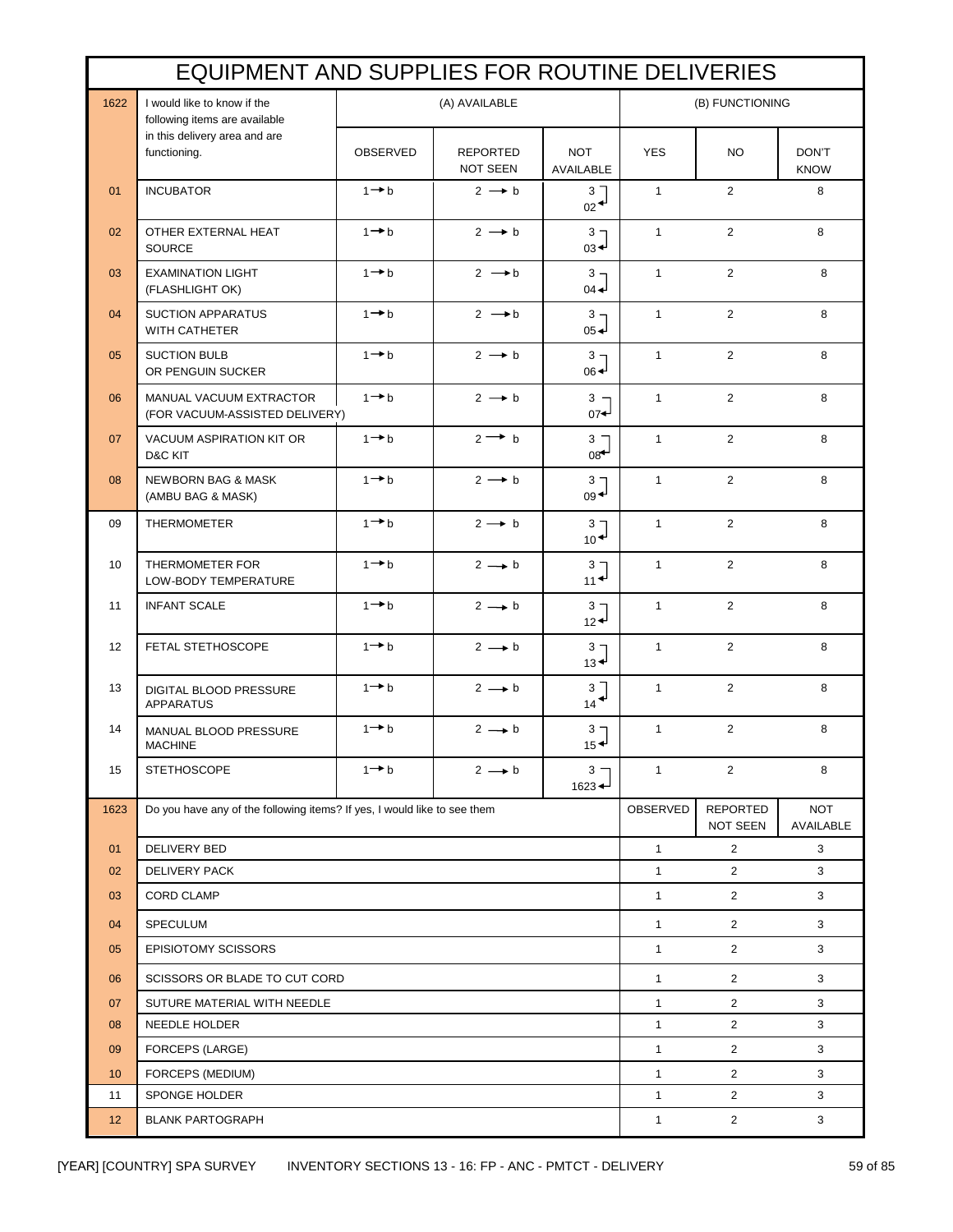| 1624 | Does this facility <i>routinely</i> observe any of the following<br>postpartum or newborns related practices? |                 | <b>YES</b>                        | <b>NO</b>                                              |                                     | <b>DON'T KNOW</b>                   |
|------|---------------------------------------------------------------------------------------------------------------|-----------------|-----------------------------------|--------------------------------------------------------|-------------------------------------|-------------------------------------|
| 01   | Delivery to the abdomen (Skin to Skin)                                                                        |                 | $\mathbf{1}$                      | 2                                                      |                                     | 8                                   |
| 02   | Drying and wrapping newborns to keep them warm                                                                |                 | $\mathbf{1}$                      | $\overline{2}$                                         |                                     | 8                                   |
| 03   | Initiation of breastfeeding within the first hour                                                             |                 | $\mathbf{1}$                      | $\overline{2}$                                         |                                     | 8                                   |
| 04   | Routine, complete (head-to-toe) examination of newborn<br>before discharge                                    |                 | $\mathbf{1}$                      | $\overline{2}$                                         |                                     | 8                                   |
| 05   | Suction of the newborn by means of catheter                                                                   |                 | $\mathbf{1}$                      | $\overline{2}$                                         |                                     | 8                                   |
| 06   | Suction of the newborn by means of suction bulb or penguin sucker                                             |                 | $\mathbf{1}$                      | $\overline{2}$                                         |                                     | 8                                   |
| 07   | Weigh the newborn immediately                                                                                 |                 | $\mathbf{1}$                      | $\overline{2}$                                         |                                     | 8                                   |
| 08   | Administer Vitamin K to newborn                                                                               |                 | $\mathbf{1}$                      | $\overline{2}$                                         |                                     | 8                                   |
| 09   | Apply Tetracycline eye ointment to both eyes                                                                  |                 | $\mathbf{1}$                      | $\overline{2}$                                         |                                     | 8                                   |
| 10   | Give full bath (immerse newborn in water) shortly<br>(i.e., within a few minutes/hours) after birth           |                 |                                   | $\overline{2}$                                         |                                     | 8                                   |
| 11   | Give the newborn prelacteal liquids                                                                           |                 |                                   | $\overline{2}$                                         |                                     | 8                                   |
| 12   | Give the newborn OPV (oral polio vaccine/ polio zero vaccine) prior to discharge                              |                 | $\mathbf{1}$                      | $\overline{2}$                                         |                                     | 8                                   |
| 13   | Give the newborn BCG prior to discharge                                                                       |                 | $\mathbf{1}$                      | $\overline{2}$                                         |                                     | 8                                   |
| 1625 | Please tell me if any of the following medicines or<br>items are available at this service site today.        |                 | (A) OBSERVED<br><b>AVAILABLE</b>  | (B) NOT OBSERVED                                       |                                     |                                     |
|      | I would like to see them.<br>CHECK TO SEE IF AT LEAST ONE IS VALID (NOT EXPIRED)                              | <b>AT LEAST</b> | AVAILABLE<br>ONE VALID NONE VALID | <b>REPORTED</b><br><b>AVAILABLE</b><br><b>NOT SEEN</b> | <b>NOT</b><br>AVAILABLE<br>TODAY/DK | NO, OR<br><b>NEVER</b><br>AVAILABLE |
| 01   | TETRACYCLINE EYE OINTMENT FOR NEWBORN                                                                         | 1               | 2                                 | 3                                                      | $\overline{4}$                      | 5                                   |
| 02   | INJECTABLE ANTIBIOTIC (E.G., CEFTRIAXONE)                                                                     | $\mathbf{1}$    | 2                                 | 3                                                      | $\overline{4}$                      | 5                                   |
| 03   | INJECTABLE UTEROTONIC (E.G., OXYTOCIN)                                                                        | 1               | $\overline{2}$                    | 3                                                      | $\overline{4}$                      | 5                                   |
| 04   | <b>MAGNESIUM SULPHATE</b>                                                                                     | $\mathbf{1}$    | $\overline{2}$                    | 3                                                      | $\overline{4}$                      | 5                                   |
| 05   | <b>INJECTABLE DIAZEPAM</b>                                                                                    | $\mathbf{1}$    | 2                                 | 3                                                      | $\overline{4}$                      | 5                                   |
| 06   | IV SOLUTION (RINGER LACTATE) WITH INFUSION SET                                                                | $\mathbf{1}$    | 2                                 | 3                                                      | $\overline{4}$                      | 5                                   |
| 07   | SKIN DISINFECTANT (OTHER THAN CHLORHEXIDINE)                                                                  | $\mathbf{1}$    | 2                                 | 3                                                      | $\overline{4}$                      | 5                                   |
| 08   | 4% CHORHEXIDINE SOLUTION (UMBILICAL CORD CLEANSING)                                                           | $\mathbf{1}$    | 2                                 | 3                                                      | $\overline{4}$                      | 5                                   |
| 09   | <b>HYDRALAZINE INJECTION</b>                                                                                  | 1               | $\overline{2}$                    | 3                                                      | $\overline{4}$                      | 5                                   |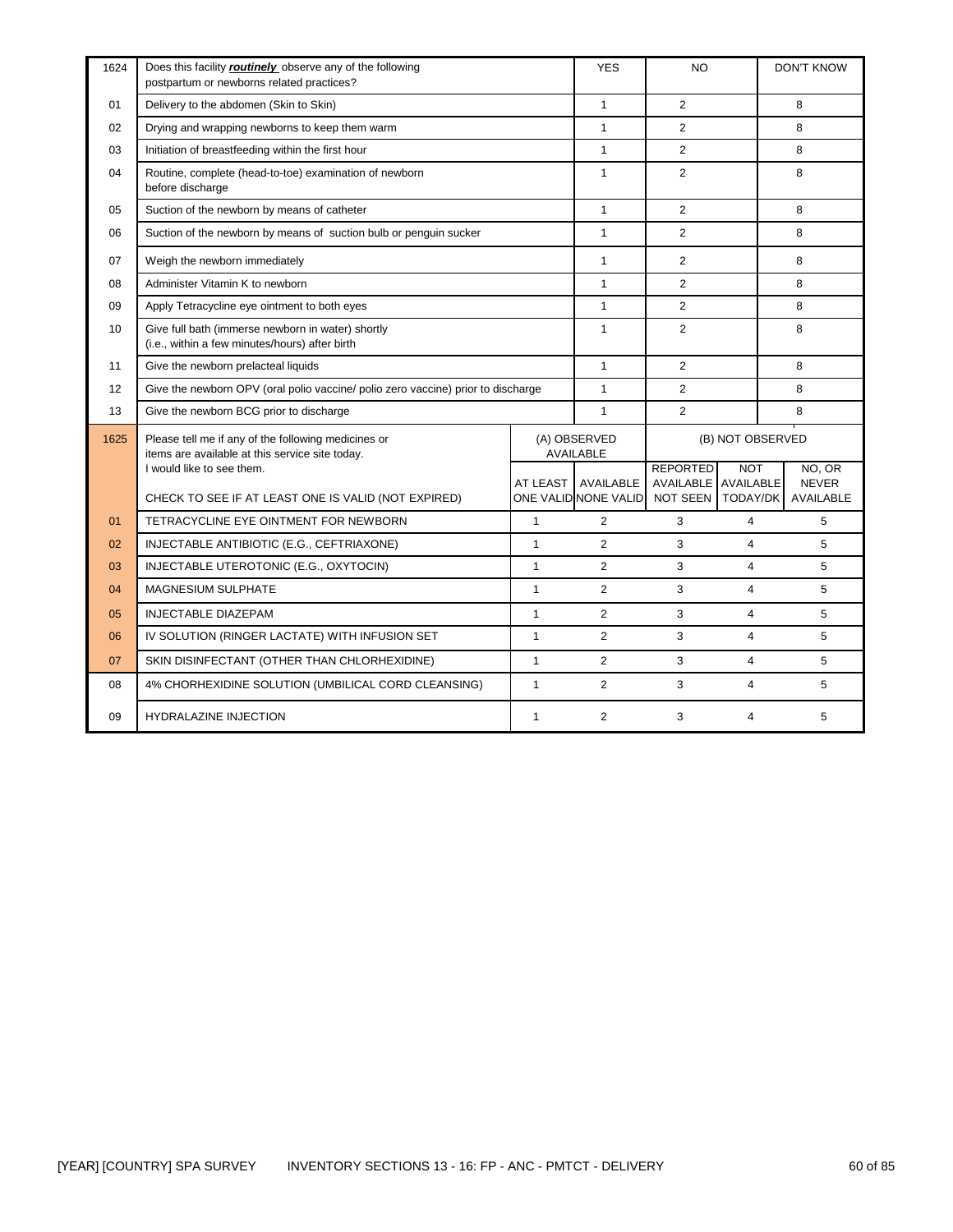### PMTCT DURING LABOR AND DELIVERY

| 1626 | Do you provide or offer any PMTCT service at this service<br>site for women who come in to deliver?                    |                                                                                                                      |                                                                        |                 |                |                                            |
|------|------------------------------------------------------------------------------------------------------------------------|----------------------------------------------------------------------------------------------------------------------|------------------------------------------------------------------------|-----------------|----------------|--------------------------------------------|
| 1627 | Do providers of delivery services conduct HIV testing<br>from this service site?                                       |                                                                                                                      |                                                                        |                 |                | 1629<br>→                                  |
| 1628 | May I see a sample HIV rapid diagnostic test (RDT) kit?<br>CHECK TO SEE IF AT LEAST ONE IS VALID                       | OBSERVED, AT LEAST 1 VALID. 1<br>OBSERVED, NONE VALID. 2<br>REPORTED AVAILABLE, NOT SEEN. 3<br>NOT AVAILABLE TODAY 4 |                                                                        |                 |                |                                            |
| 1629 | Do you stock any ARVs for PMTCT in this service area?                                                                  |                                                                                                                      |                                                                        |                 |                | 1650                                       |
| 1630 | Please tell me if any of the following antiretroviral<br>medicines for PMTCT are available at this service site today. | (A) OBSERVED<br>(B) NOT OBSERVED<br><b>AVAILABLE</b>                                                                 |                                                                        |                 |                |                                            |
|      | I would like to see them.<br>CHECK TO SEE IF AT LEAST ONE IS VALID<br>(NOT EXPIRED)                                    | AT LEAST                                                                                                             | AVAILABLE AVAILABLE AVAILABLE<br>ONE VALID NON VALID NOT SEEN TODAY/DK | <b>REPORTED</b> | <b>NOT</b>     | NO, OR<br><b>NEVER</b><br><b>AVAILABLE</b> |
| 01   | ZIDOVUDINE (AZT) TABS                                                                                                  | $\mathbf{1}$                                                                                                         | $\overline{2}$                                                         | 3               | $\overline{4}$ | 5                                          |
| 02   | NEVIRAPINE (NVP) TABS                                                                                                  | $\mathbf{1}$                                                                                                         | $\overline{2}$                                                         | 3               | 4              | 5                                          |
| 03   | LAMIVUDINE (3TC) TABS                                                                                                  | $\mathbf{1}$                                                                                                         | $\overline{2}$                                                         | 3               | $\overline{4}$ | 5                                          |
| 04   | LOPINAVIR (LPV/r) TABS                                                                                                 | $\mathbf{1}$                                                                                                         | 2                                                                      | 3               | $\overline{4}$ | 5                                          |
| 05   | ABACAVIR (ABC) TABS                                                                                                    | $\mathbf{1}$                                                                                                         | $\overline{2}$                                                         | 3               | 4              | 5                                          |
| 06   | EFAVIRENZ (EFV) TABS                                                                                                   | $\mathbf{1}$                                                                                                         | $\overline{2}$                                                         | 3               | 4              | 5                                          |
| 07   | TENAFOVIR DISOPROXIL FUMARATE (TDF) TABS                                                                               | $\mathbf{1}$                                                                                                         | $\overline{2}$                                                         | 3               | $\overline{4}$ | 5                                          |
| 08   | <b>EMTRICITABINE (FTC)</b>                                                                                             | $\mathbf{1}$                                                                                                         | $\overline{2}$                                                         | 3               | $\overline{4}$ | 5                                          |
| 09   | ZIDOVUDINE (ZDV) + LAMIVUDINE (3TC)                                                                                    | $\mathbf{1}$                                                                                                         | $\overline{2}$                                                         | 3               | $\overline{4}$ | 5                                          |
| 10   | NEVIRAPINE (NVP) SYRUP                                                                                                 | $\mathbf{1}$                                                                                                         | 2                                                                      | 3               | $\overline{4}$ | 5                                          |
| 11   | ZIDOVUDINE (AZT) SYRUP                                                                                                 | $\mathbf{1}$                                                                                                         | $\overline{2}$                                                         | 3               | 4              | 5                                          |
| 12   | LAMIVUDINE (3TC) + EFAVIRENZ (EFV) + TENAFOVIR (TDF)                                                                   | $\mathbf{1}$                                                                                                         | 2                                                                      | 3               | $\overline{4}$ | 5                                          |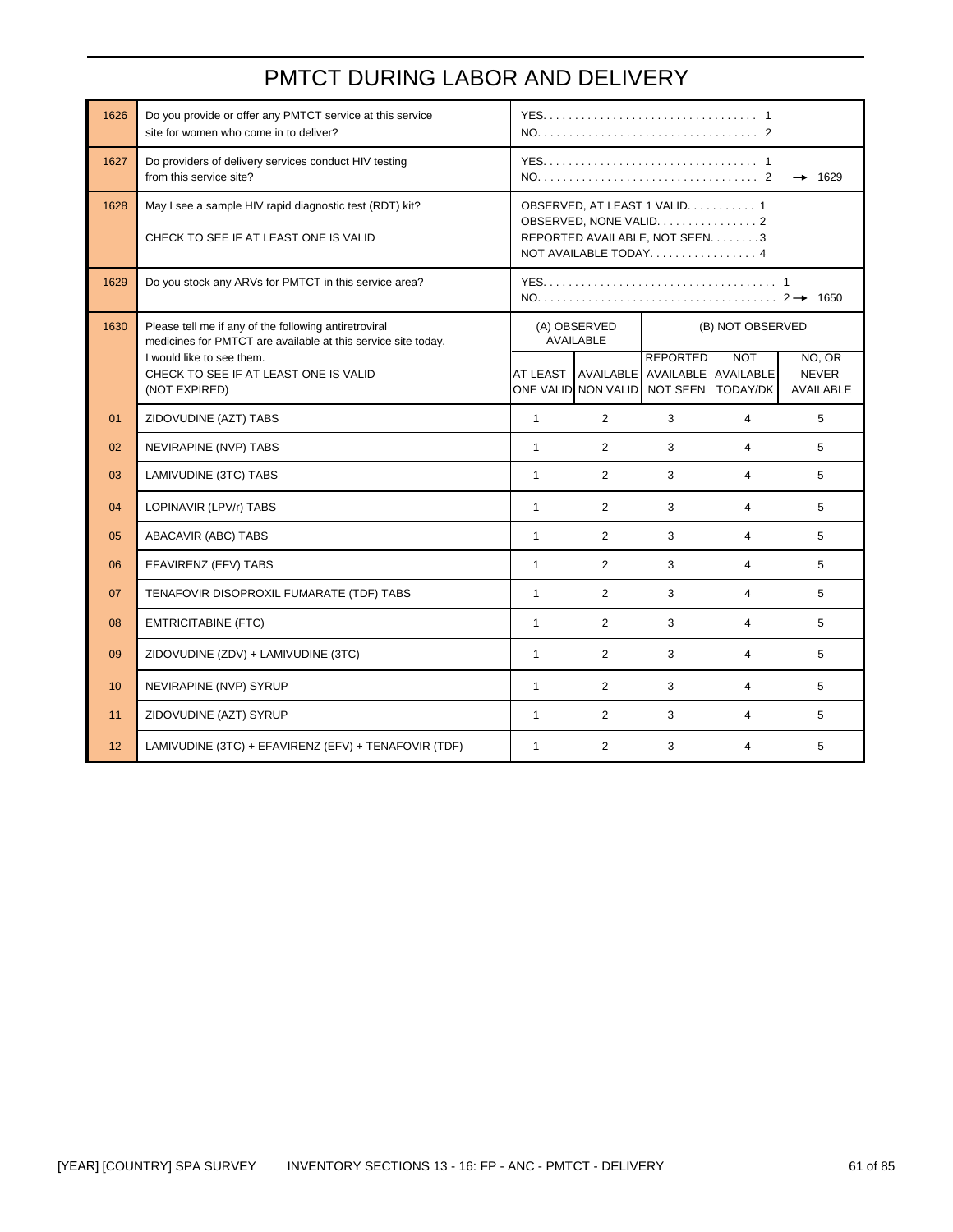| 1650 | ASSESS THE ROOM OR AREA FOR THE ITEMS LISTED<br>BELOW. FOR ITEMS THAT YOU DO NOT SEE,<br>ASK YOUR RESPONDENT TO SHOW THEM TO YOU.<br>IF THE SAME ROOM OR AREA HAS ALREADY BEEN<br>ASSESSED, INDICATE WHERE THE DATA ARE RECORDED |  | GENERAL INFORMATION [Q710]. 11<br>CHILD VACCINATION [Q1051] 12<br>CHILD CURATIVE CARE [Q1251] 13<br>FAMILY PLANNING [Q1351]. 14<br>ANTENATAL CARE [Q1451] 15<br>STI SERVICES [Q1851]  18<br>TUBERCULOSIS [Q1951] 19<br>MINOR SURGERY [Q2451]. 23<br>NOT PREVIOUSLY SEEN | <b>NEXT SECTION / SERVICE SITE</b> |                                |  |
|------|----------------------------------------------------------------------------------------------------------------------------------------------------------------------------------------------------------------------------------|--|-------------------------------------------------------------------------------------------------------------------------------------------------------------------------------------------------------------------------------------------------------------------------|------------------------------------|--------------------------------|--|
| 1651 | <b>STANDARD PRECAUTIONS AND CONDITIONS FOR</b><br><b>CLIENT EXAMINATION</b>                                                                                                                                                      |  | OBSERVED                                                                                                                                                                                                                                                                | REPORTED,<br><b>NOT SEEN</b>       | <b>NOT</b><br><b>AVAILABLE</b> |  |
| 01   | RUNNING WATER (PIPED, BUCKET WITH TAP OR POUR PITCHER)                                                                                                                                                                           |  | $\mathbf{1}$                                                                                                                                                                                                                                                            | 2                                  | 3                              |  |
| 02   | HAND-WASHING SOAP (MAY BE LIQUID SOAP)                                                                                                                                                                                           |  | $\mathbf{1}$                                                                                                                                                                                                                                                            | 2                                  | 3                              |  |
| 03   | ALCOHOL-BASED HAND RUB                                                                                                                                                                                                           |  |                                                                                                                                                                                                                                                                         | $\overline{2}$                     | 3                              |  |
| 04   | WASTE RECEPTACLE (PEDAL BIN) WITH LID AND PLASTIC BIN LINER                                                                                                                                                                      |  |                                                                                                                                                                                                                                                                         | 2                                  | 3                              |  |
| 05   | OTHER WASTE RECEPTACLE                                                                                                                                                                                                           |  | $\mathbf{1}$                                                                                                                                                                                                                                                            | 2                                  | 3                              |  |
| 06   | SHARPS CONTAINER ("SAFETY BOX")                                                                                                                                                                                                  |  | $\mathbf{1}$                                                                                                                                                                                                                                                            | $\overline{2}$                     | 3                              |  |
| 07   | <b>DISPOSABLE LATEX GLOVES</b>                                                                                                                                                                                                   |  | $\mathbf{1}$                                                                                                                                                                                                                                                            | 2                                  | 3                              |  |
| 08   | DISINFECTANT/ANTISEPTICS [E.G., CHLORINE, HIBITANE, ALCOHOL]                                                                                                                                                                     |  | $\mathbf{1}$                                                                                                                                                                                                                                                            | $\overline{2}$                     | 3                              |  |
| 09   | SINGLE-USE STANDARD DISPOSABLE SYRINGES WITH NEEDLES OR<br>AUTO-DISABLE SYRINGES WITH NEEDLES                                                                                                                                    |  | $\mathbf{1}$                                                                                                                                                                                                                                                            | $\overline{2}$                     | 3                              |  |
| 10   | <b>MEDICAL MASKS</b>                                                                                                                                                                                                             |  | $\mathbf{1}$                                                                                                                                                                                                                                                            | $\overline{2}$                     | 3                              |  |
| 11   | <b>GOWNS</b>                                                                                                                                                                                                                     |  | $\mathbf{1}$                                                                                                                                                                                                                                                            | $\overline{2}$                     | 3                              |  |
| 12   | EYE PROTECTION [GOGGLES OR FACE PROTECTION]                                                                                                                                                                                      |  | $\mathbf{1}$                                                                                                                                                                                                                                                            | 2                                  | 3                              |  |
| 13   | GUIDELINES FOR STANDARD PRECAUTIONS                                                                                                                                                                                              |  | $\mathbf{1}$                                                                                                                                                                                                                                                            | 2                                  | 3                              |  |
| 1652 | DESCRIBE THE SETTING OF THE DELIVERY SERVICE<br>OTHER ROOM WITH<br>ROOM OR AREA.                                                                                                                                                 |  |                                                                                                                                                                                                                                                                         | AUDITORY AND VISUAL PRIVACY 2      |                                |  |
|      | THANK YOUR RESPONDENT AND MOVE TO YOUR NEXT DATA COLLECTION POINT IF DIFFERENT FROM<br><b>CURRENT LOCATION.</b>                                                                                                                  |  |                                                                                                                                                                                                                                                                         |                                    |                                |  |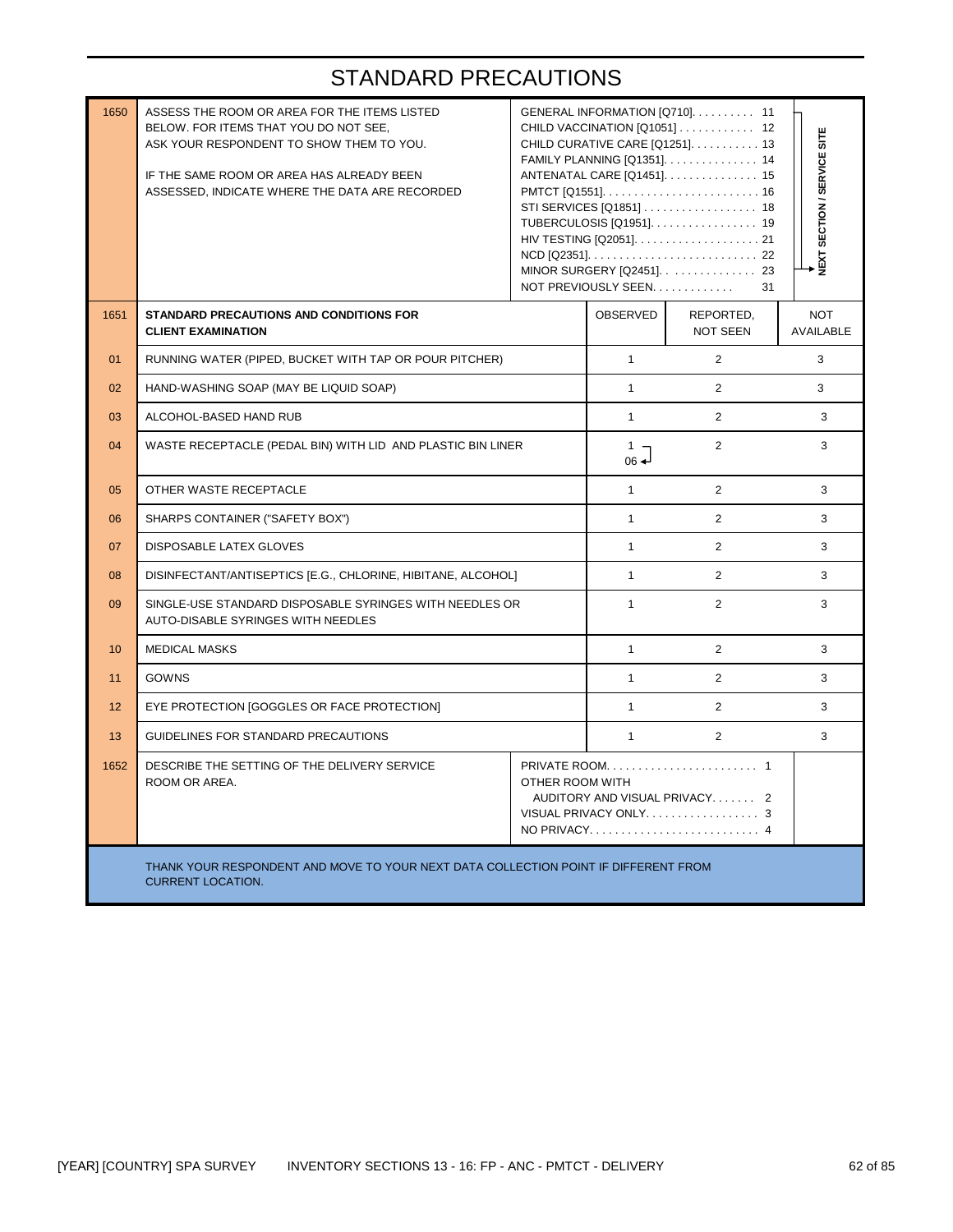## **SECTION 17: MALARIA**

| 1700 | CHECK Q102.08:<br><b>MALARIA</b><br>SERVICES AVAILABLE                                                                                                                                                                                                                 | NO MALARIA<br><b>SERVICES</b><br>NEXT SECTION OR SERVICE SITE ▲                                       |  |  |  |  |
|------|------------------------------------------------------------------------------------------------------------------------------------------------------------------------------------------------------------------------------------------------------------------------|-------------------------------------------------------------------------------------------------------|--|--|--|--|
|      | ASK TO BE SHOWN THE LOCATION IN THE FACILITY WHERE CLIENTS WITH MALARIA ARE SEEN.<br>FIND THE PERSON MOST KNOWLEDGEABLE ABOUT PROVISION OF MALARIA SERVICES IN THE FACILITY.<br>INTRODUCE YOURSELF, EXPLAIN THE PURPOSE OF THE SURVEY AND ASK THE FOLLOWING QUESTIONS. |                                                                                                       |  |  |  |  |
| 1701 | How many days in a month are malaria services<br>available in this facility?<br>[USE A 4-WEEK MONTH TO CALCULATE DAYS]                                                                                                                                                 | $DAYS/MONTH. \ldots \ldots \ldots \ldots$                                                             |  |  |  |  |
| 1702 | Do providers in this facility diagnose malaria?                                                                                                                                                                                                                        | $\rightarrow$ 1710                                                                                    |  |  |  |  |
| 1703 | Do providers in this facility use blood tests to verify the<br>diagnosis of malaria, either by microscopy or mRDT?                                                                                                                                                     | $+ 1710$                                                                                              |  |  |  |  |
| 1704 | Do providers use blood test to verify the diagnosis<br>of malaria for all suspected cases (always), or only sometimes?                                                                                                                                                 | ONLY SOMETIMES. $\ldots$ , $\ldots$ , $\ldots$ , $\ldots$ , $\ldots$ , $\ldots$ , $\ldots$ , $\ldots$ |  |  |  |  |
| 1705 | Do providers use malaria rapid diagnostic test (mRDT) to<br>diagnose malaria at this service site?                                                                                                                                                                     | $+ 1710$                                                                                              |  |  |  |  |
| 1706 | May I see a sample malaria RDT kit?<br>CHECK THAT AT LEAST ONE IS VALID                                                                                                                                                                                                | REPORTED AVAILABLE, NOT SEEN. 3<br>NONE AVAILABLE TODAY4                                              |  |  |  |  |
| 1707 | OBSERVE OR ASK THE BRAND OR TYPE OF<br><b>MALARIA RDT KIT</b><br>COUNTRY-SPECIFIC                                                                                                                                                                                      | OTHER (SPECIFY) __<br>$\mathsf{X}$                                                                    |  |  |  |  |
| 1708 | Do you have a training manual, poster or other job aid for<br>using malaria rapid diagnostic test?                                                                                                                                                                     | $+ 1710$                                                                                              |  |  |  |  |
| 1709 | May I see the training manual, poster or other job aid for<br>using malaria rapid diagnostic test?                                                                                                                                                                     |                                                                                                       |  |  |  |  |
| 1710 | Do providers in this facility prescribe treatment for<br>uncomplicated malaria?                                                                                                                                                                                        |                                                                                                       |  |  |  |  |
| 1711 | Do you have the <i>national quidelines</i> for the diagnosis and<br>treatment of malaria available in this service area?<br>ACCEPTABLE IF PART OF ANOTHER GUIDELINE.                                                                                                   | $+ 1713$                                                                                              |  |  |  |  |
| 1712 | May I see the national guidelines for the diagnosis and treatment<br>of malaria?                                                                                                                                                                                       |                                                                                                       |  |  |  |  |
|      |                                                                                                                                                                                                                                                                        | NEXT SECTION OR SERVICE SITE                                                                          |  |  |  |  |
| 1713 | Do you have any other guidelines for the diagnosis and treatment<br>of malaria in this service area?<br>ACCEPTABLE IF PART OF ANOTHER GUIDELINE.                                                                                                                       | NEXT SECTION OR SERVICE SITE -                                                                        |  |  |  |  |
| 1714 | May I see the other guidelines for the diagnosis and treatment<br>of malaria?                                                                                                                                                                                          |                                                                                                       |  |  |  |  |
|      | THANK YOUR RESPONDENT AND MOVE TO YOUR NEXT DATA COLLECTION POINT IF DIFFERENT FROM<br><b>CURRENT LOCATION.</b>                                                                                                                                                        |                                                                                                       |  |  |  |  |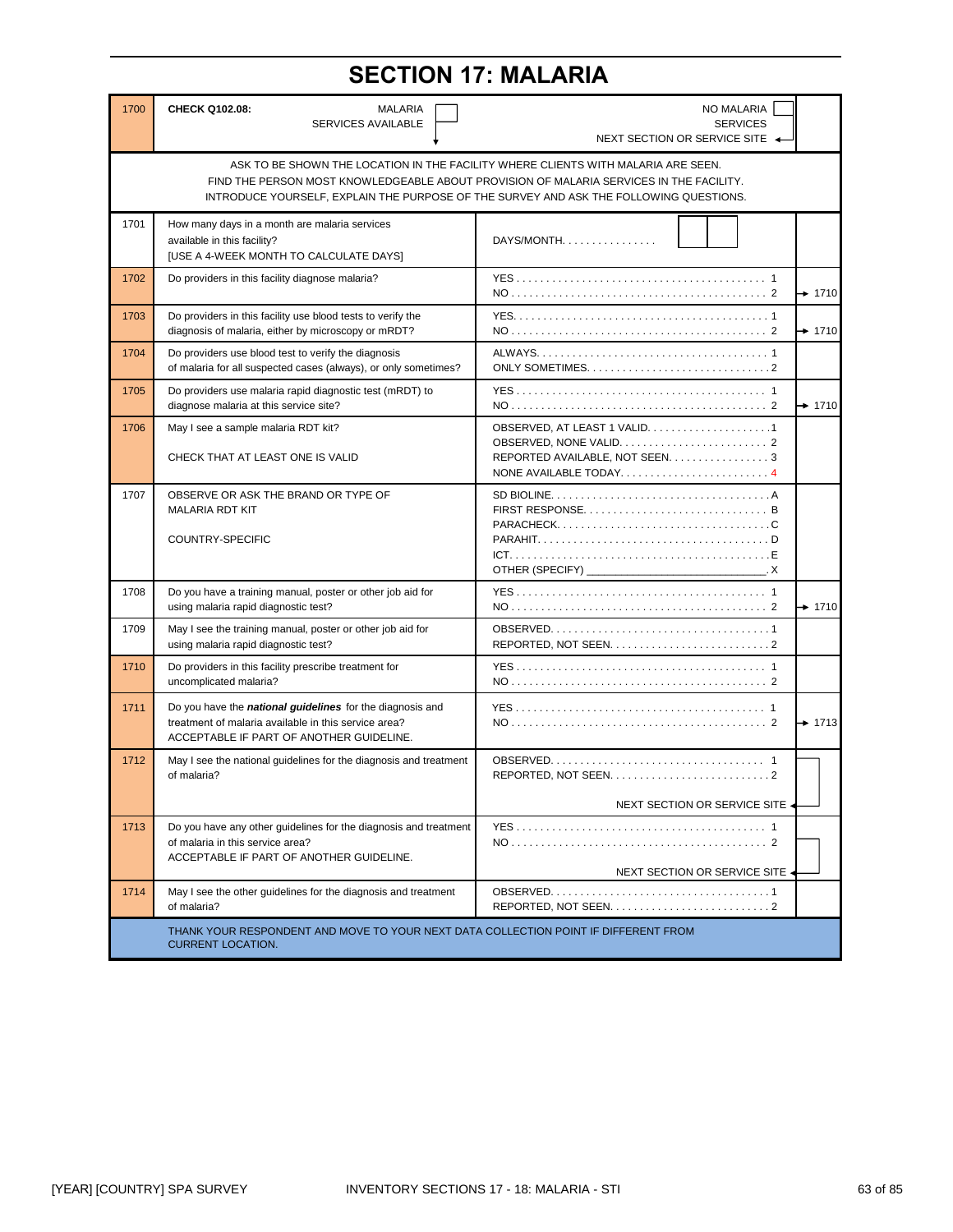### **SECTION 18: SEXUALLY TRANSMITTED INFECTIONS**

| 1800 | <b>CHECK Q102.09</b>                                                                                                                                                                         | <b>STI SERVICE</b>                                                                                                                                                                                                                                             |                    |
|------|----------------------------------------------------------------------------------------------------------------------------------------------------------------------------------------------|----------------------------------------------------------------------------------------------------------------------------------------------------------------------------------------------------------------------------------------------------------------|--------------------|
|      | <b>STI SERVICE</b><br><b>OFFERED</b>                                                                                                                                                         | <b>NOT OFFERED</b>                                                                                                                                                                                                                                             |                    |
|      |                                                                                                                                                                                              | NEXT SECTION OR SERVICE SITE ◆                                                                                                                                                                                                                                 |                    |
|      |                                                                                                                                                                                              | ASK TO BE SHOWN THE LOCATION IN THE FACILITY WHERE STI SERVICES ARE PROVIDED.<br>FIND THE PERSON MOST KNOWLEDGEABLE ABOUT PROVISION OF STI SERVICES IN THE FACILITY.<br>INTRODUCE YOURSELF, EXPLAIN THE PURPOSE OF THE SURVEY AND ASK THE FOLLOWING QUESTIONS. |                    |
| 1801 | How many days in a month are STI services<br>available in this facility?                                                                                                                     | DAYS/MONTH                                                                                                                                                                                                                                                     |                    |
|      | [USE A 4-WEEK MONTH TO CALCULATE DAYS]                                                                                                                                                       |                                                                                                                                                                                                                                                                |                    |
| 1802 | Do providers in this facility make diagnosis that a client has<br>a sexually transmitted infection (STI)?                                                                                    |                                                                                                                                                                                                                                                                | $\rightarrow$ 1804 |
| 1803 | How are diagnoses of STIs made in this facility?                                                                                                                                             | SYNDROMIC APPROACH ONLY 1<br>BOTH SYNDROMIC AND ETIOLOGIC<br>3                                                                                                                                                                                                 |                    |
| 1804 | Do providers in this facility prescribe treatment for STIs?                                                                                                                                  |                                                                                                                                                                                                                                                                |                    |
| 1805 | CHECK Q1802 AND Q1804                                                                                                                                                                        | RESPONSE "1" CIRCLED IN NEITHER Q1802 NOR Q1804                                                                                                                                                                                                                |                    |
|      | RESPONSE "1" CIRCLED IN EITHER<br>Q1802 OR Q1804 OR BOTH                                                                                                                                     | NEXT SECTION OR SERVICE SITE ←                                                                                                                                                                                                                                 |                    |
| 1806 | Are STI clients seen by this service ever referred<br>for HIV counseling and testing, or offered the service from<br>this service site?                                                      |                                                                                                                                                                                                                                                                | $\rightarrow$ 1810 |
| 1807 | Are STI clients seen by this service routinely referred for, or<br>offered HIV counseling and testing, or they are referred / offered<br>only if they are suspected to be infected with HIV? | ROUTINELY REFERRED OR OFFERED SERVICE 1<br>ONLY IF CLIENT SUSPECTED TO BE HIV INFECTED 2                                                                                                                                                                       |                    |
| 1808 | Do STI service providers in this facility provide HIV testing<br>from this service site?                                                                                                     |                                                                                                                                                                                                                                                                | $\rightarrow$ 1810 |
| 1809 | May I see a sample HIV rapid diagnostic test (RDT) kit?<br>CHECK TO SEE IF AT LEAST ONE IS VALID                                                                                             | REPORTED AVAILABLE, NOT SEEN. 3<br>NOT AVAILABLE TODAY 4                                                                                                                                                                                                       |                    |
| 1810 | Do you have the <i>national guidelines</i> for the diagnosis<br>and treatment of STIs available in this service area?                                                                        |                                                                                                                                                                                                                                                                | $\rightarrow$ 1812 |
|      | ACCEPTABLE IF PART OF ANOTHER GUIDELINE.                                                                                                                                                     |                                                                                                                                                                                                                                                                |                    |
| 1811 | May I see the national guidelines for the diagnosis<br>and treatment of STIs?                                                                                                                |                                                                                                                                                                                                                                                                | $\rightarrow$ 1814 |
| 1812 | Do you have any other guidelines for the diagnosis<br>and treatment of STIs available in this service area?                                                                                  |                                                                                                                                                                                                                                                                | $\rightarrow$ 1814 |
|      | ACCEPTABLE IF PART OF ANOTHER GUIDELINE.                                                                                                                                                     |                                                                                                                                                                                                                                                                |                    |
| 1813 | May I see the other guidelines for the diagnosis<br>and treatment of STIs?                                                                                                                   |                                                                                                                                                                                                                                                                |                    |
| 1814 | Does the facility normally perform partner notification<br>for sexually transmitted infections?                                                                                              |                                                                                                                                                                                                                                                                | $\rightarrow$ 1816 |
| 1815 | Is the notification ever active (where the facility makes<br>contact with the partner) or is it only passive (where the<br>facility asks the clients to inform or bring their partners)?     |                                                                                                                                                                                                                                                                |                    |
| 1816 | Are individual client health records or booklets used?                                                                                                                                       |                                                                                                                                                                                                                                                                | $\rightarrow$ 1818 |
| 1817 | May I see a copy of the client health card? It could either<br>be a used or and unused copy.                                                                                                 |                                                                                                                                                                                                                                                                |                    |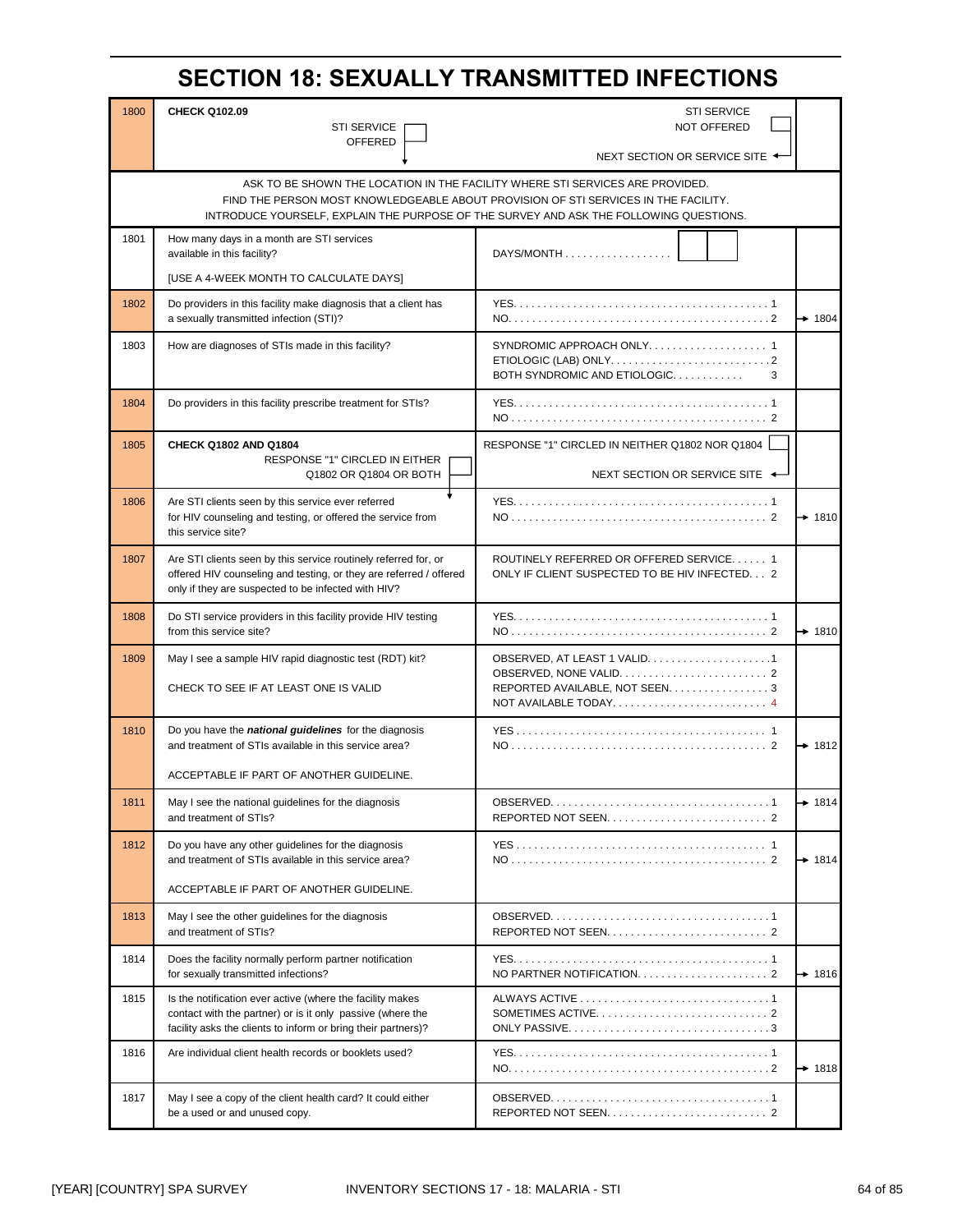| 1818 | ASK TO SEE EACH OF THE FOLLOWING ITEMS, AND ASSESS IF THE ITEM IS IN THE ROOM WHERE COUNSELING<br>OR EXAMINATION OF STI CLIENTS TAKES PLACE OR AN IMMEDIATELY ADJACENT ROOM. |                 |                              |                         |                             |  |
|------|------------------------------------------------------------------------------------------------------------------------------------------------------------------------------|-----------------|------------------------------|-------------------------|-----------------------------|--|
|      | <b>VISUAL AIDS FOR TEACHING CLIENT:</b>                                                                                                                                      | <b>OBSERVED</b> | REPORTED,<br><b>NOT SEEN</b> | <b>NOT</b><br>AVAILABLE | <b>DON'T</b><br><b>KNOW</b> |  |
| 01   | <b>About STIs</b>                                                                                                                                                            | $\mathbf{1}$    | 2                            | 3                       | 8                           |  |
| 02   | About HIV/AIDS                                                                                                                                                               | $\mathbf{1}$    | 2                            | 3                       | 8                           |  |
| 03   | About cervical cancer                                                                                                                                                        | 1               | 2                            | 3                       | 8                           |  |
| 04   | Posters on STIs (MAY INCLUDE HIV/AIDS)                                                                                                                                       | $\mathbf{1}$    | 2                            | 3                       | 8                           |  |
| 05   | Posters on HIV/AIDS                                                                                                                                                          | $\mathbf{1}$    | $\overline{2}$               | 3                       | 8                           |  |
| 06   | Model to demonstrate use of male condom                                                                                                                                      | $\mathbf{1}$    | 2                            | 3                       | 8                           |  |
| 07   | Model to demonstrate use of female condom                                                                                                                                    | $\mathbf{1}$    | $\overline{2}$               | 3                       | 8                           |  |
|      | <b>INFORMATION FOR CLIENT TO TAKE HOME</b>                                                                                                                                   |                 |                              |                         |                             |  |
| 08   | <b>About STIs</b>                                                                                                                                                            | $\mathbf{1}$    | 2                            | 3                       | 8                           |  |
| 09   | About HIV/AIDS                                                                                                                                                               | $\mathbf{1}$    | 2                            | 3                       | 8                           |  |
| 10   | About cervical cancer                                                                                                                                                        | $\mathbf{1}$    | 2                            | 3                       | 8                           |  |
| 11   | IEC materials on male condoms                                                                                                                                                | $\mathbf{1}$    | 2                            | 3                       | 8                           |  |
| 12   | IEC materials on female condoms                                                                                                                                              | $\mathbf{1}$    | $\overline{2}$               | 3                       | 8                           |  |
| 13   | Male condoms that can be given to the client                                                                                                                                 | $\mathbf{1}$    | $\overline{2}$               | 3                       | 8                           |  |
| 14   | Female condoms that can be given to the client                                                                                                                               | $\mathbf{1}$    | 2                            | 3                       | 8                           |  |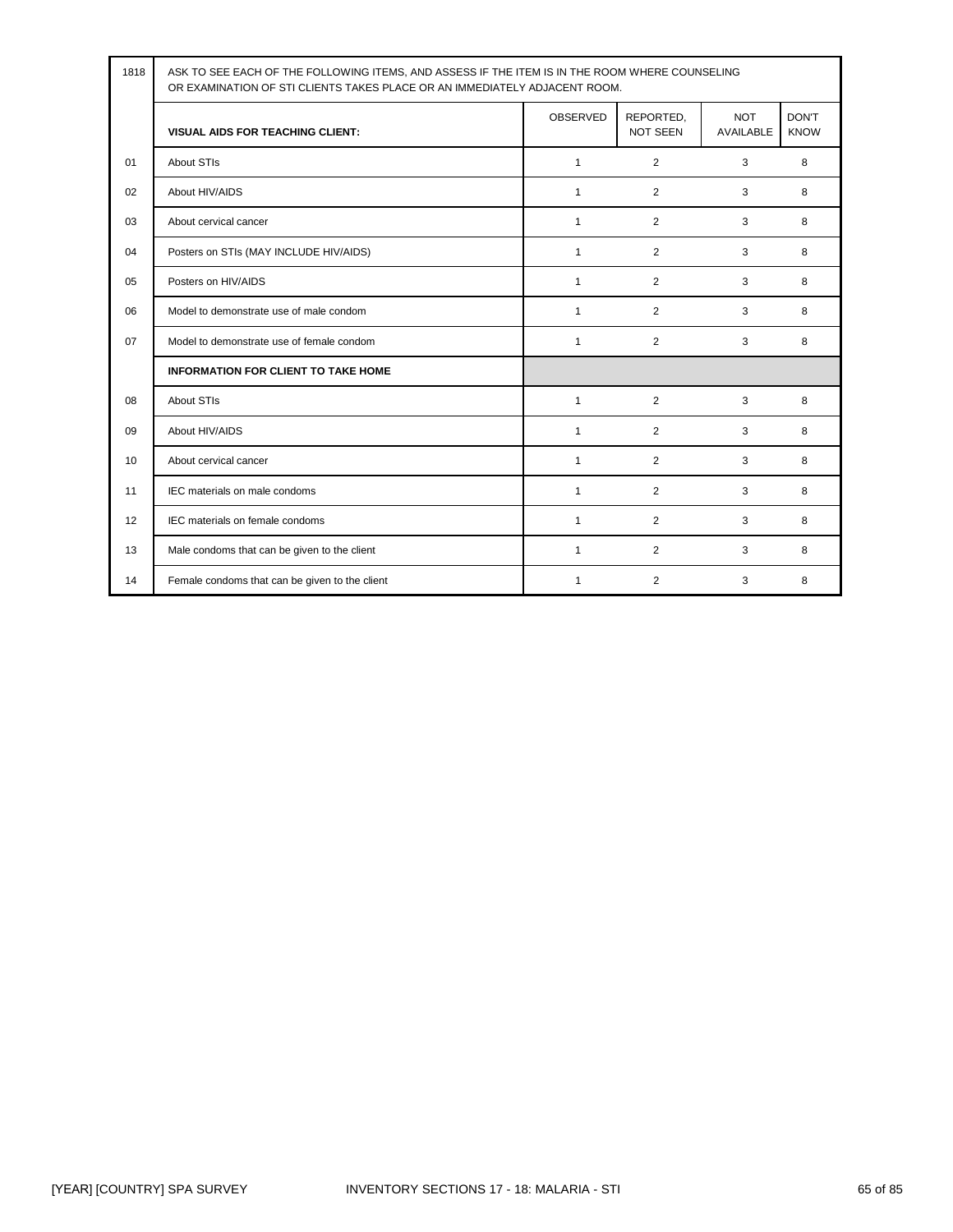| 1850 | ASSESS THE ROOM OR AREA FOR THE ITEMS<br>LISTED BELOW. FOR ITEMS THAT YOU DO NOT<br>SEE, ASK YOUR RESPONDENT TO SHOW THEM TO<br>YOU.<br>IF THE SAME ROOM OR AREA HAS ALREADY BEEN<br>ASSESSED, INDICATE WHERE THE DATA ARE<br><b>RECORDED</b> | GENERAL INFORMATION [Q710]11<br>HIV TESTING [Q2051]21 |              |                              | NEXT SECTION / SERVICE SITE    |
|------|-----------------------------------------------------------------------------------------------------------------------------------------------------------------------------------------------------------------------------------------------|-------------------------------------------------------|--------------|------------------------------|--------------------------------|
| 1851 | STANDARD PRECAUTIONS AND CONDITIONS FOR<br><b>CLIENT EXAMINATION</b>                                                                                                                                                                          |                                                       | OBSERVED     | REPORTED,<br><b>NOT SEEN</b> | <b>NOT</b><br><b>AVAILABLE</b> |
| 01   | RUNNING WATER (PIPED, BUCKET WITH TAP OR POUR PITCHER)                                                                                                                                                                                        |                                                       | $\mathbf{1}$ | 2                            | 3                              |
| 02   | HAND-WASHING SOAP (MAY BE LIQUID SOAP)                                                                                                                                                                                                        |                                                       | $\mathbf{1}$ | $\overline{2}$               | 3                              |
| 03   | ALCOHOL-BASED HAND RUB                                                                                                                                                                                                                        | $\mathbf{1}$                                          | 2            | 3                            |                                |
| 04   | WASTE RECEPTACLE (PEDAL BIN) WITH LID AND PLASTIC BIN<br>LINER.                                                                                                                                                                               | $1 -$<br>06←                                          | 2            | 3                            |                                |
| 05   | OTHER WASTE RECEPTACLE                                                                                                                                                                                                                        |                                                       | $\mathbf{1}$ | $\overline{2}$               | 3                              |
| 06   | SHARPS CONTAINER ("SAFETY BOX")                                                                                                                                                                                                               |                                                       | $\mathbf{1}$ | 2                            | 3                              |
| 07   | <b>DISPOSABLE LATEX GLOVES</b>                                                                                                                                                                                                                |                                                       | $\mathbf{1}$ | 2                            | 3                              |
| 08   | DISINFECTANT/ANTISEPTICS [E.G., CHLORINE, HIBITANE, ALCOHOL]                                                                                                                                                                                  |                                                       | $\mathbf{1}$ | 2                            | 3                              |
| 09   | SINGLE USE STANDARD DISPOSABLE SYRINGES AND NEEDLES OR<br>AUTO-DISABLE SYRINGES WITH NEEDLES                                                                                                                                                  |                                                       | $\mathbf{1}$ | $\overline{2}$               | $\mathcal{R}$                  |
| 10   | <b>MEDICAL MASKS</b>                                                                                                                                                                                                                          |                                                       | $\mathbf{1}$ | 2                            | 3                              |
| 11   | <b>GOWNS</b>                                                                                                                                                                                                                                  |                                                       | $\mathbf{1}$ | $\overline{2}$               | 3                              |
| 12   | EYE PROTECTION [GOGGLES OR FACE PROTECTION]                                                                                                                                                                                                   |                                                       | $\mathbf{1}$ | 2                            | 3                              |
| 13   | GUIDELINES FOR STANDARD PRECAUTIONS                                                                                                                                                                                                           |                                                       | $\mathbf{1}$ | $\overline{2}$               | 3                              |
| 1852 | DESCRIBE THE SETTING OF THE ROOM OR AREA<br>OTHER ROOM WITH<br>AUDITORY AND VISUAL PRIVACY 2                                                                                                                                                  |                                                       |              |                              |                                |
|      | THANK YOUR RESPONDENT AND MOVE TO YOUR NEXT DATA COLLECTION POINT IF DIFFERENT FROM<br><b>CURRENT LOCATION.</b>                                                                                                                               |                                                       |              |                              |                                |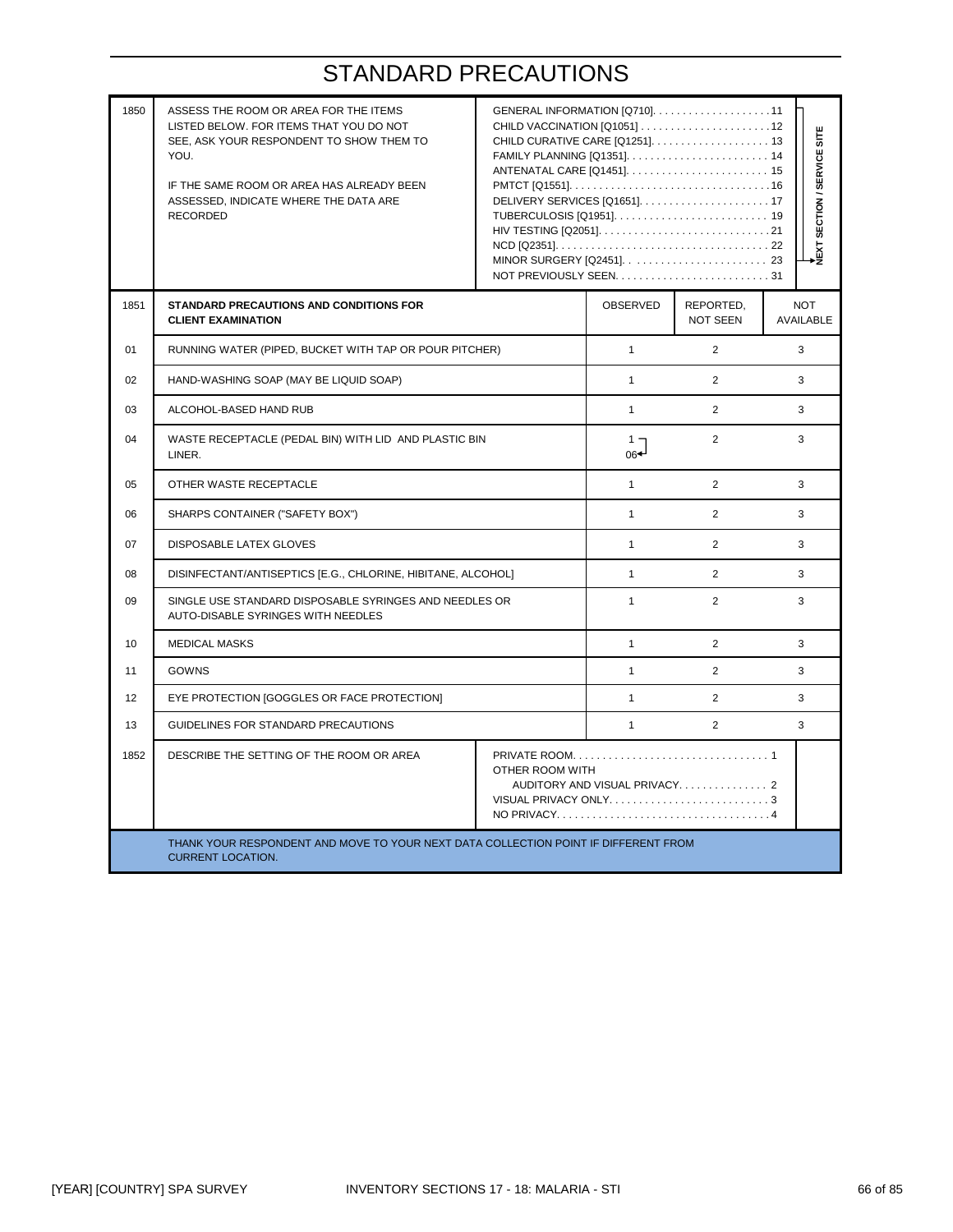# **SECTION 19: TUBERCULOSIS**

| 1900 | <b>CHECK Q102.10</b><br><b>TB SERVICES</b><br>OFFERED IN FACILITY                                                                                                                                                                                            | NO TB SERVICES<br><b>IN FACILITY</b><br>NEXT SECTION OR SERVICE SITE |  |  |  |  |
|------|--------------------------------------------------------------------------------------------------------------------------------------------------------------------------------------------------------------------------------------------------------------|----------------------------------------------------------------------|--|--|--|--|
|      | ASK TO BE SHOWN THE LOCATION IN THE FACILITY WHERE TB SERVICES ARE PROVIDED.<br>FIND THE PERSON MOST KNOWLEDGEABLE ABOUT PROVISION OF TB SERVICES IN THE FACILITY.<br>INTRODUCE YOURSELF, EXPLAIN THE PURPOSE OF THE SURVEY AND ASK THE FOLLOWING QUESTIONS. |                                                                      |  |  |  |  |
| 1901 | How many days in a month are tuberculosis services<br>offered at this facility?<br>USE A 4-WEEK MONTH TO CALCULATE # OF DAYS                                                                                                                                 | NUMBER OF DAYS / MONTH                                               |  |  |  |  |

# TB DIAGNOSIS

| 1902 | Do providers in this facility make diagnosis that a<br>client has tuberculosis?                                                                           | ↣                                                                             | 1904               |
|------|-----------------------------------------------------------------------------------------------------------------------------------------------------------|-------------------------------------------------------------------------------|--------------------|
| 1903 | What is the most common method used<br>by providers in this facility for diagnosing TB?<br>PROBE TO DETERMINE METHOD USED.                                | EITHER SPUTUM OR X-RAY3<br>BOTH SPUTUM AND X-RAY 4<br>CLINICAL SYMPTOMS ONLY5 |                    |
| 1904 | Do providers in this facility ever refer clients outside this<br>facility for TB diagnosis?                                                               | ┶                                                                             | 1908               |
| 1905 | Does this facility have an agreement with a<br>referral site for TB test results to be returned<br>to the facility either directly or through the client? |                                                                               |                    |
| 1906 | Is there a record/register of clients who are referred<br>for TB diagnosis?                                                                               | REGISTER NOT KEPT2                                                            | $\rightarrow$ 1908 |
| 1907 | May I see the records or register of clients referred for TB testing?<br>CHECK THE RECORDS TO SEE TB DIAGNOSIS RESULTS ARE<br><b>RECORDED</b>             | REGISTER REPORTED, NOT SEEN3                                                  |                    |

#### TB TREATMENT

| 1908 | Do providers in this facility prescribe treatment for<br>TB or manage patients who are on TB treatment?                                                                                        | $\rightarrow$ 1910                                                                                                                                                                                                                                                                                                                         |  |
|------|------------------------------------------------------------------------------------------------------------------------------------------------------------------------------------------------|--------------------------------------------------------------------------------------------------------------------------------------------------------------------------------------------------------------------------------------------------------------------------------------------------------------------------------------------|--|
| 1909 | What treatment regimen or approach is followed by providers<br>in this facility for newly diagnosed TB? i.e., for new patients,<br>not for retreatment?<br>PROBE TO ARRIVE AT CORRECT RESPONSE | 2M INTENSIVE PHASE, 4M CONTINUATION PHASE1<br>FOLLOW UP CLIENTS ONLY AFTER FIRST<br>2M INTENSIVE PHASE ELSEWHERE3<br>DIAGNOSE AND TREAT WHILE INPATIENT<br>DISCHARGE ELSEWHERE FOR F/UP 4<br>PROVIDE FULL TREATMENT, WITH NO<br>ROUTINE DIRECT OBSERVATION PHASE 5<br>DIAGNOSE, PRESCRIBE/PROVIDE MEDICINES<br>DIAGNOSE ONLY, NO TREATMENT |  |
| 1910 | <b>CHECK Q1902 AND Q1908</b><br>TB DIAGNOSIS OR<br>TREATMENT IN FACILITY 1                                                                                                                     | NO TB DIAGNOSISE<br>OR TREATMENT IN FACILITY<br>NEXT SECTION OR SERVICE SITE                                                                                                                                                                                                                                                               |  |
| 1911 | Does this facility have a system for testing<br>TB patients for HIV infection?                                                                                                                 | $\rightarrow$ 1913                                                                                                                                                                                                                                                                                                                         |  |
| 1912 | May I see the system, or evidence of such a system?<br>THE SYSTEM MAY BE IN THE FORM OF A REGISTER                                                                                             | SYSTEM OR REGISTER REPORTED, NOT SEEN 2                                                                                                                                                                                                                                                                                                    |  |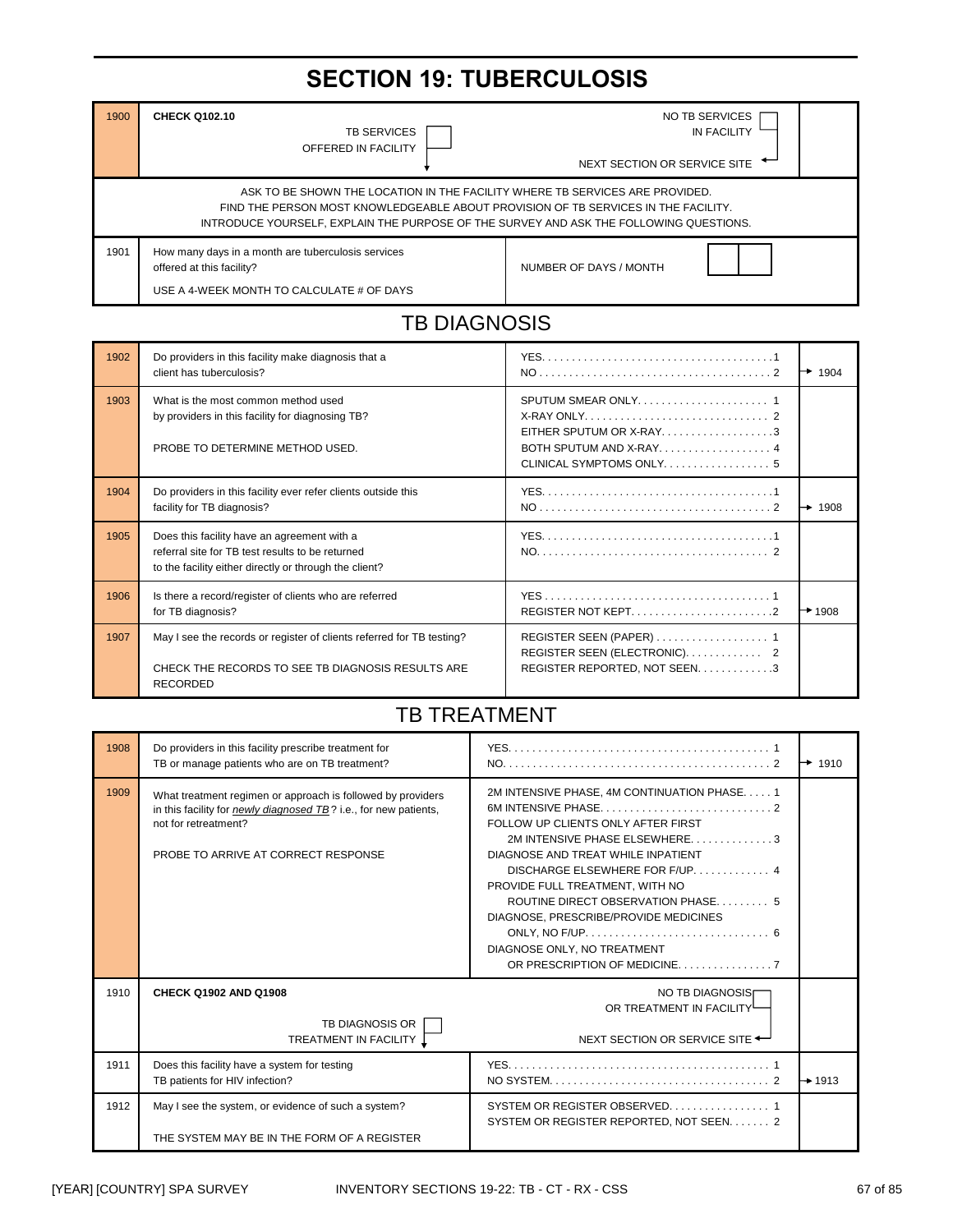| 1913 | Is HIV rapid diagnostic testing available from this<br>service site?                                                                               | $\rightarrow$ 1915                                       |
|------|----------------------------------------------------------------------------------------------------------------------------------------------------|----------------------------------------------------------|
| 1914 | May I see a sample HIV rapid diagnostic test (RDT) kit?<br>CHECK TO SEE IF AT LEAST ONE IS VALID                                                   | REPORTED AVAILABLE, NOT SEEN. 3<br>NOT AVAILABLE TODAY 4 |
| 1915 | Do you have the national guidelines for the diagnosis and<br>treatment of TB available in this service area?                                       | $+$ 1917                                                 |
| 1916 | May I see the national guidelines?                                                                                                                 |                                                          |
| 1917 | Do you have any guidelines for the management of HIV and TB<br>co-infection available in this service area?<br>THIS MAY BE PART OF OTHER GUIDELINE | $+ 1919$                                                 |
| 1918 | May I see the guidelines for the management of<br>HIV and TB co-infection?                                                                         |                                                          |
| 1919 | Do you have any guidelines related to MDR-TB<br>treatment available in this service area?<br>THIS MAY BE PART OF OTHER GUIDELINE                   | $+ 1921$                                                 |
| 1920 | May I see the guidelines on treatment of MDR-TB?                                                                                                   |                                                          |
| 1921 | CHECK Q1903<br>RESPONSES 1, 3 OR 4<br>CIRCLED ↓                                                                                                    | RESPONSES 1, 3 OR 4<br><b>NOT CIRCLED</b><br>1924        |
| 1922 | Do you maintain any sputum containers at this service site<br>for collecting sputum specimen?                                                      | $+ 1924$                                                 |
| 1923 | May I see a sputum container?                                                                                                                      | NOT AVAILABLE TODAY 4                                    |
| 1924 | Do you have any guidelines for TB infection control at this service<br>area?                                                                       | $\rightarrow$ 1950                                       |
|      | NOTE: THIS MAY BE PART OF ANOTHER GUIDELINE                                                                                                        |                                                          |
| 1925 | May I see the guidelines for TB infection control?                                                                                                 |                                                          |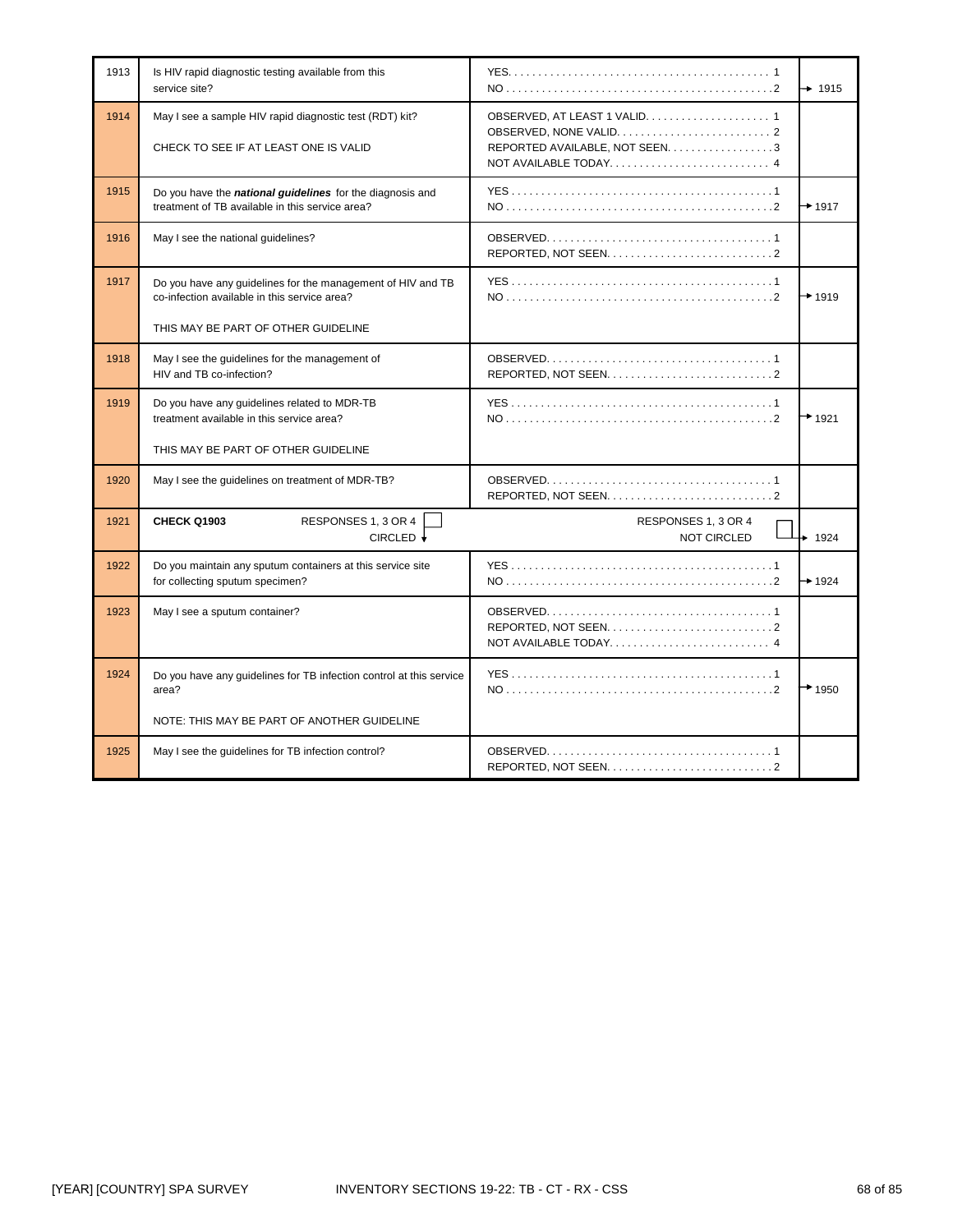| 1950 | ASSESS THE TB ROOM OR AREA FOR THE ITEMS.<br>LISTED BELOW.<br>FOR ITEMS THAT YOU DO NOT SEE, ASK YOUR<br>RESPONDENT TO SHOW THEM TO YOU.<br>IF THE SAME ROOM OR AREA HAS ALREADY BEEN<br>ASSESSED, INDICATE WHERE THE DATA ARE<br><b>RECORDED</b> | $\perp$ 1953 |                        |                       |                         |
|------|---------------------------------------------------------------------------------------------------------------------------------------------------------------------------------------------------------------------------------------------------|--------------|------------------------|-----------------------|-------------------------|
| 1951 | <b>STANDARD PRECAUTIONS AND CONDITIONS FOR</b><br><b>CLIENT EXAMINATION</b>                                                                                                                                                                       |              | OBSERVED               | REPORTED,<br>NOT SEEN | <b>NOT</b><br>AVAILABLE |
| 01   | RUNNING WATER (PIPED, BUCKET WITH TAP OR POUR PITCHER)                                                                                                                                                                                            |              | $\mathbf{1}$           | $\overline{2}$        | 3                       |
| 02   | HAND-WASHING SOAP (MAY BE LIQUID SOAP)                                                                                                                                                                                                            |              | $\mathbf{1}$           | $\overline{2}$        | 3                       |
| 03   | ALCOHOL-BASED HAND RUB                                                                                                                                                                                                                            |              | $\mathbf{1}$           | $\overline{2}$        | 3                       |
| 04   | WASTE RECEPTACLE (PEDAL BIN) WITH LID AND PLASTIC BIN<br>LINER.                                                                                                                                                                                   |              | ר 1<br>06 <sup>√</sup> | $\overline{2}$        | 3                       |
| 05   | OTHER WASTE RECEPTACLE                                                                                                                                                                                                                            |              | $\mathbf{1}$           | $\overline{2}$        | 3                       |
| 06   | SHARPS CONTAINER ("SAFETY BOX")                                                                                                                                                                                                                   |              | $\mathbf{1}$           | $\overline{2}$        | 3                       |
| 07   | DISPOSABLE LATEX GLOVES                                                                                                                                                                                                                           |              | $\mathbf{1}$           | $\overline{2}$        | 3                       |
| 08   | DISINFECTANT/ANTISEPTICS [E.G., CHLORINE, HIBITANE, ALCOHOL]                                                                                                                                                                                      |              | $\mathbf{1}$           | $\overline{2}$        | 3                       |
| 09   | SINGLE USE STANDARD DISPOSABLE SYRINGES WITH NEEDLES, OR<br>AUTO-DISABLE SYRINGES WITH NEEDLES                                                                                                                                                    |              | $\mathbf{1}$           | $\overline{2}$        | 3                       |
| 10   | <b>MEDICAL MASKS</b>                                                                                                                                                                                                                              |              | $\mathbf{1}$           | $\overline{2}$        | 3                       |
| 11   | GOWNS                                                                                                                                                                                                                                             |              | $\mathbf{1}$           | $\overline{2}$        | 3                       |
| 12   | EYE PROTECTION [GOGGLES OR FACE PROTECTION]                                                                                                                                                                                                       |              | $\mathbf{1}$           | $\overline{2}$        | 3                       |
| 13   | GUIDELINES FOR STANDARD PRECAUTIONS                                                                                                                                                                                                               |              | $\mathbf{1}$           | $\overline{2}$        | 3                       |
| 1952 | DESCRIBE THE SETTING OF THE ROOM OR AREA<br>OTHER ROOM WITH<br>VISUAL PRIVACY ONLY3                                                                                                                                                               |              |                        |                       |                         |
| 1953 | <b>CHECK Q214</b><br>TB MEDICINES STORED IN TB<br>SERVICE AREA (RESPONSE 1 CIRCLED)<br>931<br>TB MEDS STORED IN OTHER LOCATION<br>OR NOT STOCKED (RESPONSE 1 NOT CIRCLED)                                                                         |              |                        |                       |                         |
|      | THANK YOUR RESPONDENT AND MOVE TO YOUR NEXT DATA COLLECTION POINT IF DIFFERENT FROM<br><b>CURRENT LOCATION.</b>                                                                                                                                   |              |                        |                       |                         |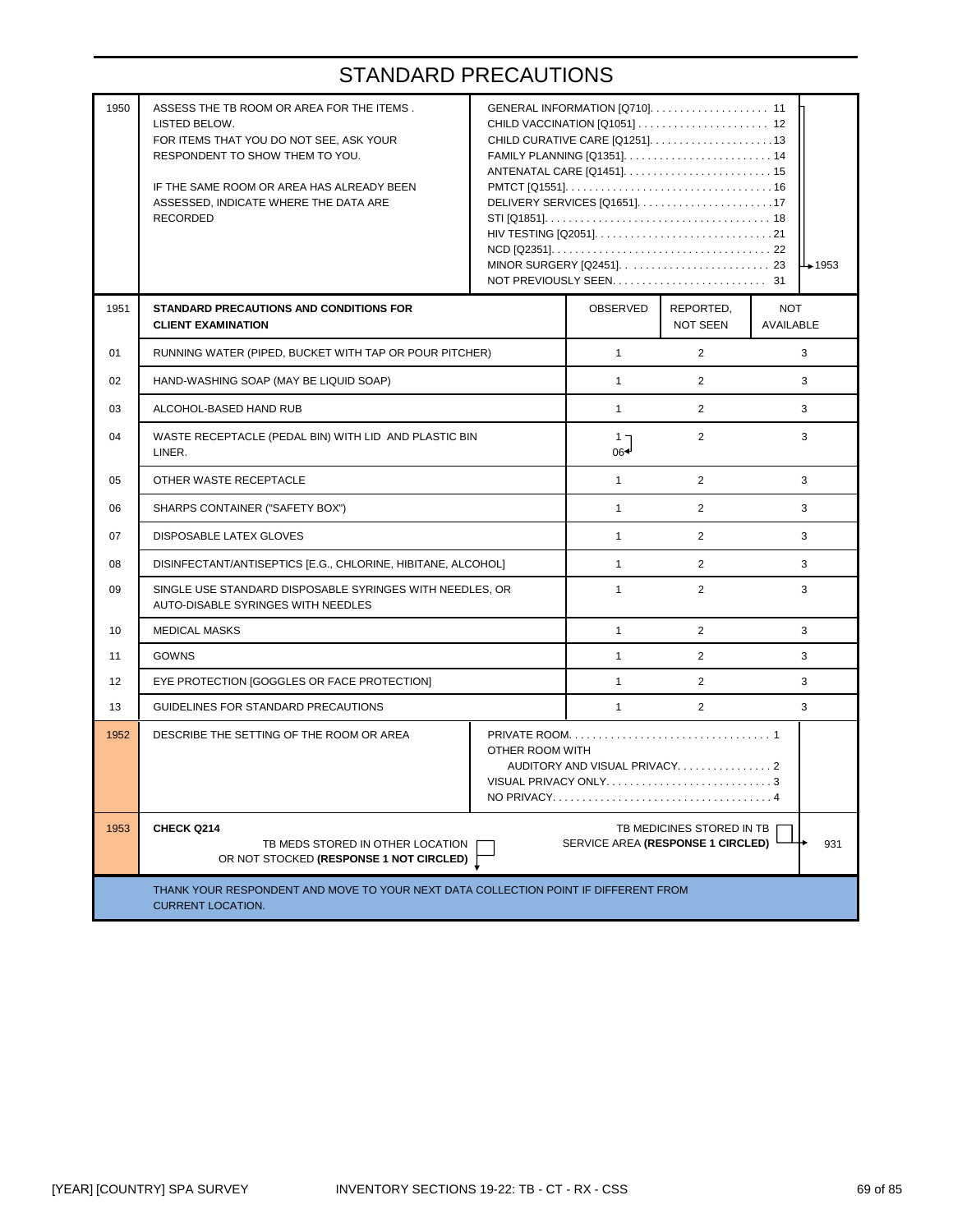### **SECTION 20: HIV TESTING**

| 2000 | <b>CHECK Q102.11</b><br>NO HIV TESTING                                                                                                                                                                                                                                                                                |                                                                                                                                                                                                                                                                                                    |                    |  |
|------|-----------------------------------------------------------------------------------------------------------------------------------------------------------------------------------------------------------------------------------------------------------------------------------------------------------------------|----------------------------------------------------------------------------------------------------------------------------------------------------------------------------------------------------------------------------------------------------------------------------------------------------|--------------------|--|
|      | HIV TESTING AVAILABLE                                                                                                                                                                                                                                                                                                 | SERVICES IN FACILITY                                                                                                                                                                                                                                                                               |                    |  |
|      | <b>IN FACILITY</b>                                                                                                                                                                                                                                                                                                    | NEXT SECTION OR SERVICE SITE ←                                                                                                                                                                                                                                                                     |                    |  |
|      |                                                                                                                                                                                                                                                                                                                       | ASK TO BE SHOWN THE MAIN LOCATION IN THE FACILITY WHERE HIV COUNSELING AND TESTING SERVICES<br>ARE PROVIDED. FIND THE PERSON MOST KNOWLEDGEABLE ABOUT HIV COUNSELING & TESTING SERVICES IN THE<br>FACILITY. INTRODUCE YOURSELF, EXPLAIN THE PURPOSE OF THE SURVEY AND ASK THE FOLLOWING QUESTIONS. |                    |  |
| 2001 | How many days in a month are HIV testing<br>services offered at this facility?                                                                                                                                                                                                                                        |                                                                                                                                                                                                                                                                                                    |                    |  |
|      | USE A 4-WEEK MONTH TO CALCULATE # OF DAYS                                                                                                                                                                                                                                                                             | NUMBER OF DAYS                                                                                                                                                                                                                                                                                     |                    |  |
| 2002 | When a provider wants a client to receive an HIV<br>test, or when a client agrees to an HIV test, what<br>is the procedure that is followed? In other words,<br>what are the possible options for the client to<br>receive the test?<br>AFTER RESPONSE IS PROVIDED, PROBE                                             | BLOOD DRAWN HERE, SENT TO LAB IN FACILITYB<br>CLIENT SENT TO OTHER SITE IN FACILITYC<br>CLIENT SENT TO LAB IN FACILITYD<br>CLIENT SENT TO EXTERNAL SITEE<br>BLOOD DRAWN HERE SENT TO EXTERNAL SITE F                                                                                               |                    |  |
|      | FOR ANY OTHER PROCEDURES USED<br>FOR PROVIDING THE HIV TEST.                                                                                                                                                                                                                                                          |                                                                                                                                                                                                                                                                                                    |                    |  |
|      | CIRCLE ALL THAT APPLY                                                                                                                                                                                                                                                                                                 |                                                                                                                                                                                                                                                                                                    |                    |  |
| 2003 | <b>CHECK Q2002</b><br>HIV RAPID TESTING THIS<br>SERVICE SITE ("A" CIRCLED)                                                                                                                                                                                                                                            | NO HIV RAPID TESTING<br>AT THIS SERVICE SITE ("A" NOT CIRCLED)                                                                                                                                                                                                                                     | $\div$ 2005        |  |
| 2004 | May I see a sample HIV rapid diagnostic test (RDT) kit?<br>CHECK TO SEE IF AT LEAST ONE IS VALID                                                                                                                                                                                                                      | REPORTED AVAILABLE, NOT SEEN. 3                                                                                                                                                                                                                                                                    |                    |  |
| 2005 | Is an individual client chart/record/card/<br>maintained for clients who receive services through this<br>service site? (e.g., health booklet)<br>This refers to any system, where<br>individual information about a client is recorded<br>so that a record of all care and services<br>is available in one document? | NO INDIVIDUAL CLIENT CHART/RECORD2                                                                                                                                                                                                                                                                 | $+2007$            |  |
| 2006 | May I see a copy of the individual client chart or record                                                                                                                                                                                                                                                             |                                                                                                                                                                                                                                                                                                    |                    |  |
| 2007 | Do you have the national HIV counseling and testing<br>guidelines available in this service area?                                                                                                                                                                                                                     |                                                                                                                                                                                                                                                                                                    | $\rightarrow$ 2009 |  |
| 2008 | May I see the national HIV testing and counseling guidelines?                                                                                                                                                                                                                                                         |                                                                                                                                                                                                                                                                                                    | $+2011$            |  |
| 2009 | Do you have any other guidelines on HIV testing<br>available in this service area?                                                                                                                                                                                                                                    |                                                                                                                                                                                                                                                                                                    | $+2011$            |  |
| 2010 | May I see the other guidelines?                                                                                                                                                                                                                                                                                       |                                                                                                                                                                                                                                                                                                    |                    |  |
| 2011 | Do staff working in this facility have access to HIV<br>post-exposure prophylaxis, i.e., PEP?                                                                                                                                                                                                                         |                                                                                                                                                                                                                                                                                                    |                    |  |
| 2012 | Are there any written protocols/guidelines for<br>post-exposure prophylaxis available in this site?<br>MAY BE PART OF ANOTHER DOCUMENT                                                                                                                                                                                |                                                                                                                                                                                                                                                                                                    | $+2014$            |  |
| 2013 | May I see the protocols or guidelines on PEP?                                                                                                                                                                                                                                                                         |                                                                                                                                                                                                                                                                                                    |                    |  |
| 2014 | CHECK Q2002<br><b>BLOOD DRAWN THIS SERVICE</b><br>SITE ("A" OR "B" OR "F" CIRCLED) ↓                                                                                                                                                                                                                                  | NO BLOOD DRAWN THIS SERVICE<br>SITE (NEITHER "A" NOR "B" NOR "F" CIRCLED)                                                                                                                                                                                                                          | 2052               |  |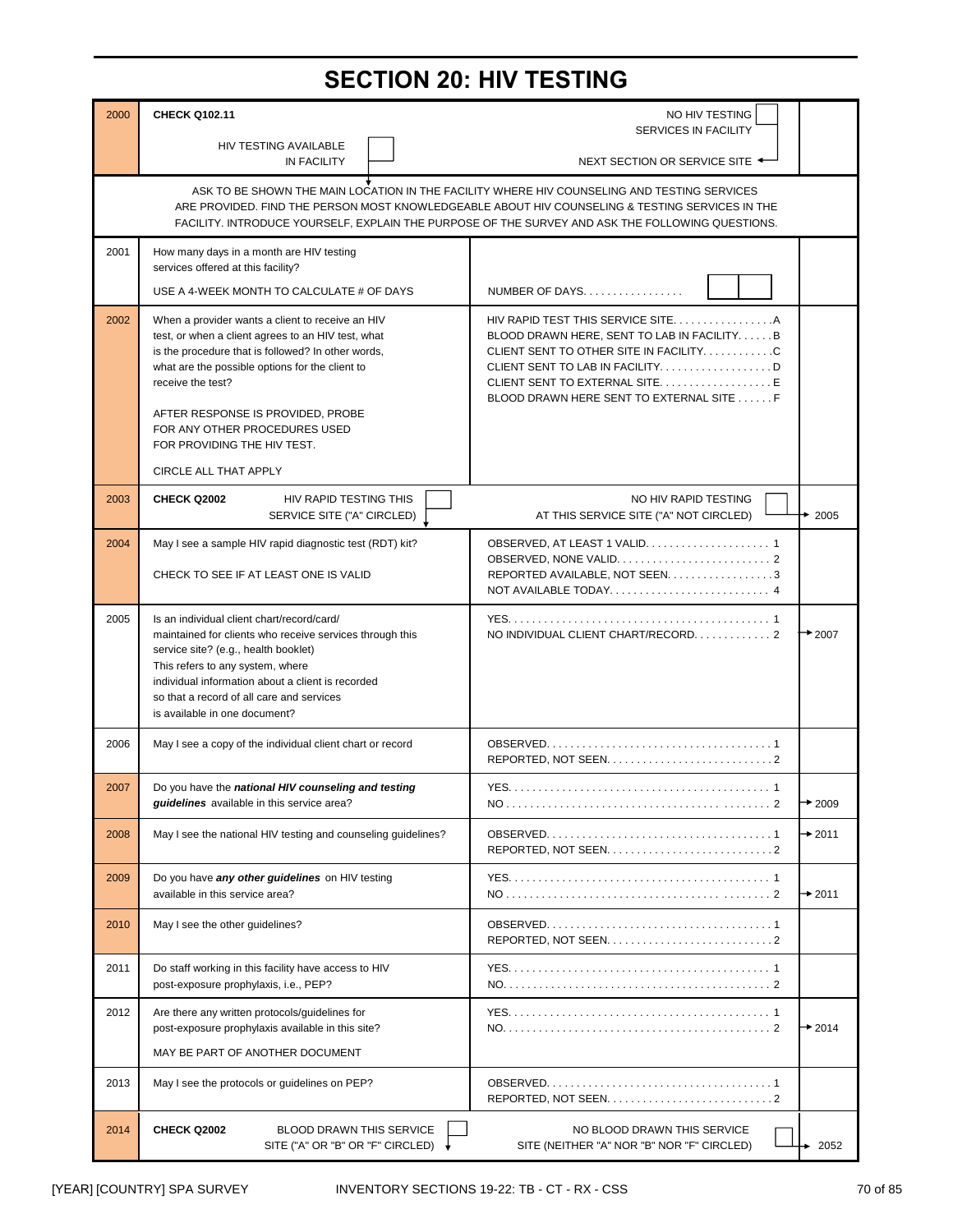| 2050                                                                                                            | ASSESS THE HIV COUNSELING AND TESTING<br>ROOM OR AREA FOR THE ITEMS LISTED BELOW.<br>FOR ITEMS THAT YOU DO NOT SEE, ASK YOUR<br>RESPONDENT TO SHOW THEM TO YOU.<br>IF THE SAME ROOM OR AREA HAS ALREADY BEEN<br>ASSESSED. INDICATE WHERE THE DATA ARE<br><b>RECORDED</b> |                                                                                                         |                |                       | $\rightarrow$ 2053      |
|-----------------------------------------------------------------------------------------------------------------|--------------------------------------------------------------------------------------------------------------------------------------------------------------------------------------------------------------------------------------------------------------------------|---------------------------------------------------------------------------------------------------------|----------------|-----------------------|-------------------------|
| 2051                                                                                                            | STANDARD PRECAUTIONS AND CONDITIONS FOR<br><b>CLIENT EXAMINATION</b>                                                                                                                                                                                                     |                                                                                                         | OBSERVED       | REPORTED,<br>NOT SEEN | <b>NOT</b><br>AVAILABLE |
| 01                                                                                                              | RUNNING WATER (PIPED, BUCKET WITH TAP OR POUR PITCHER)                                                                                                                                                                                                                   |                                                                                                         | $\mathbf{1}$   | $\overline{2}$        | 3                       |
| 02                                                                                                              | HAND-WASHING SOAP (MAY BE LIQUID SOAP)                                                                                                                                                                                                                                   |                                                                                                         | $\mathbf{1}$   | $\overline{2}$        | 3                       |
| 03                                                                                                              | ALCOHOL-BASED HAND RUB                                                                                                                                                                                                                                                   |                                                                                                         | $\mathbf{1}$   | $\overline{2}$        | 3                       |
| 04                                                                                                              | WASTE RECEPTACLE (PEDAL BIN) WITH LID AND PLASTIC BIN<br>LINER.                                                                                                                                                                                                          |                                                                                                         | $1 -$<br>06≁   | 2                     | 3                       |
| 05                                                                                                              | OTHER WASTE RECEPTACLE                                                                                                                                                                                                                                                   | $\mathbf{1}$                                                                                            | $\overline{2}$ | 3                     |                         |
| 06                                                                                                              | SHARPS CONTAINER ("SAFETY BOX")                                                                                                                                                                                                                                          | $\mathbf{1}$                                                                                            | $\overline{2}$ | 3                     |                         |
| 07                                                                                                              | DISPOSABLE LATEX GLOVES                                                                                                                                                                                                                                                  | $\mathbf{1}$                                                                                            | $\overline{2}$ | 3                     |                         |
| 08                                                                                                              | DISINFECTANT/ANTISEPTICS [E.G., CHLORINE, HIBITANE, ALCOHOL]                                                                                                                                                                                                             |                                                                                                         | $\mathbf{1}$   | $\overline{2}$        | 3                       |
| 09                                                                                                              | SINGLE USE STANDARD DISPOSABLE SYRINGES WITH NEEDLES OR<br>AUTO-DISABLE SYRINGES WITH NEEDLES                                                                                                                                                                            |                                                                                                         | $\mathbf{1}$   | $\overline{2}$        | 3                       |
| 10                                                                                                              | <b>MEDICAL MASKS</b>                                                                                                                                                                                                                                                     |                                                                                                         | $\mathbf{1}$   | $\overline{2}$        | 3                       |
| 11                                                                                                              | GOWNS                                                                                                                                                                                                                                                                    |                                                                                                         | $\mathbf{1}$   | $\overline{2}$        | 3                       |
| 12                                                                                                              | EYE PROTECTION [GOGGLES OR FACE PROTECTION]                                                                                                                                                                                                                              |                                                                                                         | $\mathbf{1}$   | $\overline{2}$        | 3                       |
| 13                                                                                                              | GUIDELINES FOR STANDARD PRECAUTIONS                                                                                                                                                                                                                                      |                                                                                                         | $\mathbf{1}$   | $\overline{2}$        | 3                       |
| 2052                                                                                                            | DESCRIBE THE SETTING OF THE ROOM OR AREA                                                                                                                                                                                                                                 | OTHER ROOM WITH<br>AUDITORY AND VISUAL PRIVACY2<br>VISUAL PRIVACY ONLY3                                 |                |                       |                         |
| 2053                                                                                                            | Do you have condoms available in this service site to give<br>to clients receiving HIV counseling and testing services?                                                                                                                                                  | YES.                                                                                                    |                |                       | $\rightarrow$ 2055      |
| 2054                                                                                                            | May I see some of the condoms?                                                                                                                                                                                                                                           | OBSERVED, AT LEAST ONE VALID. 1<br>REPORTED AVAILABLE, NOT SEEN. 3<br>NOT AVAILABLE TODAY 4             |                |                       |                         |
| 2055                                                                                                            | CHECK Q2002<br>EXTERNAL HIV TESTING<br>(EITHER "E" OR "F" CIRCLED)                                                                                                                                                                                                       | NO EXTERNAL HIV TESTING<br>(NEITHER "E" NOR "F" CIRCLED) <sup>1</sup><br>NEXT SECTION OR SERVICE SITE ← |                |                       |                         |
| 2056                                                                                                            | Does this facility have an agreement with the referral<br>site for HIV tests that test results will be returned to<br>the facility, usually directly or through the client?                                                                                              | NEXT SECTION OR SERVICE SITE ←                                                                          |                |                       |                         |
| 2057                                                                                                            | May I see some evidence of the agreement?                                                                                                                                                                                                                                |                                                                                                         |                |                       |                         |
| THANK YOUR RESPONDENT AND MOVE TO YOUR NEXT DATA COLLECTION POINT IF DIFFERENT FROM<br><b>CURRENT LOCATION.</b> |                                                                                                                                                                                                                                                                          |                                                                                                         |                |                       |                         |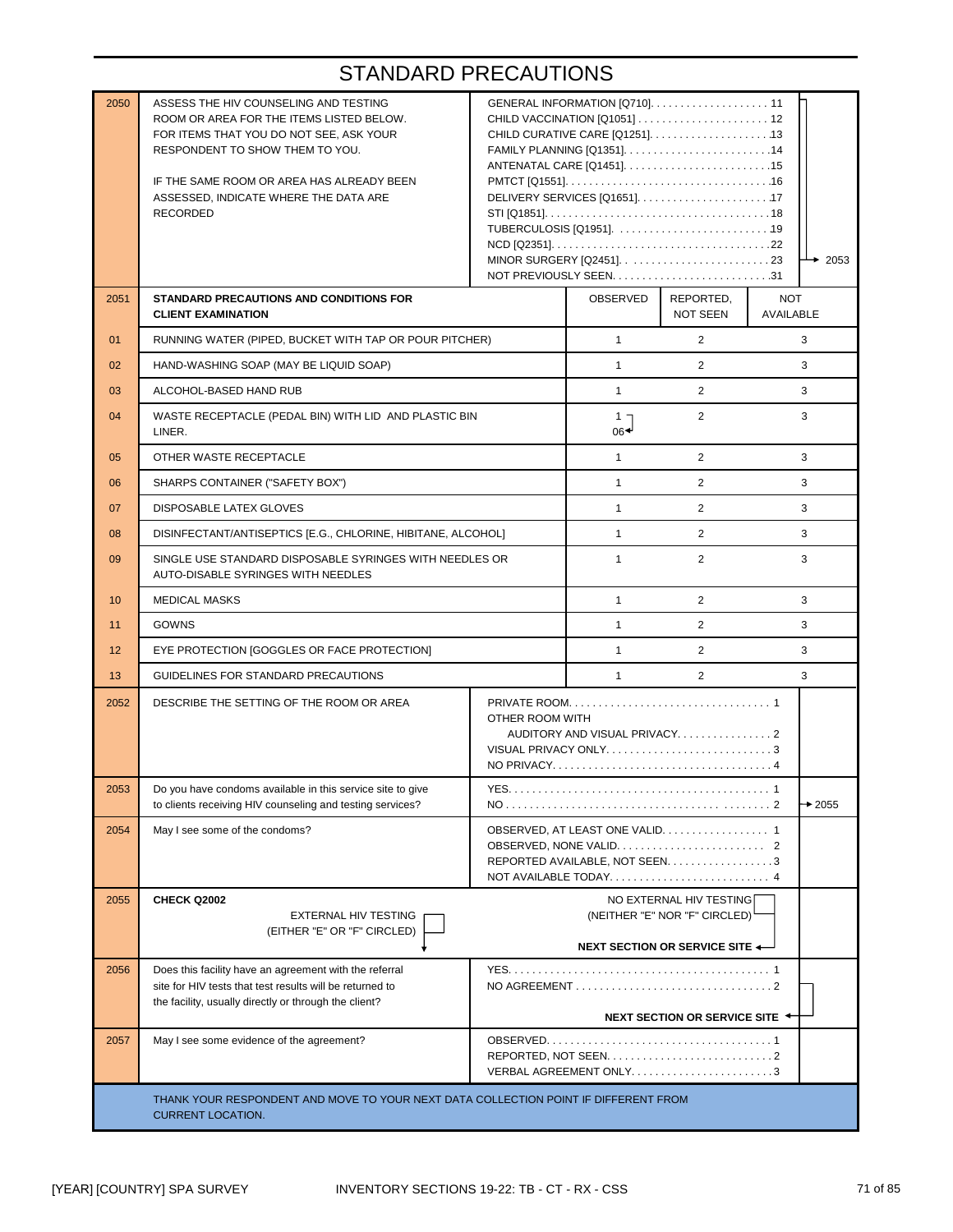# **SECTION 21: HIV TREATMENT**

| 2100 | <b>CHECK Q102.12</b><br>NO HIV TREATMENT<br>SERVICES IN FACILITY<br>HIV TREATMENT SERVICES<br>OFFERED IN FACILITY 1<br>NEXT SECTION OR SERVICE SITE                                                                                                                        |  |                    |  |  |
|------|----------------------------------------------------------------------------------------------------------------------------------------------------------------------------------------------------------------------------------------------------------------------------|--|--------------------|--|--|
|      | ASK TO BE SHOWN THE MAIN LOCATION IN THE FACILITY WHERE HIV TREATMENT SERVICES<br>ARE PROVIDED. FIND THE PERSON MOST KNOWLEDGEABLE ABOUT HIV TREATMENT SERVICES IN THE FACILITY.<br>INTRODUCE YOURSELF, EXPLAIN THE PURPOSE OF THE SURVEY AND ASK THE FOLLOWING QUESTIONS. |  |                    |  |  |
| 2101 | Do providers in this facility prescribe ART?                                                                                                                                                                                                                               |  |                    |  |  |
| 2102 | Do providers in this facility provide treatment<br>follow-up services for persons on ART, including<br>providing community-based services?                                                                                                                                 |  |                    |  |  |
| 2103 | RESPONSE "1" CIRCLED IN NEITHER Q2101 NOR Q2102<br>CHECK Q2101 AND Q2102<br>RESPONSE "1" CIRCLED IN EITHER<br>Q2101 OR Q2102 OR IN BOTH<br>NEXT SECTION OR SERVICE SITE                                                                                                    |  |                    |  |  |
| 2104 | Do you have the National guideline for the management of<br>HIV/AIDS available in this service area?                                                                                                                                                                       |  | $\rightarrow$ 2106 |  |  |
| 2105 | May I see the National guideline for the management<br>of HIV/AIDS?                                                                                                                                                                                                        |  | $\rightarrow$ 2108 |  |  |
| 2106 | Do you have any other ART guidelines available<br>in this service area?                                                                                                                                                                                                    |  | $\rightarrow$ 2108 |  |  |
| 2107 | May I see the other ART guidelines?                                                                                                                                                                                                                                        |  |                    |  |  |

# PRE-ART BASELINE TESTS

| 2108 | For each of the following tests, please tell me if it is conducted as <b>baseline</b> routinely, selectively, or never,<br>before starting a client on ART. |                                |                    |          |           |
|------|-------------------------------------------------------------------------------------------------------------------------------------------------------------|--------------------------------|--------------------|----------|-----------|
|      |                                                                                                                                                             | <b>BASELINE TEST CONDUCTED</b> |                    |          |           |
|      | <b>TEST</b>                                                                                                                                                 | <b>ROUTINELY</b>               | <b>SELECTIVELY</b> | NO/NEVER | <b>DK</b> |
| 01   | Hemoglobin/hematocrit                                                                                                                                       | 1                              | $\overline{2}$     | 3        | 8         |
| 02   | Full blood count (Hemogram)                                                                                                                                 | $\mathbf{1}$                   | 2                  | 3        | 8         |
| 03   | CD4 T Cell count                                                                                                                                            | $\mathbf{1}$                   | 2                  | 3        | 8         |
| 04   | <b>HIV RNA Viral load</b>                                                                                                                                   | $\mathbf{1}$                   | $\overline{2}$     | 3        | 8         |
| 05   | Pregnancy test for women                                                                                                                                    | $\mathbf{1}$                   | $\overline{2}$     | 3        | 8         |
| 06   | Renal function tests (serum creatinine and U&E)                                                                                                             | $\mathbf{1}$                   | $\overline{2}$     | 3        | 8         |
| 07   | Urinalysis                                                                                                                                                  | $\mathbf{1}$                   | 2                  | 3        | 8         |
| 08   | Liver function tests                                                                                                                                        | $\mathbf{1}$                   | $\overline{2}$     | 3        | 8         |
| 09   | TB sputum test                                                                                                                                              | $\mathbf{1}$                   | $\overline{2}$     | 3        | 8         |
| 10   | <b>Hepatitis B</b>                                                                                                                                          | 1                              | $\overline{2}$     | 3        | 8         |
| 11   | Chest X-ray                                                                                                                                                 | $\mathbf{1}$                   | 2                  | 3        | 8         |
| 12   | Any other routine tests<br>(SPECIFY)                                                                                                                        | $\mathbf{1}$                   | 2                  | 3        | 8         |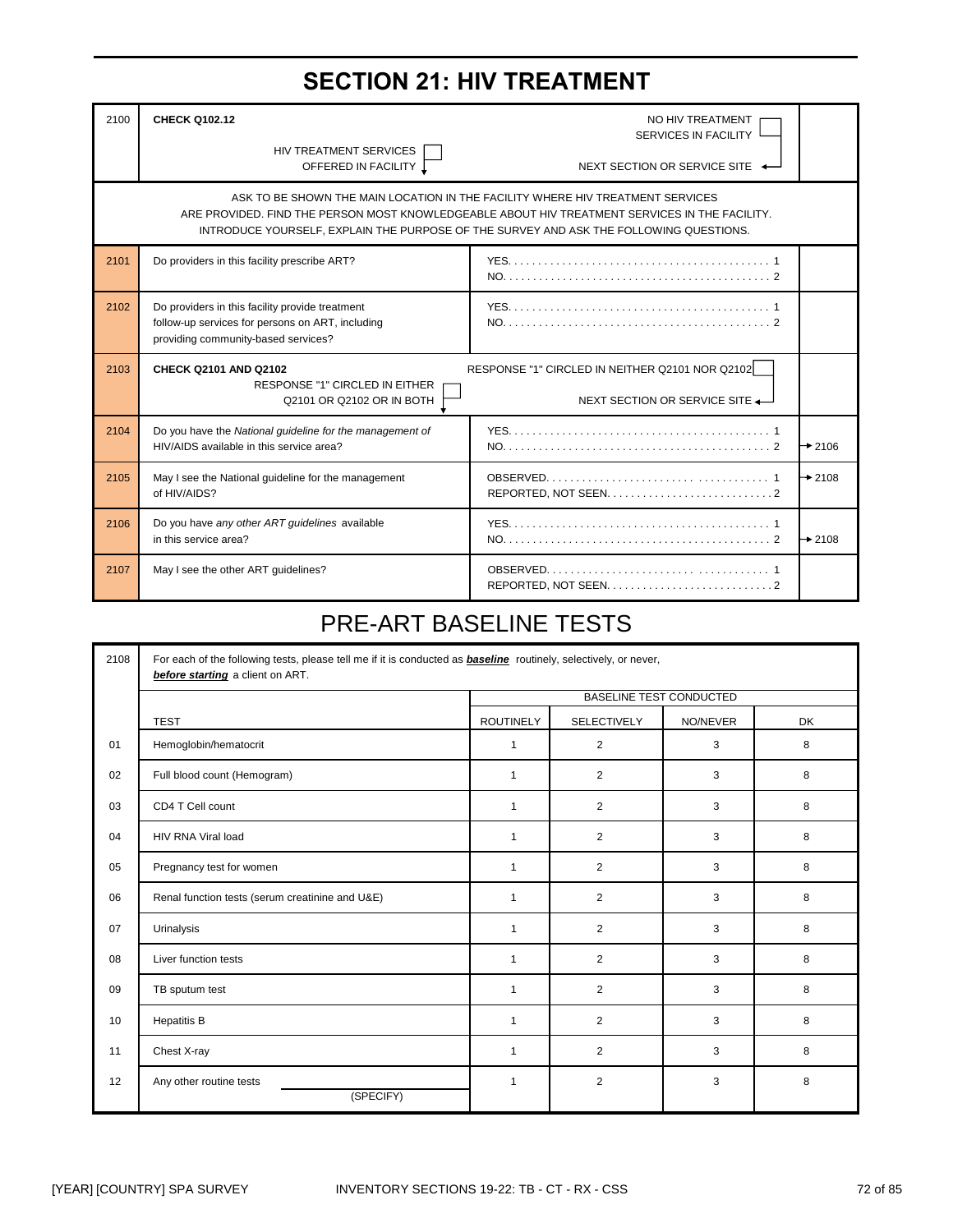| TESTS TO MONITOR CLIENTS ON ART |
|---------------------------------|
|---------------------------------|

| 2109 | For each of the following tests, please tell me if a <i>follow-up test</i> is conducted routinely, selectively, or never<br>while the client is on ART (i.e., for monitoring).       |                          |                    |          |           |  |  |  |  |
|------|--------------------------------------------------------------------------------------------------------------------------------------------------------------------------------------|--------------------------|--------------------|----------|-----------|--|--|--|--|
|      |                                                                                                                                                                                      | FOLLOW-UP TEST CONDUCTED |                    |          |           |  |  |  |  |
|      | <b>TEST</b>                                                                                                                                                                          | <b>ROUTINELY</b>         | <b>SELECTIVELY</b> | NO/NEVER | <b>DK</b> |  |  |  |  |
| 01   | Hemoglobin/hematocrit                                                                                                                                                                | $\mathbf{1}$             | $\overline{2}$     | 3        | 8         |  |  |  |  |
| 02   | Full blood count                                                                                                                                                                     | $\mathbf{1}$             | $\overline{2}$     | 3        | 8         |  |  |  |  |
| 03   | CD4 T Cell count                                                                                                                                                                     | $\mathbf{1}$             | $\overline{2}$     | 3        | 8         |  |  |  |  |
| 04   | HIV RNA Viral load                                                                                                                                                                   | $\mathbf{1}$             | $\overline{2}$     | 3        | 8         |  |  |  |  |
| 05   | Pregnancy test for women                                                                                                                                                             | $\mathbf{1}$             | $\overline{2}$     | 3        | 8         |  |  |  |  |
| 06   | Renal function tests (serum creatinine and U&E)                                                                                                                                      | $\mathbf{1}$             | $\overline{2}$     | 3        | 8         |  |  |  |  |
| 07   | Urinalysis                                                                                                                                                                           | $\mathbf{1}$             | $\overline{2}$     | 3        | 8         |  |  |  |  |
| 08   | Liver function tests                                                                                                                                                                 | $\mathbf{1}$             | $\overline{2}$     | 3        | 8         |  |  |  |  |
| 09   | TB sputum test                                                                                                                                                                       | $\mathbf{1}$             | $\overline{2}$     | 3        | 8         |  |  |  |  |
| 10   | <b>Hepatitis B</b>                                                                                                                                                                   | $\mathbf{1}$             | $\overline{2}$     | 3        | 8         |  |  |  |  |
| 11   | Chest X-ray                                                                                                                                                                          | $\mathbf{1}$             | $\overline{2}$     | 3        | 8         |  |  |  |  |
| 12   | Any other routine tests<br>(SPECIFY)                                                                                                                                                 | $\mathbf{1}$             | $\overline{2}$     | 3        | 8         |  |  |  |  |
| 2110 | CHECK Q216<br>ARV MEDICINES STORED IN OTHER LOCATION<br>ARV MEDICINES STORED IN ART<br>OR NOT STOCKED (RESPONSE 1 OR 5 NOT CIRCLED)<br>SERVICE AREA (RESPONSE 1 OR 5 CIRCLED)<br>941 |                          |                    |          |           |  |  |  |  |
|      | THANK YOUR RESPONDENT AND MOVE TO YOUR NEXT DATA COLLECTION POINT IF DIFFERENT FROM<br><b>CURRENT LOCATION.</b>                                                                      |                          |                    |          |           |  |  |  |  |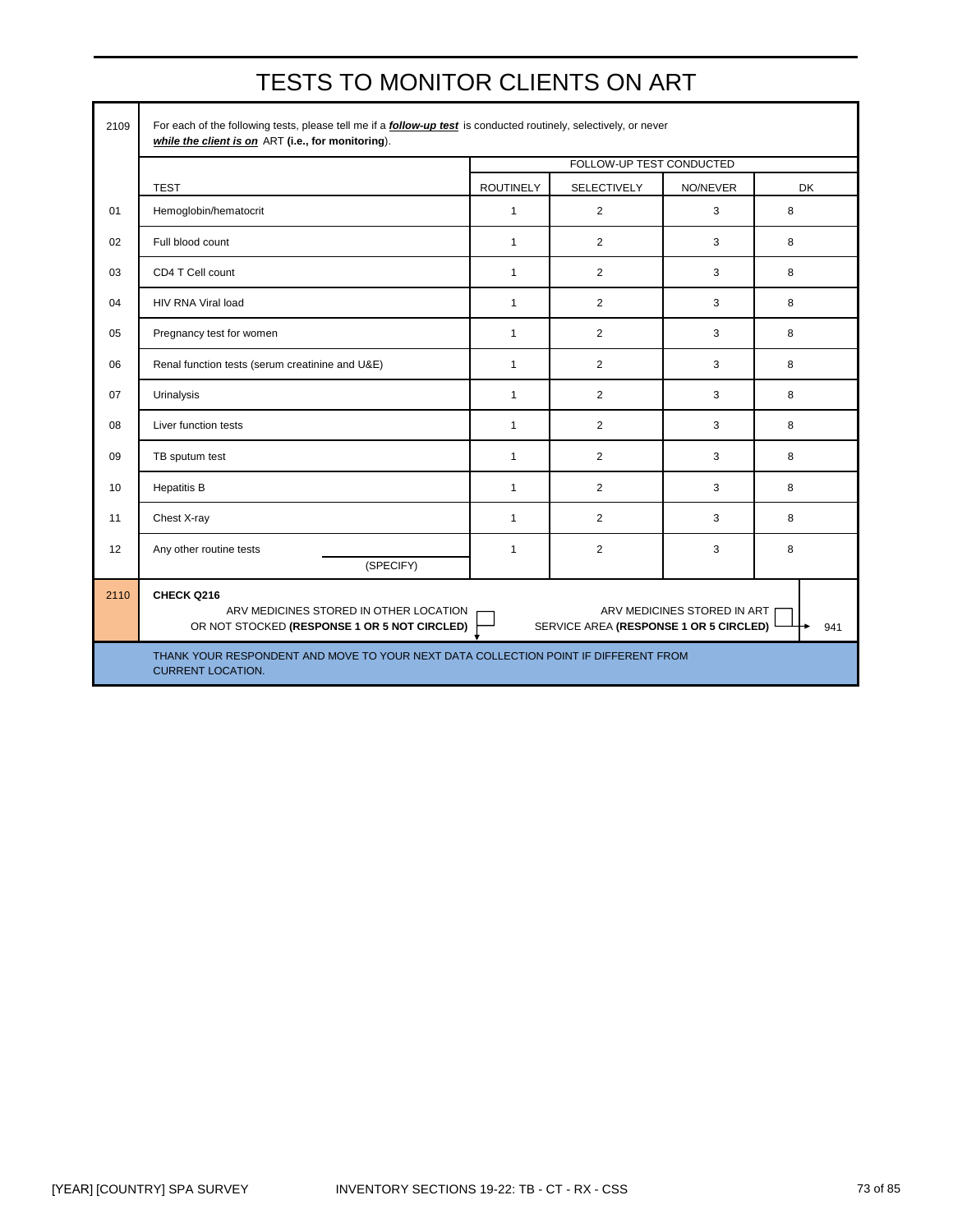### **SECTION 22: HIV CARE AND SUPPORT**

| 2200                                                                                                                                                                                                                                                                                    | <b>CHECK Q102.13</b><br>NO HIV CARE AND SUPPORT<br>SERVICES IN FACILITY<br>HIV CARE AND SUPPORT<br>SERVICES AVAILABLE IN FACILITY                                 |                                                                          |                                |                |                      |  |  |
|-----------------------------------------------------------------------------------------------------------------------------------------------------------------------------------------------------------------------------------------------------------------------------------------|-------------------------------------------------------------------------------------------------------------------------------------------------------------------|--------------------------------------------------------------------------|--------------------------------|----------------|----------------------|--|--|
|                                                                                                                                                                                                                                                                                         |                                                                                                                                                                   |                                                                          | NEXT SECTION OR SERVICE SITE < |                |                      |  |  |
| ASK TO BE SHOWN THE MAIN LOCATION IN THE FACILITY WHERE HIV CARE AND SUPPORT SERVICES ARE<br>PROVIDED. FIND THE PERSON MOST KNOWLEDGEABLE ABOUT HIV CARE AND SUPPORT SERVICES IN THE<br>FACILITY. INTRODUCE YOURSELF, EXPLAIN THE PURPOSE OF THE SURVEY AND ASK THE FOLLOWING QUESTIONS |                                                                                                                                                                   |                                                                          |                                |                |                      |  |  |
| 2201                                                                                                                                                                                                                                                                                    | Please tell me if providers in this facility provide the following services for HIV/AIDS<br>clients:                                                              |                                                                          | <b>YES</b>                     | NO.            | DON'T<br><b>KNOW</b> |  |  |
| 01                                                                                                                                                                                                                                                                                      | Prescribe treatment for any opportunistic infections or symptoms related to<br>HIV/AIDS? This includes treating topical fungal infections.                        |                                                                          | 1                              | 2              | 8                    |  |  |
| 02                                                                                                                                                                                                                                                                                      | Provide systemic intravenous treatment of specific fungal infections such as<br>cryptococcal meningitis                                                           |                                                                          | $\mathbf{1}$                   | 2              | 8                    |  |  |
| 03                                                                                                                                                                                                                                                                                      | Provide treatment for Kaposi's sarcoma                                                                                                                            |                                                                          | $\mathbf{1}$                   | 2              | 8                    |  |  |
| 04                                                                                                                                                                                                                                                                                      | Provide or prescribe palliative care for patients, such as symptom or pain<br>management, or nursing care for the terminally ill, or severely debilitated clients |                                                                          | $\mathbf{1}$                   | $\overline{2}$ | 8                    |  |  |
| 05                                                                                                                                                                                                                                                                                      | Provide nutritional rehabilitation services? i.e., client education and provision of<br>nutritional supplements                                                   |                                                                          | 1                              | 2              | 8                    |  |  |
| 06                                                                                                                                                                                                                                                                                      | Prescribe or provide fortified protein supplementation (FPS)<br>$\mathbf{1}$<br>2                                                                                 |                                                                          |                                |                |                      |  |  |
| 07                                                                                                                                                                                                                                                                                      | $\overline{2}$<br>Care for pediatric HIV/AIDS patients<br>1                                                                                                       |                                                                          |                                |                |                      |  |  |
| 08                                                                                                                                                                                                                                                                                      | Prescribe or provide preventive treatment for TB (INH + Pyridoxine prophylaxis)                                                                                   | $\mathbf{1}$                                                             | $\overline{2}$                 | 8              |                      |  |  |
| 09                                                                                                                                                                                                                                                                                      | 2<br>Primary preventive treatment for opportunistic infections, such as<br>$\mathbf{1}$<br>Cotrimoxazole preventive treatment (CPT)                               |                                                                          |                                |                |                      |  |  |
| 10                                                                                                                                                                                                                                                                                      | Provide or prescribe micronutrient supplementation, such as vitamins or iron                                                                                      | $\mathbf{1}$                                                             | 2                              | 8              |                      |  |  |
| 11                                                                                                                                                                                                                                                                                      | Family planning counseling and/or services                                                                                                                        | $\mathbf{1}$                                                             | 2                              | 8              |                      |  |  |
| 12                                                                                                                                                                                                                                                                                      | Provide condoms for preventing further transmission of HIV                                                                                                        | $\mathbf{1}$                                                             | 2                              | 8              |                      |  |  |
| 2202                                                                                                                                                                                                                                                                                    | Is there a system for routinely screening and testing<br>HIV-positive clients for TB?                                                                             |                                                                          |                                |                | $\rightarrow$ 2204   |  |  |
| 2203                                                                                                                                                                                                                                                                                    | May I see the system, or evidence of such a system?                                                                                                               | SYSTEM OR REGISTER OBSERVED 1<br>SYSTEM OR REGISTER REPORTED, NOT SEEN 2 |                                |                |                      |  |  |
| 2204                                                                                                                                                                                                                                                                                    | Do you have the national guidelines for the clinical<br>management of HIV/AIDS available in this service area?                                                    |                                                                          |                                |                | $+2206$              |  |  |
| 2205                                                                                                                                                                                                                                                                                    | May I see the national guidelines for the clinical<br>management of HIV/AIDS?                                                                                     |                                                                          |                                |                | $+2208$              |  |  |
| 2206                                                                                                                                                                                                                                                                                    | Do you have any guidelines for palliative care<br>available in this service area?                                                                                 |                                                                          |                                |                | $+2208$              |  |  |
| 2207                                                                                                                                                                                                                                                                                    | May I see the other guidelines?                                                                                                                                   |                                                                          |                                |                |                      |  |  |
| 2208                                                                                                                                                                                                                                                                                    | Do you have condoms available in this service site<br>to give to clients receiving services?<br>NEXT SECTION +                                                    |                                                                          |                                |                |                      |  |  |
| 2209                                                                                                                                                                                                                                                                                    | May I see some condoms?                                                                                                                                           | REPORTED AVAILABLE, NOT SEEN. 3<br>NOT AVAILABLE TODAY 4                 |                                |                |                      |  |  |
|                                                                                                                                                                                                                                                                                         | THANK YOUR RESPONDENT AND MOVE TO YOUR NEXT DATA COLLECTION POINT IF DIFFERENT FROM<br><b>CURRENT LOCATION.</b>                                                   |                                                                          |                                |                |                      |  |  |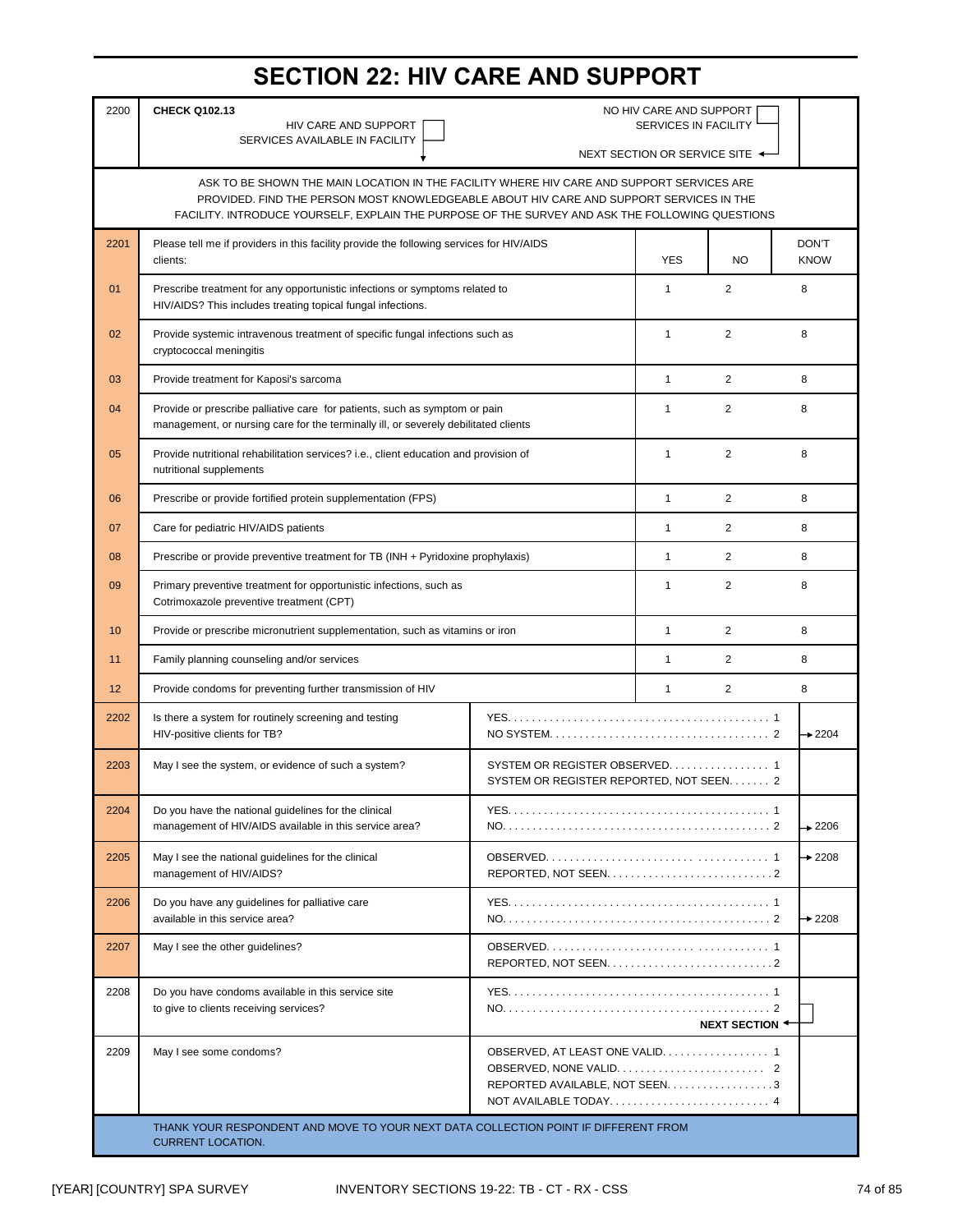# **SECTION 23: NON-COMMUNICABLE DISEASES**

| $300$ | <b>CHECK Q10</b> |  |
|-------|------------------|--|
|-------|------------------|--|

 $A$ VAILABLE FROM FACILITY  $\qquad \qquad \downarrow$  AVAILABLE FROM FACILITY

2.14 CHRONIC DISEASE SERVICES **CHRONIC DISEASE SERVICES NOT** 

NEXT SECTION OR SERVICE SITE <

ASK TO BE SHOWN THE LOCATION IN THE FACILITY WHERE CLIENTS WITH NON-COMMUNICABLE OR CHRONIC CONDITIONS SUCH AS DIABETES AND CARDIOVASCULAR DISEASES ARE SEEN. FIND THE PERSON MOST KNOWLEDGEABLE ABOUT PROVISION OF SUCH SERVICES IN THE FACILITY. INTRODUCE YOURSELF, EXPLAIN THE PURPOSE OF THE SURVEY AND ASK THE FOLLOWING QUESTIONS.

# DIABETES

| 2301 | Do providers in this facility diagnose and/or manage<br>diabetes.                                                             | YES, DIAGNOSE AND TREAT3<br>$\rightarrow$ 2310 |
|------|-------------------------------------------------------------------------------------------------------------------------------|------------------------------------------------|
| 2302 | Do you have the <i>national guidelines</i> for the diagnosis<br>and management of diabetes available in this<br>service area? | $\rightarrow$ 2304                             |
| 2303 | May I see the national quidelines?                                                                                            | $\rightarrow$ 2310                             |
| 2304 | Do you have any other guidelines for the diagnosis<br>and management of diabetes available in this<br>service area?           | $\rightarrow$ 2310                             |
| 2305 | May I see the other quidelines?                                                                                               |                                                |

# CARDIO-VASCULAR DISEASES

| 2310 | Do providers in this facility diagnose and/or manage<br>cardiovascular diseases such as hypertension in<br>patients?                          | $\rightarrow$ 2320 |
|------|-----------------------------------------------------------------------------------------------------------------------------------------------|--------------------|
| 2311 | Do you have <i>the national quidelines</i> for the diagnosis<br>and management of cardio-vascular diseases<br>available in this service area? | $\rightarrow$ 2313 |
| 2312 | May I see the national quidelines for the diagnosis and<br>management of cardio-vascular diseases?                                            | $\rightarrow$ 2320 |
| 2313 | Do you have any other guidelines for the diagnosis<br>and management of cardio-vascular diseases<br>available in this service area?           | $\rightarrow$ 2320 |
| 2314 | May I see the other quidelines?                                                                                                               |                    |

# RESPIRATORY

| 2320 | Do providers in this facility diagnose and/or manage<br>chronic respiratory diseases such as COPD in<br>patients?                          | YES, DIAGNOSE AND TREAT3 | $\rightarrow$ 2330 |
|------|--------------------------------------------------------------------------------------------------------------------------------------------|--------------------------|--------------------|
| 2321 | Do you have the national guidelines for the diagnosis<br>and management of chronic respiratory diseases<br>available in this service area? |                          | 2323               |
| 2322 | May I see the national quidelines for the diagnosis<br>and management of chronic respiratory diseases?                                     |                          | $\rightarrow$ 2330 |
| 2323 | Do you have any other quidelines for the diagnosis<br>and/ management of chronic respiratory diseases<br>available in this service area?   |                          | $\rightarrow$ 2330 |
| 2324 | May I see the other quidelines?                                                                                                            |                          |                    |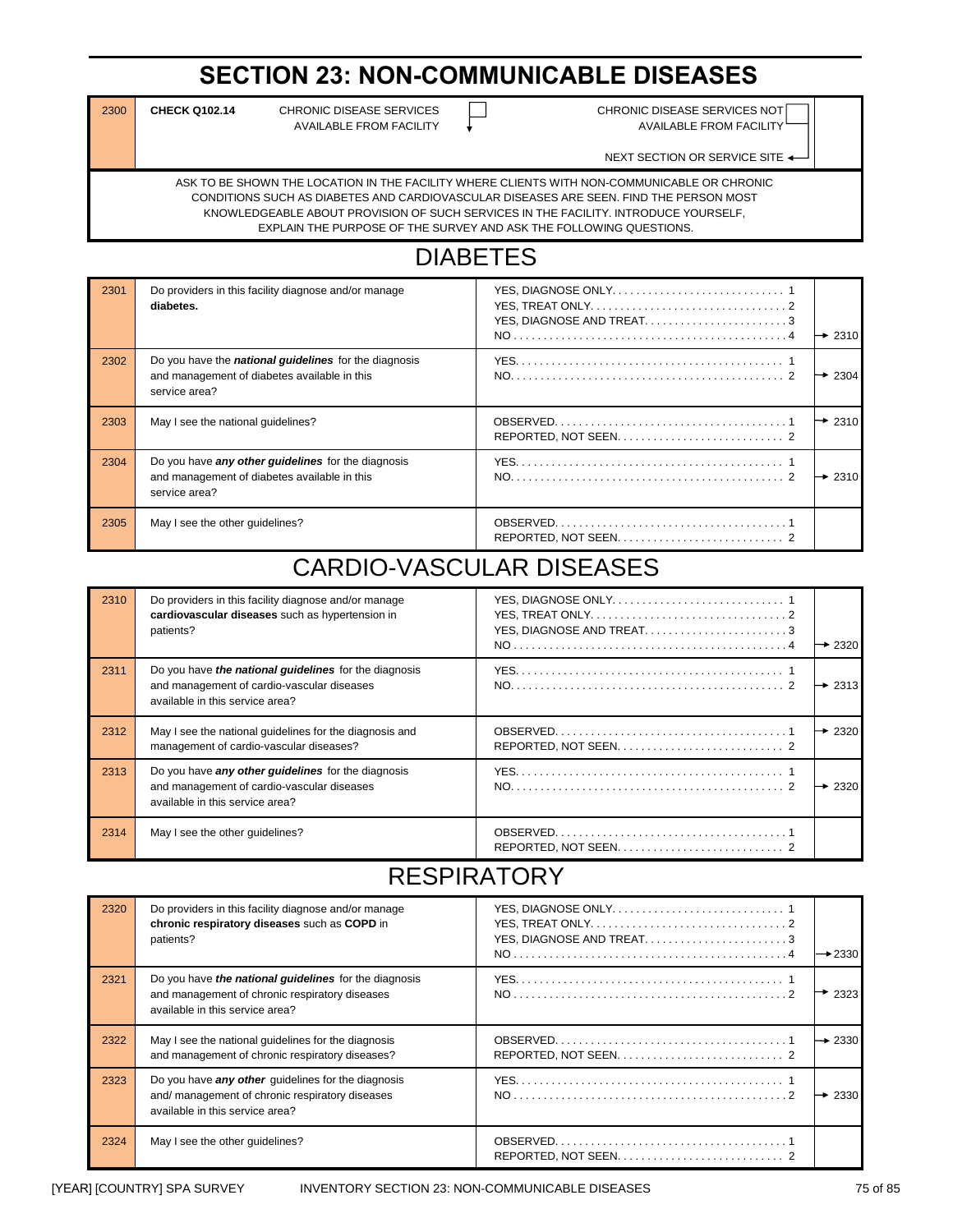### BASIC SUPPLIES AND EQUIPMENT

| 2330 | ASSESS THE ROOM OR AREA FOR THE BASIC<br>SUPPLIES AND EQUIPMENT LISTED BELOW.                                   | $\rightarrow$ 2350<br>GENERAL INFORMATION SECTION (Q700). 1 |                             |                                                 |                 |                |                      |
|------|-----------------------------------------------------------------------------------------------------------------|-------------------------------------------------------------|-----------------------------|-------------------------------------------------|-----------------|----------------|----------------------|
|      | IF THE SAME ROOM OR AREA HAS ALREADY BEEN<br>ASSESSED, INDICATE WHERE THE DATA ARE<br>RECORDED                  |                                                             |                             |                                                 |                 |                |                      |
| 2331 | I would like to know if the following items are available<br>today in the main service area and are functioning |                                                             | (A) AVAILABLE               |                                                 | (B) FUNCTIONING |                |                      |
|      | ASK TO SEE ITEMS.                                                                                               | OBSERVED                                                    | <b>REPORTED</b><br>NOT SEEN | <b>NOT</b><br>AVAILABLE                         | <b>YES</b>      | <b>NO</b>      | DON'T<br><b>KNOW</b> |
| 01   | ADULT WEIGHING SCALE                                                                                            | $1 \rightarrow b$                                           | $2 \rightarrow b$           | 3 <sub>7</sub><br>$_{02}$ $\rightarrow$         | $\mathbf{1}$    | $\overline{2}$ | 8                    |
| 02   | CHILD WEIGHING SCALE [250 GRAM GRADATION]                                                                       | $1 \rightarrow b$                                           | $2 \rightarrow b$           | $3 -$<br>$03 -$                                 | $\mathbf{1}$    | $\overline{2}$ | 8                    |
| 03   | INFANT WEIGHING SCALE [100 GRAM GRADATION]                                                                      | $1 \rightarrow b$                                           | $2 \rightarrow b$           | $3 -$<br>$04 -$                                 | $\mathbf{1}$    | $\overline{2}$ | 8                    |
| 04   | STADIOMETER JOR HEIGHT ROD] FOR<br><b>MEASURING HEIGHT</b>                                                      | $1 \rightarrow b$                                           | $2 \rightarrow b$           | $3 -$<br>$05 +$                                 | $\mathbf{1}$    | $\overline{2}$ | 8                    |
| 05   | MEASURING TAPE [FOR CIRCUMFERENCE]                                                                              | $\mathbf{1}$                                                | $\mathbf{2}$                | 3                                               |                 |                |                      |
| 06   | <b>THERMOMETER</b>                                                                                              | $1 \rightarrow b$                                           | $2 \rightarrow b$           | $\frac{3}{07}$                                  | $\mathbf{1}$    | $\overline{2}$ | 8                    |
| 07   | <b>STETHOSCOPE</b>                                                                                              | $1 \rightarrow b$                                           | $2 \rightarrow b$           | 3 <sub>7</sub><br>$08 +$                        | $\mathbf{1}$    | $\overline{2}$ | 8                    |
| 08   | <b>DIGITAL BP APPARATUS</b>                                                                                     | $1 \rightarrow b$                                           | $2 \rightarrow b$           | 3 <sub>7</sub><br>$09 +$                        | $\mathbf{1}$    | $\overline{2}$ | 8                    |
| 09   | MANUAL BP APPARATUS                                                                                             | $1 \rightarrow b$                                           | $2 \rightarrow b$           | $\frac{3}{10}$                                  | $\mathbf{1}$    | $\overline{2}$ | 8                    |
| 10   | LIGHT SOURCE (FLASHLIGHT ACCPTABLE)                                                                             | $1 \rightarrow b$                                           | $2 \rightarrow b$           | $\begin{smallmatrix} 3 \\ 11 \end{smallmatrix}$ | $\mathbf{1}$    | $\overline{2}$ | 8                    |
| 11   | SELF-INFLATING BAG AND MASK [ADULT]                                                                             | $1 \rightarrow b$                                           | $2 \rightarrow b$           | $3 -$<br>$12 +$                                 | $\mathbf{1}$    | $\overline{2}$ | 8                    |
| 12   | SELF-INFLATING BAG AND MASK [PEDIATRIC]                                                                         | $1 \rightarrow b$                                           | $2 \rightarrow b$           | 3 <sub>1</sub><br>$13 +$                        | $\mathbf{1}$    | $\overline{2}$ | 8                    |
| 13   | <b>MICRONEBULIZER</b>                                                                                           | $1 \rightarrow b$                                           | $2 \rightarrow b$           | 3 <sub>7</sub><br>$14 -$                        | $\mathbf{1}$    | $\overline{2}$ | 8                    |
| 14   | <b>SPACERS FOR INHALERS</b>                                                                                     | $\mathbf{1}$                                                | $\overline{2}$              | 3                                               |                 |                |                      |
| 15   | PEAK FLOW METERS                                                                                                | $1 \rightarrow b$                                           | $2 \rightarrow b$           | $3 -$<br>$16 -$                                 | $\mathbf{1}$    | $\overline{2}$ | 8                    |
| 16   | PULSE OXIMETER                                                                                                  | $1 \rightarrow b$                                           | $2 \rightarrow b$           | 3 <sub>7</sub><br>$17 +$                        | $\mathbf{1}$    | $\overline{2}$ | 8                    |
| 17   | <b>OXYGEN CONCENTRATORS</b>                                                                                     | $1 \rightarrow b$                                           | $2 \rightarrow b$           | 3 <sub>7</sub><br>$18 -$                        | $\mathbf{1}$    | $\overline{2}$ | 8                    |
| 18   | FILLED OXYGEN CYLINDER                                                                                          | $1$ b                                                       | 2 b                         | 3 <sub>7</sub><br>$19 -$                        | $\mathbf{1}$    | $\overline{2}$ | 8                    |
| 19   | OXYGEN DISTRIBUTION SYSTEM                                                                                      | b<br>$\mathbf{1}$                                           | b<br>2                      | 3 <sub>7</sub><br>$_{20}$ $\rightarrow$         | $\mathbf{1}$    | $\overline{2}$ | 8                    |
| 20   | INTRAVENOUS INFUSION KITS - ADULT                                                                               | $\mathbf{1}$                                                | $\mathbf{2}$                | 3                                               |                 |                |                      |
| 21   | INTRAVENOUS INFUSION KITS - PEDIATRIC                                                                           | $\mathbf{1}$                                                | $\overline{2}$              | 3                                               |                 |                |                      |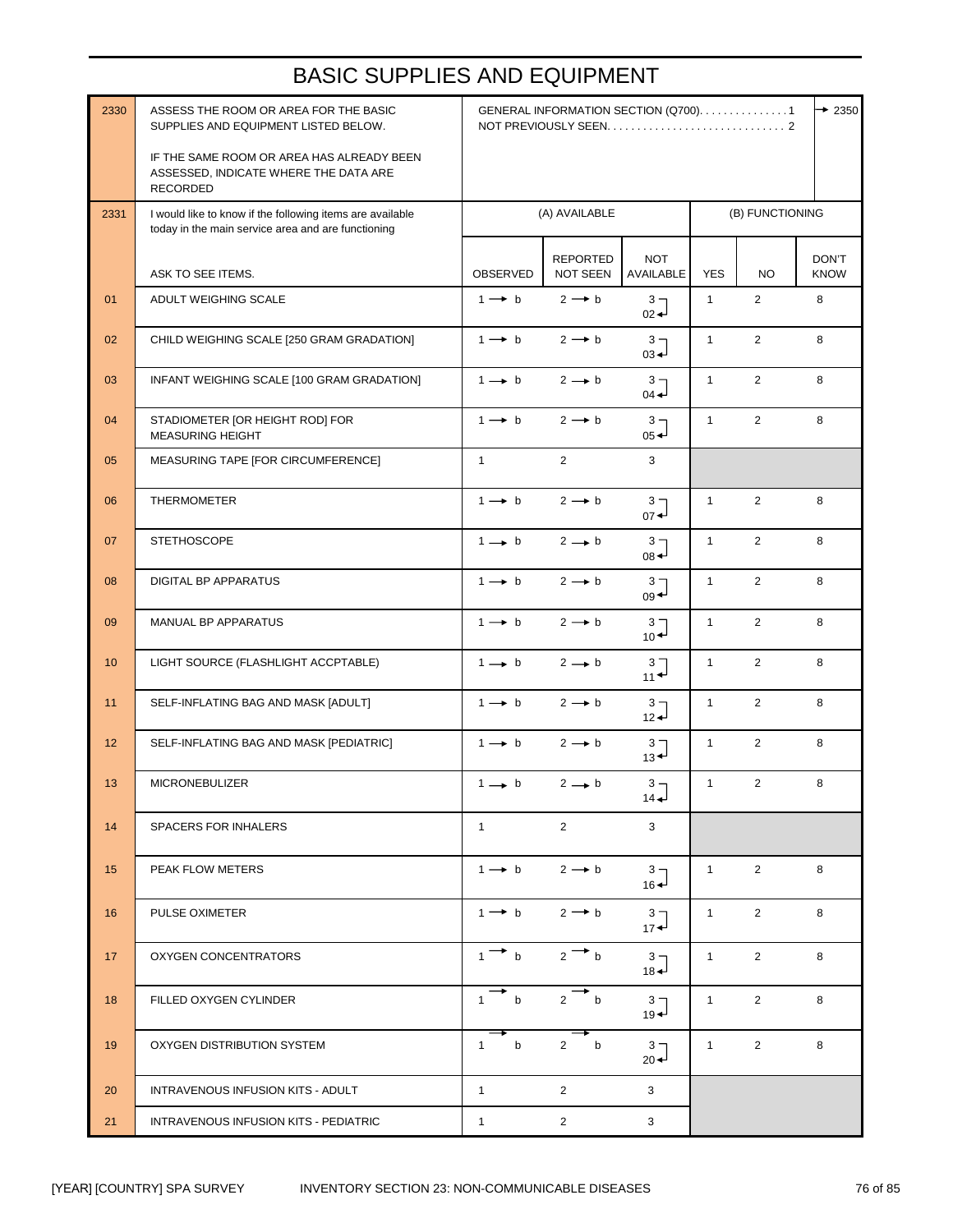# CLIENT EXAMINATION ROOM

| 2350 | ASSESS THE ROOM OR AREA FOR THE ITEMS<br>LISTED BELOW. FOR ITEMS THAT YOU DO NOT<br>SEE, ASK YOUR RESPONDENT TO SHOW THEM TO<br>YOU.<br>IF THE SAME ROOM OR AREA HAS ALREADY BEEN<br>ASSESSED, INDICATE WHERE THE DATA ARE<br><b>RECORDED</b> |                                                                  | GENERAL INFORMATION [Q710]11 |                       | <b>VEXT SECTION / SERVICE SITE</b><br>21 |  |  |
|------|-----------------------------------------------------------------------------------------------------------------------------------------------------------------------------------------------------------------------------------------------|------------------------------------------------------------------|------------------------------|-----------------------|------------------------------------------|--|--|
| 2351 | <b>STANDARD PRECAUTIONS AND CONDITIONS FOR</b><br><b>CLIENT EXAMINATION</b>                                                                                                                                                                   |                                                                  | OBSERVED                     | REPORTED,<br>NOT SEEN | <b>NOT</b><br>AVAILABLE                  |  |  |
| 01   | <b>RUNNING WATER</b><br>(PIPED, BUCKET WITH TAP OR POUR PITCHER)                                                                                                                                                                              |                                                                  | $\mathbf{1}$                 | 2                     | 3                                        |  |  |
| 02   | HAND-WASHING SOAP (MAY BE LIQUID SOAP)                                                                                                                                                                                                        |                                                                  | $\mathbf{1}$                 | 2                     | 3                                        |  |  |
| 03   | ALCOHOL-BASED HAND RUB                                                                                                                                                                                                                        |                                                                  | $\mathbf{1}$                 | 2                     | 3                                        |  |  |
| 04   | WASTE RECEPTACLE (PEDAL BIN) WITH LID AND<br><b>PLASTIC BIN LINER</b>                                                                                                                                                                         | $1 -$<br>$_{06}$                                                 | 2                            | 3                     |                                          |  |  |
| 05   | OTHER WASTE RECEPTACLE                                                                                                                                                                                                                        |                                                                  | $\mathbf{1}$                 | 2                     | 3                                        |  |  |
| 06   | SHARPS CONTAINER ("SAFETY BOX")                                                                                                                                                                                                               |                                                                  | $\mathbf{1}$                 | 2                     | 3                                        |  |  |
| 07   | DISPOSABLE LATEX GLOVES                                                                                                                                                                                                                       |                                                                  | $\mathbf{1}$                 | $\mathfrak{p}$        | 3                                        |  |  |
| 08   | DISINFECTANT/ANTISEPTICS [E.G., CHLORINE, HIBITANE, ALCOHOL]                                                                                                                                                                                  |                                                                  | $\mathbf{1}$                 | $\overline{2}$        | 3                                        |  |  |
| 09   | SINGLE USE STANDARD DISPOSABLE SYRINGS WITH NEEDLES,<br>OR AUTO-DISABLE SYRINGES WITH NEEDLES                                                                                                                                                 |                                                                  | $\mathbf{1}$                 | 2                     | 3                                        |  |  |
| 10   | <b>MEDICAL MASKS</b>                                                                                                                                                                                                                          |                                                                  | $\mathbf{1}$                 | $\mathfrak{p}$        | 3                                        |  |  |
| 11   | <b>GOWNS</b>                                                                                                                                                                                                                                  |                                                                  | $\mathbf{1}$                 | 2                     | 3                                        |  |  |
| 12   | EYE PROTECTION [GOGGLES OR FACE PROTECTION]                                                                                                                                                                                                   |                                                                  | $\mathbf{1}$                 | 2                     | 3                                        |  |  |
| 13   | GUIDELINES FOR STANDARD PRECAUTIONS                                                                                                                                                                                                           |                                                                  | $\mathbf{1}$                 | $\overline{2}$        | 3                                        |  |  |
| 2352 | DESCRIBE THE SETTING OF THE ROOM OR<br><b>SERVICE AREA</b>                                                                                                                                                                                    | OTHER ROOM WITH<br>AUDITORY AND VISUAL PRIVACY<br>$\overline{2}$ |                              |                       |                                          |  |  |
|      | THANK YOUR RESPONDENT AND MOVE TO YOUR NEXT DATA COLLECTION POINT IF DIFFERENT FROM<br><b>CURRENT LOCATION.</b>                                                                                                                               |                                                                  |                              |                       |                                          |  |  |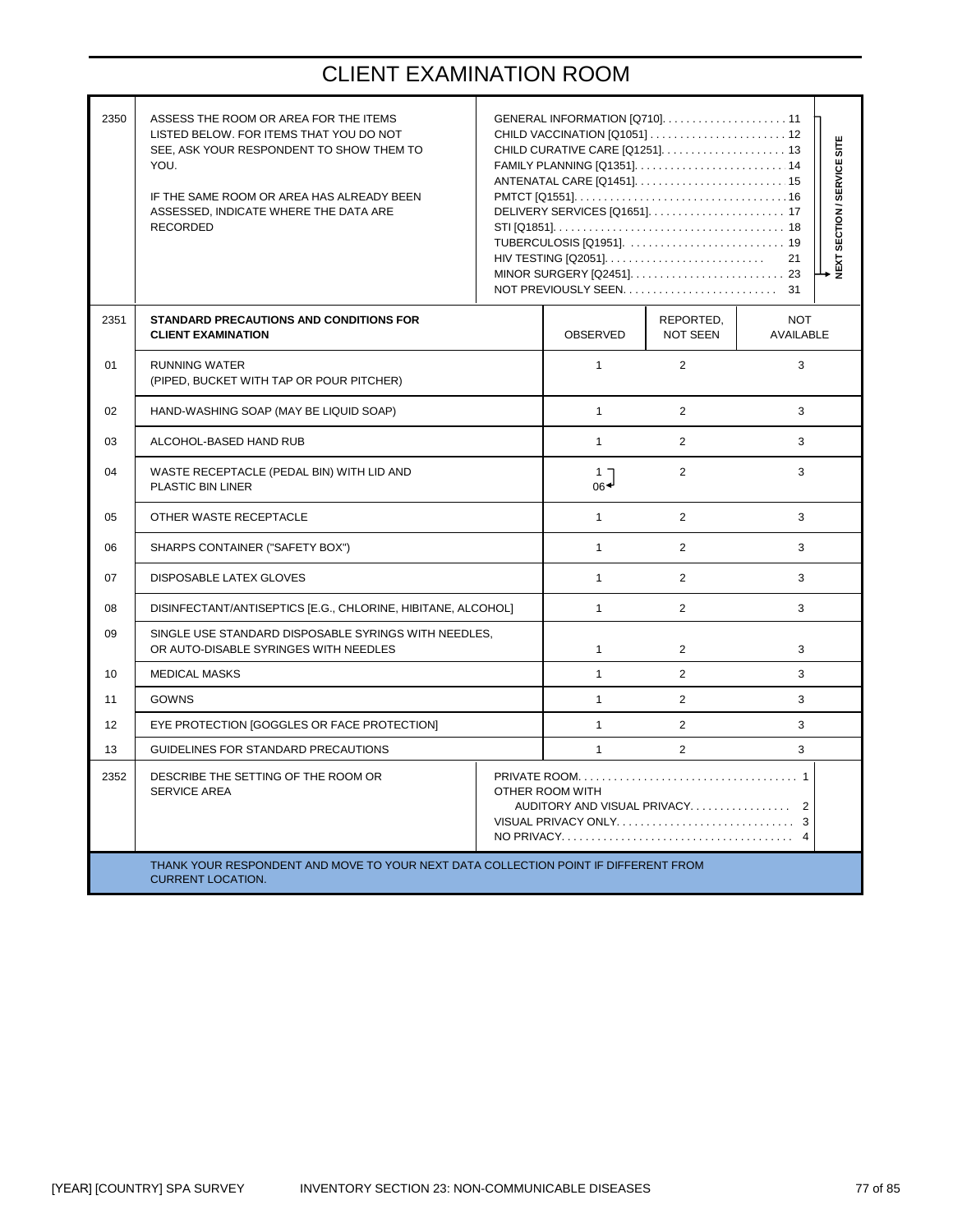# **SECTION 24: MINOR SURGICAL SERVICES**

AVAILABLE  $\sqrt$ 

2400 **CHECK Q102.15** MINOR SURGERY MINOR SURGERY **NOT AVAILABLE** 

NEXT SECTION OR SERVICE SITE

ASK TO BE SHOWN THE LOCATION IN THE FACILITY WHERE MINOR SURGERIES ARE DONE. FIND THE PERSON MOST KNOWLEDGEABLE ABOUT PROVISION OF MINOR SURGERIES IN THE FACILITY. INTRODUCE YOURSELF, EXPLAIN THE PURPOSE OF THE SURVEY AND ASK THE FOLLOWING QUESTIONS.

ASK TO SEE THE ROOM OR AREA WHERE MINOR SURGERIES TAKE PLACE AND ASK TO SEE THE ITEMS BELOW

| 2401           | Please tell me if the                                                                                              |                                                                          |              |                                    | (A) AVAILABLE |                                  |                                 | (B) FUNCTIONING                                 |                                            |                           |  |
|----------------|--------------------------------------------------------------------------------------------------------------------|--------------------------------------------------------------------------|--------------|------------------------------------|---------------|----------------------------------|---------------------------------|-------------------------------------------------|--------------------------------------------|---------------------------|--|
|                | following equipment are<br>available at this site today and<br>is functioning. I would like<br>to see them         | <b>OBSERVED</b>                                                          |              | <b>REPORTED</b><br><b>NOT SEEN</b> |               | <b>NOT</b><br><b>AVAILABLE</b>   |                                 | <b>YES</b>                                      | <b>NO</b>                                  | DON'T<br><b>KNOW</b>      |  |
| 01             | <b>NEEDLE HOLDER</b>                                                                                               | $\mathbf{1}$                                                             | $\mathsf{b}$ | $\overline{2}$                     | $\mathsf{b}$  |                                  | 3 <sub>7</sub><br>$02 +$        | $\mathbf{1}$                                    | $\overline{2}$                             | 8                         |  |
| 02             | <b>SCAPEL HANDLE WITH BLADE</b>                                                                                    | $\mathbf{1}$                                                             | $\mathsf b$  | $\overline{2}$                     | $\mathbf b$   |                                  | 3 <sub>7</sub><br>$03 -$        | $\mathbf{1}$                                    | $\overline{2}$                             | 8                         |  |
| 03             | <b>RETRACTOR</b>                                                                                                   | $\mathbf{1}$                                                             | $\mathsf b$  | $\overline{2}$                     | $\mathbf b$   |                                  | 3 <sub>7</sub><br>$04 -$        | $\mathbf{1}$                                    | $\overline{2}$                             | 8                         |  |
| 04             | <b>SURGICAL SCISSORS</b>                                                                                           | $\mathbf{1}$                                                             | $\mathsf b$  | 2                                  | $\mathbf b$   |                                  | $3 -$<br>$05 -$                 | $\mathbf{1}$                                    | $\overline{2}$                             | 8                         |  |
| 05             | NASOGASTRIC TUBE (10-16G)                                                                                          | $\mathbf{1}$                                                             | $\mathsf{b}$ | $\overline{2}$                     | $\mathsf b$   | 3 <sub>7</sub><br>$06 +$         |                                 | $\mathbf{1}$                                    | $\overline{2}$                             | 8                         |  |
| 06             | <b>TORNIQUET</b>                                                                                                   | $\mathbf{1}$                                                             | $\mathsf{b}$ | $\overline{2}$                     | $\mathsf{b}$  |                                  | 3 <sub>7</sub><br>$2402 +$      | $\mathbf{1}$                                    | $\overline{2}$                             | 8                         |  |
| 2402           | Please tell me if any of the following materials or<br>medicines is available at this services site today. I would |                                                                          |              |                                    |               | (A) OBSERVED<br><b>AVAILABLE</b> |                                 | (B) NOT OBSERVED                                |                                            |                           |  |
|                |                                                                                                                    | like to see them.<br>CHECK TO SEE IF AT LEAST ONE IS VALID (NOT EXPIRED) |              |                                    |               | AT LEAST<br>ONE VALID            | AVAILABLE.<br><b>NONE VALID</b> | <b>REPORTED</b><br><b>AVAILABLE</b><br>NOT SEEN | <b>NOT</b><br><b>AVAILABLE</b><br>TODAY/DK | <b>NEVER</b><br>AVAILABLE |  |
| 01             | ABSORBABLE SUTURE MATERIAL                                                                                         |                                                                          |              |                                    |               | $\mathbf{1}$                     | $\overline{2}$                  | 3                                               | $\overline{4}$                             | 5                         |  |
| 0 <sub>2</sub> | NON-ABSORBABLE SUTURE MATERIAL                                                                                     |                                                                          |              |                                    |               | $\mathbf{1}$                     | 2                               | 3                                               | $\overline{4}$                             | 5                         |  |
| 03             | <b>SKIN DISINFECTANT</b>                                                                                           |                                                                          |              |                                    |               | $\mathbf{1}$                     | $\overline{2}$                  | 3                                               | $\overline{4}$                             | 5                         |  |
| 04             | LIDOCAINE / LIGNOCAINE INJECTION                                                                                   |                                                                          |              |                                    |               | $\mathbf{1}$                     | $\overline{2}$                  | 3                                               | $\overline{4}$                             | 5                         |  |
| 05             | <b>KETAMINE INJECTION</b>                                                                                          |                                                                          |              |                                    |               | $\mathbf{1}$                     | $\overline{2}$                  | 3                                               | $\overline{4}$                             | 5                         |  |
| 2403           | Do you have guidelines on Integrated management of<br>emergency and essential surgical care (IMEESC)?              |                                                                          |              |                                    |               |                                  |                                 |                                                 |                                            | 2450                      |  |
| 2404           | May I see the guidelines on Integrated management of<br>emergency and essential surgical care?                     |                                                                          |              |                                    |               | REPORTED NOT SEEN2               |                                 |                                                 |                                            |                           |  |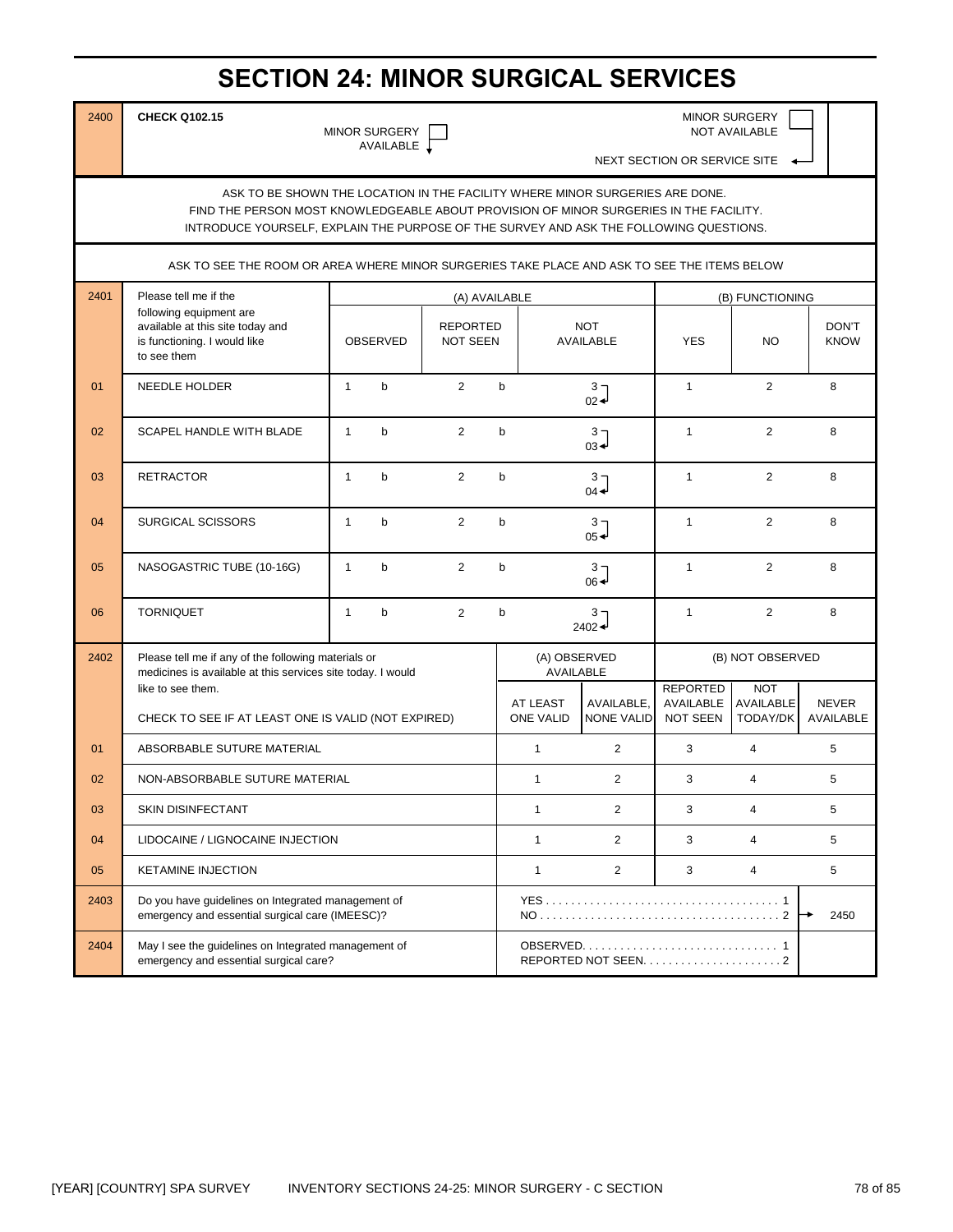# STANDARD PRECAUTIONS

| 2450 | ASSESS THE ROOM OR AREA FOR THE ITEMS<br>LISTED BELOW. FOR ITEMS THAT YOU DO NOT<br>SEE, ASK YOUR RESPONDENT TO SHOW THEM TO<br>YOU.<br>IF THE SAME ROOM OR AREA HAS ALREADY BEEN<br>ASSESSED, INDICATE WHERE THE DATA ARE<br><b>RECORDED</b> | GENERAL INFORMATION [Q710]. 11<br>CHILD VACCINATION [Q1051] 12<br>CHILD CURATIVE CARE [Q1251]. 13<br>FAMILY PLANNING [Q1351] 14<br>ANTENATAL CARE [Q1451] 15<br>DELIVERY SERVICES [Q1651]. 17<br>TUBERCULOSIS [Q1951].  19 | NEXT SECTION / SERVICE SITE  |                                |   |  |  |  |
|------|-----------------------------------------------------------------------------------------------------------------------------------------------------------------------------------------------------------------------------------------------|----------------------------------------------------------------------------------------------------------------------------------------------------------------------------------------------------------------------------|------------------------------|--------------------------------|---|--|--|--|
| 2451 | STANDARD PRECAUTIONS AND CONDITIONS FOR<br><b>CLIENT EXAMINATION</b>                                                                                                                                                                          | OBSERVED                                                                                                                                                                                                                   | REPORTED,<br><b>NOT SEEN</b> | <b>NOT</b><br><b>AVAILABLE</b> |   |  |  |  |
| 01   | RUNNING WATER (PIPED, BUCKET WITH TAP OR POUR PITCHER)                                                                                                                                                                                        |                                                                                                                                                                                                                            | $\mathbf{1}$                 | $\overline{2}$                 | 3 |  |  |  |
| 02   | HAND-WASHING SOAP (MAY BE LIQUID SOAP)                                                                                                                                                                                                        | $\mathbf{1}$                                                                                                                                                                                                               | $\overline{2}$               | 3                              |   |  |  |  |
| 03   | ALCOHOL-BASED HAND RUB                                                                                                                                                                                                                        | $\mathbf{1}$                                                                                                                                                                                                               | $\overline{2}$               | 3                              |   |  |  |  |
| 04   | WASTE RECEPTACLE (PEDAL BIN) WITH LID AND PLASTIC BIN<br>LINER.                                                                                                                                                                               | $1\ \overline{\phantom{1}}$<br>$06 -$                                                                                                                                                                                      | $\overline{2}$               | 3                              |   |  |  |  |
| 05   | OTHER WASTE RECEPTACLE                                                                                                                                                                                                                        | $\mathbf{1}$                                                                                                                                                                                                               | $\overline{2}$               | 3                              |   |  |  |  |
| 06   | SHARPS CONTAINER ("SAFETY BOX")                                                                                                                                                                                                               |                                                                                                                                                                                                                            | $\mathbf{1}$                 | $\overline{2}$                 | 3 |  |  |  |
| 07   | DISPOSABLE LATEX GLOVES                                                                                                                                                                                                                       |                                                                                                                                                                                                                            | $\mathbf{1}$                 | $\overline{2}$                 | 3 |  |  |  |
| 08   | DISINFECTANT/ANTISEPTICS [E.G., CHLORINE, HIBITANE, ALCOHOL]                                                                                                                                                                                  |                                                                                                                                                                                                                            | $\mathbf{1}$                 | $\overline{2}$                 | 3 |  |  |  |
| 09   | SINGLE USE STANDARD DISPOSABLE SYRINGES WITH NEEDLES, OR<br>AUTO-DISABLE SYRINGES WITH NEEDLES                                                                                                                                                |                                                                                                                                                                                                                            | $\mathbf{1}$                 | $\overline{2}$                 | 3 |  |  |  |
| 10   | <b>MEDICAL MASKS</b>                                                                                                                                                                                                                          |                                                                                                                                                                                                                            | $\mathbf{1}$                 | $\overline{2}$                 | 3 |  |  |  |
| 11   | GOWNS                                                                                                                                                                                                                                         |                                                                                                                                                                                                                            | $\mathbf{1}$                 | $\overline{2}$                 | 3 |  |  |  |
| 12   | EYE PROTECTION [GOGGLES OR FACE PROTECTION]                                                                                                                                                                                                   |                                                                                                                                                                                                                            | $\mathbf{1}$                 | $\overline{2}$                 | 3 |  |  |  |
| 13   | GUIDELINES FOR STANDARD PRECAUTIONS                                                                                                                                                                                                           |                                                                                                                                                                                                                            | $\mathbf{1}$                 | $\overline{2}$                 | 3 |  |  |  |
| 2452 | DESCRIBE THE SETTING OF THE ROOM OR AREA<br>OTHER ROOM WITH<br>AUDITORY AND VISUAL PRIVACY2<br>VISUAL PRIVACY ONLY3                                                                                                                           |                                                                                                                                                                                                                            |                              |                                |   |  |  |  |
|      | THANK YOUR RESPONDENT AND MOVE TO YOUR NEXT DATA COLLECTION POINT IF DIFFERENT FROM<br><b>CURRENT LOCATION.</b>                                                                                                                               |                                                                                                                                                                                                                            |                              |                                |   |  |  |  |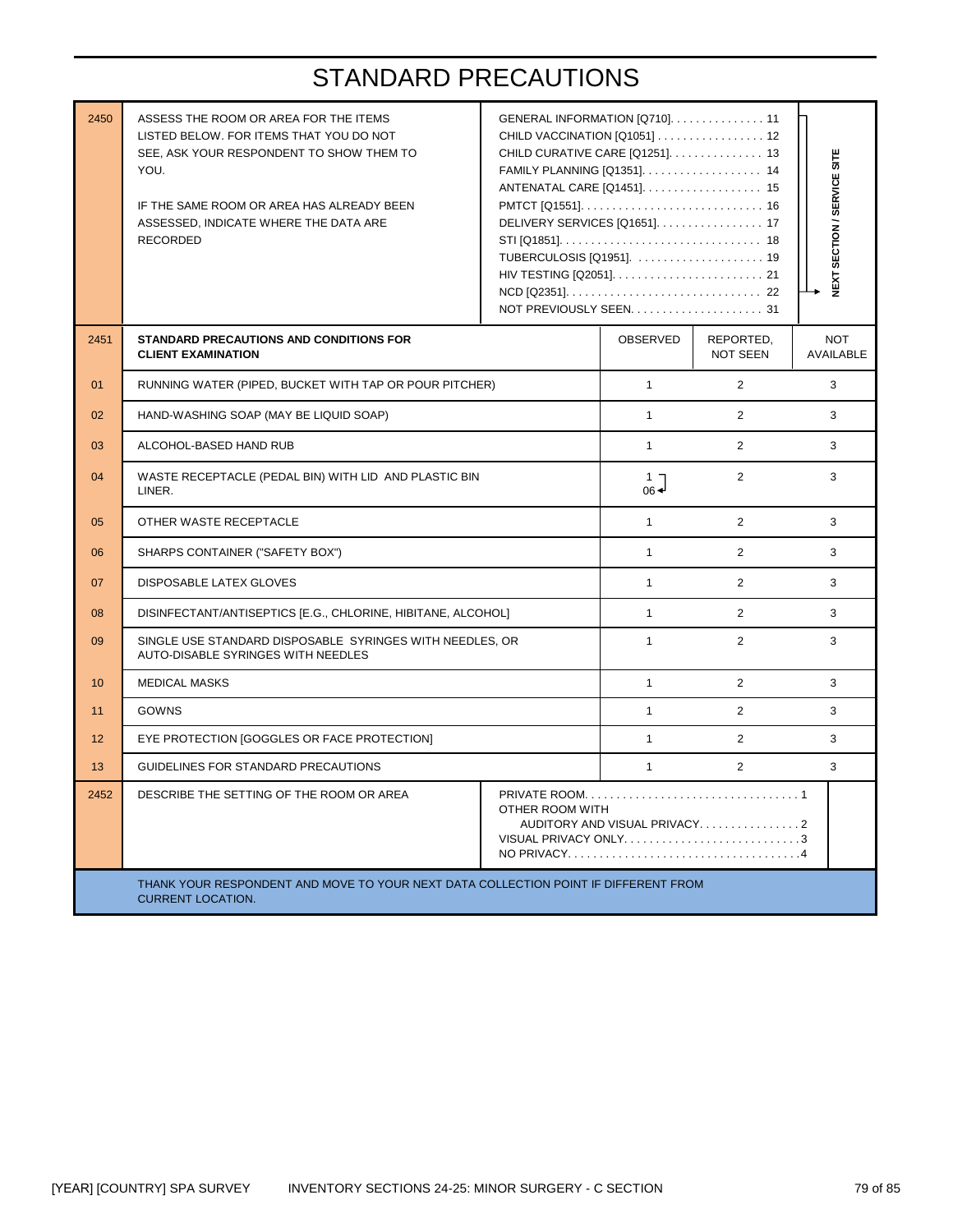# **SECTION 25: CESAREAN DELIVERY**

| 2500                                                                                                                                                                     | <b>CHECK Q102.16</b><br><b>CESAREAN DELIVERY NOT</b><br>DONE IN FACILITY                                                                    |                                             |                                    |              |                                         |                              |                 |                      |
|--------------------------------------------------------------------------------------------------------------------------------------------------------------------------|---------------------------------------------------------------------------------------------------------------------------------------------|---------------------------------------------|------------------------------------|--------------|-----------------------------------------|------------------------------|-----------------|----------------------|
|                                                                                                                                                                          |                                                                                                                                             | <b>CESAREAN SECTION</b><br>DONE IN FACILITY |                                    |              |                                         |                              |                 |                      |
|                                                                                                                                                                          |                                                                                                                                             |                                             |                                    |              |                                         | NEXT SECTION OR SERVICE SITE |                 |                      |
| ASK TO BE SHOWN THE LOCATION IN THE FACILITY WHERE CESAREAN DELIVERIES ARE DONE.<br>FIND THE PERSON MOST KNOWLEDGEABLE ABOUT PROVISION OF SUCH SERVICES IN THE FACILITY. |                                                                                                                                             |                                             |                                    |              |                                         |                              |                 |                      |
| INTRODUCE YOURSELF, EXPLAIN THE PURPOSE OF THE SURVEY AND ASK THE FOLLOWING QUESTIONS.                                                                                   |                                                                                                                                             |                                             |                                    |              |                                         |                              |                 |                      |
| 2501                                                                                                                                                                     | Does the facility have a health worker who can perform<br>Cesarean delivery (section) present at the facility or on call 24 hours           |                                             |                                    |              |                                         |                              |                 | $\div$ 2504          |
|                                                                                                                                                                          | a day (including weekends and on public holidays)?                                                                                          |                                             |                                    |              |                                         |                              |                 |                      |
| 2502                                                                                                                                                                     | Is there a duty schedule or call list for 24-hr staff assignment?                                                                           |                                             |                                    |              | 24-HOUR DUTY SCHEDULE NOT MAINTAINED. 2 |                              |                 | $\div$ 2504          |
| 2503                                                                                                                                                                     | May I see the duty schedule or call list for 24-HR staff<br>assignment?                                                                     |                                             |                                    |              | SCHEDULE REPORTED, NOT SEEN. 2          |                              |                 |                      |
| 2504                                                                                                                                                                     | Does this facility have an anesthetist present in the facility<br>or on call 24 hours a day (including weekends and on<br>public holidays?) |                                             |                                    |              |                                         |                              |                 | $\div 2507$          |
| 2505                                                                                                                                                                     | Is there a duty schedule or call list?                                                                                                      |                                             |                                    |              | 24-HOUR DUTY SCHEDULE NOT MAINTAINED. 2 |                              |                 | $\div 2507$          |
| 2506                                                                                                                                                                     | May I see the duty schedule or call list?                                                                                                   |                                             |                                    |              | SCHEDULE REPORTED, NOT SEEN. 2          |                              |                 |                      |
| 2507                                                                                                                                                                     | Have Cesarean deliveries been performed in this facility<br>during the past 3 months?                                                       |                                             |                                    |              |                                         |                              |                 |                      |
| ASK TO SEE THE ROOM OR AREA WHERE CESAREAN DELIVERIES ARE DONE AND ASK TO SEE THE ITEMS BELOW                                                                            |                                                                                                                                             |                                             |                                    |              |                                         |                              |                 |                      |
| 2510                                                                                                                                                                     | Please tell me if the<br>(A) AVAILABLE                                                                                                      |                                             |                                    |              |                                         |                              | (B) FUNCTIONING |                      |
|                                                                                                                                                                          | following equipment are<br>available at this site today and<br>is functioning. I would like<br>to see them                                  | OBSERVED                                    | <b>REPORTED</b><br><b>NOT SEEN</b> |              | <b>NOT</b><br><b>AVAILABLE</b>          | <b>YES</b>                   | <b>NO</b>       | DON'T<br><b>KNOW</b> |
| 01                                                                                                                                                                       | ANESTHESIA MACHINE                                                                                                                          | $\mathbf{1}$<br>$\mathbf b$                 | $\overline{2}$                     | $\mathbf b$  | $\frac{3}{02}$                          | $\mathbf{1}$                 | $\overline{2}$  | 8                    |
| 02                                                                                                                                                                       | TUBINGS AND CONNECTORS<br>(TO CONNECT ENDOTRACHEAL<br>TUBE)                                                                                 | $\mathbf b$<br>$\mathbf{1}$                 | $\overline{2}$                     | $\mathbf b$  | 3 J<br>$03 +$                           | $\mathbf{1}$                 | 2               | 8                    |
| 03                                                                                                                                                                       | OROPHARYNGEAL AIRWAY<br>(ADULT)                                                                                                             | $\mathbf{1}$<br>$\mathsf{b}$                | $\overline{2}$                     | $\mathbf b$  | $3 -$<br>$04 -$                         | $\mathbf{1}$                 | $\overline{2}$  | 8                    |
| 04                                                                                                                                                                       | OROPHARYNGEAL AIRWAY<br>(PEDIATRIC)                                                                                                         | $\mathbf{1}$<br>b                           | $\overline{2}$                     | b            | 3 <sub>7</sub><br>$05 +$                | $\mathbf{1}$                 | $\overline{2}$  | 8                    |
| 05                                                                                                                                                                       | <b>MAGILLS FORCEPS - ADULT</b>                                                                                                              | $\mathsf{b}$<br>$\mathbf{1}$                | $\mathbf{2}^{\prime}$              | b            | ר 3<br>$06 +$                           | $\mathbf{1}$                 | $\mathbf{2}$    | 8                    |
| 06                                                                                                                                                                       | <b>MAGILLS FORCEPS - PEDIATRIC</b>                                                                                                          | $\mathbf{1}$<br>b                           | $\overline{2}$                     | b            | 3 <sub>7</sub><br>$07 +$                | $\mathbf{1}$                 | $\overline{2}$  | 8                    |
| 07                                                                                                                                                                       | ENDOTRACHEAL TUBE<br>CUFFED SIZES 3.0 - 5.0                                                                                                 | $\mathbf{1}$<br>$\mathsf{b}$                | $\overline{2}$                     | b            | 3 <sub>7</sub><br>$08 -$                | $\mathbf{1}$                 | $\overline{2}$  | 8                    |
| 08                                                                                                                                                                       | ENDOTRACHEAL TUBE<br>CUFFED SIZES 5.5 - 9.0                                                                                                 | $\mathsf b$<br>$\mathbf{1}$                 | $\mathbf{2}^{\prime}$              | $\mathsf{b}$ | 3 <sub>7</sub><br>$09 +$                | $\mathbf{1}$                 | $\overline{2}$  | 8                    |
| 09                                                                                                                                                                       | <b>INTUBATING STYLET</b>                                                                                                                    | $\mathbf{1}$<br>b                           | $\overline{2}$                     | b            | 3 <sub>7</sub><br>$10 +$                | $\mathbf{1}$                 | $\overline{2}$  | 8                    |
| 10                                                                                                                                                                       | SPINAL NEEDLE                                                                                                                               | $\mathsf b$<br>$\mathbf{1}$                 | $\overline{2}$                     | b            | $3 -$<br>NEXT SECTION/SERVICE SITE <    | $\mathbf{1}$                 | $\overline{2}$  | 8                    |
|                                                                                                                                                                          |                                                                                                                                             |                                             |                                    |              |                                         |                              |                 |                      |
|                                                                                                                                                                          | THANK YOUR RESPONDENT AND MOVE TO YOUR NEXT DATA COLLECTION POINT IF DIFFERENT FROM<br><b>CURRENT LOCATION.</b>                             |                                             |                                    |              |                                         |                              |                 |                      |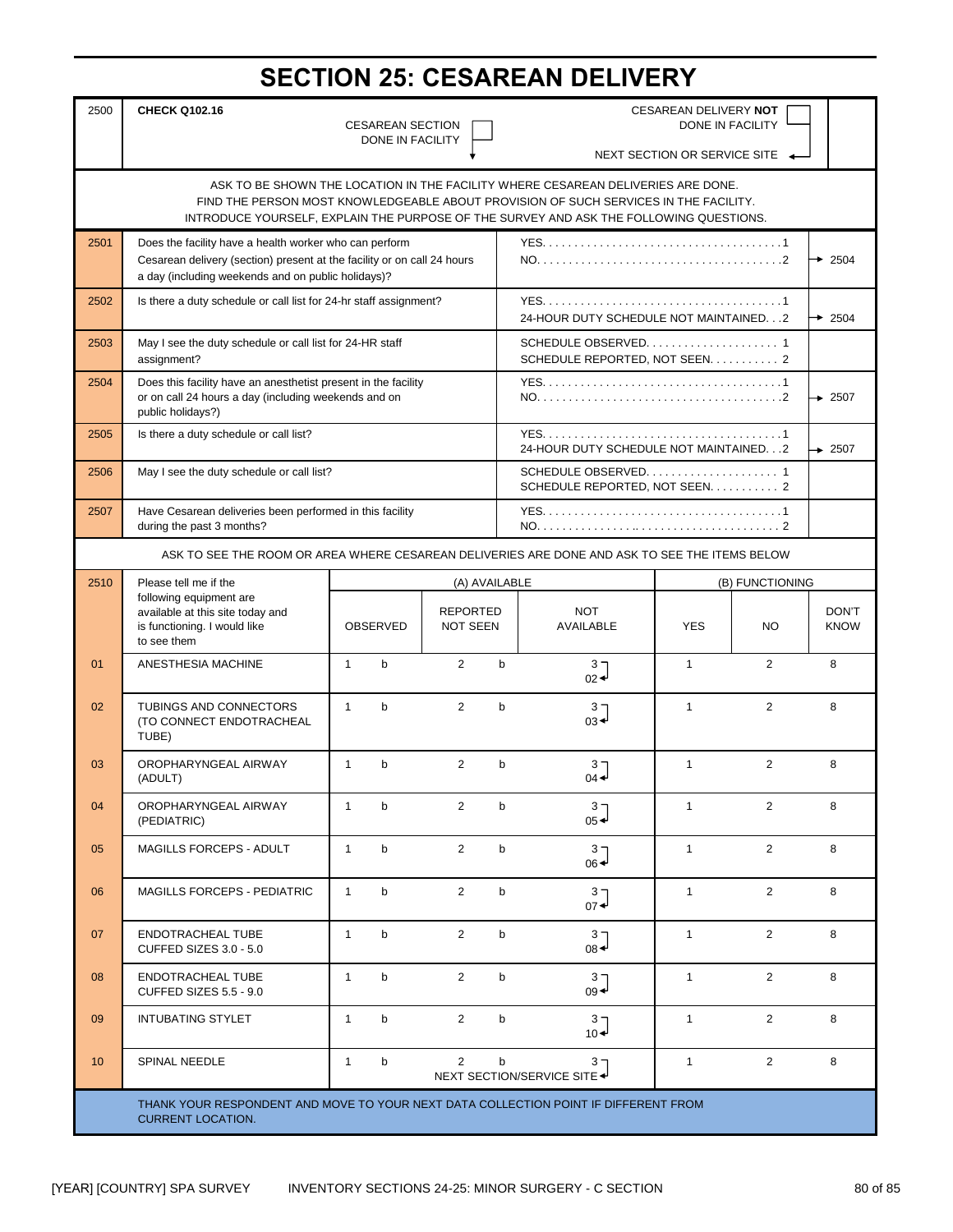# **SECTION 26: BLOOD TYPING AND COMPATIBILITY TESTING**

| 2600 | <b>CHECK Q102.18</b><br><b>BLOOD TYPING SERVICES</b><br><b>AVAILABLE FROM FACILITY</b>                    | <b>BLOOD TYPING SERVICES NOT</b><br><b>AVAILABLE FROM FACILITY</b><br>NEXT SECTION OR SERVICE SITE * |                   |                              |                                |              |
|------|-----------------------------------------------------------------------------------------------------------|------------------------------------------------------------------------------------------------------|-------------------|------------------------------|--------------------------------|--------------|
| 2601 | Please tell me if any of the following reagents or<br>equipment is available at this services site today. | (A) OBSERVED<br>AVAILABLE                                                                            |                   | (B) NOT OBSERVED             |                                |              |
|      | I would like to see them.                                                                                 | AT LEAST                                                                                             | AVAILABLE         | <b>REPORTED</b><br>AVAILABLE | <b>NOT</b><br><b>AVAILABLE</b> | <b>NEVER</b> |
|      | CHECK TO SEE IF AT LEAST ONE IS VALID<br>(NOT EXPIRED)                                                    | <b>ONE VALID</b>                                                                                     | <b>NONE VALID</b> | NOT SEEN                     | <b>TODAY/DK</b>                | AVAILABLE    |
| 01   | Anti-A Reagent                                                                                            |                                                                                                      | 2                 | 3                            | 4                              | 5            |
| 02   | Anti-B Reagent                                                                                            |                                                                                                      | 2                 | 3                            | 4                              | 5            |
| 03   | Anti-D Reagent                                                                                            |                                                                                                      | 2                 | 3                            | 4                              | 5            |
| 04   | <b>COOMB'S REAGENT</b>                                                                                    |                                                                                                      | 2                 | 3                            | 4                              | 5            |
| 05   | Anti-A, B Reagent                                                                                         |                                                                                                      | $\overline{2}$    | 3                            | 4                              | 5            |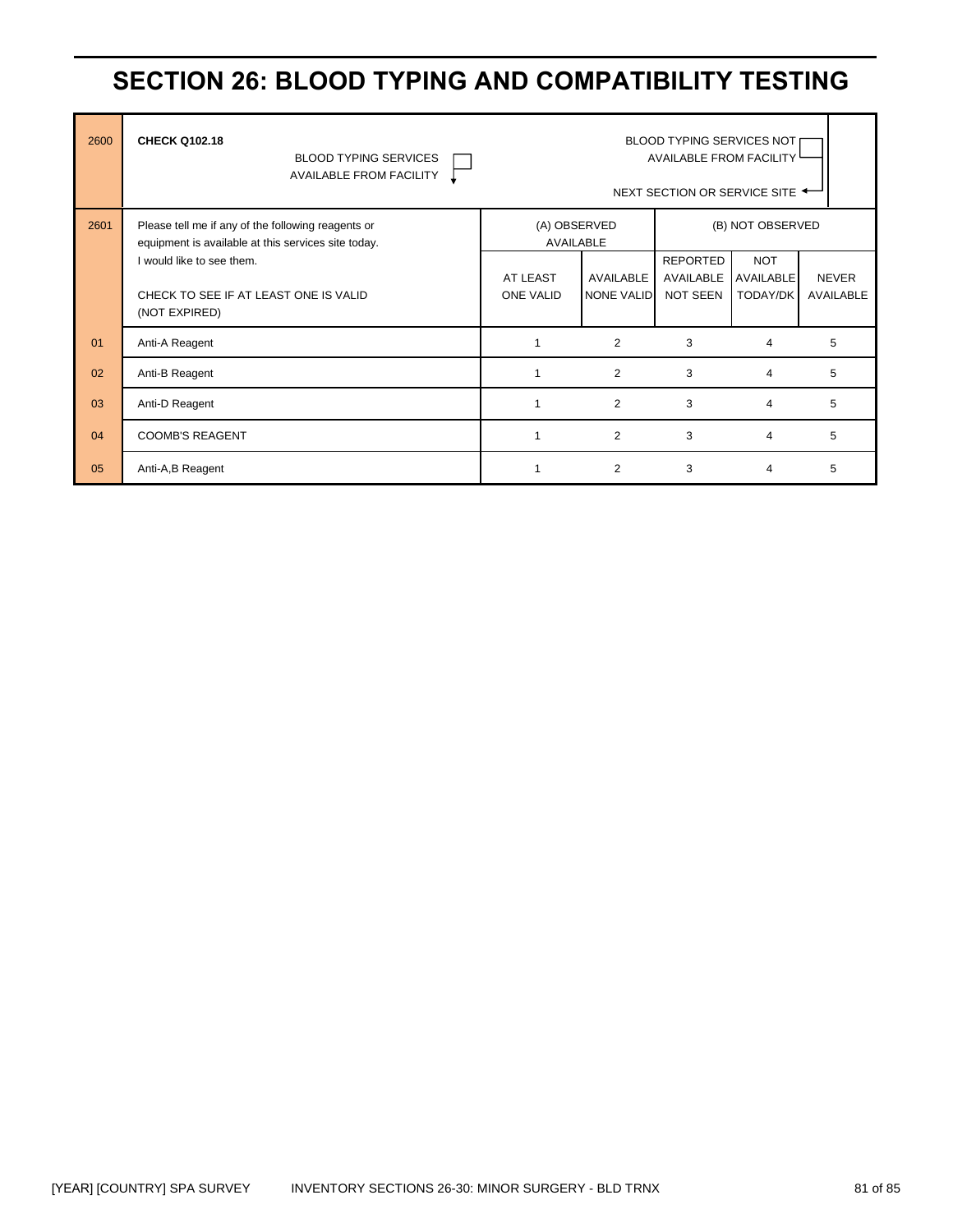# **SECTION 27: BLOOD TRANSFUSION SERVICES**

| 2700                                     | <b>CHECK Q102.19</b><br><b>BLOOD TRANSFUSION</b>                                                                                                                                                                                                                                                                        | <b>BLOOD TRANSFUSION NOT</b><br><b>AVAILABLE FROM FACILITY</b> |                                       |                                                       |                |                         |
|------------------------------------------|-------------------------------------------------------------------------------------------------------------------------------------------------------------------------------------------------------------------------------------------------------------------------------------------------------------------------|----------------------------------------------------------------|---------------------------------------|-------------------------------------------------------|----------------|-------------------------|
|                                          | <b>AVAILABLE FROM FACILITY</b>                                                                                                                                                                                                                                                                                          | NEXT SECTION OR SERVICE SITE                                   |                                       |                                                       |                |                         |
|                                          | ASK TO BE SHOWN THE LOCATION IN THE FACILITY WHERE BLOOD IS COLLECTED, STORED, PROCESSED OR HANDLED<br>PRIOR TO TRANSFUSION. FIND THE PERSON MOST KNOWLEDGEABLE ABOUT PROVISION OF BLOOD TRANSFUSION SERVICES<br>IN THE FACILITY INTRODUCE YOURSELF, EXPLAIN THE PURPOSE OF THE SURVEY AND ASK THE FOLLOWING QUESTIONS. |                                                                |                                       |                                                       |                |                         |
| 2701                                     | What is the source of the blood that is transfused in<br>this facility?                                                                                                                                                                                                                                                 |                                                                |                                       | REGIONAL BLOOD BANK B<br>RELATIVES DONATING DIRECTLYC |                |                         |
|                                          | PROBE FOR A COMPLETE LIST OF SOURCES<br>OF BLOOD.                                                                                                                                                                                                                                                                       | <b>OTHER</b><br>X<br>(SPECIFY)                                 |                                       |                                                       |                |                         |
| 2702                                     | Has blood transfusion been done in this facility in an<br>obstetric context (i.e., for maternal care) during the<br>past 3 months?                                                                                                                                                                                      |                                                                |                                       |                                                       |                |                         |
| <b>SCREENING FOR INFECTIOUS DISEASES</b> |                                                                                                                                                                                                                                                                                                                         |                                                                |                                       |                                                       |                |                         |
| 2710                                     | Is blood that is transfused in this facility screened,<br>either in this facility or externally, for any<br>infectious diseases prior to transfusion?                                                                                                                                                                   |                                                                |                                       |                                                       | $+2720$        |                         |
| 2711                                     | Is the blood that is transfused screened only in the<br>facility, only at an external facility, or both?                                                                                                                                                                                                                | BOTH INTERNALLY AND EXTERNALLY3                                |                                       |                                                       |                |                         |
| 2712                                     | Is the blood that is transfused in the facility screened,<br>either in this facility or externally, for any of the<br>following infectious diseases?                                                                                                                                                                    |                                                                |                                       |                                                       |                |                         |
|                                          | IF YES, ASK: Is the blood "always", "sometimes", or<br>"rarely" screened?                                                                                                                                                                                                                                               | <b>ALWAYS</b>                                                  | <b>SOMETIMES</b>                      | <b>RARELY</b>                                         |                | NO                      |
| 01                                       | <b>HIV</b>                                                                                                                                                                                                                                                                                                              | $\mathbf{1}$                                                   | 2                                     | 3                                                     |                | $\overline{\mathbf{4}}$ |
| 02                                       | <b>SYPHILIS</b>                                                                                                                                                                                                                                                                                                         | $\mathbf{1}$                                                   | 2                                     | 3                                                     |                | 4                       |
| 03                                       | <b>HEPATITIS B</b>                                                                                                                                                                                                                                                                                                      | $\mathbf{1}$                                                   | 2                                     | 3                                                     |                | 4                       |
| 04                                       | <b>HEPATITIS C</b>                                                                                                                                                                                                                                                                                                      | $\mathbf{1}$                                                   | 2                                     | 3                                                     |                | 4                       |
| 05                                       | <b>MALARIA</b>                                                                                                                                                                                                                                                                                                          | $\mathbf{1}$                                                   | 2                                     | 3                                                     |                | 4                       |
| 2713                                     | Do you ever send blood sample outside the facility for<br>screening for any of the tests mentioned above?                                                                                                                                                                                                               | <b>YES</b><br>NO.                                              |                                       | . 2                                                   |                | $\rightarrow$ 2720      |
| 2714                                     | For which of the following tests do you send blood sample<br>outside the facility for screening?                                                                                                                                                                                                                        | (A) SEND SPECIMEN OUT<br>(B) RECORD OF OUTSIDE TEST            |                                       |                                                       |                |                         |
|                                          | ASK TO SEE DOCUMENTATION                                                                                                                                                                                                                                                                                                | <b>YES</b>                                                     | <b>NO</b>                             | <b>YES</b>                                            | <b>NO</b>      |                         |
| 01                                       | <b>HIV</b>                                                                                                                                                                                                                                                                                                              | $\mathsf b$<br>$\mathbf{1}$                                    | $\frac{2}{02}$                        | $\mathbf{1}$                                          | $\overline{2}$ |                         |
| 02                                       | <b>SYPHILIS</b>                                                                                                                                                                                                                                                                                                         | $\mathsf b$<br>$\mathbf{1}$                                    | $\begin{matrix} 2 \\ 03 \end{matrix}$ | $\mathbf{1}$                                          | $\overline{2}$ |                         |
| 03                                       | <b>HEPATITIS B</b>                                                                                                                                                                                                                                                                                                      | $\mathbf{1}$<br>b                                              | $\frac{2}{04}$                        | $\mathbf{1}$                                          | $\overline{2}$ |                         |
| 04                                       | <b>HEPATITIS C</b>                                                                                                                                                                                                                                                                                                      | $\mathbf{1}$<br>$\mathsf b$                                    | $\int_{05}^{2}$                       | $\mathbf{1}$                                          | $\overline{2}$ |                         |
| 05                                       | <b>MALARIA</b>                                                                                                                                                                                                                                                                                                          | b<br>$\mathbf{1}$                                              | $\frac{2}{2720}$                      | 1                                                     | $\overline{2}$ |                         |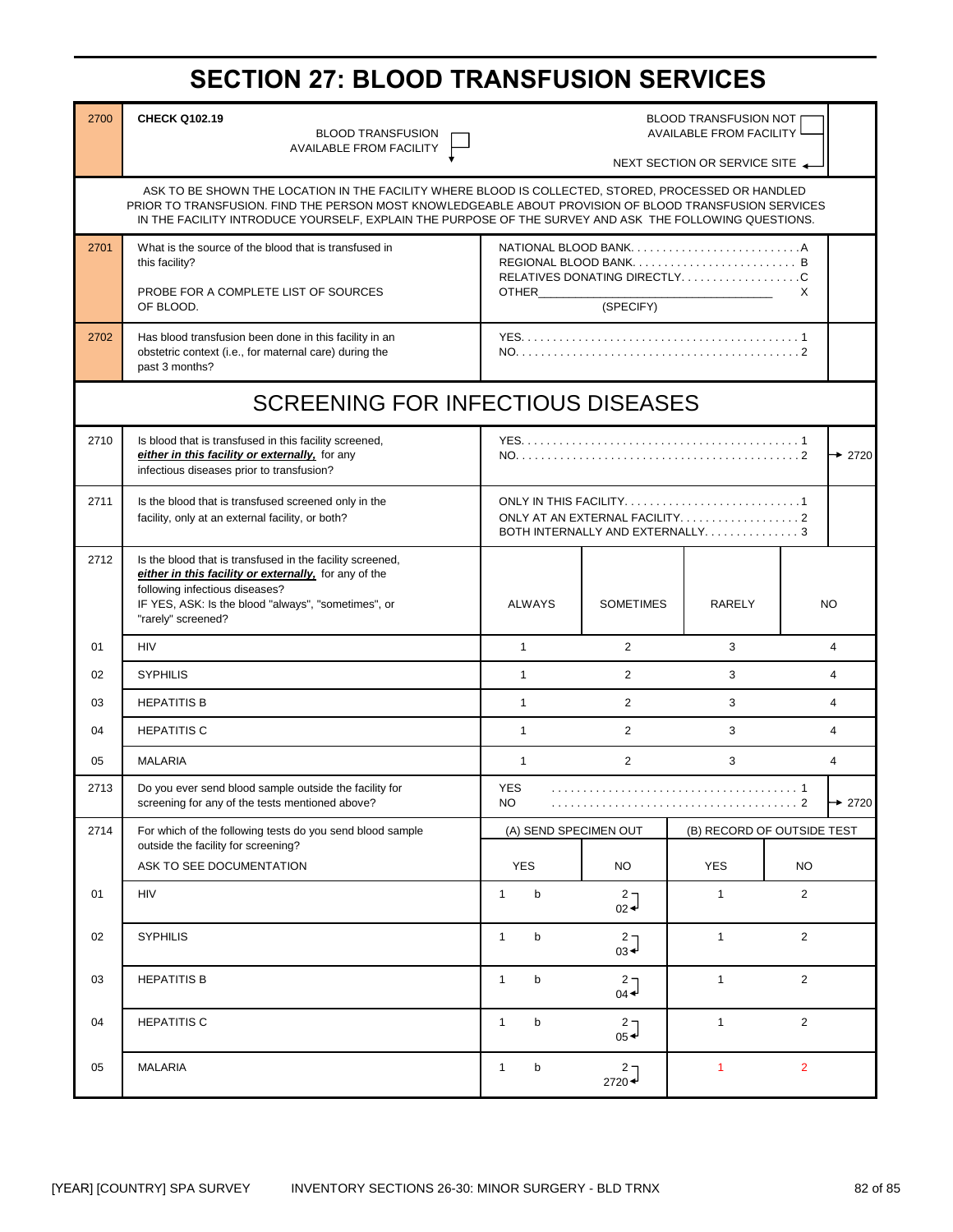# BLOOD STORAGE

| 2720 | Has the facility run out of blood for more than one day<br>anytime during the past 3 months?            |                                                                                                        |
|------|---------------------------------------------------------------------------------------------------------|--------------------------------------------------------------------------------------------------------|
| 2721 | Is there a blood bank fridge or other refrigerator available for<br>blood storage in this service area? | 2724                                                                                                   |
| 2722 | May I see the blood bank fridge or other refrigerator?                                                  | 2724                                                                                                   |
| 2723 | WHAT IS THE TEMPERATURE IN THE BLOOD<br><b>BANK FRIDGE OR OTHER REFRIGERATOR?</b>                       | BELOW +2 DEGREES. $\dots\dots\dots\dots\dots\dots\dots\dots\dots\dots$<br>THERMOMETER NOT FUNCTIONAL 4 |
| 2724 | Do you have any guidelines on the appropriate use<br>of blood and safe transfusion practices?           | NEXT SECTION OR SERVICE SITE                                                                           |
| 2725 | May I see the guidelines on appropriate use of blood and<br>safe blood transfusion?                     |                                                                                                        |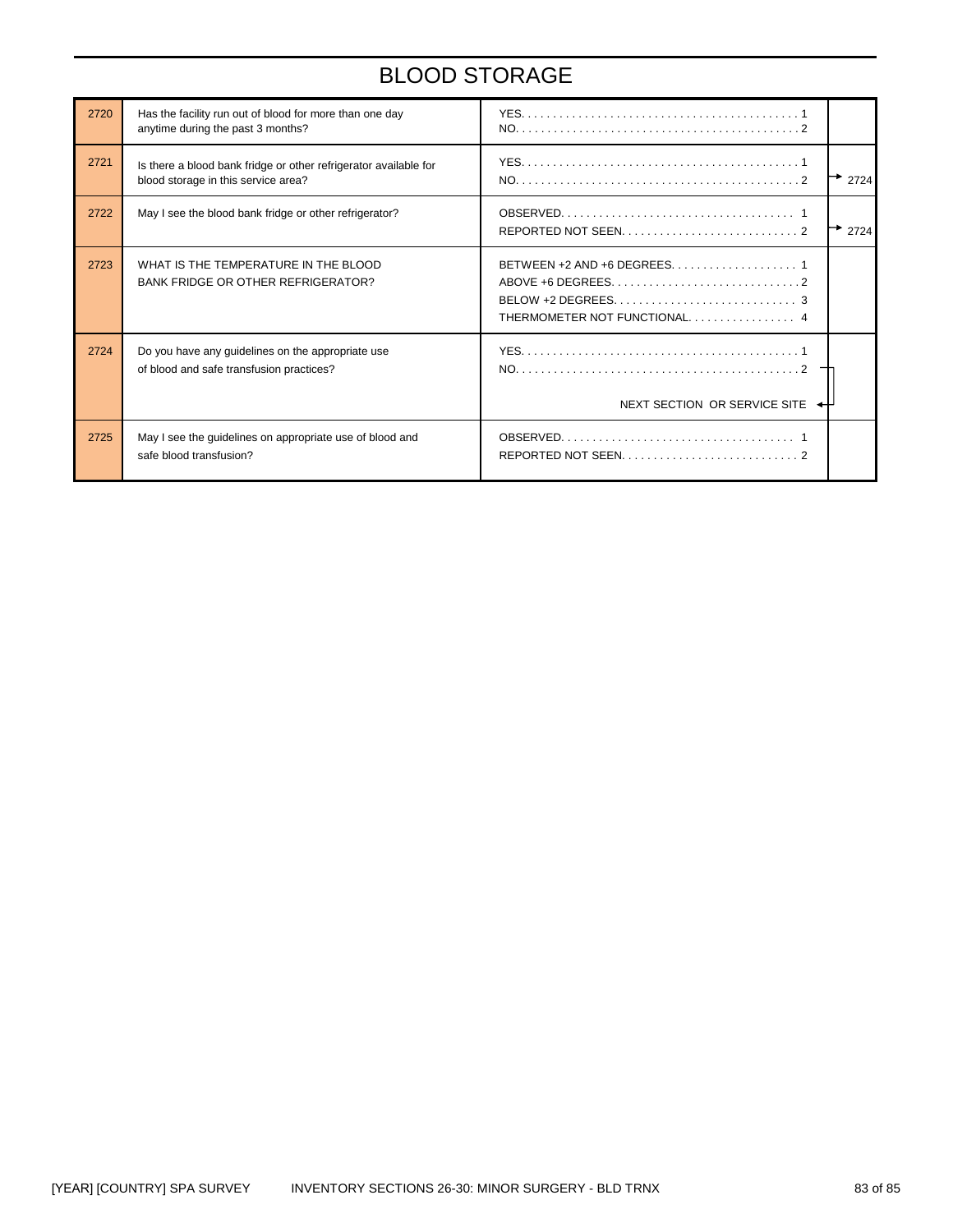# **SECTION 30: GENERAL FACILITY LEVEL CLEANLINESS**

| 3000 | ASSESS GENERAL CLEANLINESS / CONDITIONS OF FACILITY                                                             |  | <b>YES</b>   | <b>NO</b>      |
|------|-----------------------------------------------------------------------------------------------------------------|--|--------------|----------------|
| 01   | FLOOR: SWEPT, NO OBVIOUS DIRT OR WASTE                                                                          |  | 1            | $\overline{2}$ |
| 02   | <b>COUNTERS/TABLES/CHAIRS: WIPED CLEAN-</b><br>NO OBVIOUS DUST OR WASTE                                         |  | 1            | $\overline{2}$ |
| 03   | NEEDLES, SHARPS OUTSIDE SHARPS BOX                                                                              |  | 1            | $\overline{2}$ |
| 04   | SHARPS BOX OVERFLOWING OR TORN/PIERCED                                                                          |  | 1            | $\overline{2}$ |
| 05   | BANDAGES/INFECTIOUS WASTE LYING UNCOVERED                                                                       |  | $\mathbf{1}$ | $\overline{2}$ |
| 06   | <b>WALLS: SIGNIFICANT DAMAGE</b>                                                                                |  | 1            | 2              |
| 07   | <b>DOORS: SIGNIFICANT DAMAGE</b>                                                                                |  | 1            | $\overline{2}$ |
| 08   | <b>CEILING: WATER STAINS OR DAMAGE</b>                                                                          |  | 1            | 2              |
|      | <b>INTERVIEW END TIME</b>                                                                                       |  |              |                |
|      | THANK YOUR RESPONDENT AND MOVE TO YOUR NEXT DATA COLLECTION POINT IF DIFFERENT FROM<br><b>CURRENT LOCATION.</b> |  |              |                |